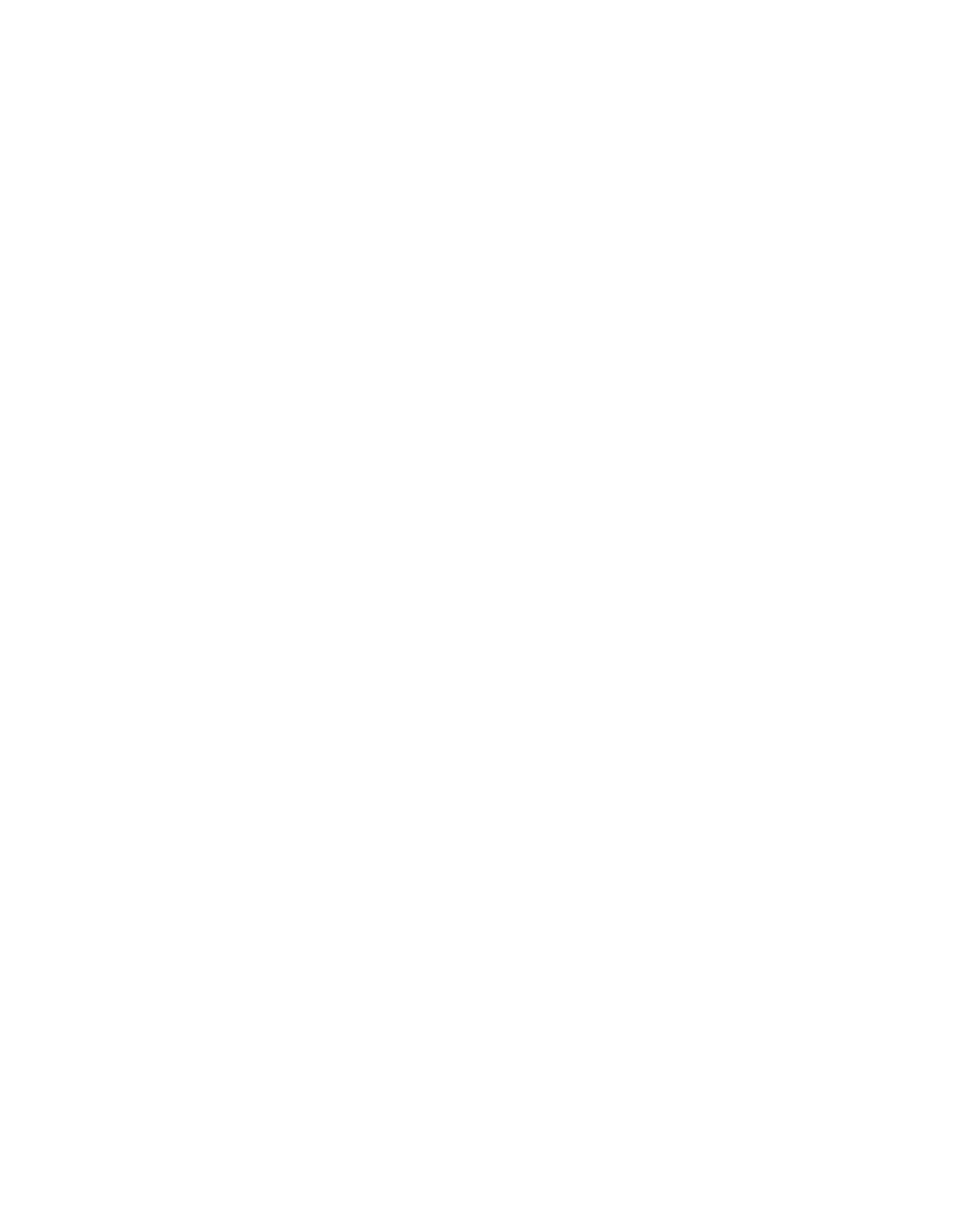# **Model 765 Pressure Standard**

**User Manual** 

**DOCUMENT NO. 8005-001 REVISION D JANUARY 2012** 

**Please visit [www.paroscientific.com](http://www.paroscientific.com/)  for the latest manual revisions.** 

**COPYRIGHT 2012 PAROSCIENTIFIC, INC.**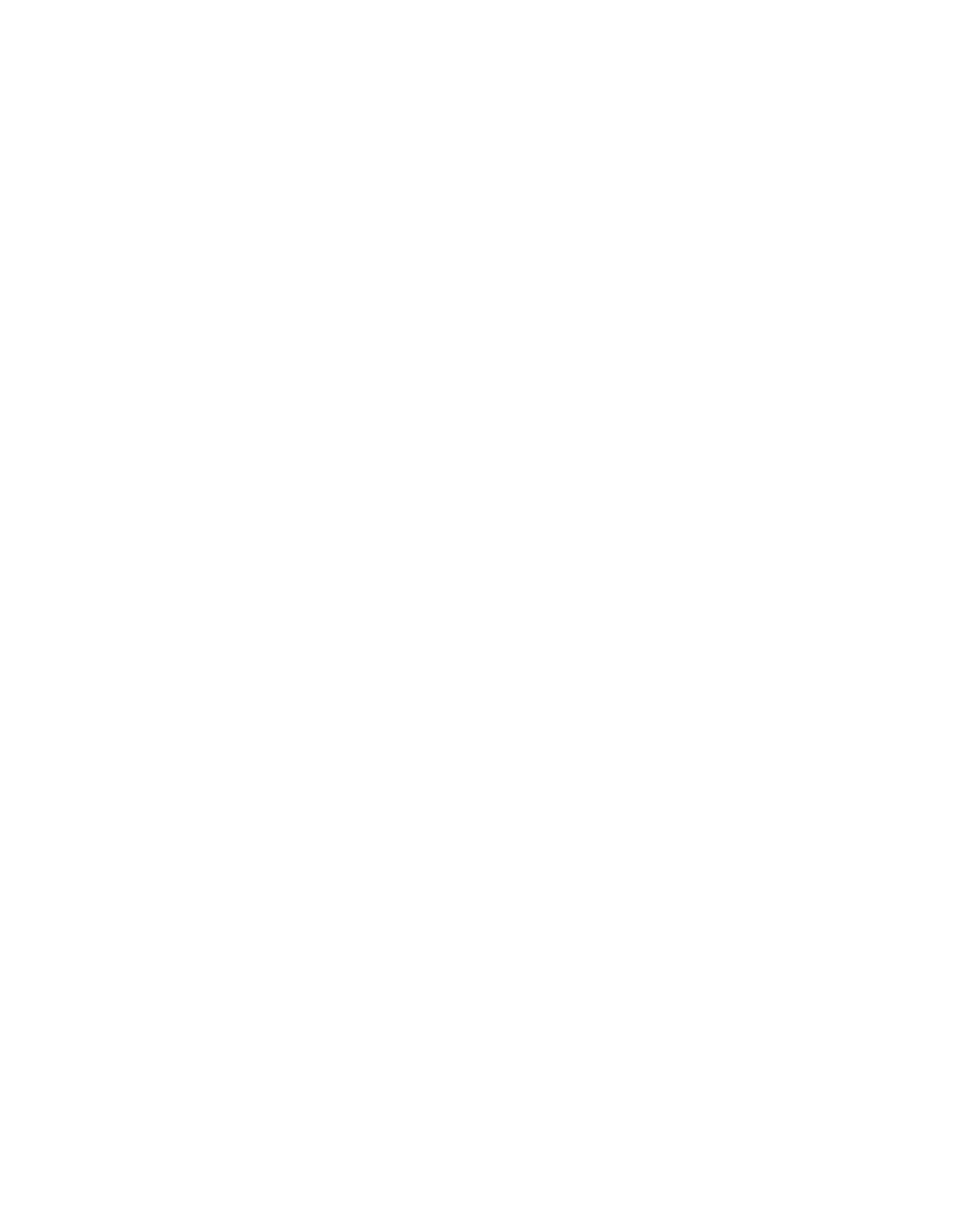| $\mathbf{1}$ |       |                                              |  |
|--------------|-------|----------------------------------------------|--|
|              | 11    |                                              |  |
|              | 1.2   |                                              |  |
| $\mathbf{2}$ |       |                                              |  |
|              | 2.1   |                                              |  |
|              | 2.2   | Performance, Features and Configurations  11 |  |
|              | 2.3   |                                              |  |
| $\mathbf{3}$ |       |                                              |  |
|              | 3.1   |                                              |  |
|              | 3.2   |                                              |  |
|              | 3.3   |                                              |  |
|              | 3.4   |                                              |  |
|              | 3.5   |                                              |  |
| 4            |       |                                              |  |
|              | 4.1   |                                              |  |
|              | 4.2   |                                              |  |
|              | 4.3   |                                              |  |
|              | 4.4   |                                              |  |
|              | 4.5   |                                              |  |
| 5            |       |                                              |  |
|              | 51    |                                              |  |
|              | 5.2   |                                              |  |
|              | 5.3   |                                              |  |
|              | 5.3.1 |                                              |  |
|              | 5.3.2 |                                              |  |
|              | 5.3.3 |                                              |  |
| 6            |       |                                              |  |
|              | 6.1   |                                              |  |
|              | 6.2   |                                              |  |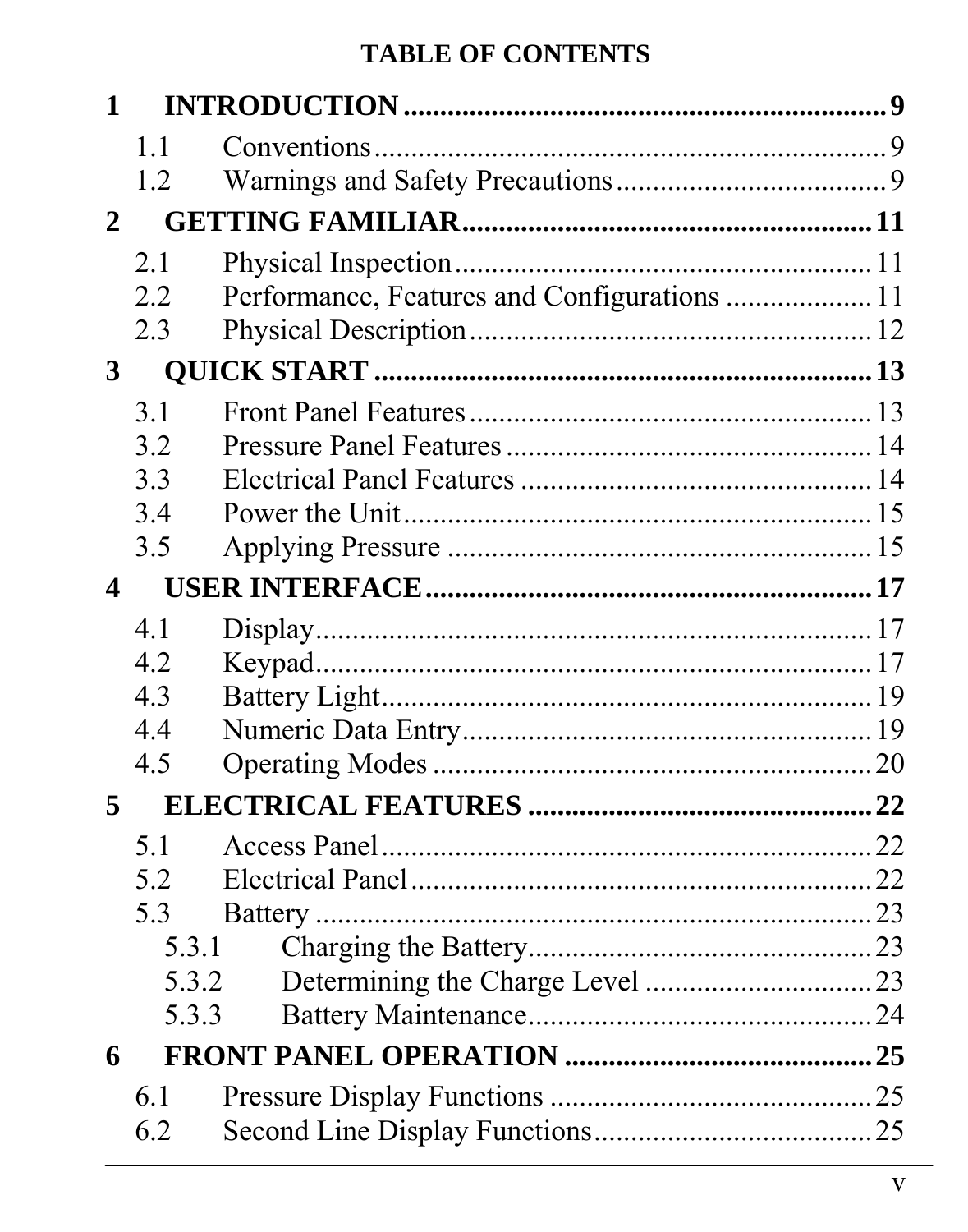|       | 6.3   |                                              |  |
|-------|-------|----------------------------------------------|--|
|       | 6.4   |                                              |  |
|       | 6.5   |                                              |  |
|       | 6.5.1 |                                              |  |
| 6.5.2 |       |                                              |  |
| 7     |       |                                              |  |
|       | 7.1   |                                              |  |
|       | 7.2   |                                              |  |
|       | 7.3   |                                              |  |
|       | 7.3.1 |                                              |  |
|       | 7.3.2 | Establishing USB Communications 38           |  |
|       | 7.3.3 |                                              |  |
|       | 7.4   |                                              |  |
|       | 7.4.1 |                                              |  |
|       | 7.4.2 |                                              |  |
|       | 7.4.3 |                                              |  |
|       | 7.4.4 |                                              |  |
|       | 7.4.5 |                                              |  |
|       | 7.5   |                                              |  |
|       | 7.6   |                                              |  |
|       | 7.7   | Establishing RS-232/USB Communications 44    |  |
|       | 7.8   | Setting and Reading Parameter Values  47     |  |
|       | 7.9   |                                              |  |
|       | 7.9.1 |                                              |  |
|       | 7.9.2 | Serial Communications Commands  48           |  |
|       | 7.9.3 |                                              |  |
|       | 7.9.4 | Pressure Rate, Trend, and Scatter Commands57 |  |
|       | 7.9.5 |                                              |  |
|       | 7.9.6 |                                              |  |
|       | 7.9.7 |                                              |  |
|       | 7.9.8 | Minimum/Maximum Pressure Commands69          |  |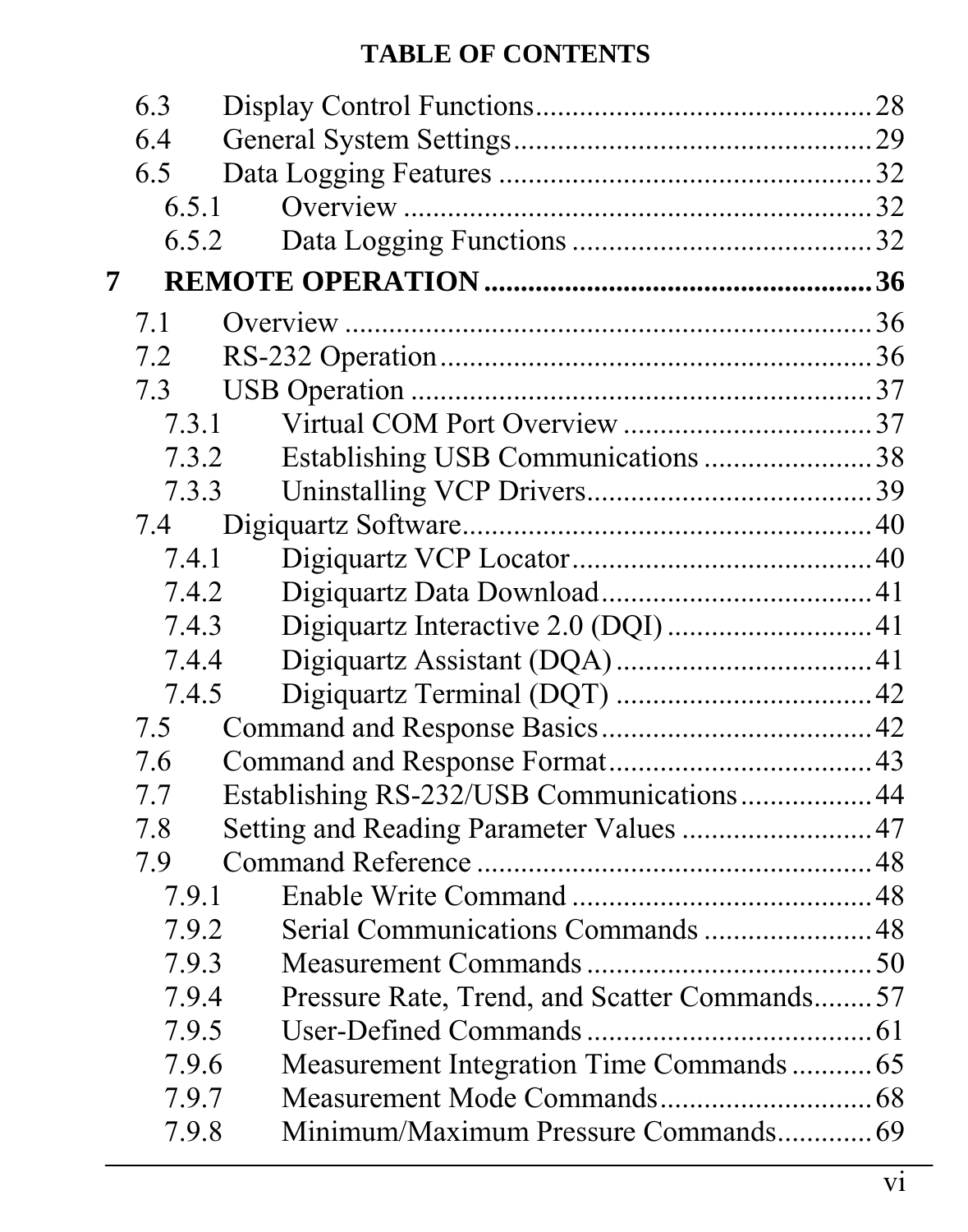|    | 7.9.9  |                                                      |  |
|----|--------|------------------------------------------------------|--|
|    | 7.9.10 |                                                      |  |
|    | 7.9.11 |                                                      |  |
|    | 7.9.12 |                                                      |  |
|    | 7.9.13 | Measurement Data Formatting Commands77               |  |
|    | 7.9.14 |                                                      |  |
|    | 7.9.15 | Display Configuration Commands 82                    |  |
|    | 7.9.16 |                                                      |  |
|    | 7.9.17 |                                                      |  |
|    | 7.9.18 |                                                      |  |
|    | 7.9.19 |                                                      |  |
|    | 7.10   |                                                      |  |
|    | 7.10.1 |                                                      |  |
|    | 7.10.2 |                                                      |  |
|    | 7.10.3 |                                                      |  |
| 8  |        |                                                      |  |
|    |        | PRESSURE MEASUREMENT CONCEPTS  98                    |  |
|    | 8.1    |                                                      |  |
|    | 8.2    |                                                      |  |
|    | 8.3    |                                                      |  |
|    | 8.4    |                                                      |  |
|    | 8.5    |                                                      |  |
|    | 8.6    | Resolution, Integration Time, and Sampling Rate  103 |  |
|    | 8.7    |                                                      |  |
|    | 8.8    |                                                      |  |
| 9  |        |                                                      |  |
|    | 9.1    |                                                      |  |
|    | 9.2    |                                                      |  |
| 10 |        |                                                      |  |
| 11 |        |                                                      |  |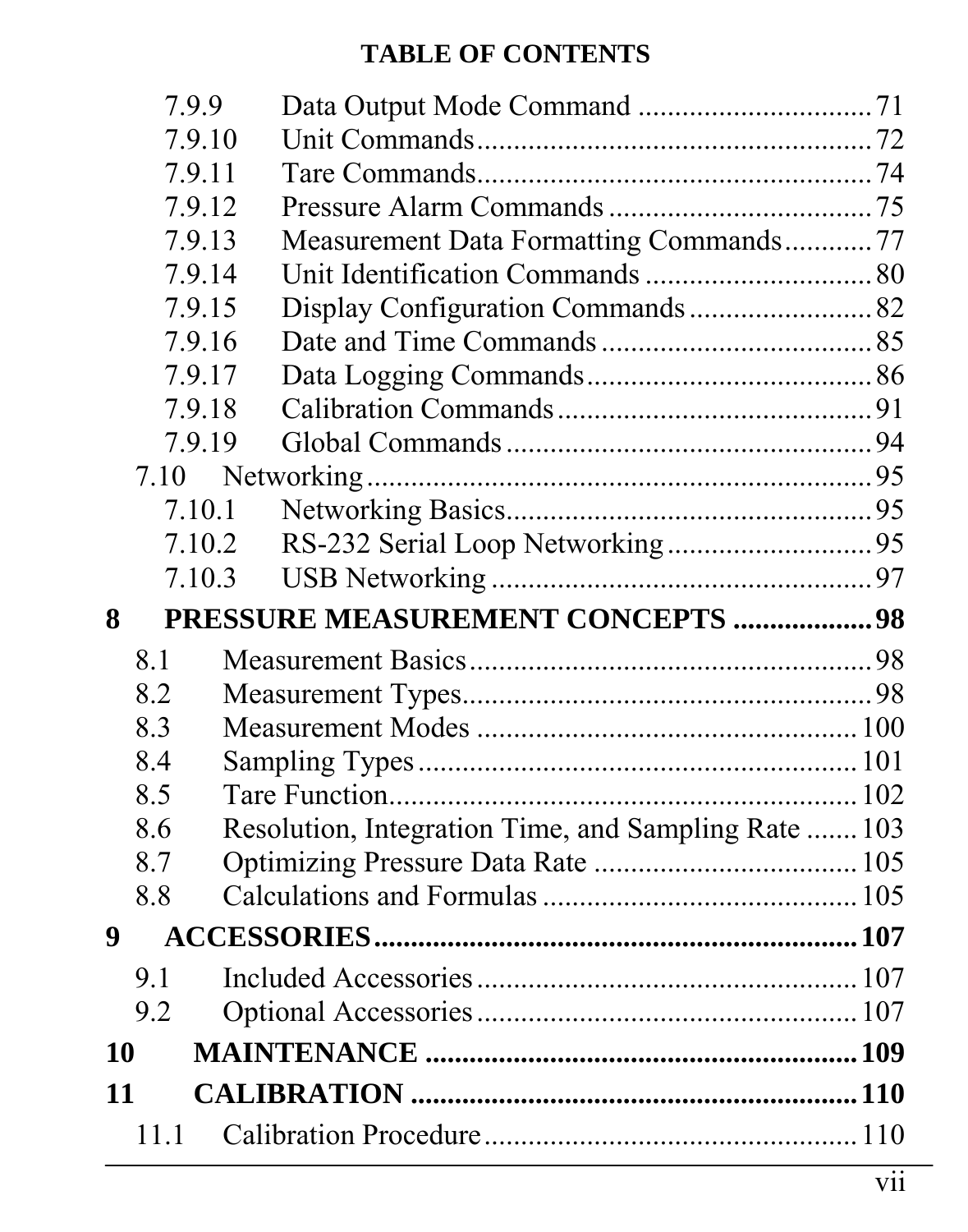| 11.2 |                                             |  |
|------|---------------------------------------------|--|
| 11.3 |                                             |  |
| 12   |                                             |  |
| 13   |                                             |  |
| 14   |                                             |  |
| 15   | DISPLAY DATA NOT AVAILABLE MESSAGE 117      |  |
| 16   | <b>PRESSURE UNIT CONVERSION TABLE 118</b>   |  |
| 17   |                                             |  |
| 18   | <b>CONNECTOR AND WIRING DIAGRAMS  120</b>   |  |
| 18.1 |                                             |  |
| 18.2 |                                             |  |
| 18.3 |                                             |  |
| 18.4 |                                             |  |
| 19   | FREQUENTLY ASKED QUESTIONS  123             |  |
| 20   | <b>OUICK REFERENCE MENU - MODEL 765 125</b> |  |
| 21   | <b>COMMAND AND PARAMETER REFERENCE126</b>   |  |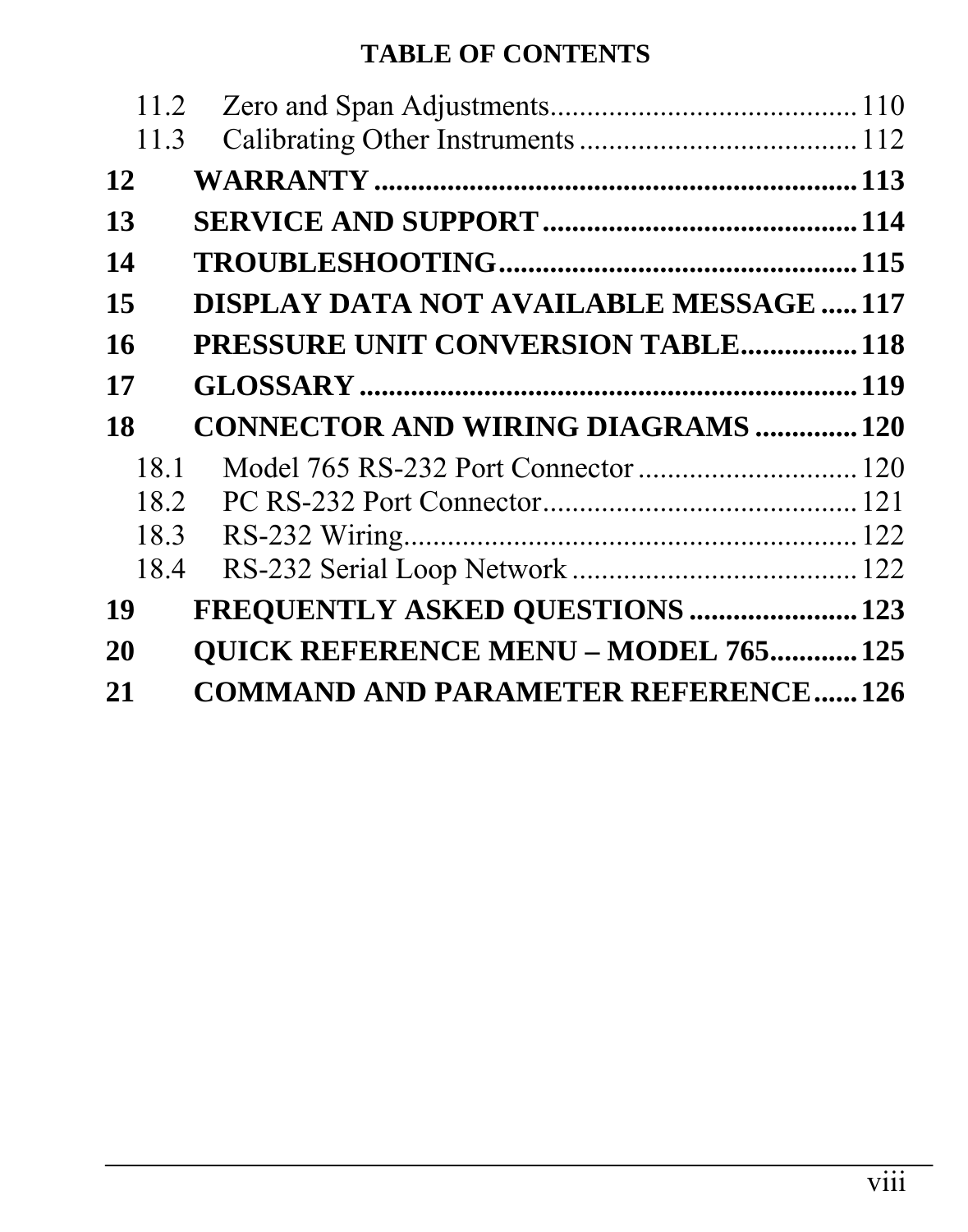# <span id="page-8-0"></span>**1 Introduction**

Thank you for your purchase of a Digiquartz® Model 765 Portable Pressure Standard.

# <span id="page-8-1"></span>**1.1 Conventions**

The following conventions are used throughout this manual:

**Digiquartz Intelligent Device** – A Digiquartz Intelligent Instrument or Transmitter with one or more serial data interfaces. Serial data interfaces include RS-232, RS-485 and USB.

**Digiquartz Pressure Transducer** – A Digiquartz pressure transducer with frequency outputs.

**CAUTION** is used to draw your attention to a situation that may result in an undesirable outcome, but will not damage the unit.

**WARNING** is used to draw your attention to a situation that may result in permanent damage to the unit or will void the warranty.

**DANGER** is used to draw your attention to a situation that may result in injury.

Serial commands are shown in **bold** type. Example: **P3** is the command that returns a single pressure value.

Menu options are shown in **bold** type. Example: Sampling time is set by selecting the Sampling Time option from the System menu. This menu selection would be shown in this manual as **System/Sampling Time**.

# <span id="page-8-2"></span>**1.2 Warnings and Safety Precautions**

The Model 765 is a precision instrument, and as such, it should be operated with a certain degree of care to ensure optimum performance.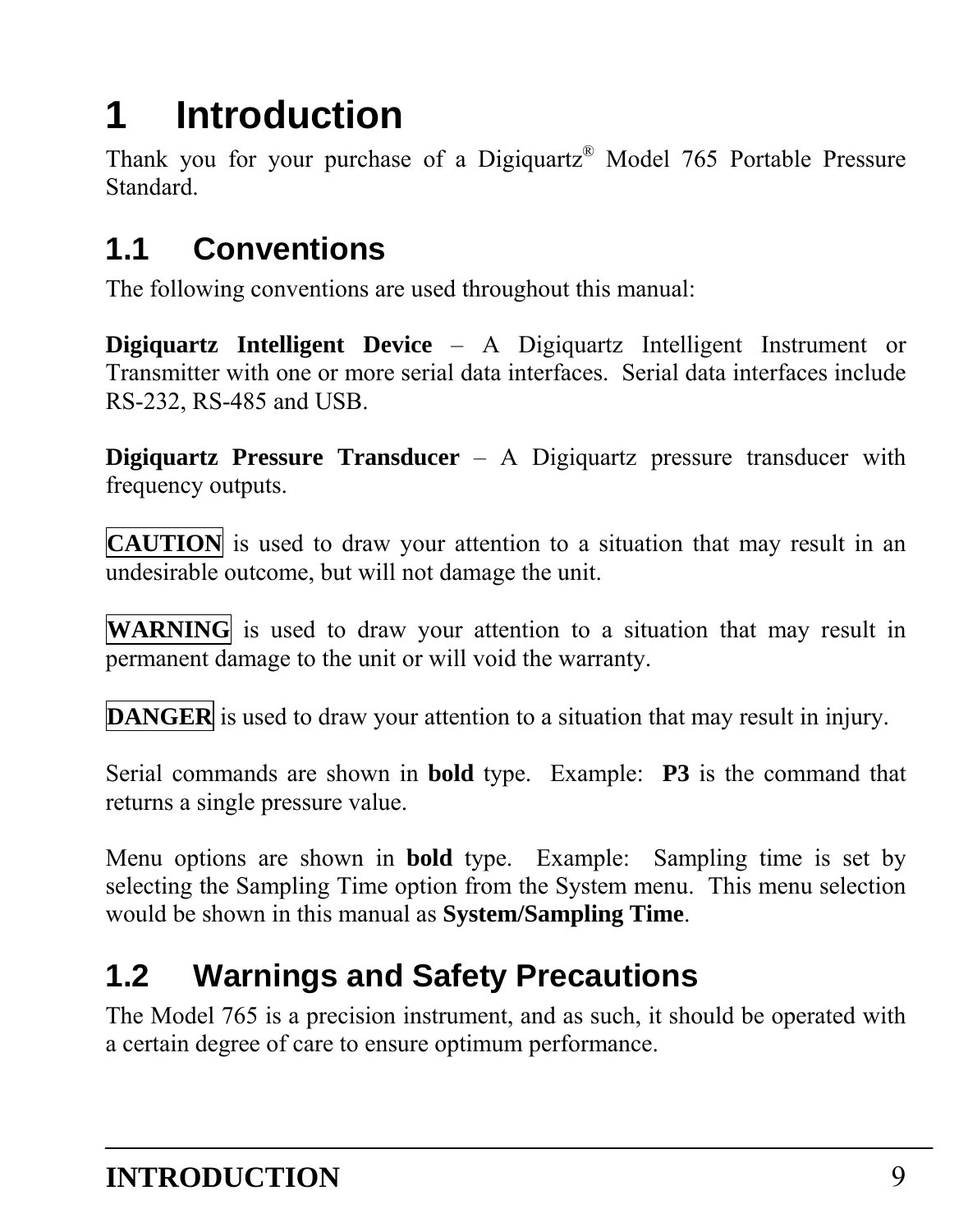**WARNING** Digiquartz pressure transducers are designed to operate over a specific pressure range. Calibration can be affected if this range is exceeded, and permanent damage can result if the unit is sufficiently over-pressured. A pressure relief valve may be used to guard against damage in the event that the unit is over-pressured.

**WARNING** The Model 765 is a rugged field instrument. However, excessive mechanical shock may cause irreparable damage. Do not drop the Model 765, or allow tools or other hard objects to fall on the front panel or its pressure port.

**WARNING** There are no user-serviceable components inside the Model 765. Disassembling the unit will void the warranty.

**WARNING** The Model 765 is housed in a splash-resistant enclosure. It is not waterproof. Do not submerge the unit, or allow a pressurized stream of liquid to contact the unit. Do not allow liquid to accumulate on the front panel. Do not allow water or other liquids to enter the unit through the power supply storage cavity. Damage to the electronics or other system components may result. If the unit is to be used outside of a dry environment, keep the access panel closed.

**WARNING** The Model 765 contains a sealed lead-acid battery. Do not dispose of the unit without first removing the battery. The battery should be disposed of in accordance with federal, state, and local environmental regulations.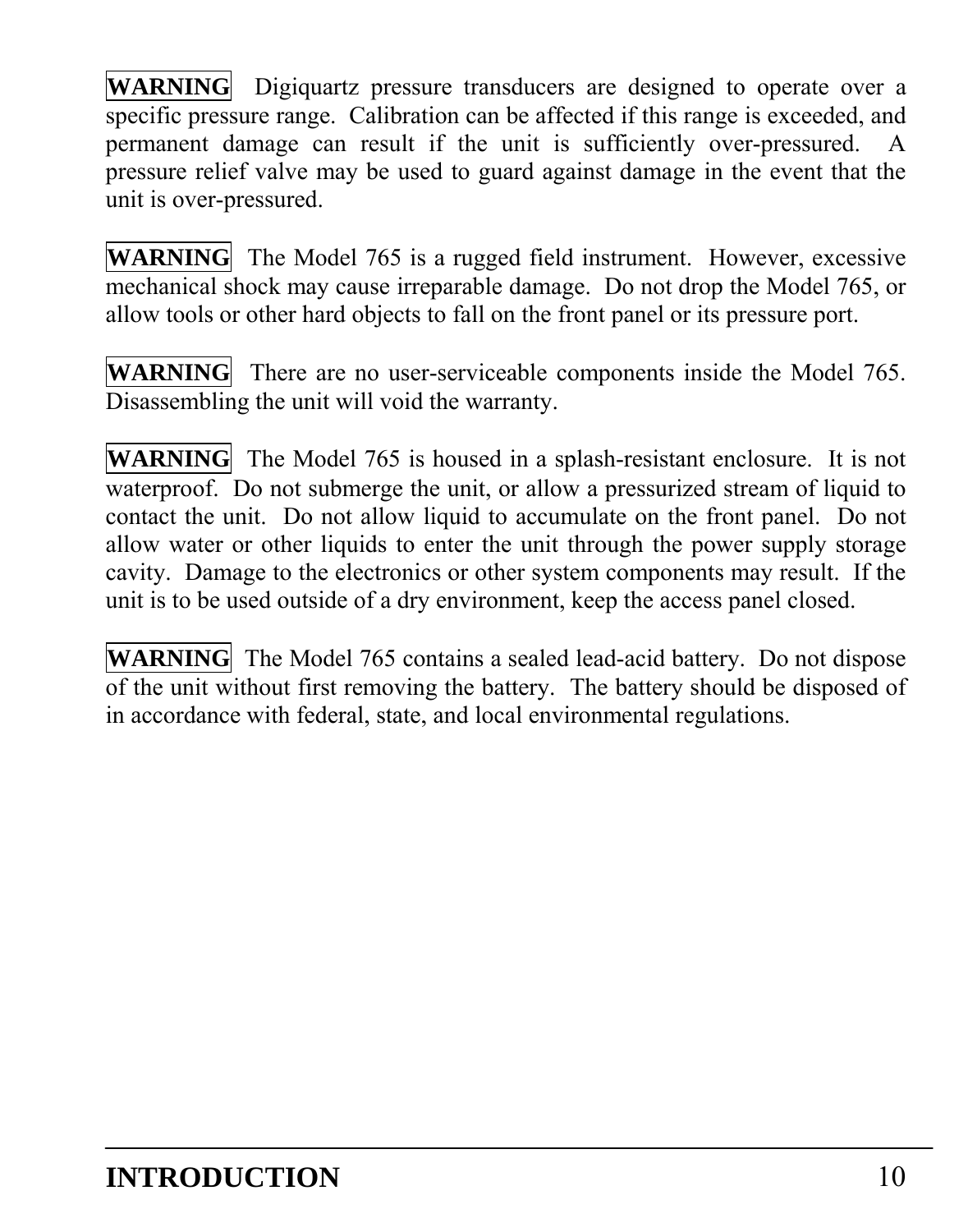# <span id="page-10-0"></span>**2 Getting Familiar**

# <span id="page-10-1"></span>**2.1 Physical Inspection**

You should have received the following items with your Model 765:

- Model 765 Portable Pressure Standard
- User's manual
- USB cable
- Universal AC adapter
- Menu Quick Reference Card
- Specification Control Drawing (SCD) for the Model 765
- Certificate of Calibration
- Certificate of Conformance (NIST traceable)
- Status Report
- Adapter Assembly, VCO  $\frac{1}{4}$ " (only for units having a VCO fitting)

# <span id="page-10-2"></span>**2.2 Performance, Features and Configurations**

### **PERFORMANCE**

Resolution: Better than 0.0001% of full scale

Accuracy: Better than  $0.008\%$  of full scale accuracy for all ranges, except:

- $\bullet$   $\pm$  0.08 hPa of full scale for barometric pressure range
- $\bullet$  0.02% of full scale for 30,000 and 40,000 psi units

#### **FEATURES**

- Rugged, splash-resistant plastic enclosure
- Intuitive front panel menu system
- Two-line backlit alphanumeric LCD display
- Menu-selectable functions:
	- Enhanced measurement, including averaged and min/max pressures
	- 8 standard pressure units, and 1 user-defined pressure unit
	- Data logging
	- Pressure rate, trend, and scatter
	- Upper and lower pressure alarms
	- Resolution and sampling rate

# **GETTING FAMILIAR** 11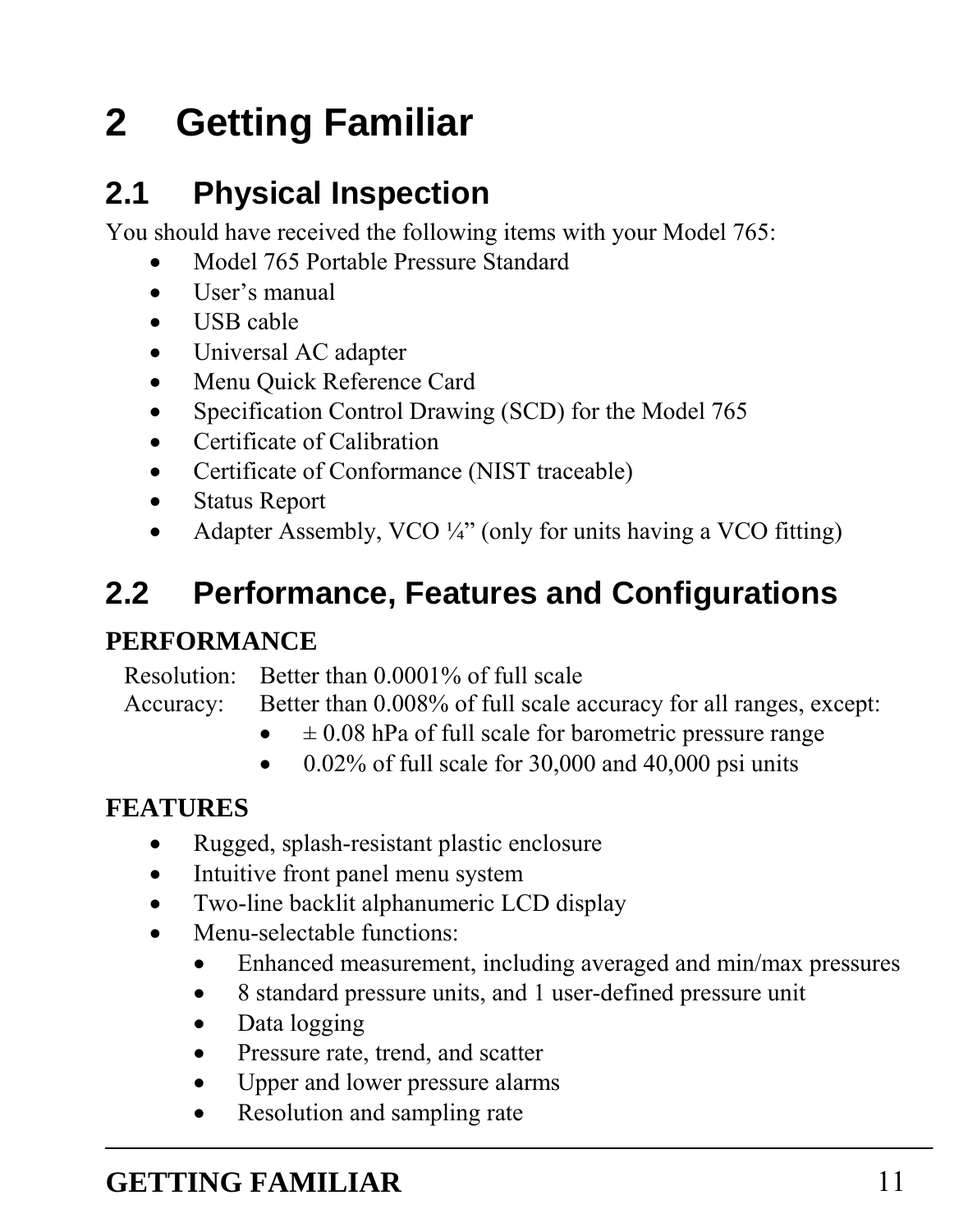- Taring
- Real-time clock
- Password protection
- RS-232 and USB remote operation
- Powerful command set
- Universal AC adapter
- PC software for configuration, data acquisition, transfer of logged data, and diagnostics.
- Up to 150 hours continuous operation from internal lead acid battery
- Firmware may be updated via RS-232 or USB

# **CONFIGURATIONS**

19 absolute pressure ranges:

0-15 psia (0.1 MPa) to 0-40000 psia (276 MPa)

6 gauge pressure ranges:

0-15 psig (0.1 MPa) to 0-200 psig (1.38 MPa)

# **QUALITY AND STANDARDS**

- CE certified
- NIST traceable
- ISO 9001 quality system

# <span id="page-11-0"></span>**2.3 Physical Description**

The Model 765 is a precision pressure measurement system housed in a rugged, splash-resistant enclosure. An internal Digiquartz pressure transducer and microprocessor-controlled electronics provide the pressure measurement capability. The unit is operated via the front panel user interface, consisting of a two-line backlit LCD display and membrane keyboard. The unit may also be accessed remotely via RS-232 or USB. Depending on the configuration, one or more pressure ports are conveniently located on the right side of the unit.

Also on the right side, an access panel covers the electrical panel and the storage compartment for the universal AC power supply. The electrical panel features an RS-232 port, a USB port, and DC power jack. An internal valve-regulated lead acid battery provides sufficient power for up to 150 hours of continuous operation.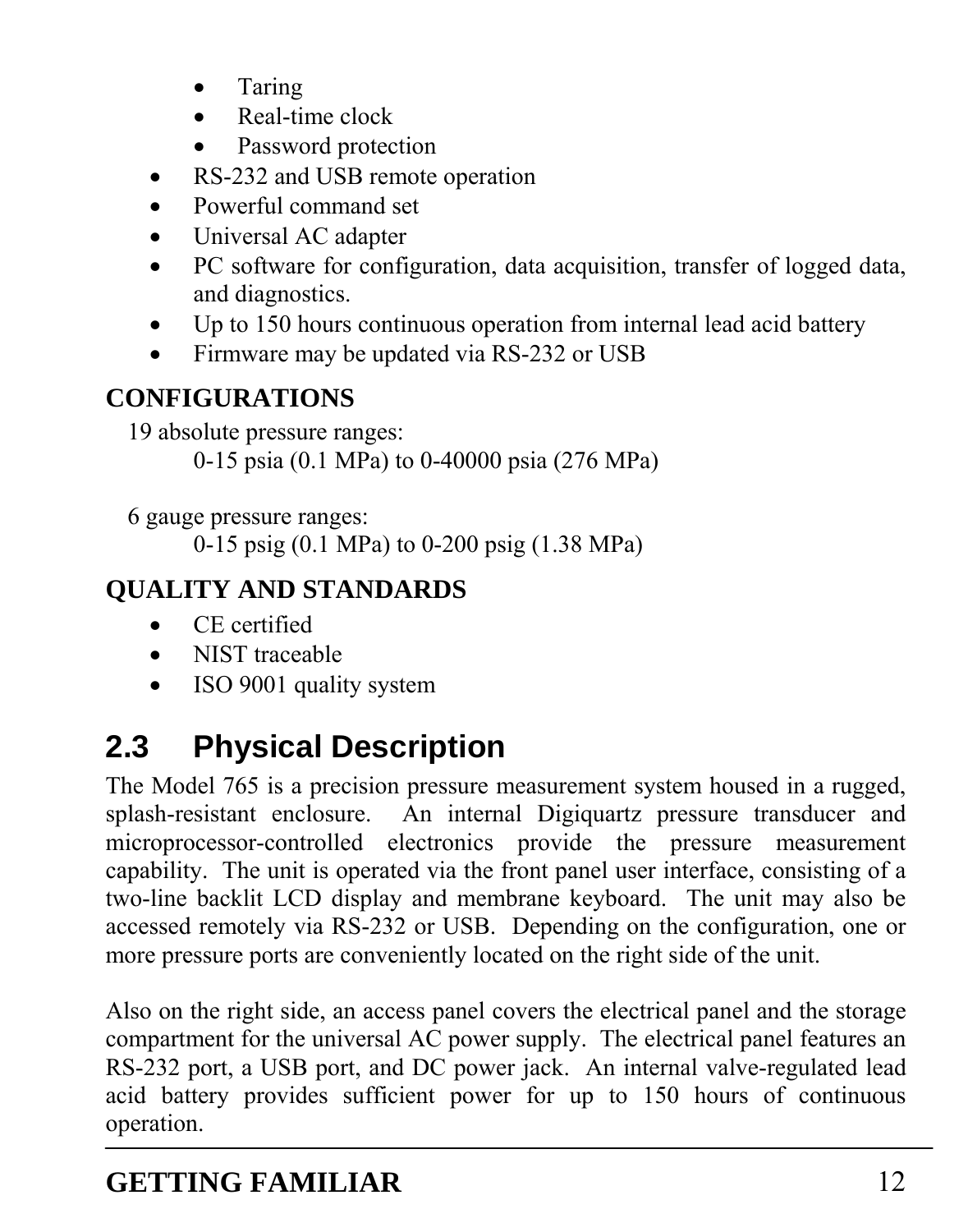# <span id="page-12-0"></span>**3 Quick Start**

This section will help you to quickly set up the Model 765 and begin taking pressure measurements.

# <span id="page-12-1"></span>**3.1 Front Panel Features**

The front panel contains the display, keypad, and battery charge indicator. The display shows the measured pressure value on the first line, and one of many available display options on the second line. The keyboard provides immediate access to several common functions, and to the menu, where most of the unit's configuration options can be set. Please refer to Sections [4,](#page-16-0) [6](#page-24-0), and [20](#page-124-0) for more information regarding the use of the menu.



**Figure 3-1: Model 765 Front Panel**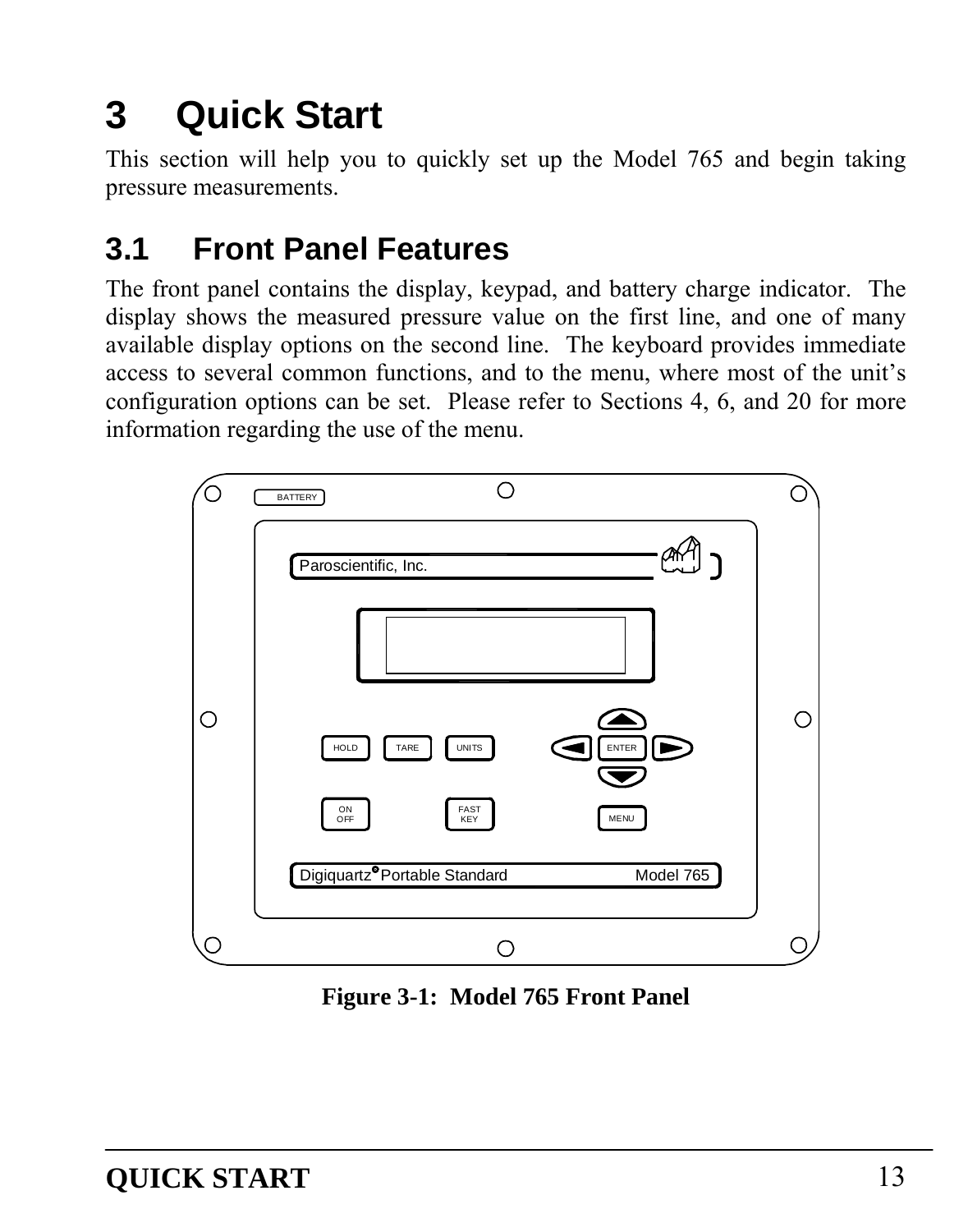# <span id="page-13-0"></span>**3.2 Pressure Panel Features**

One or two pressure fittings are mounted on the pressure panel, depending on the configuration of the Model 765. The pressure panel is set into the case to provide a degree of protection to the pressure port $(s)$ . The case is relieved along the bottom edge to provide adequate tool clearance. Please refer to Section [3.5](#page-14-1) for more information regarding the use of the pressure panel features.



**Figure 3-2: Model 765 Pressure and Access Panels** 

# <span id="page-13-1"></span>**3.3 Electrical Panel Features**

The electrical panel is behind the access panel on the right side of the Model 765. The electrical panel contains the USB port, RS-232 port, and DC power jack. Please refer to Section [5.2](#page-21-2) for more information regarding the use of the electrical panel features.



**Figure 3-3: Model 765 Electrical Panel**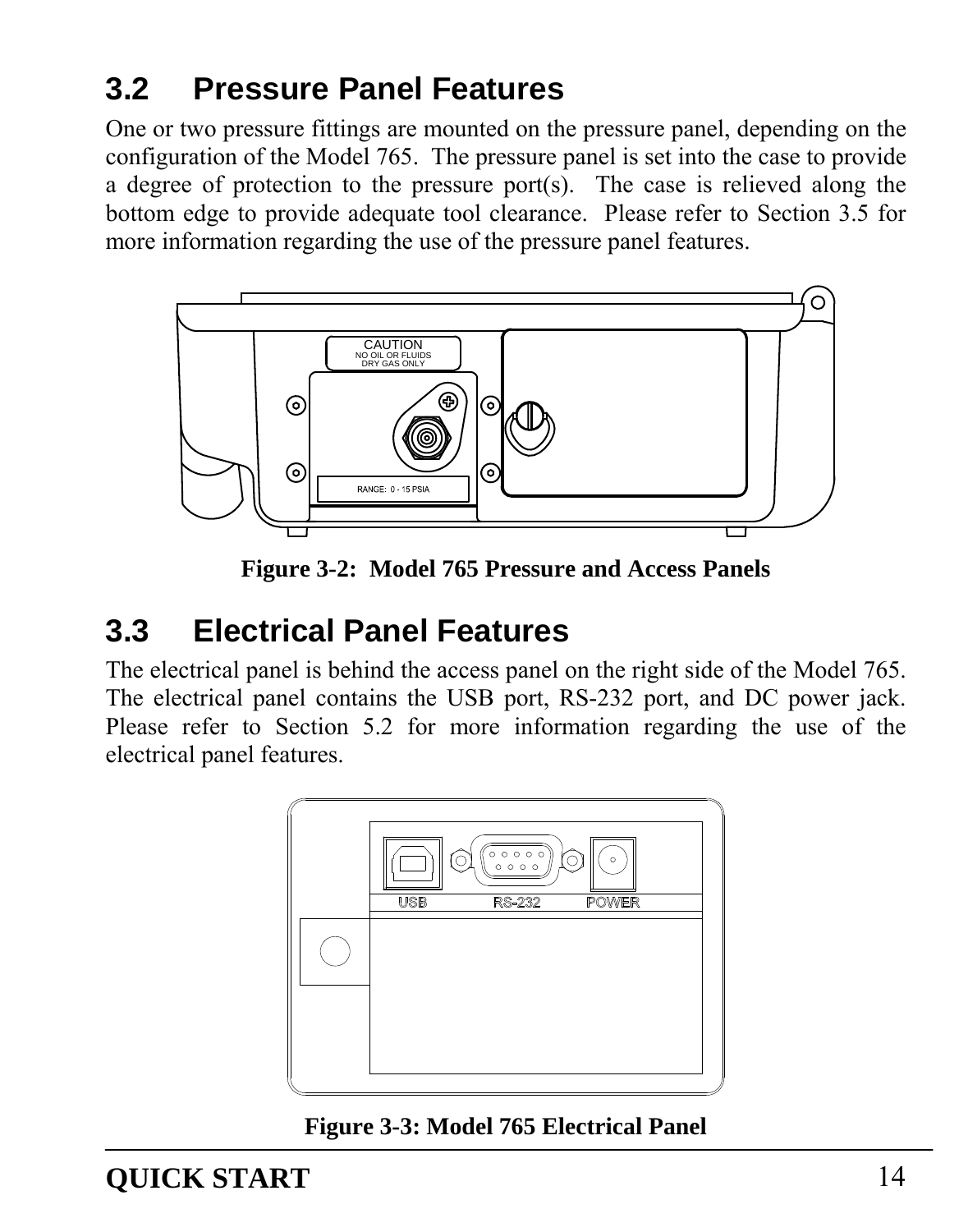# <span id="page-14-0"></span>**3.4 Power the Unit**

If the battery is to be used, charge the battery per Section [5.3](#page-22-0). If AC power is to be used, connect the AC adapter to the Model 765 and an appropriate electrical outlet.

Press the ON/OFF key to turn on the Model 765. After a short initialization, the Model 765 will begin to display pressure measurement values. If the Model 765 fails to power up and the AC adapter is not being used, the battery probably requires charging. Refer to Section [5.3](#page-22-0) for battery charging instructions.

At this point, your Model 765 should be displaying correct pressure measurement values. If the displayed values are not correct, refer to Section [14](#page-114-0) for troubleshooting tips.

Refer to Section [6](#page-24-0) for information about configuring your Model 765 to suit to your application.

# <span id="page-14-1"></span>**3.5 Applying Pressure**

Now that you have your Model 765 up and running, you are ready to connect your pressure source(s) to the pressure port(s). The connections you will make depend on the type of pressure transducer in the Model 765.

### **ABSOLUTE UNITS**

Units equipped with absolute pressure transducers have a single pressure port.

# **GAUGE UNITS**

Units equipped with gauge pressure transducers have two pressure ports labeled positive and vent. Pressure should only be applied to the positive pressure port. The vent port must remain vented to atmospheric pressure.

**WARNING** Consult the Model 765 SCD for proper pressure fitting tightening torque. Do not apply excessive torque or permanent damage to the Model 765 may result.

**WARNING** When connecting pressure fittings, use a second wrench to stabilize the Model 765 pressure fitting whenever possible, or permanent damage may result.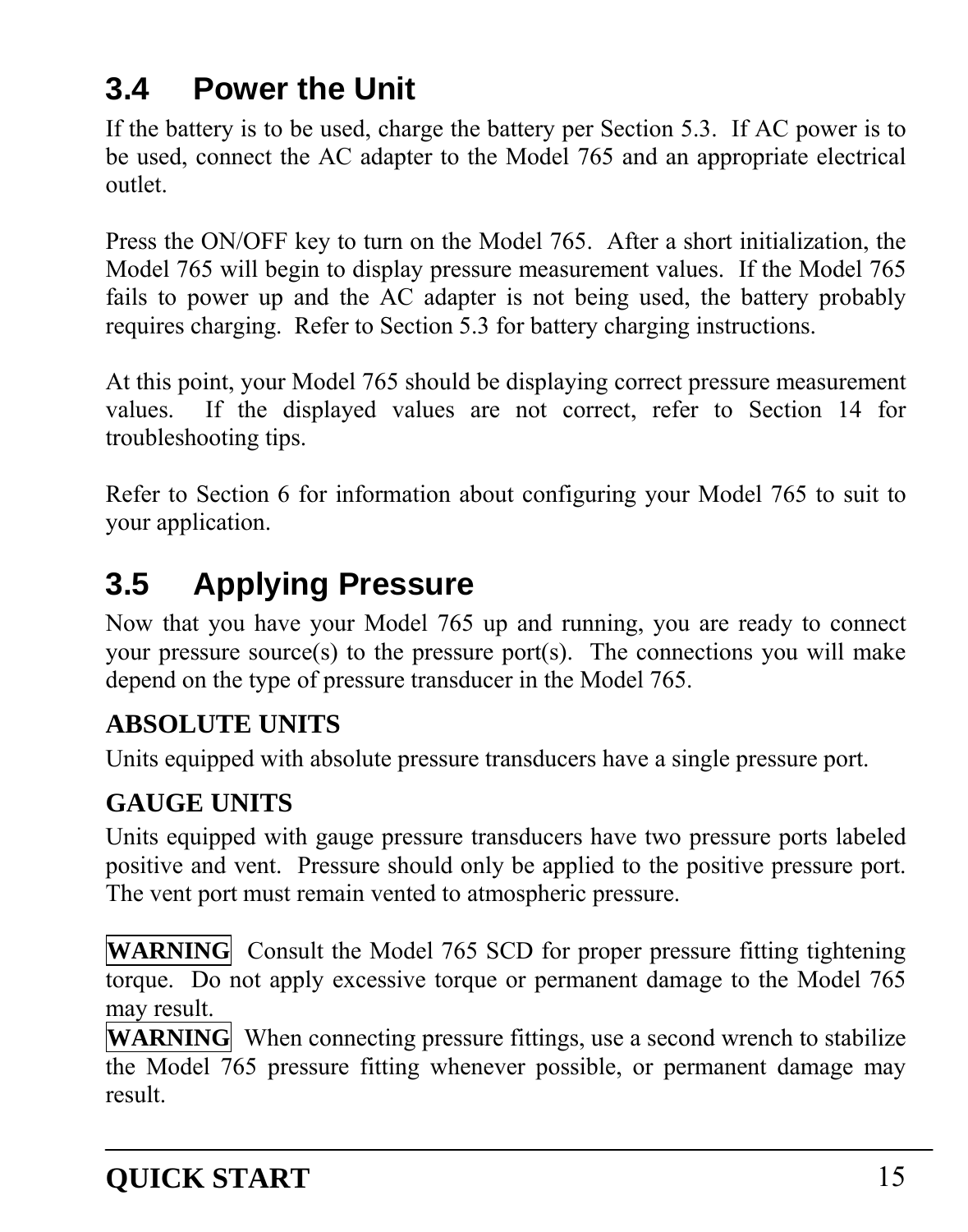**WARNING** Digiquartz pressure transducers are designed to operate over a specific pressure range. Calibration can be affected if this range is exceeded, and permanent damage can result if the unit is sufficiently over-pressured. A pressure relief valve may be used to guard against damage in the event that the unit is over-pressured.

**CAUTION** Model 765 units that are intended to be used in liquid pressure applications are oil-filled at Paroscientific. If your Model 765 is oil-filled, do not pull a vacuum or pressurize with gas, or gas bubbles may be introduced into the pressure transducer, which will negatively affect its performance. Pressure lines connected to oil-filled transducers should be filled with clean hydraulic fluid and bled to remove gas bubbles. Consult the Model 765 SCD to determine the oil to use to fill the Model 765 pressure lines.

**CAUTION** Pressure head effects result in zero offsets. These effects are more pronounced when liquid-filled pressure lines are being used. These effects can be minimized by keeping the transducer pressure port and the pressure source at the same elevation, or by using the tare or pressure adder functions to make an offset correction to compensate for the pressure head.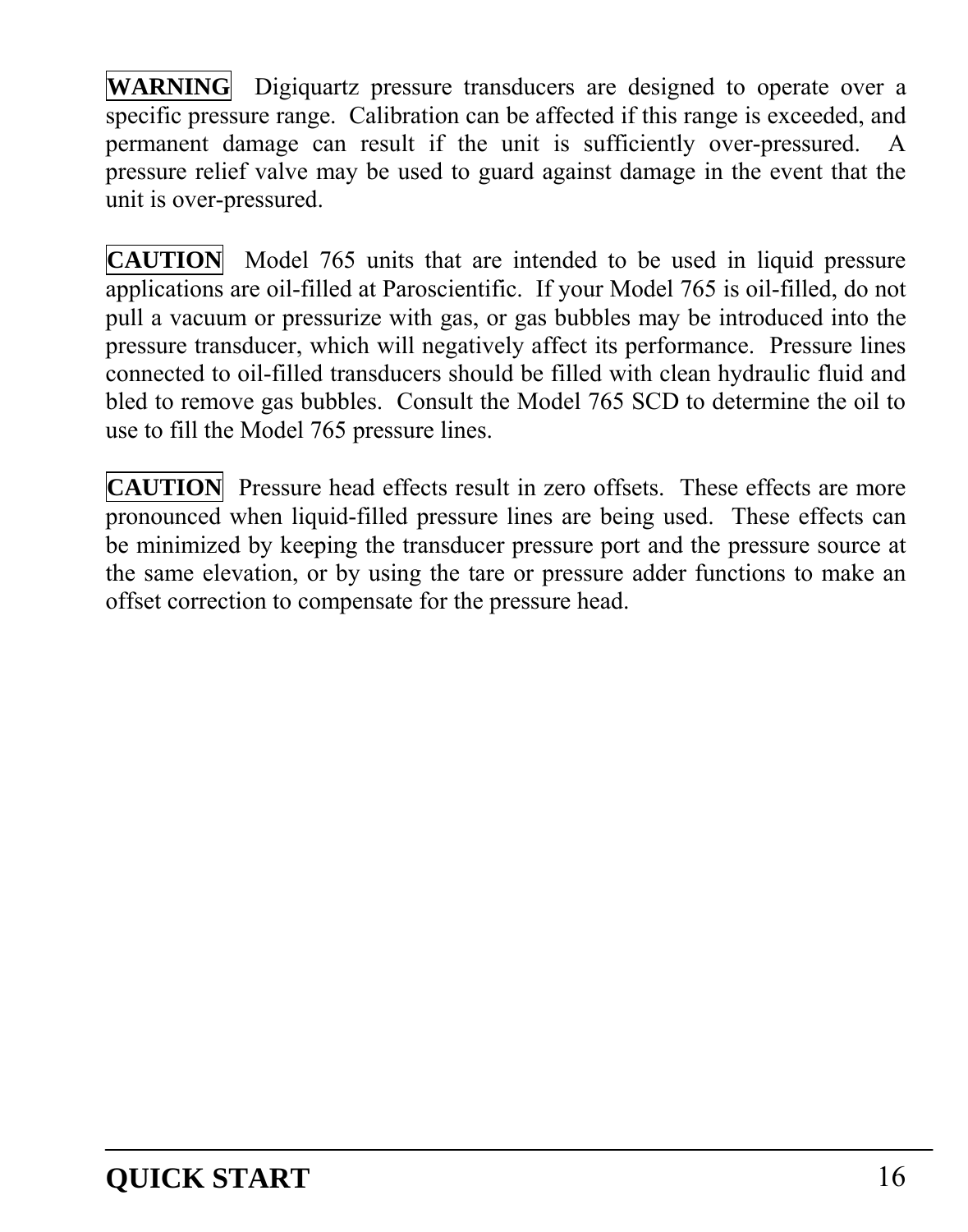# <span id="page-16-0"></span>**4 User Interface**

# <span id="page-16-1"></span>**4.1 Display**

The Model 765 features a 2-line, 16 character backlit alphanumeric LCD display.

# <span id="page-16-2"></span>**4.2 Keypad**

The functions of the keys are as follows:

### **ON/OFF KEY**

- Press ON/OFF to turn the unit on.
- Press ON/OFF again to turns the unit off.

# **HOLD KEY**

- Press HOLD to hold the current display value(s). A small "H" character in the upper left corner indicates that the display hold function is active.
- Press HOLD again to resume live pressure value updates.

**WARNING** Since the pressure display is not updated when the hold function is enabled, care should be taken to ensure that the monitored pressure does not exceed the Model 765 rated pressure or any applicationspecific maximum pressure.

### **TARE KEY**

- Press TARE to tare pressure measurements using the next pressure measurement value. A small "T" character in the upper left corner indicates that a tare pressure is being displayed.
- Press TARE again to disable the tare function.

### **UNITS KEY**

- Press UNITS to access the pressure unit menu. Press UP ARROW and/or DOWN ARROW to scroll to the desired unit. Press ENTER to select the unit, or press UNITS to exit the pressure unit menu without changing the pressure unit.
- The available units include psi, hPa, bar, kPa, MPa, inHg, mmHg, mH2O, and a user-defined pressure unit.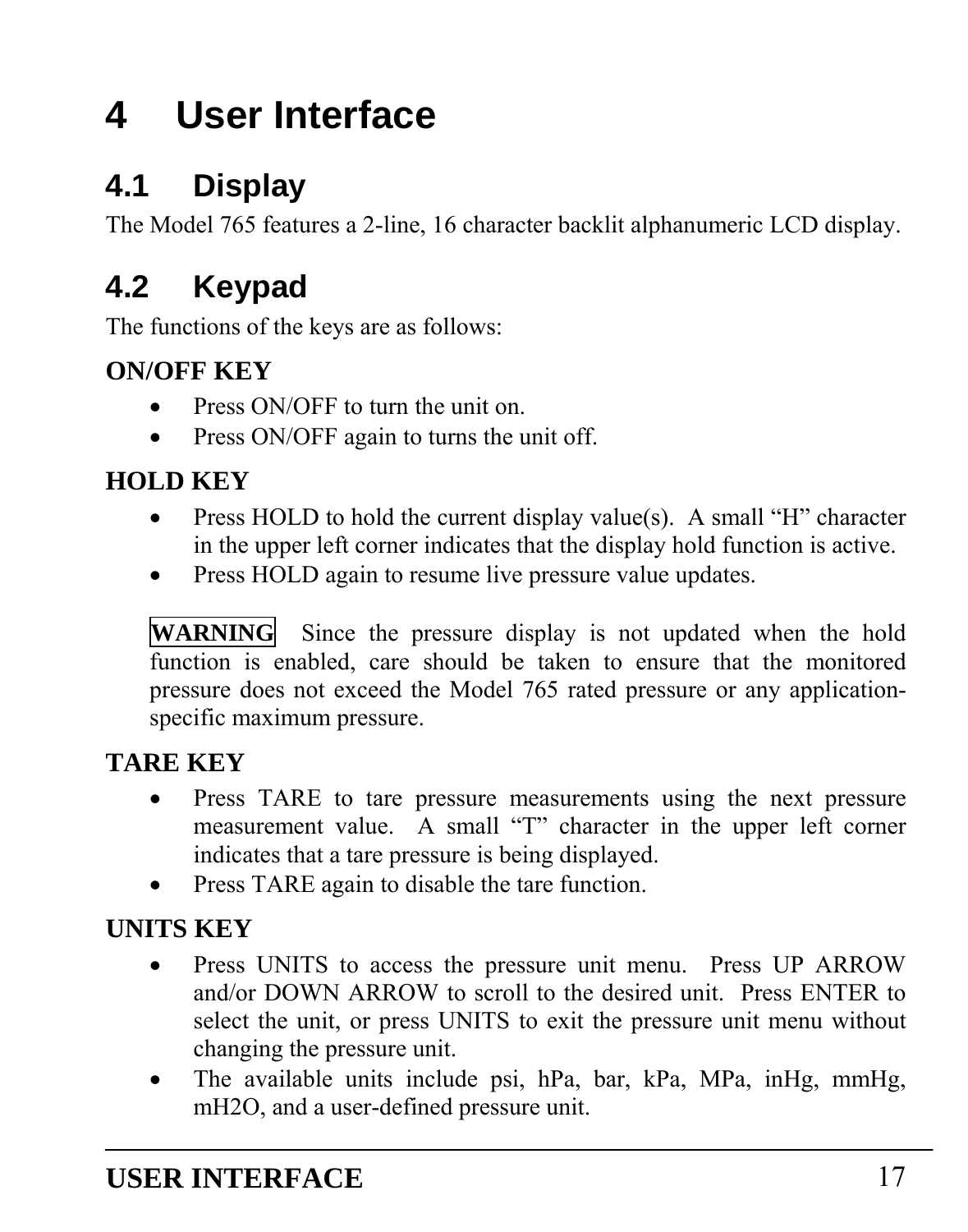#### **FAST KEY**

- Press FAST KEY to instantly jump to a user-defined location in the menu
- To program the FAST KEY, enter the menu and navigate to the desired menu location. Press and hold the FAST KEY until the message "FAST KEY PROGRAMMED" is displayed.

#### **MENU KEY**

- When in Pressure Display Mode, press MENU to enter the menu.
- When in the MAIN MENU, press MENU to return to pressure display mode.
- When in a lower-level menu, press MENU to return to the previous menu level.
- When in a data entry screen, press MENU to abort the edit function, and return to the previous menu level.

### **UP ARROW KEY**

- When in a menu, pressing UP ARROW scrolls the menu to the previous menu option.
- When in a data entry screen, UP ARROW increments the data value.

#### **DOWN ARROW KEY**

- When in the menus, pressing DOWN ARROW scrolls the menu to the next menu option.
- When in a data entry screen, DOWN ARROW decrements the data value.

### **LEFT ARROW KEY**

 When in a data entry screen, LEFT ARROW moves the cursor to the left.

#### **RIGHT ARROW KEY**

 When in a data entry screen, RIGHT ARROW moves the cursor to the right.

#### **ENTER KEY**

- When in the menu, pressing ENTER selects the displayed menu item.
- When in a data entry screen, ENTER accepts the displayed value.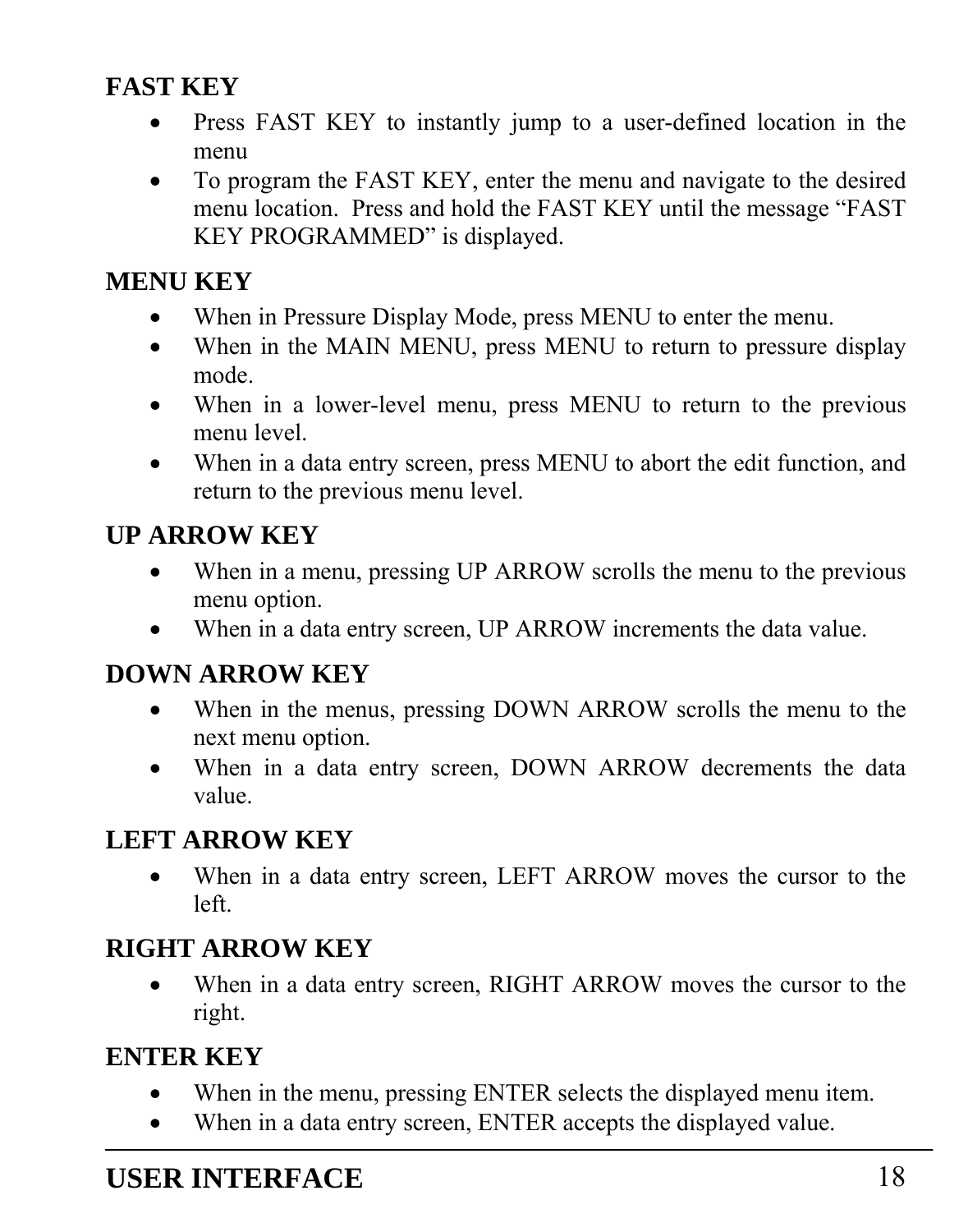# <span id="page-18-0"></span>**4.3 Battery Light**

The battery light is used while charging the battery to indicate whether the Model 765 battery is fully charged. When the light is red, the Model 765 battery is still charging. When the light is green, the battery is fully charged.

**NOTE:** The BATTERY light is only lit when the AC adapter is being used to charge the battery.

# <span id="page-18-1"></span>**4.4 Numeric Data Entry**

Many of the functions of the Model 765 require that numeric values be entered via the menu. Numbers are entered either by changing individual digits in a numeric data entry field, or by incrementing or decrementing the value in a scrolling field.

### **NUMERIC DATA ENTRY FIELDS**

Numeric data entry fields allow each digit to be edited individually. The digit value is selected by using the UP ARROW and DOWN ARROW keys. The digit to be edited is indicated by a blinking cursor. The cursor is moved to the desired digit by using the LEFT ARROW and RIGHT ARROW keys.

Only the applicable numbers and characters are available for each digit. Examples: If the maximum digit value is 2, the number choices will be limited to 0, 1, and 2. If the number must be positive, no negative sign will be available.

Blank characters or leading zeros can be used if the desired number requires fewer digits than the field provides.

The displayed value is entered by using the ENTER key. The number will not be accepted if:

- The number is out of range
- The number contains multiple negative signs, multiple decimal points, or other illegal numeric representations.
- Blanks or negative signs appear anywhere other that to the left of the number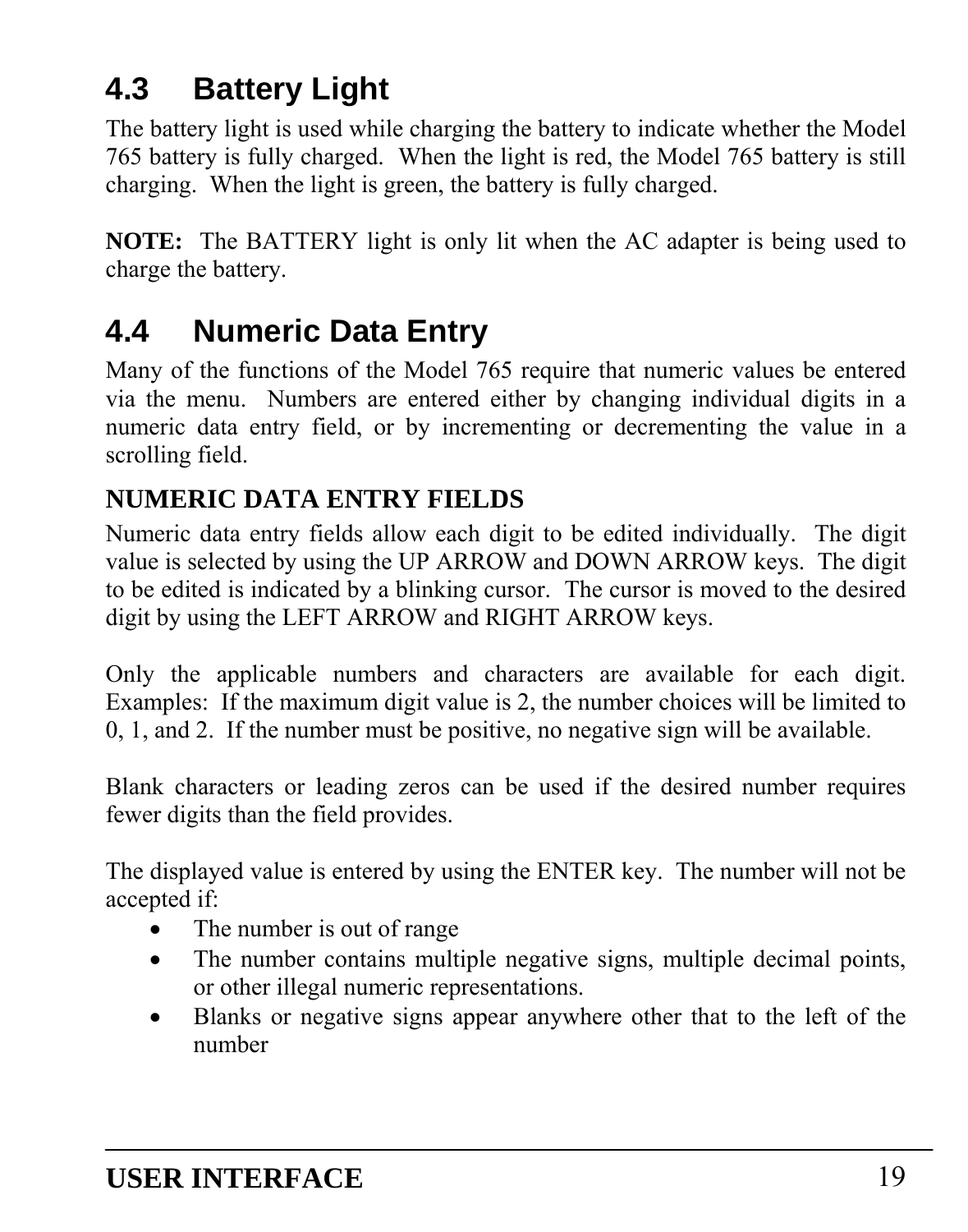### **SCROLLING NUMERIC FIELDS**

Scrolling numeric fields allow a number to be edited by incrementing or decrementing its value by using the UP ARROW and DOWN ARROW keys. The displayed value is entered by using the ENTER key.

# <span id="page-19-0"></span>**4.5 Operating Modes**

The Model 765 operates in one of three modes: Pressure Display Mode, Data Logging Mode or Menu Mode.

### **PRESSURE DISPLAY MODE**

At power-up, the Model 765 will be in Pressure Display Mode.

When in Pressure Display Mode, the first line displays the following information:

- **•** Pressure value
- Pressure unit
- Pressure value update indicator (blinking dot between the pressure value and pressure unit)
- Hold and Tare indicators

The second line can display one of the following:

- Pressure bar graph
- Digiquartz pressure transducer internal temperature
- Pressure rate
- Pressure trend
- Pressure scatter
- Minimum/maximum pressure
- Text stored within the Model 765
- External text sent to the Model 765 via the RS-232 or USB ports
- Current tare value
- No information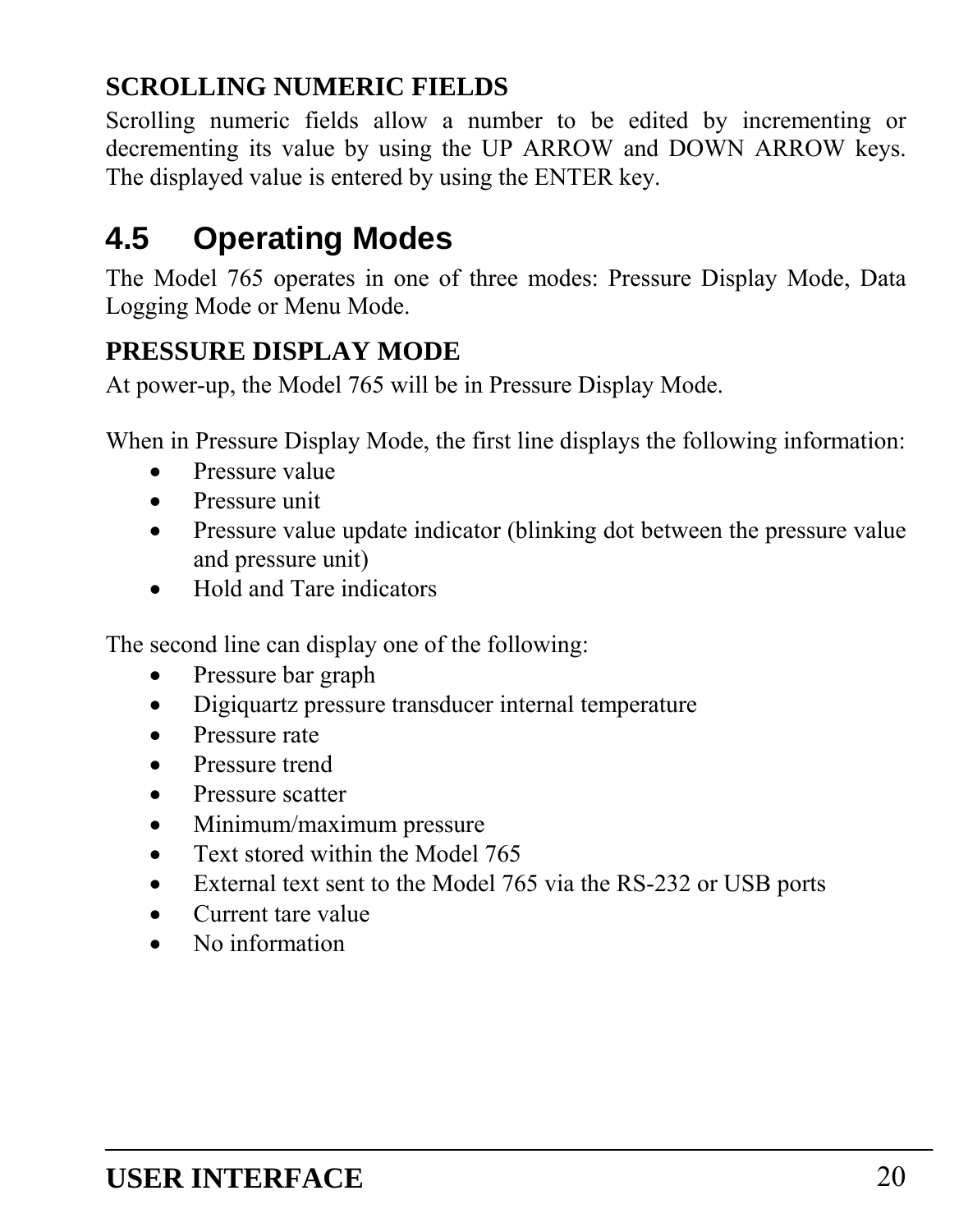The second line also displays the following warning messages.

- An overpressure warning is displayed if the measured pressure exceeds the limits of the Digiquartz pressure transducer. Because of the serious nature of an overpressure condition, this message preempts the selected second line display option.
- A message is displayed if the Model 765 is waiting to begin data logging. This message alternates with the selected second line display option.

#### **MENU MODE**

Menu Mode is accessed by pressing the MENU key while in Pressure Display Mode. Most configuration options can be accessed through the menu. The menu is organized in a hierarchical fashion, as shown by the Menu Quick Reference Card and in Section [20](#page-124-0). The keypad is used to move through the menu, make selections, and change data values.

When in the menu, the Model 765 automatically switches back to Pressure Display Mode if no user input is received for two minutes.

**CAUTION** Do not attempt to simultaneously configure the Model 765 through the RS-232 port and the menu. Doing so may cause serial commands or menu selections to be ignored.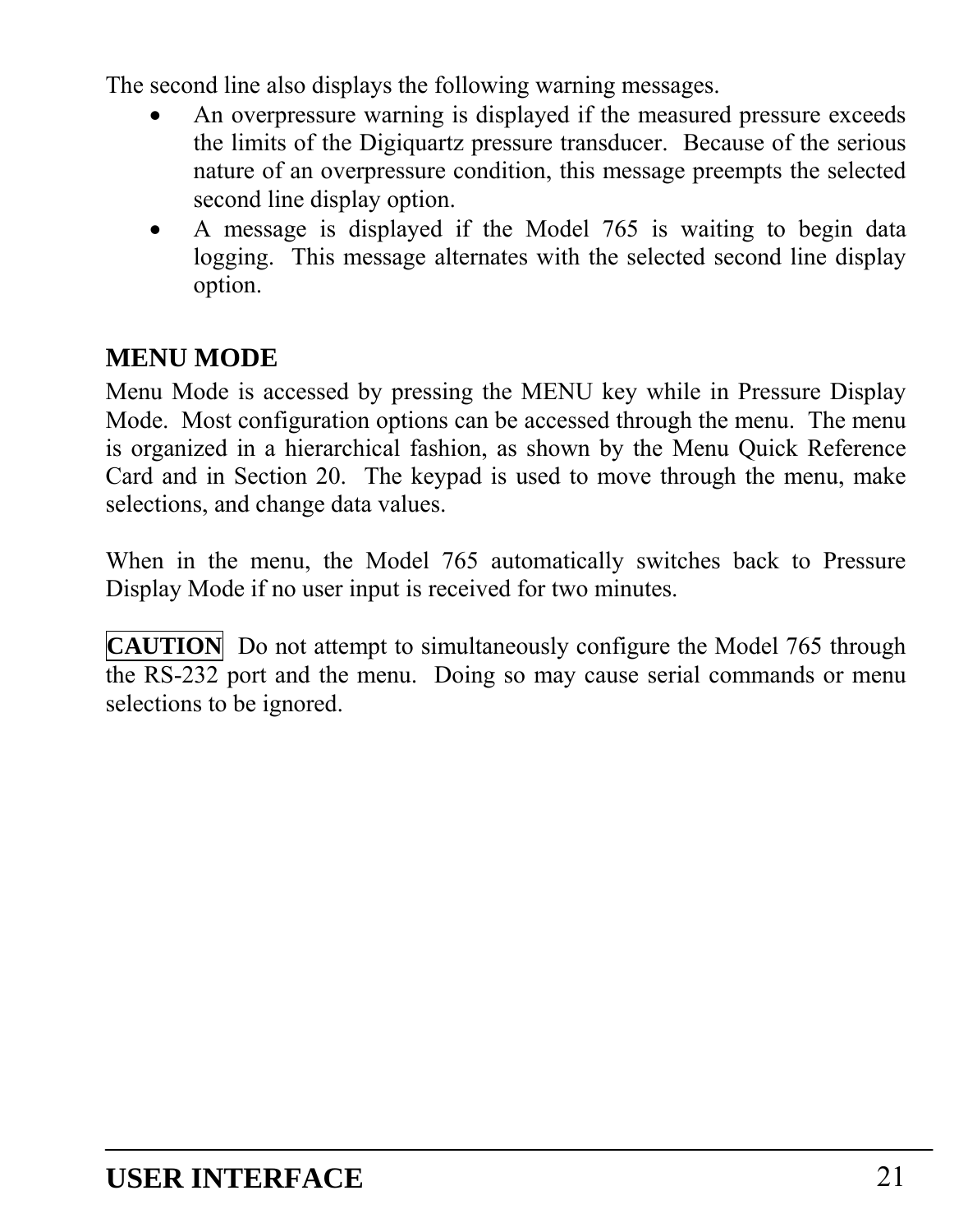# <span id="page-21-0"></span>**5 Electrical Features**

# <span id="page-21-1"></span>**5.1 Access Panel**

The access panel is located to the right of the pressure panel. It provides a splash-resistant cover for the electrical panel and the AC adapter storage cavity. A quarter-turn fastener is used to lock the panel into place.

### **TO REMOVE THE ACCESS PANEL:**

 Turn the fastener ¼ turn counterclockwise and pull the panel to the left and toward you.

### **TO ATTACH THE ACCESS PANEL:**

- Grasp the access panel by the fastener, with the bail oriented vertically.
- Guide the access panel into place, engaging the hinge brackets with the right edge of the cavity.
- Press the fastener in as far as it will go, and turn the fastener clockwise  $\frac{1}{4}$  turn to lock the access panel in place.

**WARNING** The access panel provides a splash-resistant cover for the electrical panel and the AC adaptor storage cavity. The access panel is not waterproof. Reasonable care must be taken to ensure that liquid does not enter the unit, or permanent damage may result.

# <span id="page-21-2"></span>**5.2 Electrical Panel**

The electrical panel features the RS-232 port, the USB port, and DC power jack.

### **RS-232 PORT**

The RS-232 port is a standard female 9-pin D subminiature connector. Any standard 9-pin serial cable can be used to connect the Model 765 RS-232 port to a PC or other similar RS-232 host device.

# **USB PORT**

The USB port is a standard USB-B connector. Any standard USB cable can be used to connect the Model 765 USB to a PC or other similar USB host device. A USB cable is provided with the Model 765.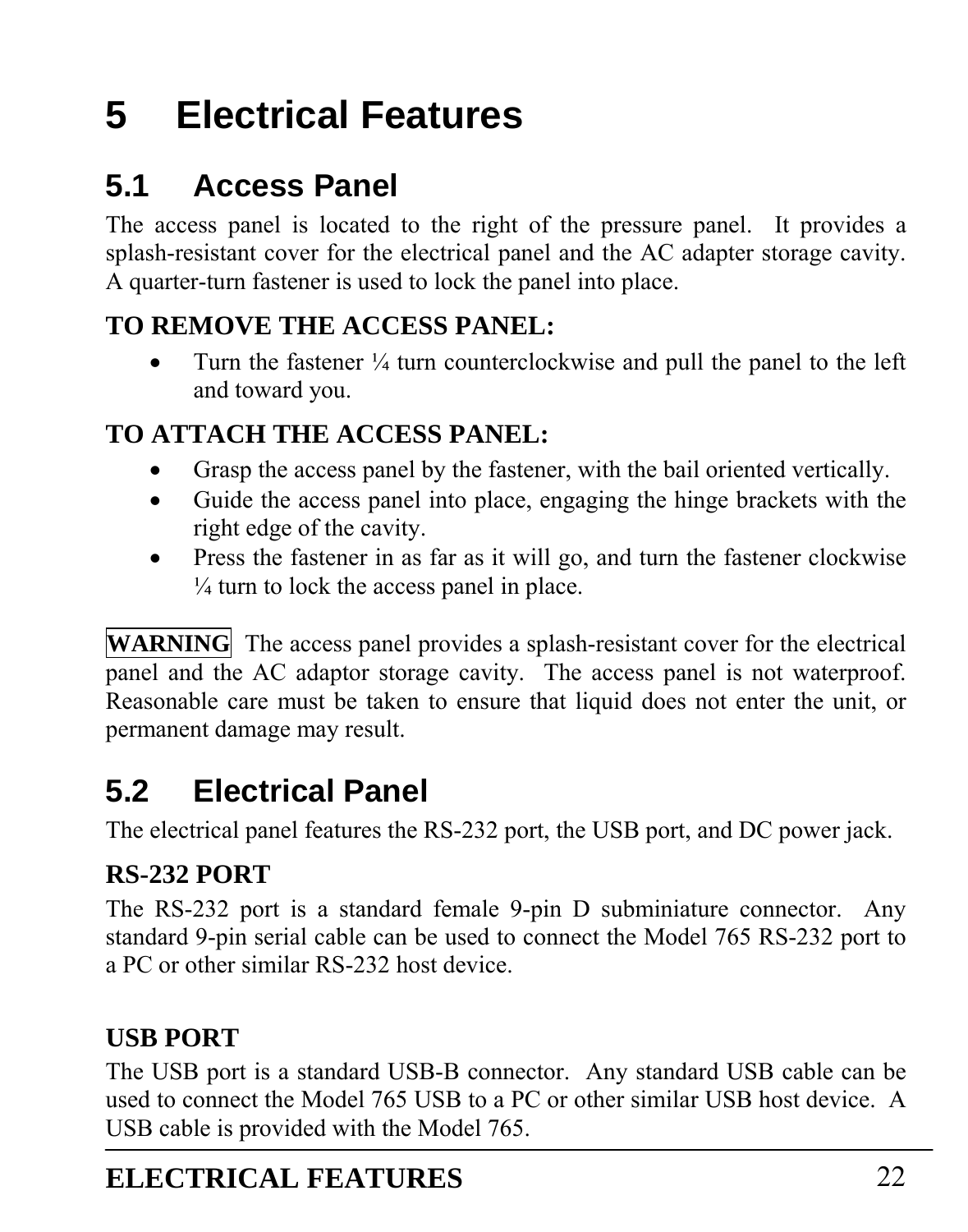# **AC ADAPTER JACK**

The AC adapter jack is only intended for use with the AC adapter supplied with the Model 765.

**WARNING** Use of an AC adapter other than the supplied unit may damage the Model 765.

# <span id="page-22-0"></span>**5.3 Battery**

The Model 765 features a valve regulated lead-acid battery as its primary power source. The Model 765 can also be powered by the AC power supply that is provided with the unit. A fully charged battery provides up to 150 hours of operation.

# <span id="page-22-1"></span>**5.3.1 Charging the Battery**

It can take up to 30 hours to charge a fully discharged battery.

The procedure for charging the battery is as follows:

- Connect the AC adapter to the Model 765 and to an appropriate electrical outlet.
- Power off the Model 765 using the ON/OFF key.
- Monitor the BATTERY light on the front panel the light is red when the battery is charging, and becomes green when the battery is fully charged. It is not possible to overcharge the battery.

**NOTE:** Make sure the unit is powered off whenever the battery is being charged. The Model 765 cannot fully charge its battery when it is powered on.

**DANGER** The access panel must be removed whenever the battery is being charged. Care must also be taken to ensure that the access panel cavity is not blocked while the battery is being charged.

# <span id="page-22-2"></span>**5.3.2 Determining the Charge Level**

The battery charge level is displayed using menu option **System/Battery Charge**.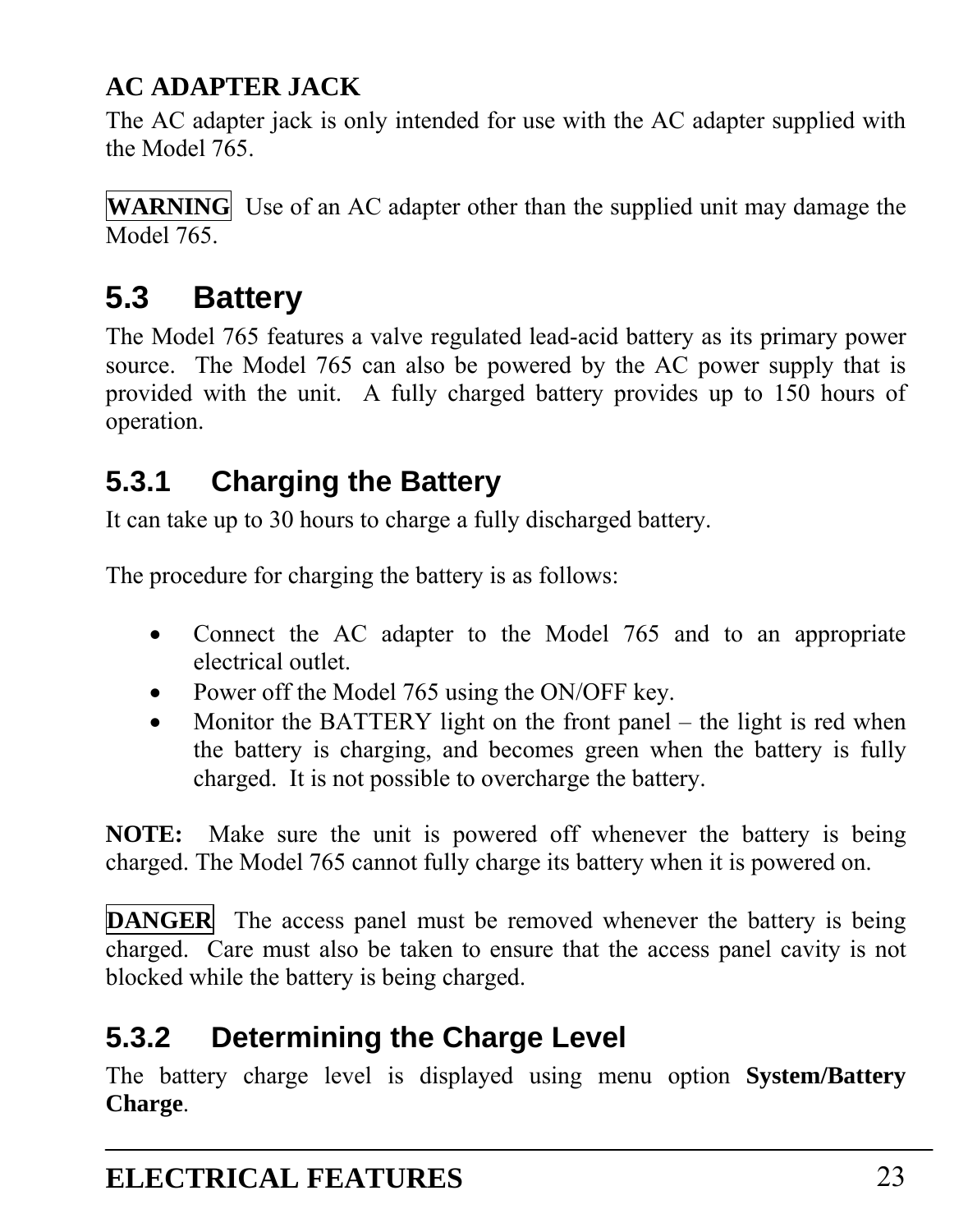**NOTE:** It is not possible to display the charge level while the battery is charging. If you wish to determine the battery charge level while charging the battery, temporarily disconnect the AC adapter first.

# <span id="page-23-0"></span>**5.3.3 Battery Maintenance**

Lead-acid batteries provide longer service if they are kept fully charged as often as possible. It is recommended that the battery be fully charged after each use. This will promote long battery life, minimize the need for lengthy battery charging cycles, and ensure that the Model 765 is always ready to be used.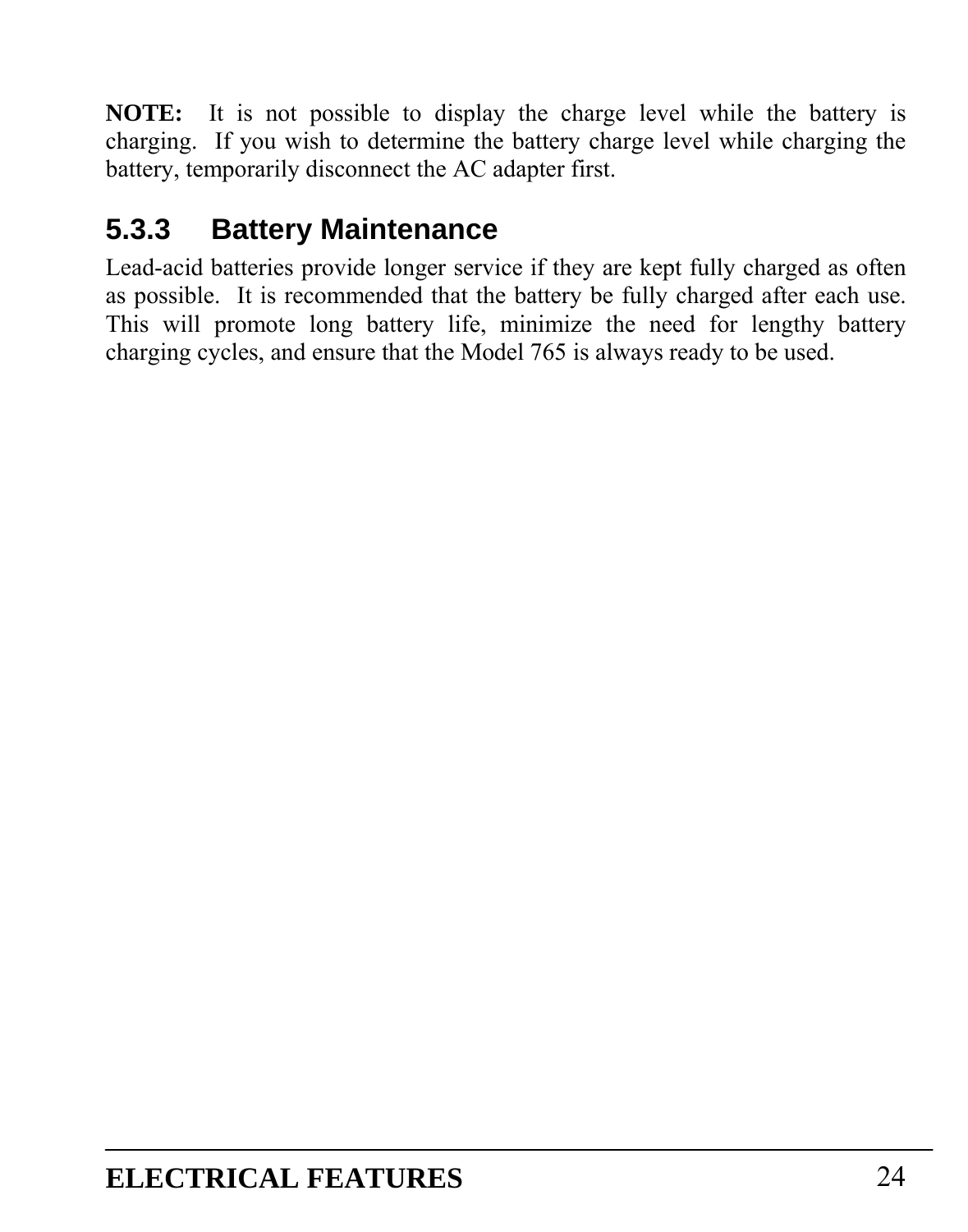# <span id="page-24-0"></span>**6 Front Panel Operation**

# <span id="page-24-1"></span>**6.1 Pressure Display Functions**

### **PRESSURE**

#### Menu option: **Display/Line 1 Display/Pressure**

The Pressure function displays individual real-time pressure measurement values in the current pressure unit. Pressure values are displayed on first line.

### **AVERAGED PRESSURE**

#### Menu option: **Display/Line 1 Display/Avg. Pressure**

The Averaged Pressure function displays the average of 3 or more pressure measurement values in the current pressure unit. The number of pressure values averaged is set using the **System/Num. P Points** menu option. Averaged pressure values are displayed on first line.

No averaged pressure value will be displayed until the specified number of pressure measurements has been taken. If continuous pressure measurement is interrupted, no averaged pressure value will be displayed until the specified number of pressure measurements has been taken. Pressing the LEFT ARROW or RIGHT ARROW keys will reset the averaged pressure function.

**NOTE:** The averaged pressure function is disabled when data logging is underway.

# <span id="page-24-2"></span>**6.2 Second Line Display Functions**

### **CURRENT TARE VALUE**

Menu option: **Display/Line 2 Display/Cur. Tare Value**

The Current Tare Value function displays the current tare value in the current pressure unit.

### **PRESSURE RATE**

Menu option: **Display/Line 2 Display/P Rate**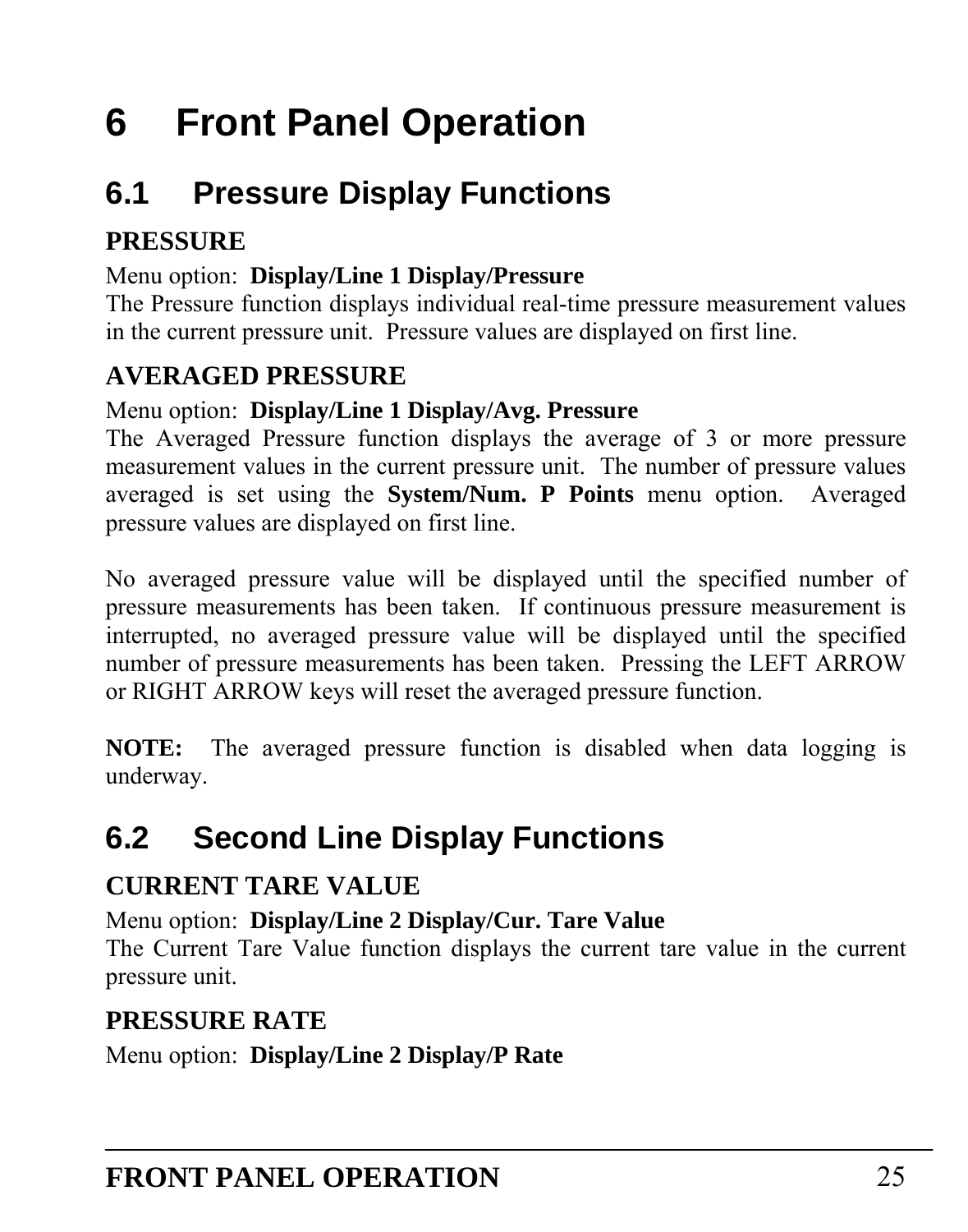The pressure rate function displays a pressure rate value in the current pressure unit per minute or per second. When selected, the user is prompted to specify the desired unit.

If current pressure unit per minute is specified, the user is prompted to enter a smoothing factor value. The smoothing factor helps to prevent pressure fluctuations from producing erratic pressure rate values. This is generally the result of extrapolation when the sampling rate is much less than one minute, as is typical in most applications. The smoothing factor is adjustable from 1 to 200, with 1 being no smoothing and 200 being the highest degree of smoothing available. It should be noted that as the smoothing factor is increased, the sensitivity to step-changes in input pressure are decreased.

#### **PRESSURE TREND**

#### Menu option: **Display/Line 2 Display/P Trend**

The pressure trend function displays the pressure trend value in the current pressure unit per minute or per second. When selected, the user is prompted to specify current pressure unit per second or per minute.

The pressure trend is calculated by finding the slope of a best-fit straight line through a user-selectable number of measured pressure values. The number of pressure values is set using the **System/Num. P Points** menu option.

No pressure trend value will be displayed until the specified number of pressure measurements has been taken. If continuous pressure measurement is interrupted, no pressure trend value will be displayed until the specified number of pressure measurements has been taken. Pressing the LEFT ARROW or RIGHT ARROW keys will reset the pressure trend function.

#### **PRESSURE SCATTER**

#### Menu option: **Display/Line 2 Display/P Scatter**

The pressure scatter function displays the pressure scatter value and a stable pressure indicator. When selected, the user is prompted to set a stability setpoint. Whenever the pressure scatter is less than or equal to the specified stability setpoint, the stable pressure indicator (\*) is displayed to the right of the pressure scatter value.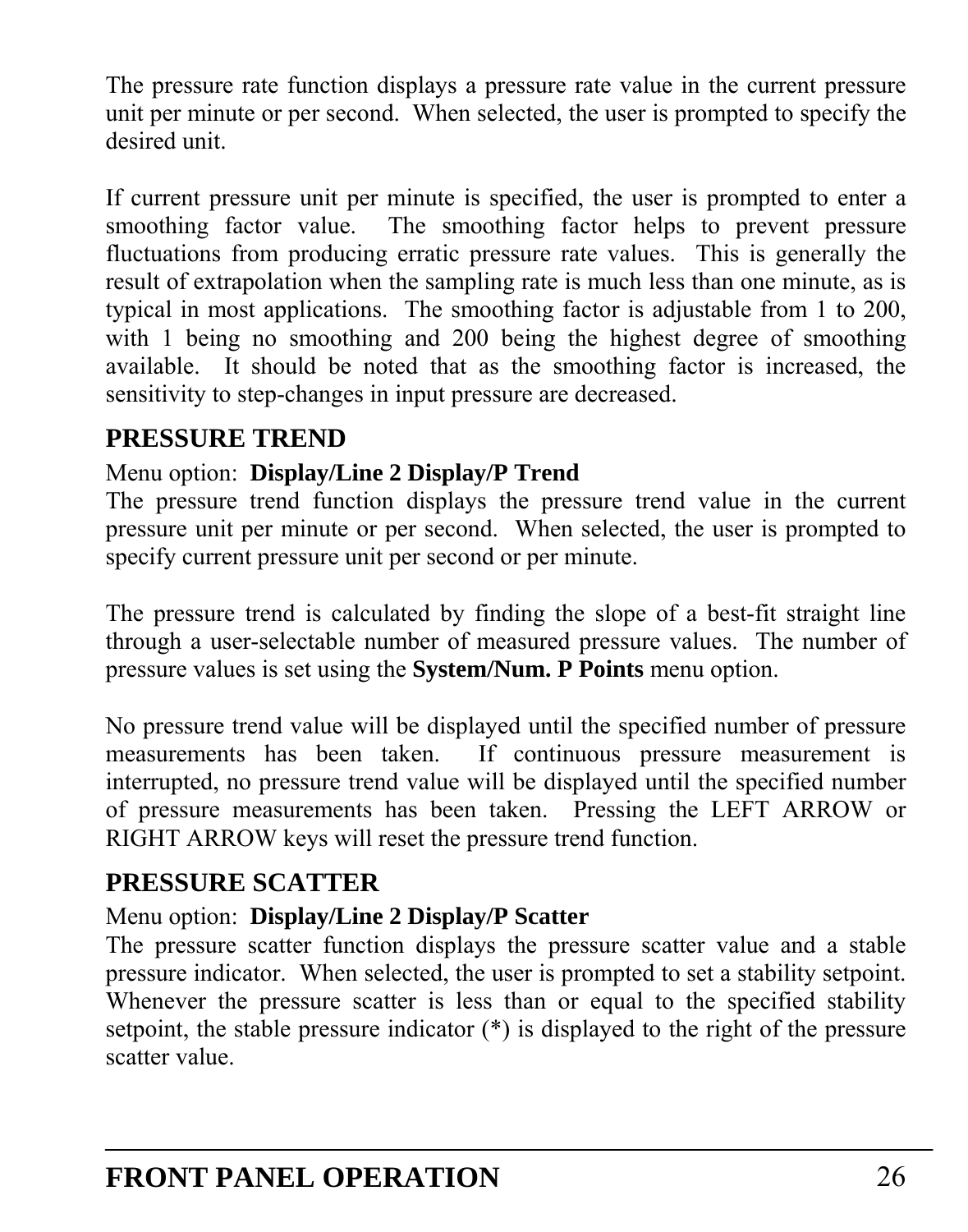The pressure scatter value is calculated by finding the standard deviation of a user-selectable number of measured pressure values. The number of pressure values is set using the **System/Num. P Points** menu option.

No pressure scatter value will be displayed until the specified number of pressure measurements has been taken. If continuous pressure measurement is interrupted, no pressure scatter value will be displayed until the specified number of pressure measurements has been taken. Pressing the LEFT ARROW or RIGHT ARROW keys will reset the pressure scatter function

### **MINIMUM / MAXIMUM PRESSURE**

#### Menu option: **Display/Line 2 Display/Min Max P**

The minimum / maximum pressure function displays the minimum or maximum pressure in the current pressure unit since the last reset event. The UP ARROW and DOWN ARROW keys are used to toggle between minimum and maximum pressure.

When a reset event occurs, minimum and maximum pressure are set to the next pressure measurement value. Reset events include power cycle, explicit reset via the **System/Reset Min Max P** menu option, explicit reset via serial command, tare on, tare off, change in tare value, and change in calibration coefficients.

**NOTE:** Minimum and maximum pressures are recorded from individual pressure measurements, not from averaged pressures.

### **BAR GRAPH**

Menu option: **Display/Line 2 Display/Bar Graph** 

The bar graph function displays pressure as a percentage of full-scale pressure.

### **SENSOR TEMPERATURE**

#### Menu option: **Display/Line 2 Display/Sensor Temp**

The sensor temperature function displays the sensor temperature in the selected temperature unit. When selected, the user is prompted to specify the pressure unit in  $\mathrm{P}F$  or  $\mathrm{P}C$ .

**NOTE:** Sensor temperature is not an accurate indication of the temperature outside the Model 765.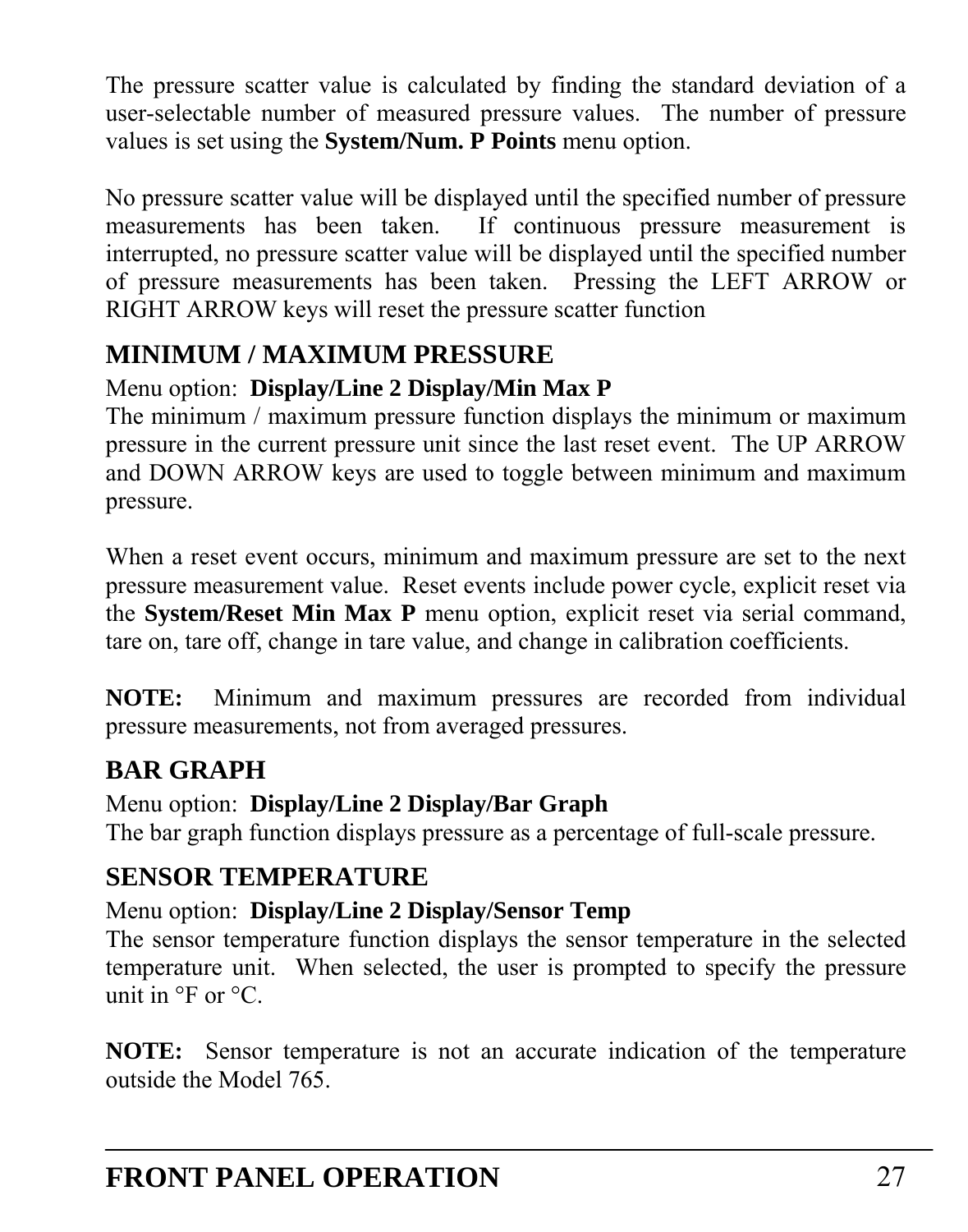### **STORED TEXT**

#### Menu option: **Display/Line 2 Display/Stored Text**

The stored text function displays the text defined using the **UL** serial command. This function is useful when static text is to be displayed.

**WARNING** Avoid using the stored text function to display dynamic text. The EEPROM used to store the text has a maximum rating of 1,000,000 writes. If this number is exceeded, it will no longer be possible to update the value of UL.

#### **EXTERNAL TEXT**

#### Menu option: **Display/Line 2 Display/External Text**

The external text function displays the text defined using the **DT** serial command. This function is useful when dynamic text is to be displayed. The text is temporarily stored in volatile memory, and is lost when the Model 765 is powered off.

### **DISABLE**

#### Menu option: **Display/Line 2 Display/Disable**

The disable function displays nothing on the second line. Only warning messages will be displayed as required on the second line.

# <span id="page-27-0"></span>**6.3 Display Control Functions**

# **BACKLIGHT DISABLE**

#### Menu option: **Display/Backlight/Disable**

The backlight disable function turns the backlight off. This function is useful when the user wishes to extend the battery life as long as possible.

### **BACKLIGHT ENABLE**

# Menu option: **Display/Backlight/Enable**

The backlight enable function turns the backlight on.

# **BACKLIGHT TIMEOUT**

#### Menu option: **Display/Backlight/Timeout**

The backlight timeout function automatically turns the backlight off after the specified time has elapsed. The backlight is turned on whenever a key is pressed. This function is useful when the user wishes to extend the battery life, but still desires the backlight feature.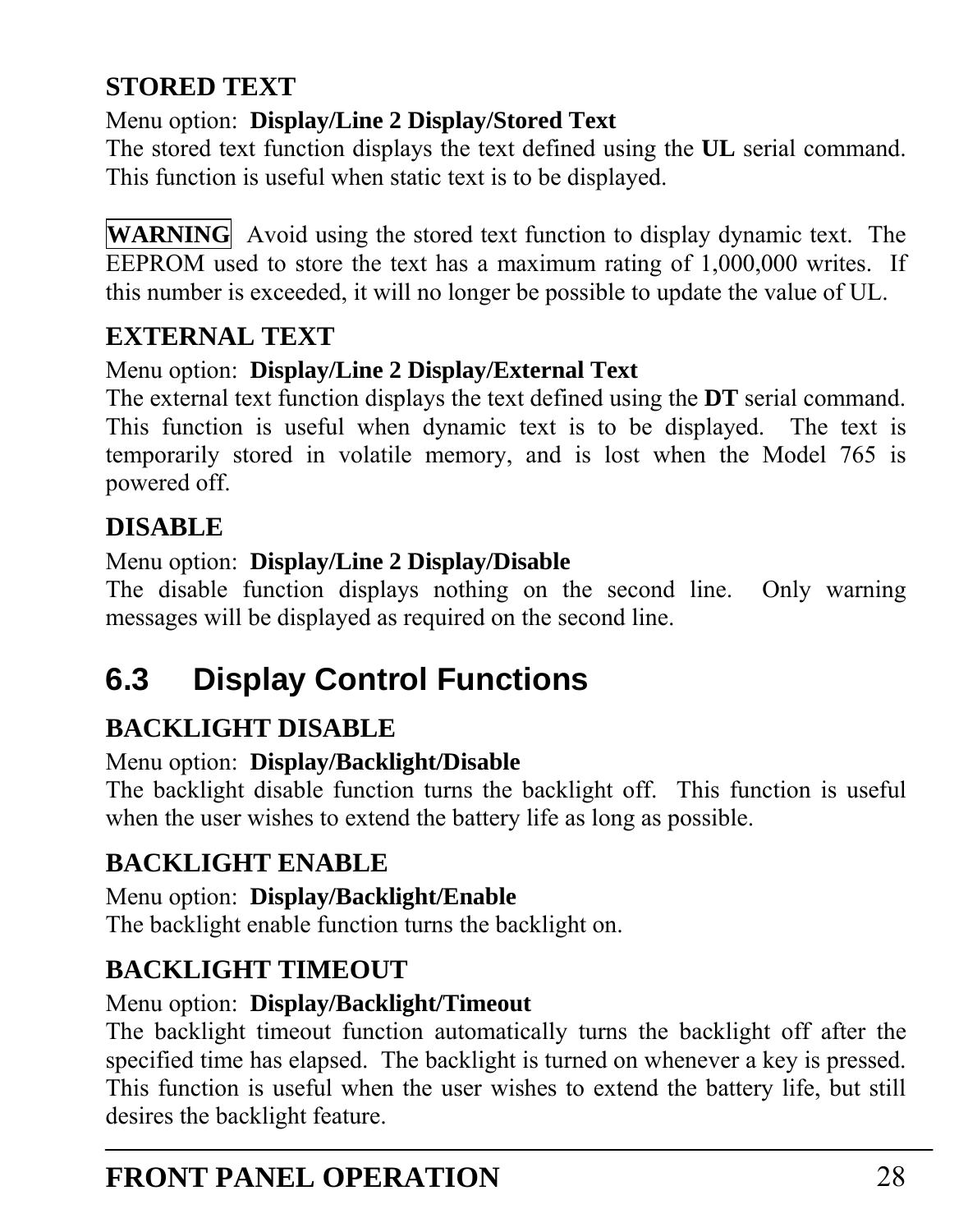### **DECIMAL DIGITS**

#### Menu option: **Display/Decimal Digits**

Specifies the number of significant digits used to display pressure measurement values. Fewer significant digits will be displayed if the pressure resolution and/or pressure unit will not provide the specified number of significant digits. When the number of digits is set to 6, the maximum number of significant digits is always displayed.

### **DISPLAY CONTRAST**

#### Menu option: **Display/Contrast**

Sets the display contrast. This feature can be used to adjust the display contrast to suit various lighting conditions. Increasing the contrast value decreases the contrast; decreasing it increases the contrast.

# <span id="page-28-0"></span>**6.4 General System Settings**

### **SAMPLING TIME**

#### Menu option: **System/Sampling Time**

Sets the sampling time for pressure measurements. Sampling time can be set from 0.02 to 131.06 seconds in 0.02-second increments.

### **RESET MINIMUM / MAXIMUM PRESSURE**

#### Menu option: **System/Reset Min/Max P**

Reset the minimum and maximum pressure values to the next measured pressure value.

### **BATTERY CHARGE LEVEL**

#### Menu option: **System/Battery Charge**

Displays the battery charge level as a percentage of full charge.

**NOTE:** Due to the nature of lead-acid batteries, the charge level is an estimate, and is generally accurate to within 10%.

**NOTE:** It is not possible to display the charge level while the battery is charging. If you wish to determine the battery charge level while charging the battery, temporarily disconnect the AC adapter first.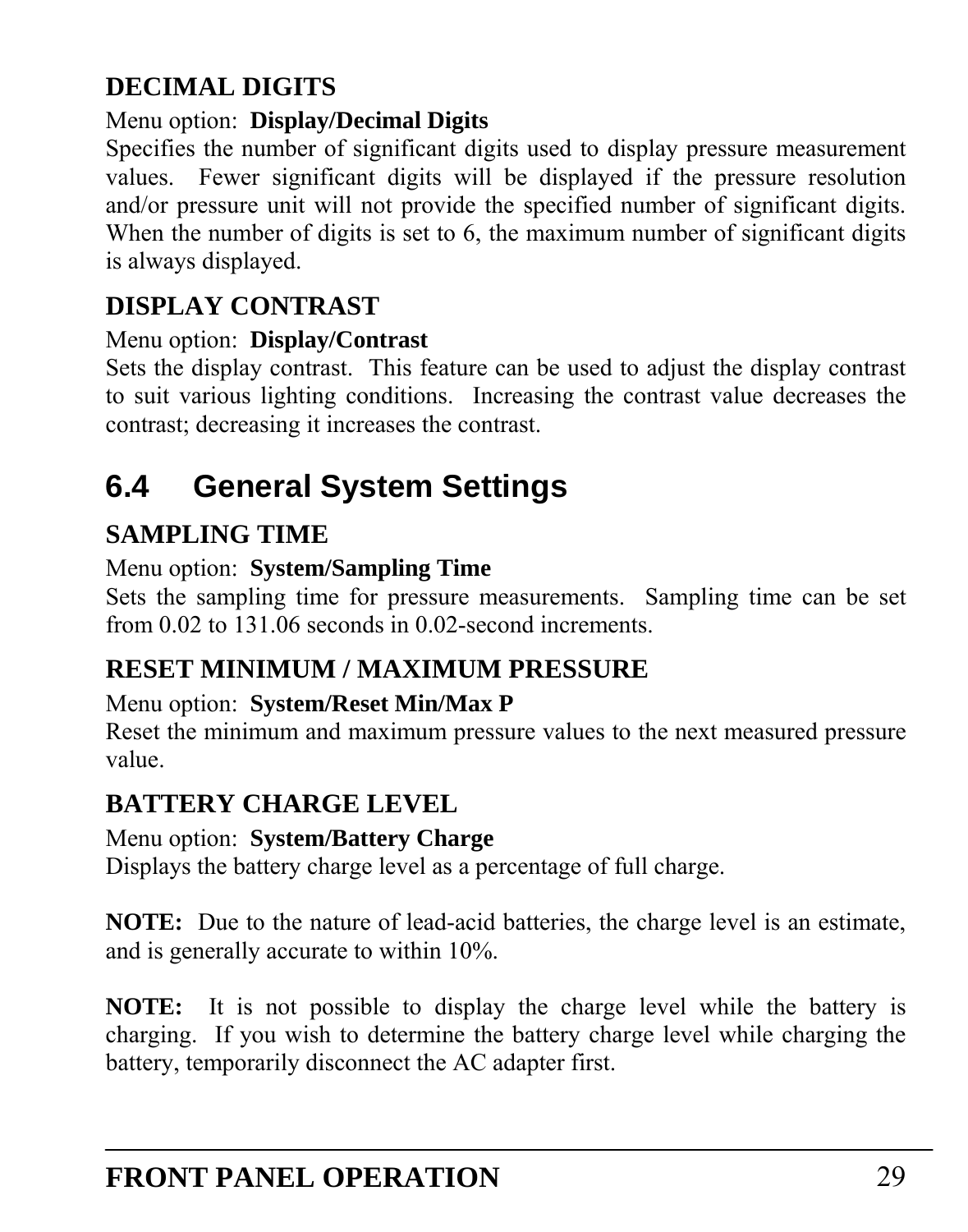### **UPPER ALARM SETPOINT**

#### Menu option: **System/Alarm Setpoints/Upper Setpoint**

Sets the upper alarm setpoint. Whenever the measured pressure exceeds the upper alarm setpoint, the Model 765 emits an audible alarm and displays a message. The alarm can be silenced and the message cleared for one minute by pressing the ENTER key. The alarm will automatically clear if the measured pressure drops below the upper alarm setpoint.

**NOTE:** It is not possible to set the upper alarm setpoint to a value less than the lower alarm setpoint.

# **LOWER ALARM SETPOINT**

#### Menu option: **System/Alarm Setpoints/Lower Setpoint**

Sets the lower alarm setpoint. Whenever the measured pressure is less than the lower alarm setpoint, the Model 765 emits an audible alarm and displays a message. The alarm can be silenced and the message cleared for one minute by pressing the ENTER key. The alarm will automatically clear if the measured pressure rises above the lower alarm setpoint.

**NOTE:** It is not possible to set the lower alarm setpoint to a value greater than the upper alarm setpoint.

# **NUMBER OF PRESSURE DATA POINTS**

#### Menu option: **System/Num. P Points**

Sets the number of pressure measurements used to calculate averaged pressure, pressure trend, and pressure scatter. The range is 3 to 20.

# **UNIT ID NUMBER**

### Menu option: **System/Communication/Unit ID**

Sets the unit ID number. This number is used to address an individual unit when multiple Digiquartz Intelligent Devices are connected together in a serial loop network. The range is 01 to 98.

# **BAUD RATE**

#### Menu option: **System/Communication/Baud Rate**

Sets the serial baud rate. The available baud rate options are 300, 600, 1200, 2400, 4800, 9600, 19200, 38400, 57600, and 115200 baud.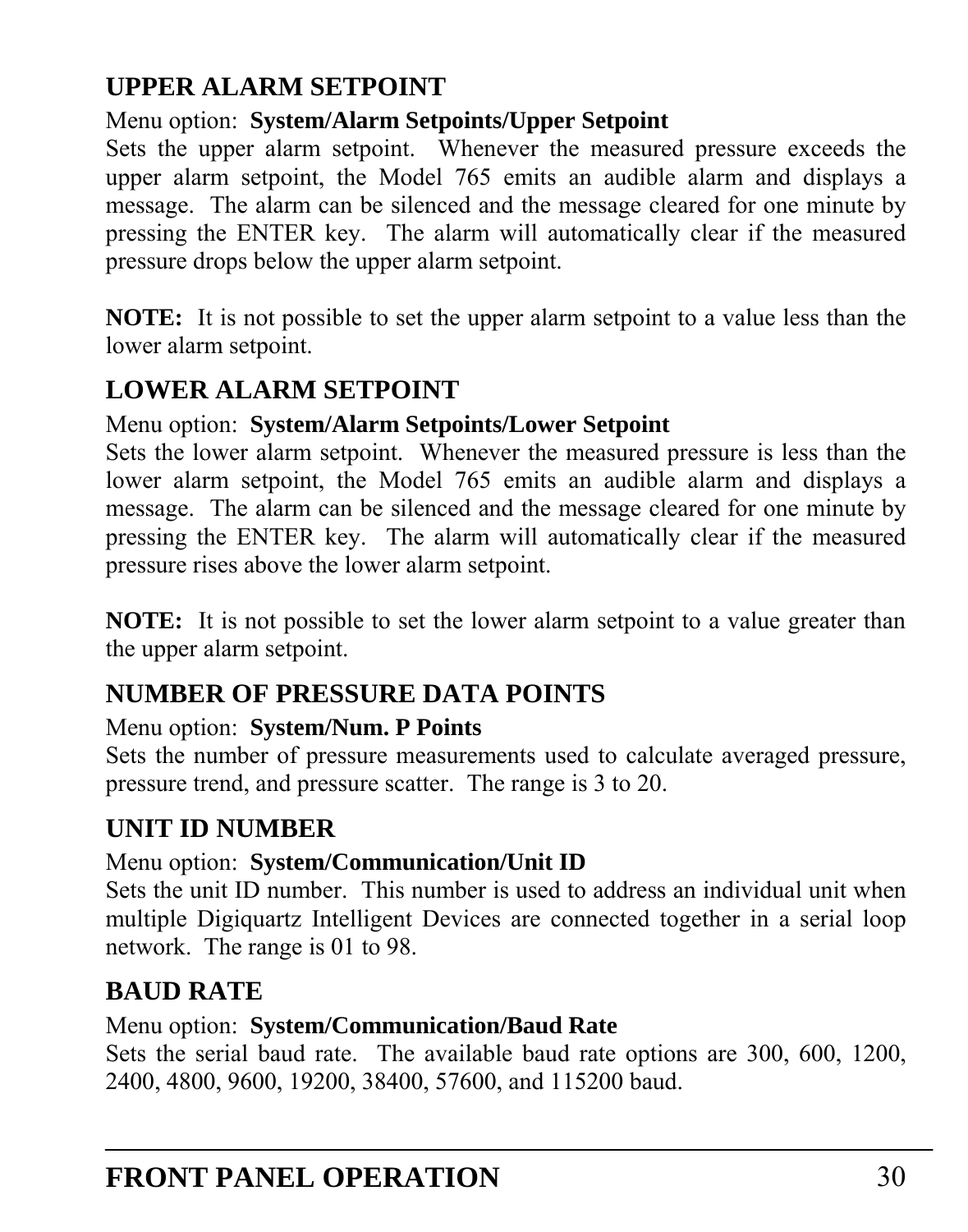### **SET DATE AND TIME**

#### Menu option: **System/Set Date/Time**

Sets the current date and time. The date and time are set using the current date and time format.

**NOTE:** If the unit completely loses power (battery is completely discharged and the AC adapter is not supplying power), the unit will lose its date and time settings. A message at power-up will alert the user if the date and time have been lost.

#### **DATE FORMAT**

#### Menu option: **System/Date Format**

Sets the date format. The available options are MM/DD/YY and DD/MM/YY.

#### **TIME FORMAT**

#### Menu option: **System/Time Format**

Sets the time format. The available options are 12-hour (includes AM or PM) and 24-hour.

#### **PASSWORD**

#### Menu option: **System/Password**

Sets the system password. Selects the password required to change settings within the Menu. When the password value is 0000, the password function is disabled, and no password is required to change settings. When the password value is non-zero, the password will be requested each time a setting is to be changed. If the proper password is entered, the setting can be changed; if not, you will be returned to the menu.

Contact Paroscientific if you are unable to configure your Model 765 due to a lost password.

### **VERSION INFORMATION**

#### Menu option: **System/Version**

Displays firmware and unit identification information. The UP ARROW and DOWN ARROW keys are used to scroll through the various display options. Available options include firmware version, firmware checksum, firmware release date, model number, and serial number.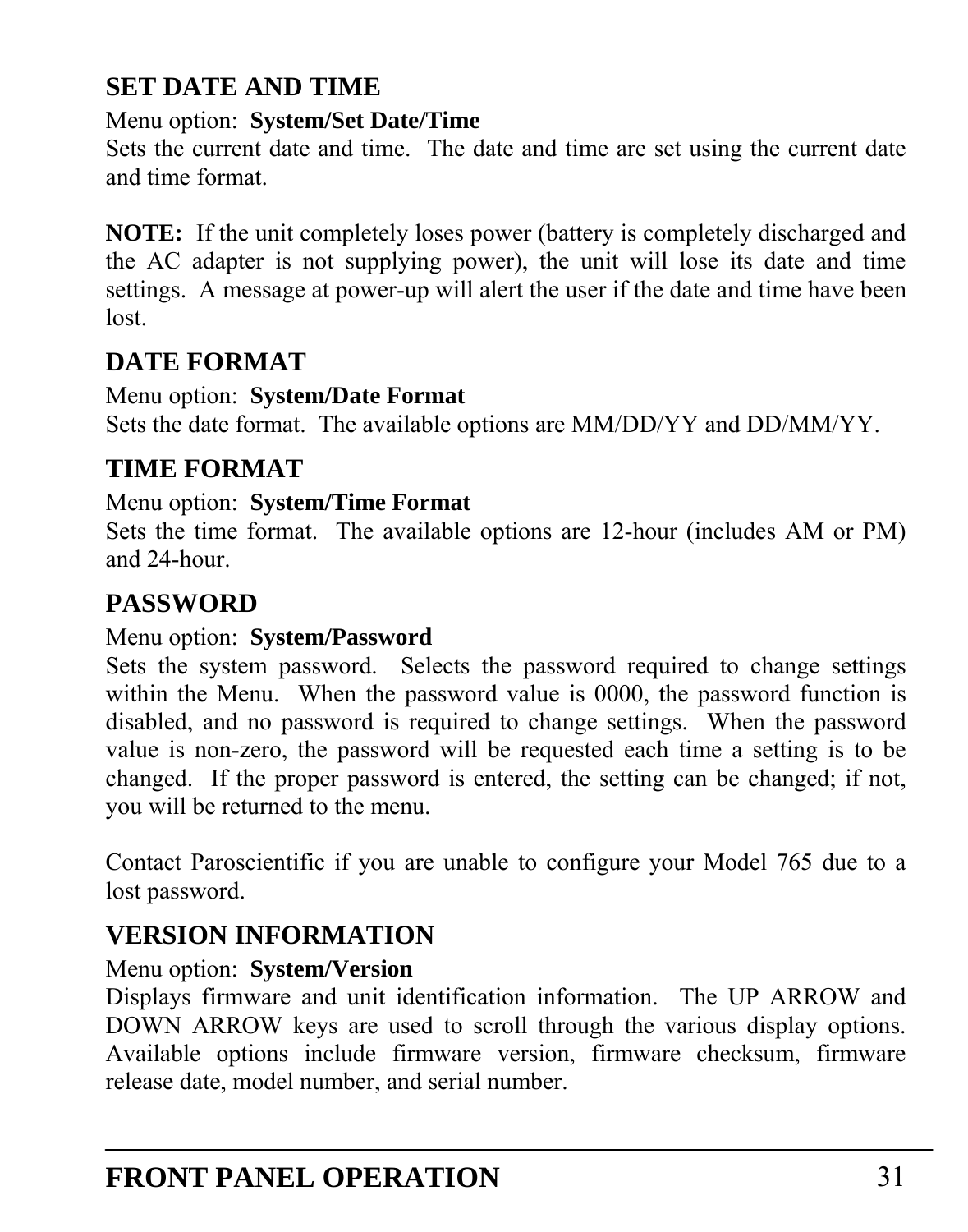# <span id="page-31-0"></span>**6.5 Data Logging Features**

# <span id="page-31-1"></span>**6.5.1 Overview**

The Model 765 has the ability to store up to 327,680 pressure measurements in its internal non-volatile memory. Each pressure measurement is stored with a date and time stamp, the pressure unit, and a tare indicator.

Logged data may be viewed from the front panel, or may be transferred to a PC using the Digiquartz Data Download software included with the unit. The logged data can then be stored on the PC in a comma-delimited text file format suitable for import into Microsoft Excel® or other common analysis software.

Data logging can be commanded to start immediately, or can be programmed to begin and end at a future date and time. The Model 765 can be configured to stop logging when its memory is full, or to continue logging, overwriting the oldest stored data with new data. A burst mode is also available, which logs pressure measurement values at the shortest possible interval whenever a pressure change greater than a user-specified magnitude is detected.

When data logging begins, the logged data is appended to any data still in memory. Logged data is only deleted upon request, or when data is overwritten after the memory has become full.

When the Model 765 is logging data, or is waiting to begin logging, the user interface and serial ports are not available. If a key is pressed, the unit will give the option to resume or abort data logging. Serial commands (with the exception of the **LK** Abort Data Logging command) will not be carried out, and will return the message "BUSY LOGGING". When data logging ends, the user interface and serial ports resume normal operation.

# <span id="page-31-2"></span>**6.5.2 Data Logging Functions**

# **START LOGGING IMMEDIATELY**

Menu option: **Data Logging/Start Logging/Immediate** 

Begins logging data immediately. The user is prompted for the following data:

**Logging Interval** – Range:  $00:00:00$  to  $24:00:00$ . If an interval of 00:00:00 is entered, the Model 765 will acquire pressure measurements at the current sampling rate.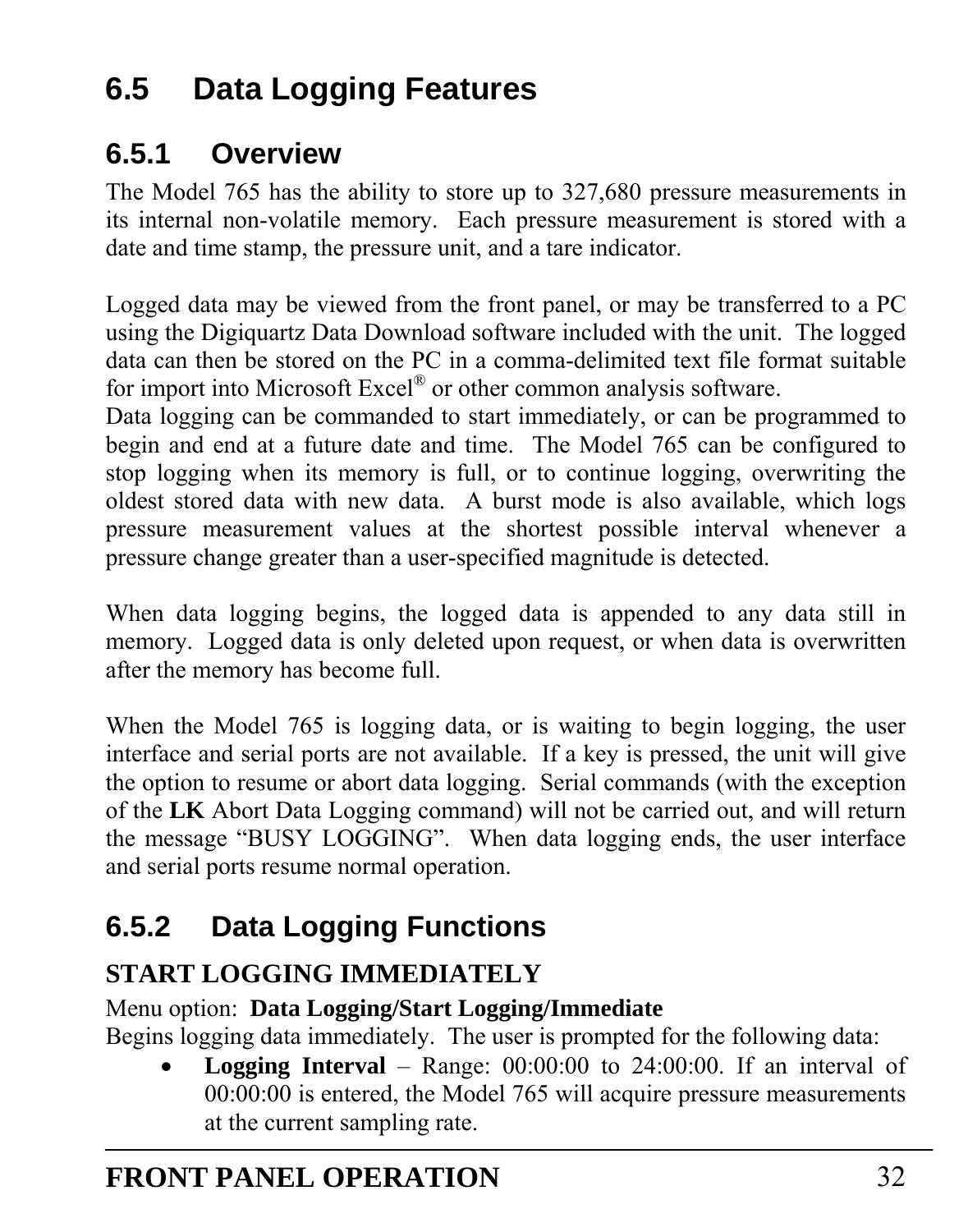Once the time interval is entered, data logging begins, as indicated by the small "L" character displayed to the left of the pressure value.

Data logging can be aborted at any time by pressing any key. The user is then given the option to resume or abort data logging.

**NOTE:** If averaged pressure is being displayed when data logging begins, the Model 765 will temporarily switch to individual pressure display and will log individual pressure values. When data logging is complete, the unit will revert back to averaged pressure display.

**NOTE:** If the Model 765 is powered off while data logging is underway, logging will be aborted, and will not resume when the unit is subsequently powered on.

### **START LOGGING AT A FUTURE DATE AND TIME**

#### Menu option: **Data Logging/Start Logging/Programmed**

Begins data logging at a user-specified date and time, and stops logging at a userspecified date and time. The user is prompted for the following data:

- **Start Date** Must be the current date or later
- **Start Time**  Must be the current time or later
- **End Date** Must be current date or later
- **End Time**  Must be later than the Start Time.
- Logging Interval Range: 00:00:00 to 24:00:00. If an interval of 00:00:00 is entered, the Model 765 will acquire pressure measurements at the current sampling rate.

Once the required setup data has been entered, the unit waits until the start date and time to begin data logging. During this time, the message "Waiting to Log" is alternately displayed on the second line. When data logging begins, the message is no longer displayed, and a small "L" character displayed to the left of the pressure value indicates that data logging is in progress.

Data logging can be aborted at any time by pressing any key. The user is then given the option to resume or abort data logging.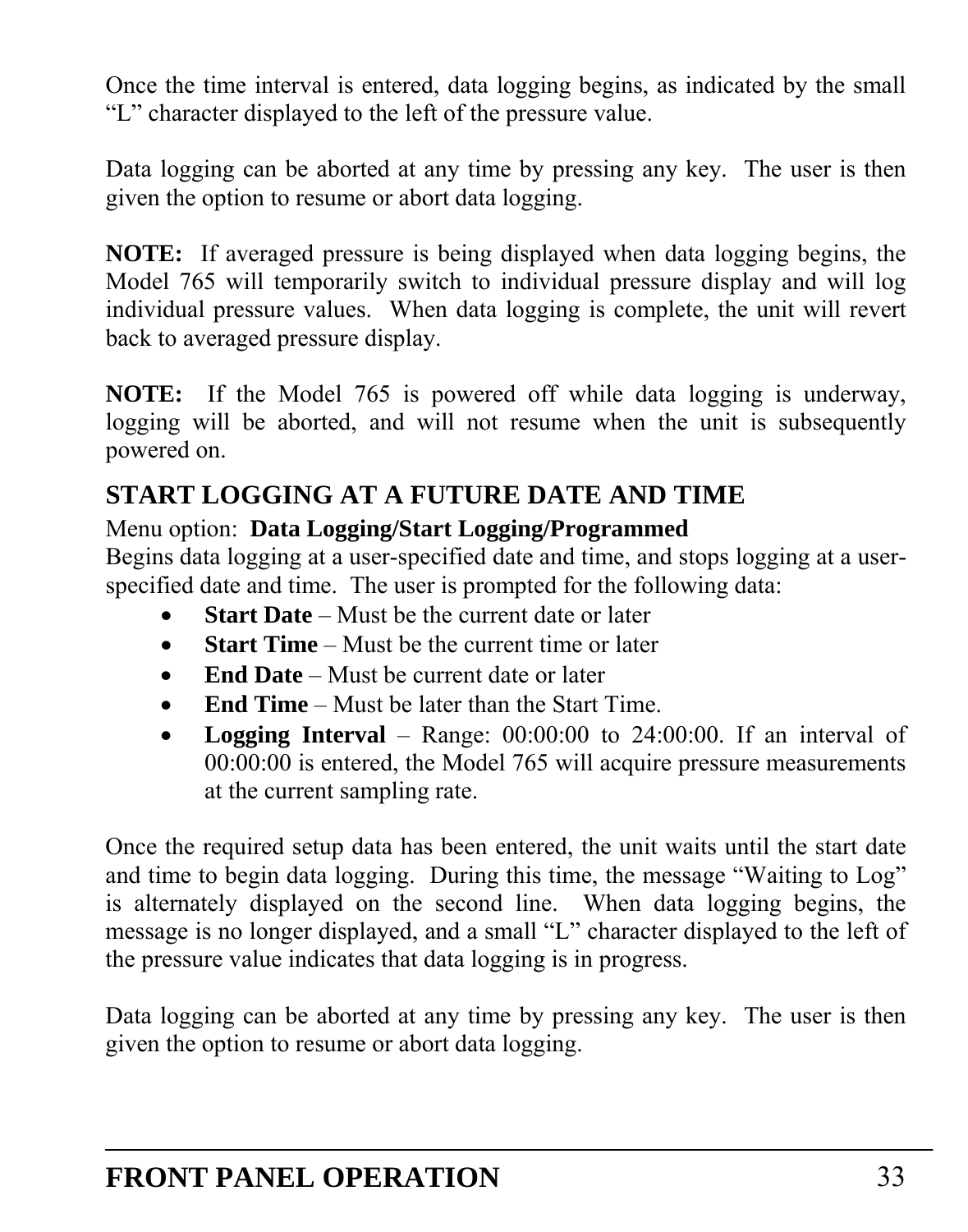**NOTE:** If averaged pressure is being displayed when data logging begins, the Model 765 will temporarily switch to individual pressure display and will log individual pressure values. When data logging is complete, the unit will revert back to averaged pressure display.

**NOTE:** If the Model 765 is powered off while data logging is underway, logging will be aborted, and will not resume when the unit is subsequently powered on. If the Model 765 is powered off before programmed data logging begins, and is powered on before specified the start date and time, data logging will still begin at the specified start date and time.

### **VIEW LOGGED DATA**

#### Menu option: **Data Logging/View Data**

Displays logged data, starting at the first pressure value. The data display can be controlled as follows:

- **UP ARROW** Displays the next pressure value
- **DOWN ARROW** Displays the previous pressure value
- LEFT ARROW/RIGHT ARROW Toggles between date/time and data point number display.

When displaying the first pressure value, pressing DOWN ARROW moves to the last pressure value. When displaying the last pressure value, pressing UP ARROW moves to the first pressure value

### **DELETE LOGGED DATA**

Menu option: **Data Logging/Delete Data**  Deletes all logged data currently in memory.

# **DISPLAY AVAILABLE MEMORY**

#### Menu option: **Data Logging/Avail. Memory**

Displays the number of data points that can be stored in available memory. The Model 765 can store up to 327,680 pressure measurement values.

### **BURST MODE ENABLE**

#### Menu option: **Data Logging/Burst Mode/Enable**

When data logging is underway and Burst Mode is enabled, the Model 765 begins to acquire pressure measurements at the current sampling rate, overriding the Logging Interval setting, when the absolute value of the measured pressure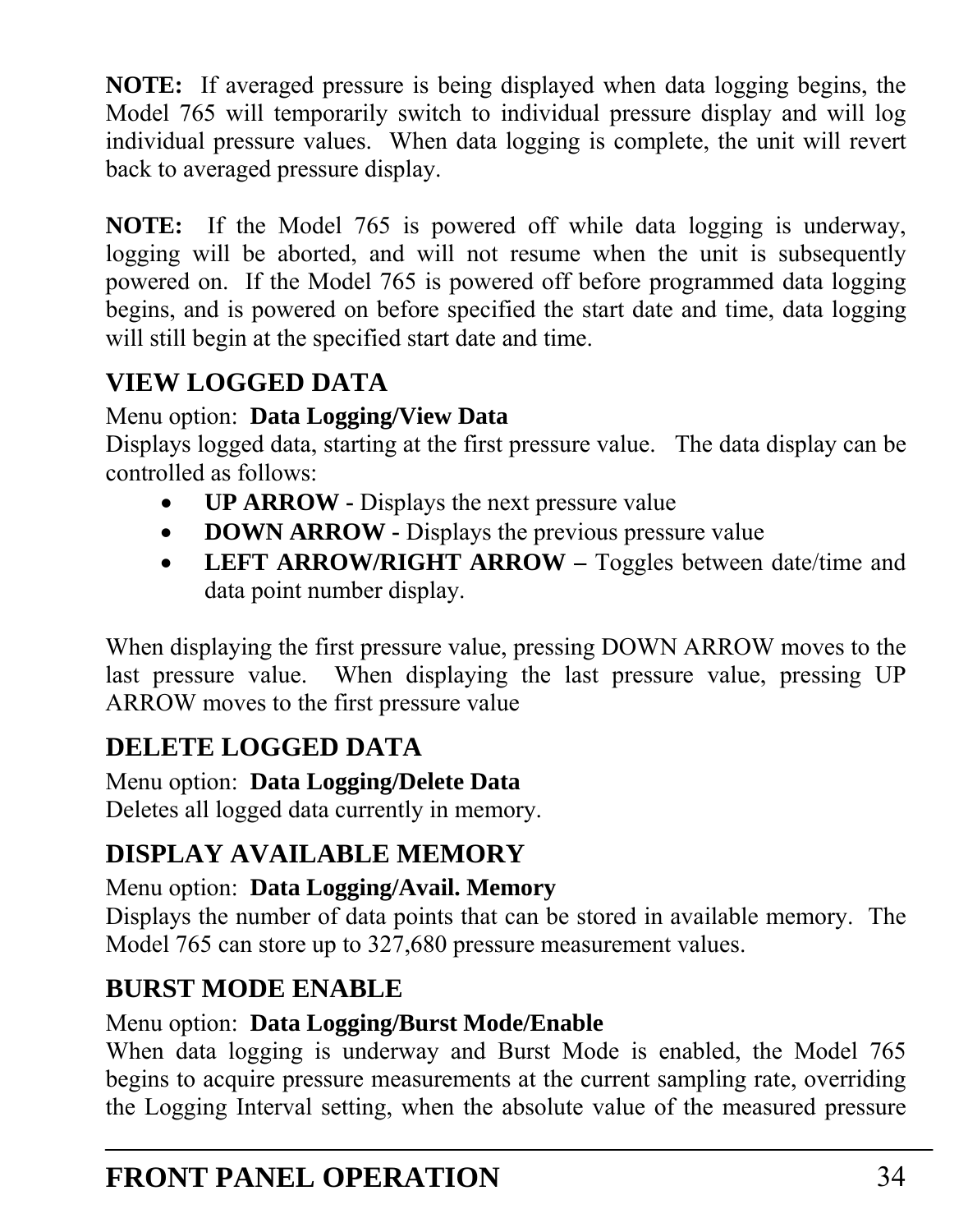rate exceeds a user-specified Trigger Rate. Once triggered, data is acquired in Burst Mode for the user-specified Timeout Period. If Burst Mode data acquisition is already underway, and the measured pressure rate again exceeds the Trigger Rate, Burst Mode is re-triggered, and is extended by the Timeout Period. When the Timeout Period expires, data is once again logged according to the Logging Interval setting.

When Burst Mode is enabled, the user is prompted for the following data:

- **Trigger Rate** The Trigger Rate is specified in the current pressure unit per minute.
- **Timeout Period**  The Timeout Period is expressed in HH:MM:SS format. The range is 00:00:01 to 24:00:00.

**NOTE:** Burst Mode Enable does not initiate data logging. It only affects the way data is logged.

### **BURST MODE DISABLE**

Menu option: **Data Logging/Burst Mode/Disable**  Disables Burst Mode.

### **WRAPAROUND ENABLE**

Menu option: **Data Logging/Wraparound/Enable**  When wraparound is enabled, the oldest logged data in memory is overwritten after the memory becomes full.

### **WRAPAROUND DISABLE**

Menu option: **Data Logging/Wraparound/Disable** 

When wraparound is disabled, data logging is aborted when the memory becomes full.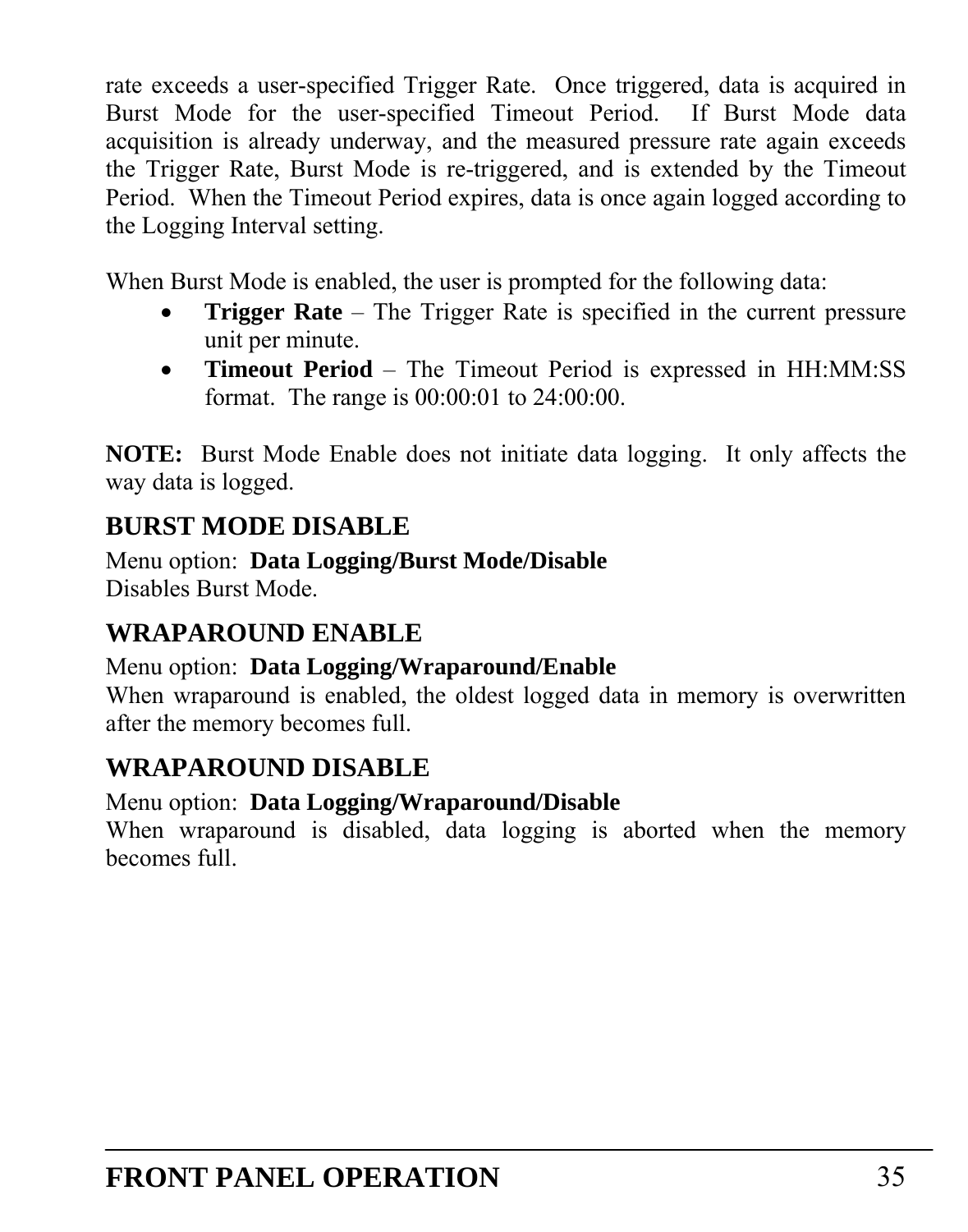# <span id="page-35-0"></span>**7 Remote Operation**

# <span id="page-35-1"></span>**7.1 Overview**

The Model 765 can be operated either as a stand-alone unit, or as part of a computer-based data acquisition system via its RS-232 and USB serial communications ports. Virtually all of the Model 765 functionality is available via the RS-232 and USB ports. You can communicate with a single Model 765, or with multiple units connected in an RS-232 serial loop or USB network.

ASCII text commands are used to communicate remotely with the Model 765. Please refer to Sections [7.5,](#page-41-1) [7.6](#page-42-0), and [7.9](#page-47-0) for detailed command information.

The Unit ID is used in commands to specify the Model 765 that is to carry out the command. You can determine and/or set the unit ID by using the **Settings/Communication/Unit ID** menu option.

The Model 765 supports standard baud rates between 300 and 115,200 baud. The RS-232 serial protocol is fixed at 8 data bits, no parity, and 1 stop bit. You can determine and/or set the baud rate by using the **Settings/Communication/Baud Rate** menu option.

# <span id="page-35-2"></span>**7.2 RS-232 Operation**

No special configuration is required to access the Model 765 via the RS-232 port. Simply connect its industry-standard RS-232 port to the RS-232 port of your host device, set your host software or device to match the Model 765 baud rate and serial protocol, and you are ready to begin sending commands.

The Model 765 RS-232 port is directly compatible with that of the PC. Any standard male to female 9-pin serial cable can be used to make the necessary connections.

**WARNING** Do not attempt to simultaneously access the Model 765 through the RS-232 port and the menu. Doing so may cause serial commands or menu selections to be ignored.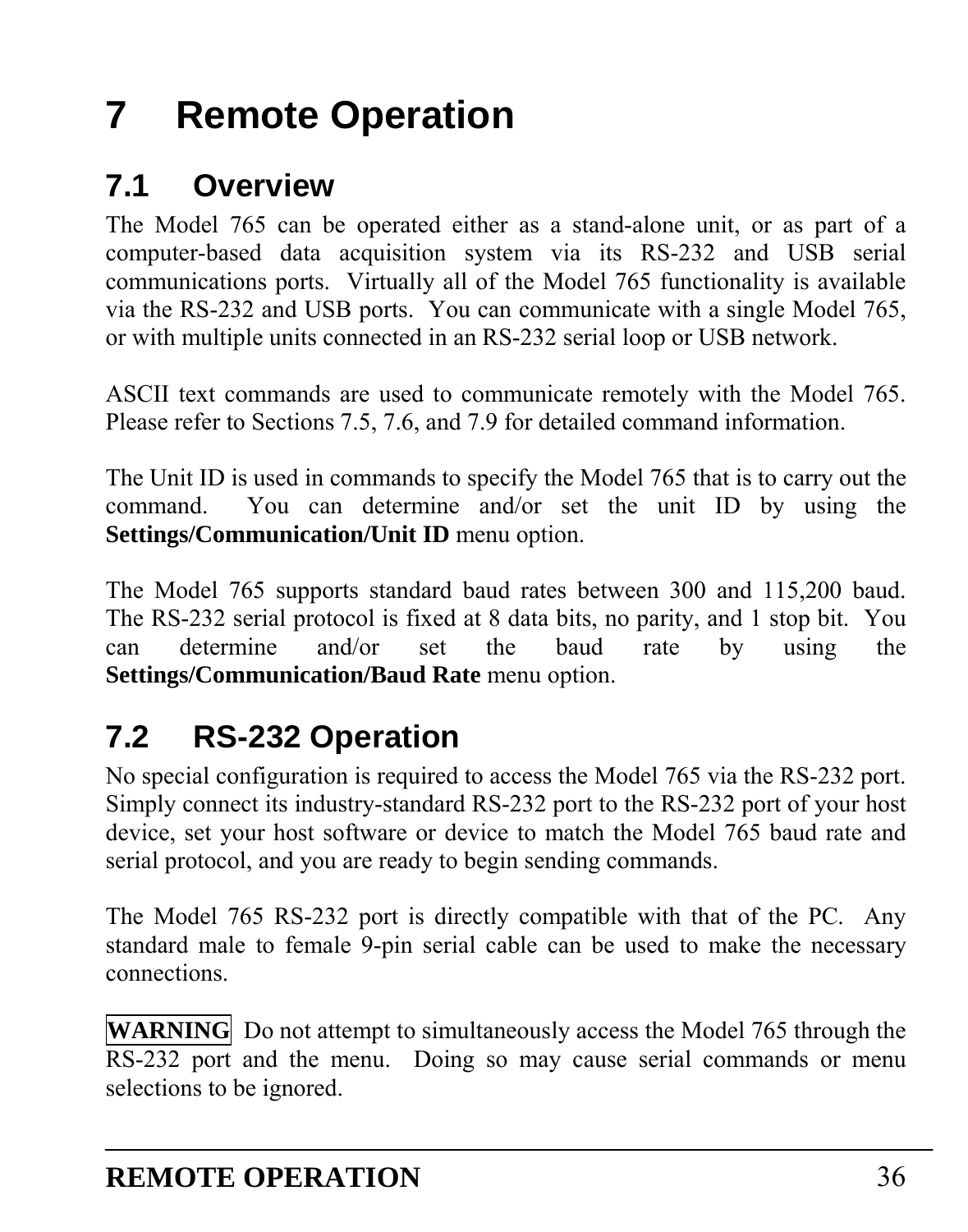# <span id="page-36-0"></span>**7.3 USB Operation**

## **7.3.1 Virtual COM Port Overview**

## **VIRTUAL COM PORT (VCP) DRIVER**

The Model 765 is supplied with drivers that are used to interface the Model 765 to a Windows PC via a Virtual COM Port (VCP). The VCP driver enables standard PC terminal programs and RS-232 based PC software to be used for USB operation. This greatly simplifies the task of communicating with the Model 765 via USB.

A VCP allows the PC USB ports to appear as standard RS-232 COM ports to the user. Windows application software uses the VCP in the same manner as a physical COM port. The only significant difference is that there is no physical port associated with each VCP, as there would be with a standard RS-232 or other COM port.

When a new unit is first detected, the VCP drivers assign each Model 765 its own unique VCP. This enables multiple Model 765 units to be connected to a single PC USB port by using a USB hub.

Once assigned, each VCP continues to be associated with a particular Model 765 until the driver software is uninstalled. If a Model 765 is disconnected from the PC USB port, Windows will disable its associated VCP, but will not delete it. When that same Model 765 is reconnected to the PC USB port, Windows will reenable the originally assigned VCP.

**Example:** Let us consider a typical PC with a single physical RS-232 port assigned to COM1. When a Model 765 (Serial # 98765) is first connected to the PC, VCP COM2 is assigned to the unit. If another Model 765 (Serial # 12345) is connected to the PC, it will be assigned to VCP COM3. If both units are disconnected from the PC and later re-connected, Model 765 (Serial # 98765) will still be assigned to COM2, and Model 765 (Serial # 12345) will still be assigned to COM3.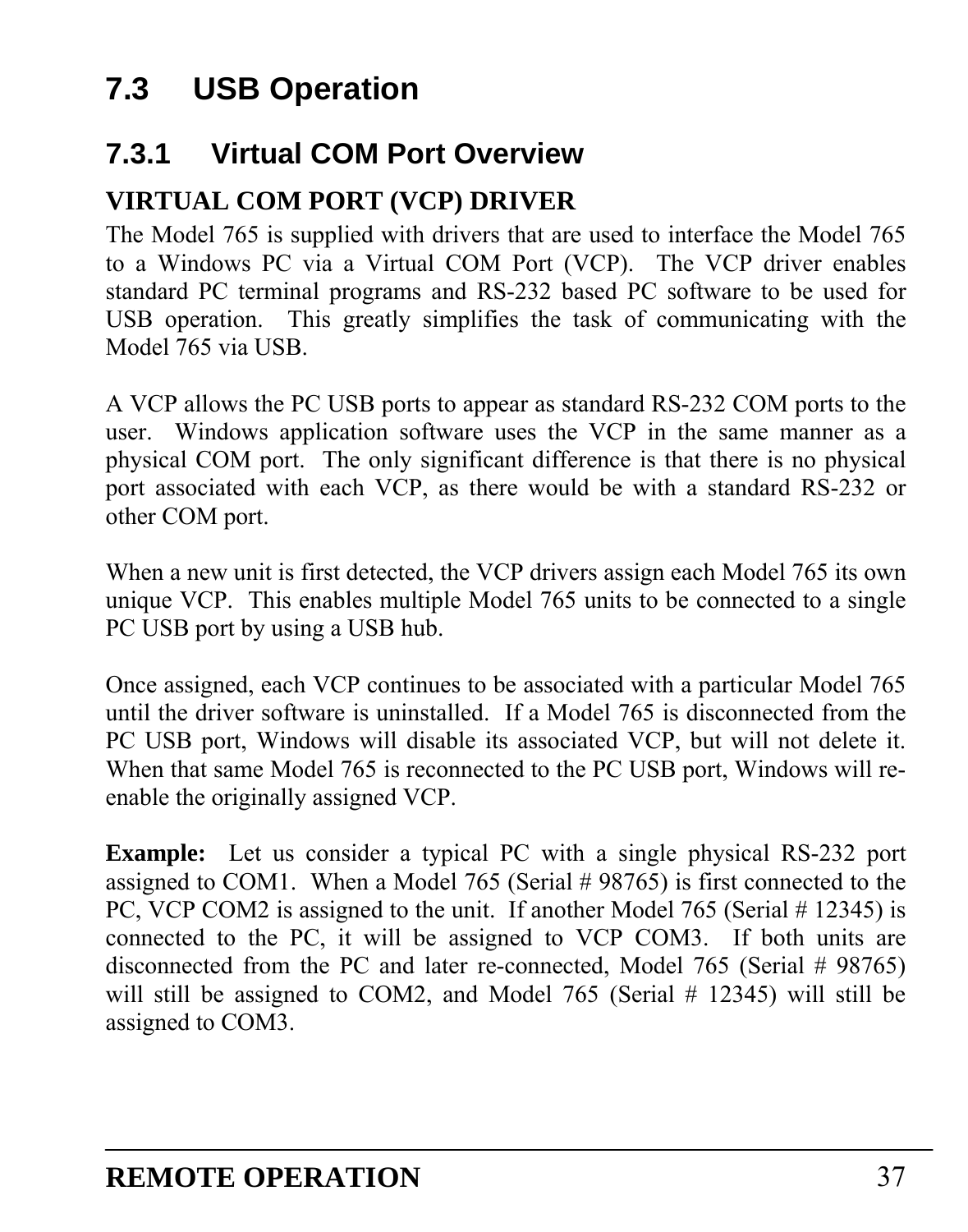# **7.3.2 Establishing USB Communications**

The following steps must be completed to establish USB communications between the Model 765 and a Windows PC:

- Step 1 Install the Virtual COM Port (VCP) driver
- Step 2 Determine the VCP assigned to the Model 765
- Step 3 Use the assigned VCP number, baud rate, and unit ID to configure the PC software to be used to communicate with the Model 765

## **Step 1 – Install VCP and USB Serial Drivers**

Download the latest VCP and USB Serial drivers from [www.paroscientific.com](http://www.paroscientific.com/). Once downloaded, unzipping the file will create the folder "VCP Drivers." The drivers are compatible with Windows XP, Windows 2000, and Windows 98 SP2 (note that Windows Vista and 7 have intrinsic VCP drivers so no installation is required).

### **WINDOWS XP**

- 1. Connect the Model 765 USB port to a PC USB port using the supplied USB cable. Windows XP will detect the unit and run the Found New Hardware wizard.
- 2. If the wizard asks to connect to Windows update to search for the driver, click on "No, not this time", and click on "Next".
- 3. Click on "Install from a list or specific location", and click on "Next".
- 4. Select "Search for the best driver in these locations". Select "Include this location in the search", and click Browse. Select the folder location for the unzipped VCP driver. Click on "OK". Click on "Next". Click on "Finish" to complete the installation of the VCP driver.
- 5. Repeat Steps 2-4 to install the USB Serial driver.

The Windows XP PC is now ready to communicate via USB with the Model 765.

#### **WINDOWS 2000 / 98 SP2**

For legacy Windows 2000 or 98 SP2 installations, installation is similar to that for XP. Please follow the onscreen instructions for New Hardware Wizard to complete installation.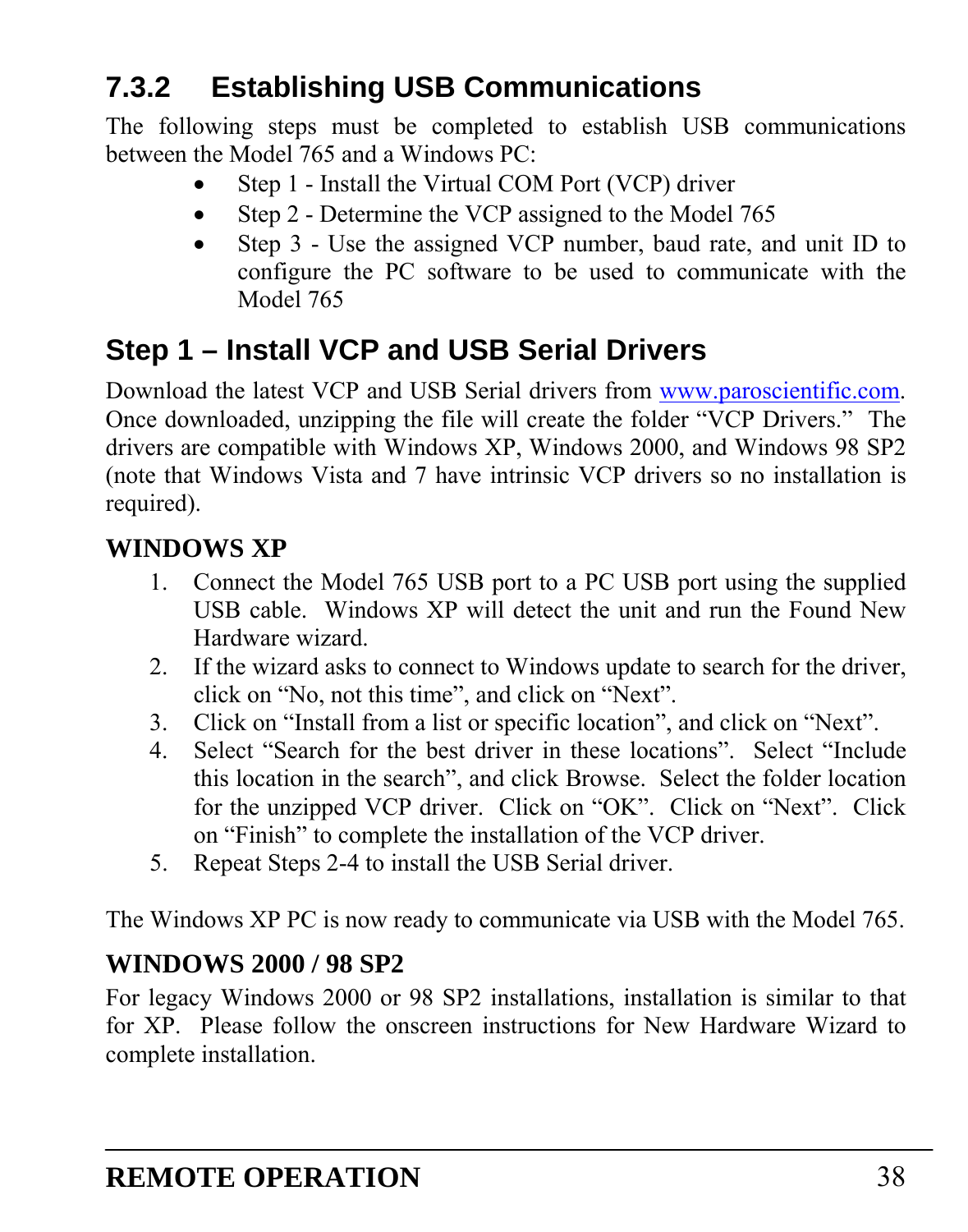## **Step 2 - Determine the VCP assigned to the Model 765**

As explained in the beginning of this section, the VCP driver will create a Virtual COM Port for each Model 765 that is connected to the PC. Before you can communicate with a Model 765 via USB, you will need to know the following

- The Virtual COM PORT (VCP) number assigned to the Model 765.
- The VCP baud rate
- The unit ID number of the Model 765

The easiest way to determine these values is to download and run the Model 765 VCP Locator software utility from our website [www.paroscientific.com](http://www.paroscientific.com/).

Refer to Section [7.4.1](#page-39-0) for Model 765 VCP Locator installation and operating instructions.

**NOTE:** The VCP driver assigns a unique Virtual COM Port for each Model 765. Therefore, it is only necessary to determine the VCP when a Model 765 is initially connected to a particular PC, or if the VCP drivers are uninstalled and reinstalled.

## **Step 3 – Run PC software**

### **IF YOU ARE USING DIGIQUARTZ SOFTWARE**

Install the desired software as described in Section [7.4.](#page-39-1) Run the software, and configure it with the information obtained in Step 2.

### **IF YOU ARE USING A GENERIC TERMINAL PROGRAM OR CUSTOM SOFTWARE**

You must configure your software per the VCP number and baud rate from Step 2. When creating serial commands to send to the Model 765, it is necessary to use the unit ID number from Step 2. See Sections [7.5,](#page-41-0) [7.6](#page-42-0), and [7.9](#page-47-0) for detailed information about serial commands.

# **7.3.3 Uninstalling VCP Drivers**

If you need to uninstall the VCP drivers:

1. Make sure that all Model 765 units are disconnected from the PC USB port(s).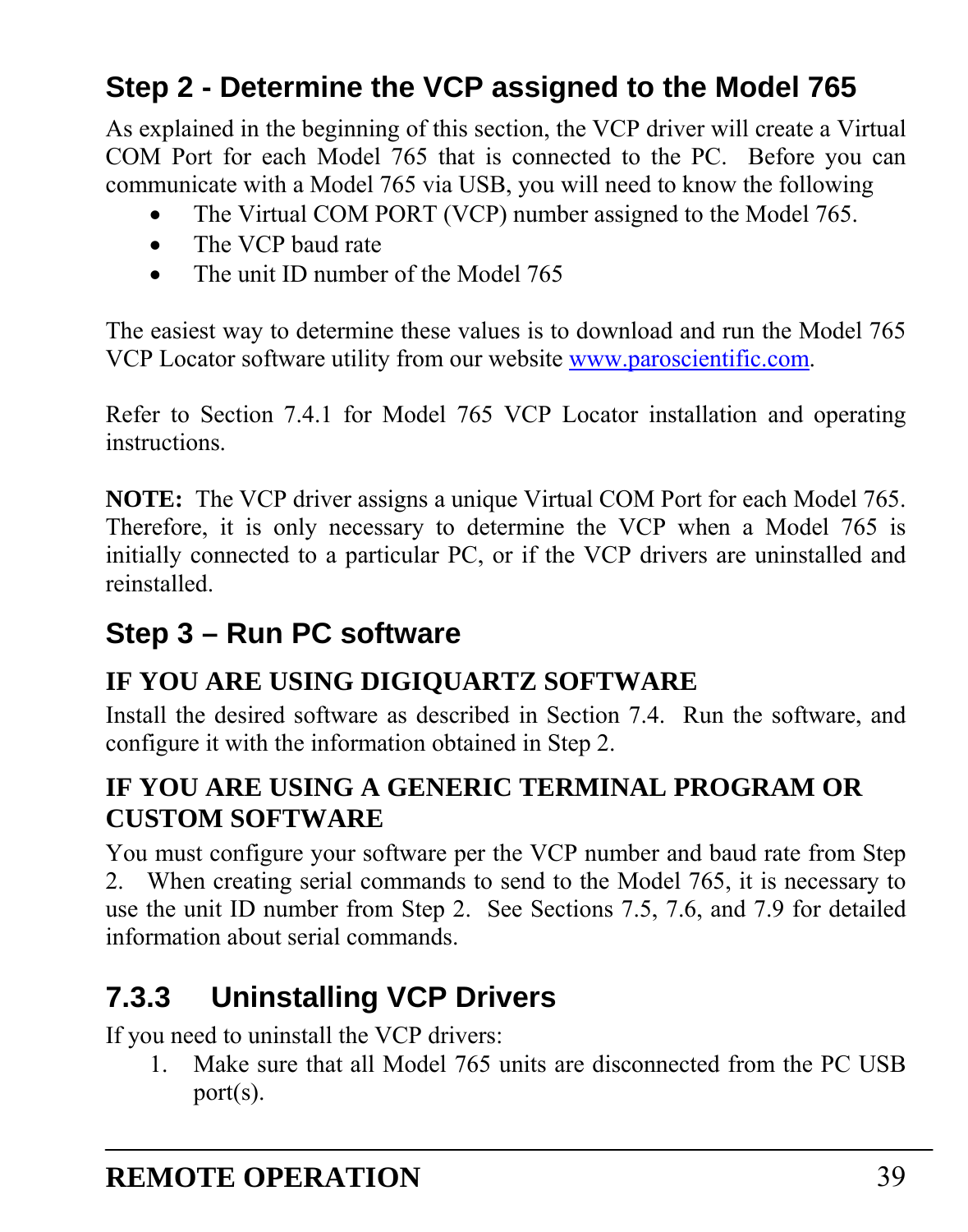2. Download and run the program Ftdiunin.exe from our website [www.paroscientific.com.](http://www.paroscientific.com/)

You will need to reinstall the VCP drivers to once again communicate with a Model 765 via USB.

# <span id="page-39-1"></span>**7.4 Digiquartz Software**

Paroscientific provides several software programs that simplify common measurement and configuration tasks. The latest versions of these and other software programs are available at the Paroscientific web site at [www.paroscientific.com.](http://www.paroscientific.com/)

**NOTE:** The VCP drivers must be installed before Digiquartz software can be used with USB. Please refer to Section [7.3](#page-36-0) for more information.

## <span id="page-39-0"></span>**7.4.1 Digiquartz VCP Locator**

### **OVERVIEW**

Digiquartz VCP Locator helps you to easily determine the Virtual COM Port number that is associated with each Model 765 connected to the PC's USB port(s). This software is normally useful only if USB is being used to communicate with the Model 765.

## **HOW TO USE DIGIQUARTZ VCP LOCATOR**

- 1. Ensure that the Model 765(s) is/are connected to the PC USB port(s). If a USB hub is being used, ensure that the hub is powered up.
- 2. Press the ON/OFF key to power up the Model 765(s).
- 3. Run the Model 765 VCP Locator software, and click on the Start button. The software will search all COM ports (both physical and VCP) for Model 765 units. The COM port number, unit serial number, unit ID, and baud rate will be reported for each Model 765 detected. This information can then be used to configure the desired PC software for communication with the Model 765(s).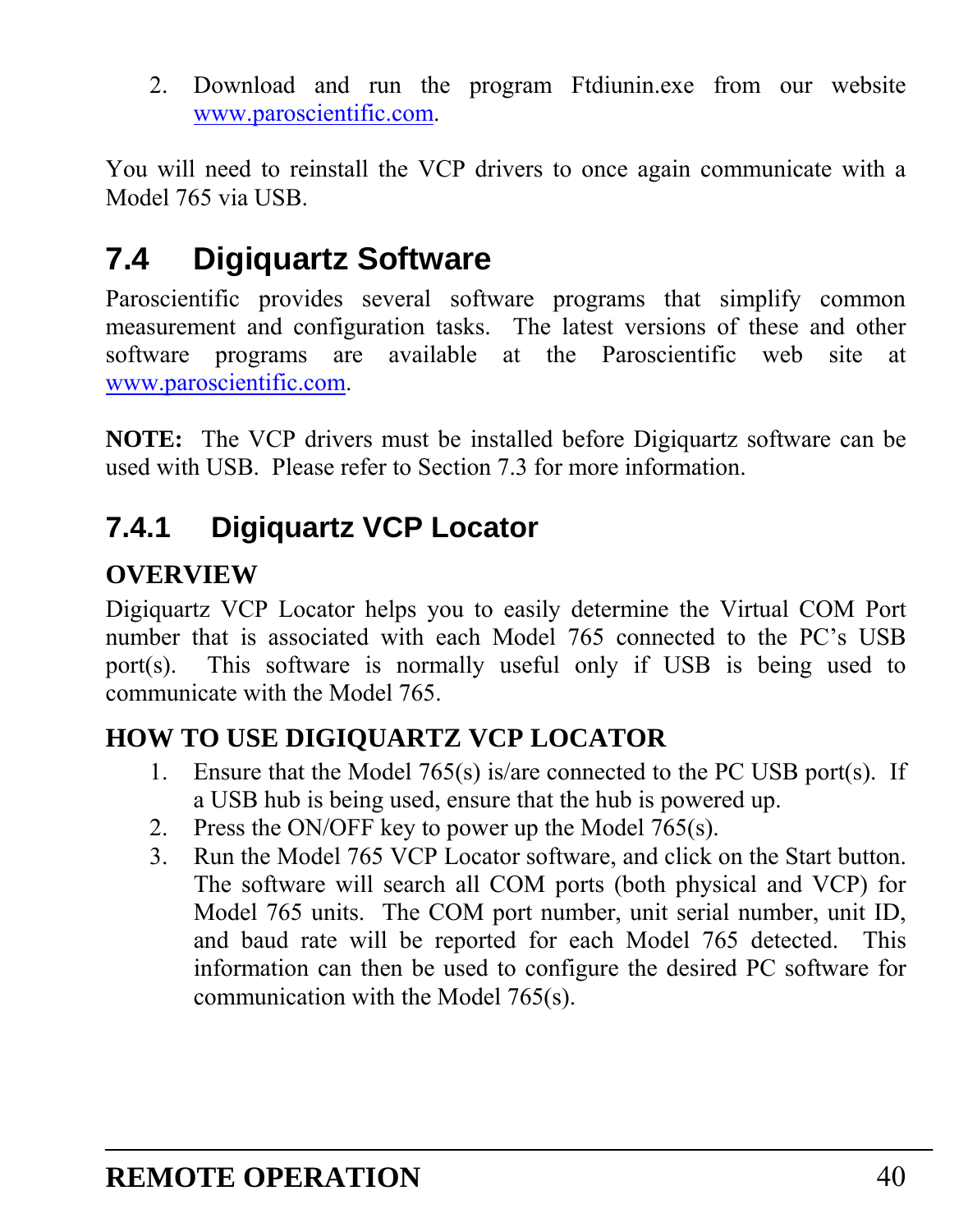# **7.4.2 Digiquartz Data Download**

### **OVERVIEW**

Digiquartz Data Download provides access to the logged data stored in the Model 765. The logged data may be transferred to a PC, and stored in a commaseparated value (CSV) format that can be easily imported into Microsoft Excel or other common software programs.

### **HOW TO USE DIGIQUARTZ DATA DOWNLOAD**

- 1. Connect the Model 765 to the PC, via either RS-232 or USB.
- 2. Press the ON/OFF key to power up the Model 765.
- 3. Set the Unit ID and baud rate values to match the Model 765. Set the COM port value to the COM port or VCP being used.
- 4. Click the Start Download button, and specify the desired filename. Click the Ok button to begin the download. The download process can take several minutes, depending on the amount of data being downloaded and the baud rate. The Cancel Download button can be clicked at any time during the download to abort the process.

# **7.4.3 Digiquartz Interactive 2.0 (DQI)**

### **OVERVIEW**

Digiquartz Interactive 2.0 (DQI) is a Windows program that makes it easy to communicate with and configure Digiquartz Intelligent Devices. We encourage you to install and use DQI to verify proper remote operation, configure your device, take measurements, and experiment with its functions.

### **HOW TO USE DQI**

Refer to the help function in DQI for more information.

# **7.4.4 Digiquartz Assistant (DQA)**

### **OVERVIEW**

Digiquartz Assistant is a Windows data logging program. With DQA, you can log time-stamped measurement data from up to 8 Digiquartz Intelligent Devices. Measurement data can also be displayed in real time in an automatically scaled graph. Data is stored to a text file in a format that can easily be imported into popular PC programs such as Microsoft Word or Excel.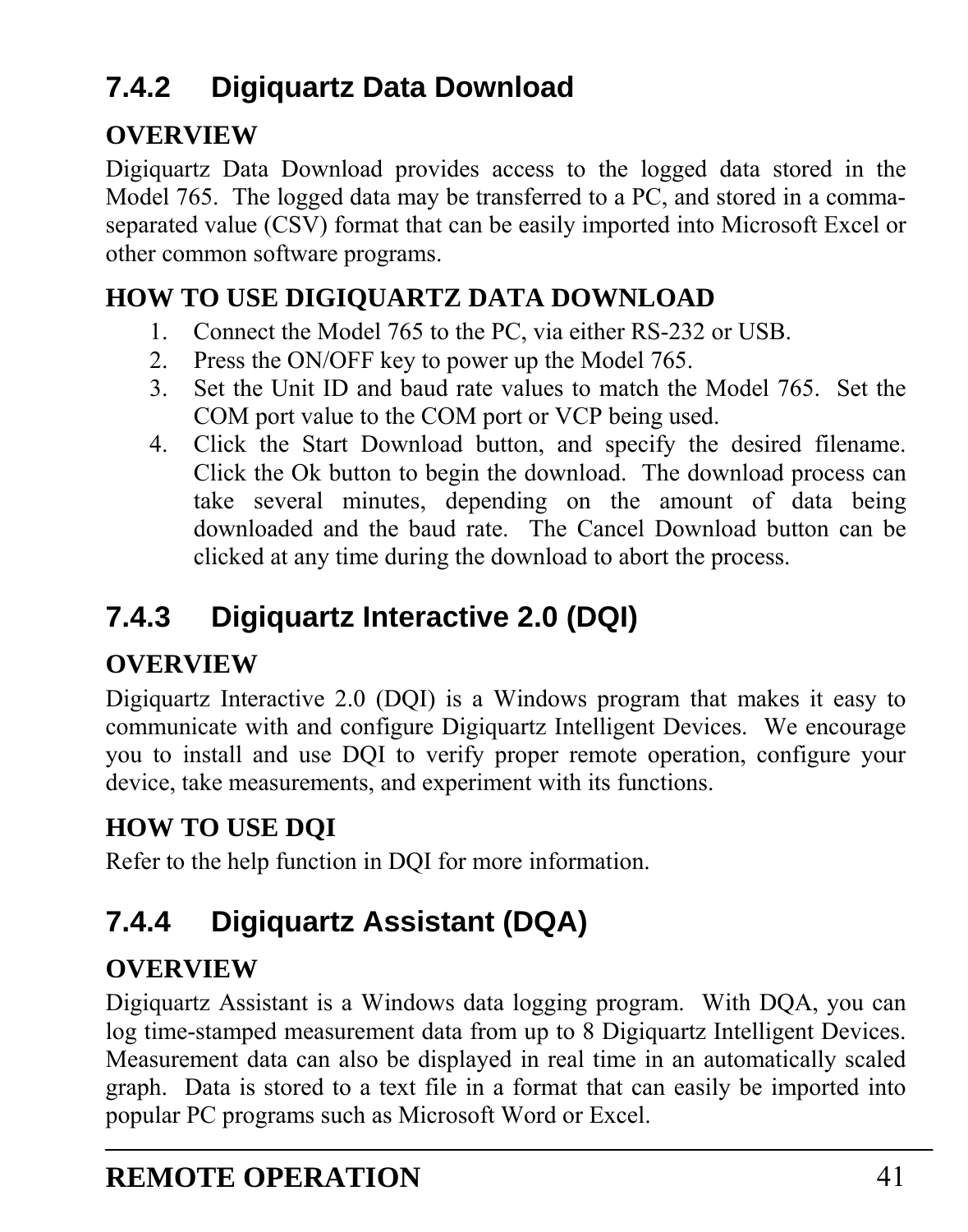## **HOW TO USE DQA**

Refer to the help function in DQA for more information.

# **7.4.5 Digiquartz Terminal (DQT)**

## **OVERVIEW**

Digiquartz Terminal is a Windows terminal program that was developed specifically for use with Digiquartz Intelligent Devices. Like traditional terminal programs, Digiquartz Terminal lets you interactively communicate with Digiquartz Intelligent Devices. In addition, Digiquartz Terminal can log timestamped measurement data to a text file in a format that can easily be imported into popular PC programs such as Microsoft Word or Excel.

## **HOW TO USE DQT**

Refer to the help function in Digiquartz Terminal for more information.

# <span id="page-41-0"></span>**7.5 Command and Response Basics**

ASCII text commands are used to communicate remotely with the Model 765. The following basic tasks can be performed by sending the appropriate command:

- Take a measurement
- Perform a control function, such as locking the baud rate
- Set or read the value of an operating parameter, such as integration time

Measurement commands typically generate a response that contains the measurement data. Parameter-set commands typically generate a response that reports the updated parameter value. Parameter-read commands report the current parameter value.

When setting virtually all parameter values, you must precede the command with an **EW** command. This reduces the likelihood of accidental alteration of stored parameter values. Please refer to paragraphs [7.9.1](#page-47-1) for more information about the **EW** command.

When a command is received, any command that is in progress will be aborted. This enables you to send an RS-232 command to the Model 765 at any time, regardless of its current activity.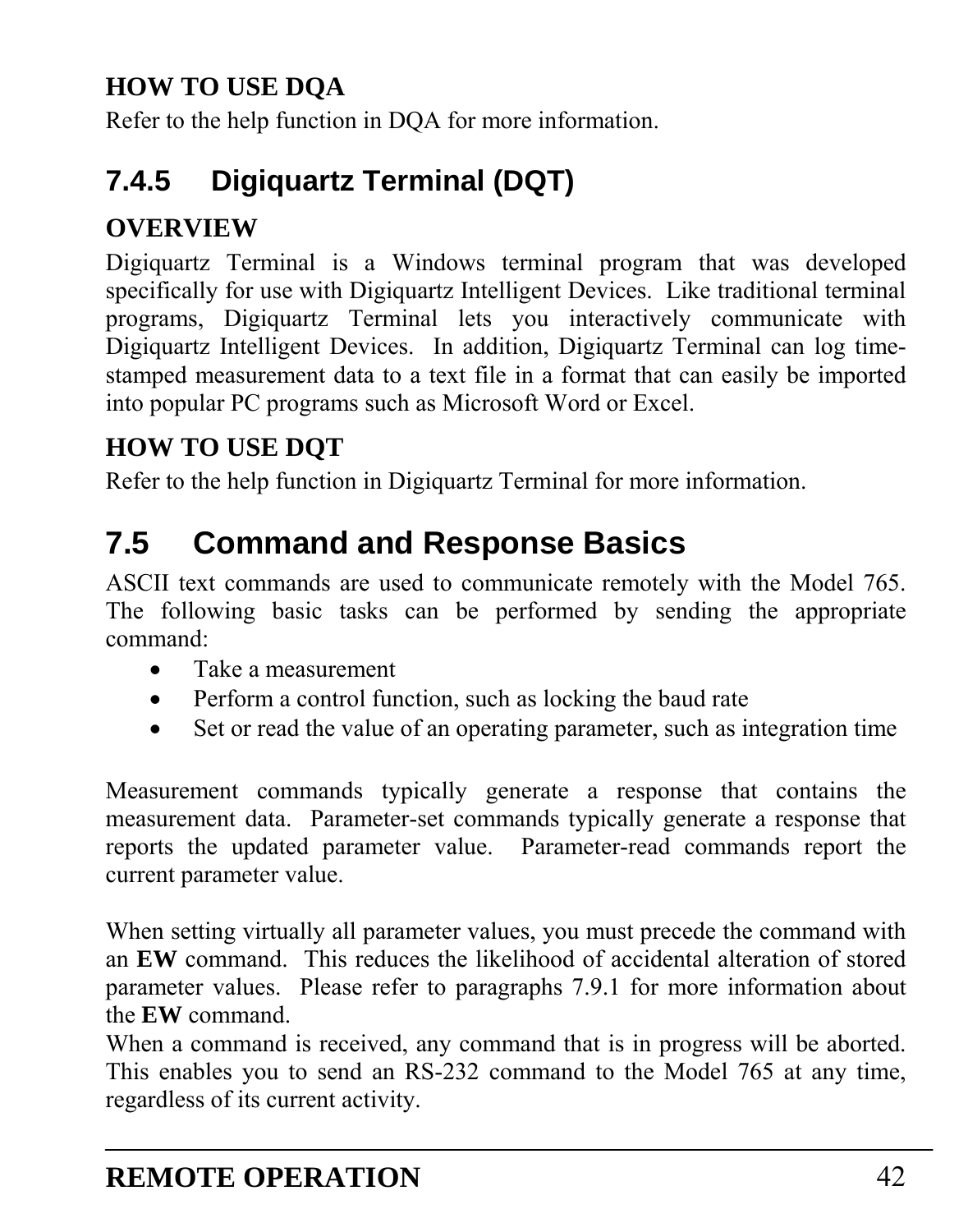# <span id="page-42-0"></span>**7.6 Command and Response Format**

Commands sent to and responses received from the Model 765 are very similar, and are made up of the following:

### **START CHARACTER**

The start character is an asterisk (ASCII 42).

### **DESTINATION ID**

The destination ID is the unit ID number of the device that is to receive the command or response. It is a two-digit integer between 00 and 99. ID 00 is reserved for the serial host, usually a PC.

### **SOURCE ID**

The source ID is the unit ID number of device that is sending the command or the response. It is a two-digit integer between 00 and 98. ID 00 is reserved for the serial host, usually a PC.

## **COMMAND OR RESPONSE DATA**

A wide variety of commands and resulting response data are possible, depending on the particular command used. Refer to Section [7.9](#page-47-0) for detailed information.

### **TERMINATION CHARACTERS**

All commands must terminate with a carriage return (ASCII 13 decimal) followed by a linefeed (ASCII 10 decimal).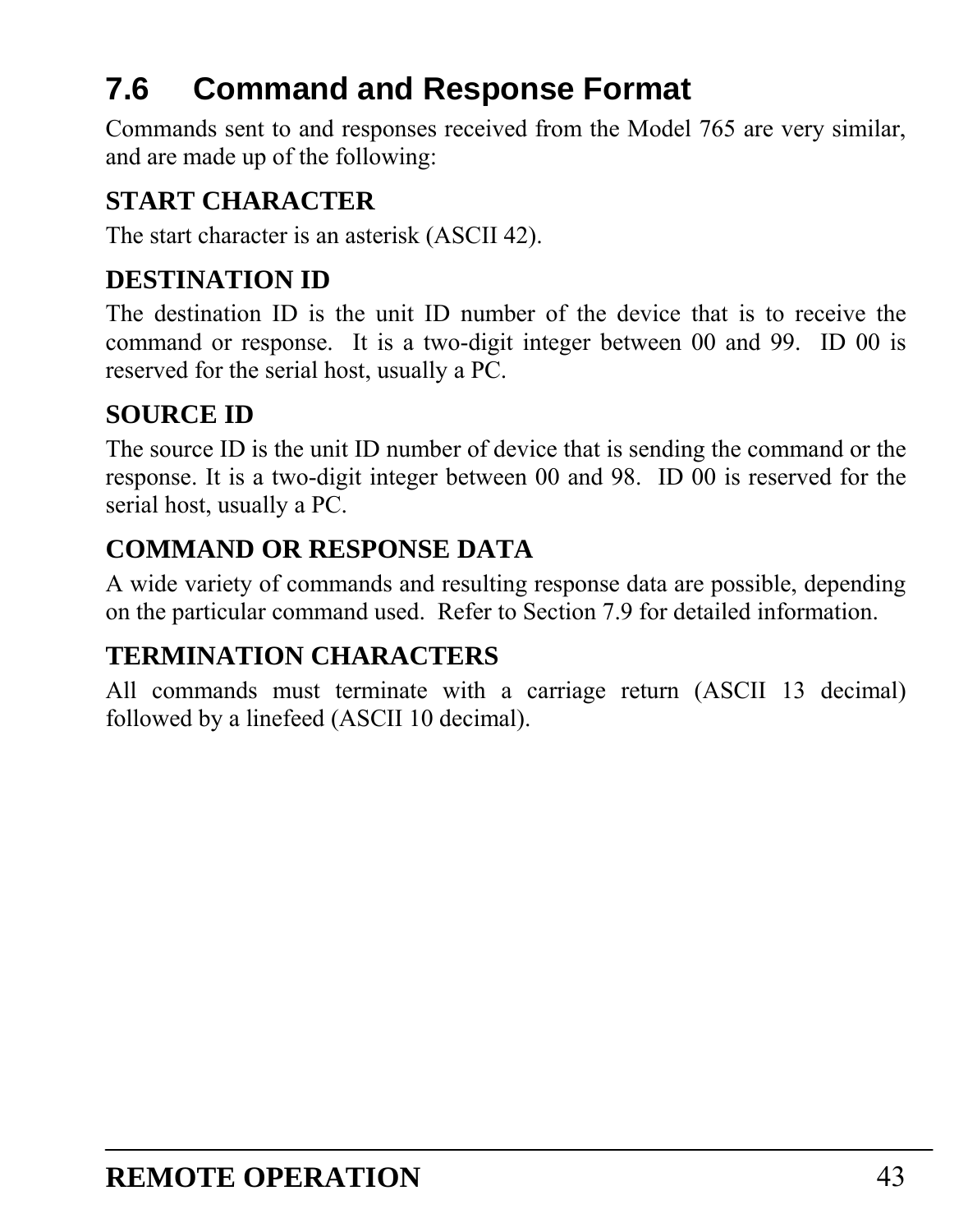## **COMMAND FORMAT**

Commands are typically sent in the following format. The **P3** command will be used in this example.

#### \*0100P3CrLf

| Where: $* = Start character$ | Asterisk, ASCII 42                          |
|------------------------------|---------------------------------------------|
| $01$ = Destination ID        | Unit ID of the Model 765 that is to receive |
|                              | the command.                                |
| $00 =$ Source ID             | Unit ID of the device that is sending the   |
|                              | command (Serial host is ID 00)              |
| $P3 = Command$               | P3 is an example. Refer to paragraph 7.9    |
|                              | for descriptions of the entire command set. |
| $Cr = Carriage return$       | ASCII 13 decimal                            |
| $Lf = Linefeed$ character    | ASCII 10 decimal                            |

### **RESPONSE FORMAT**

Responses are typically received in the following format:

#### \*000114.4567CrLf

| Where: $* =$ Start character | Asterisk, ASCII 42                                             |
|------------------------------|----------------------------------------------------------------|
| $00 =$ Destination ID        | Unit ID of the serial host that is to receive<br>the response. |
| $01 =$ Source ID             | Unit ID of Model 765 that is responding                        |
|                              |                                                                |
| $14.4567 = Data$             | Data sent in response to prior command)                        |
| $Cr = Carriage return$       | ASCII 13 decimal                                               |
| $Lf = Linefeed character$    | ASCII 10 decimal                                               |

These examples are typical, but other response forms exist. Refer to Section [7.9](#page-47-0) for specific details regarding each available command.

# **7.7 Establishing RS-232/USB Communications**

The following are two methods of establishing and verifying RS-232 or USB communications between the Model 765 and a PC running Microsoft Windows®.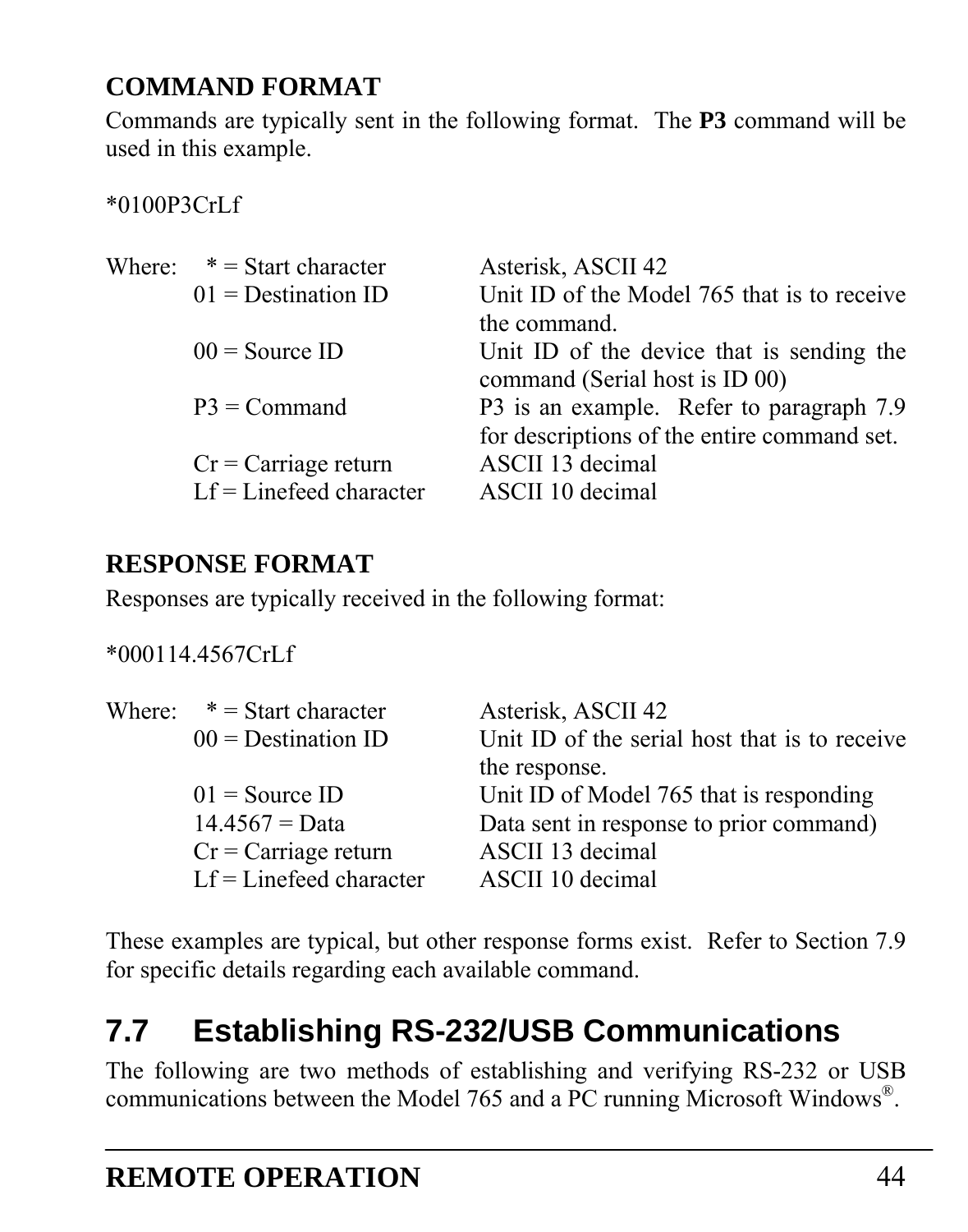## **USING DIGIQUARTZ INTERACTIVE SOFTWARE**

The easiest way to establish RS-232/USB communications is by using Digiquartz Interactive 2.0 (DQI) software.

## **Step 1. Connect the Model 765 to the PC**

**RS-232:** Connect the Model 765 RS-232 port to the PC RS-232 port using a standard 9-pin serial cable.

**USB:** Install USB driver per Section [7.3](#page-36-0). Connect the Model 765 USB port to the PC USB port using the USB cable supplied with the unit (PN 6785-001). Any standard USB-A to USB-B cable can also be used.

## **Step 2. Install DQI 2.0**

Download the latest version of the DQI software from our website [www.paroscientific.com.](http://www.paroscientific.com/) To install the program, please run the executable from the download location on your PC.

## **Step 3. Run DQI 2.0**

Power up the Model 765, and run DQI. At the Startup screen, select Configuration and Monitoring and click Next. Set the Search Type to RS-232/USB. If the COM port number is known, set COM Port to that value; if the COM port number is unknown, set COM Port to All. Set Baud Rate to All. Click Begin Search. DQI will attempt to detect the Model 765, and if successful, will display its serial number and communications parameters. Click Next to proceed. Select the Numerical Display tab. Click Start to begin acquiring and displaying pressure measurements.

If DQI fails to detect the Model 765, check for correct wiring and ensure that the Model 765 is powered.

## **USING A TERMINAL PROGRAM**

A standard terminal program can also be used to establish RS-232 or USB communications with the Model 765. Digiquartz Terminal (DQT) software can be used for this purpose. Alternately, the Terminal portion of DQI 2.0 can also be used.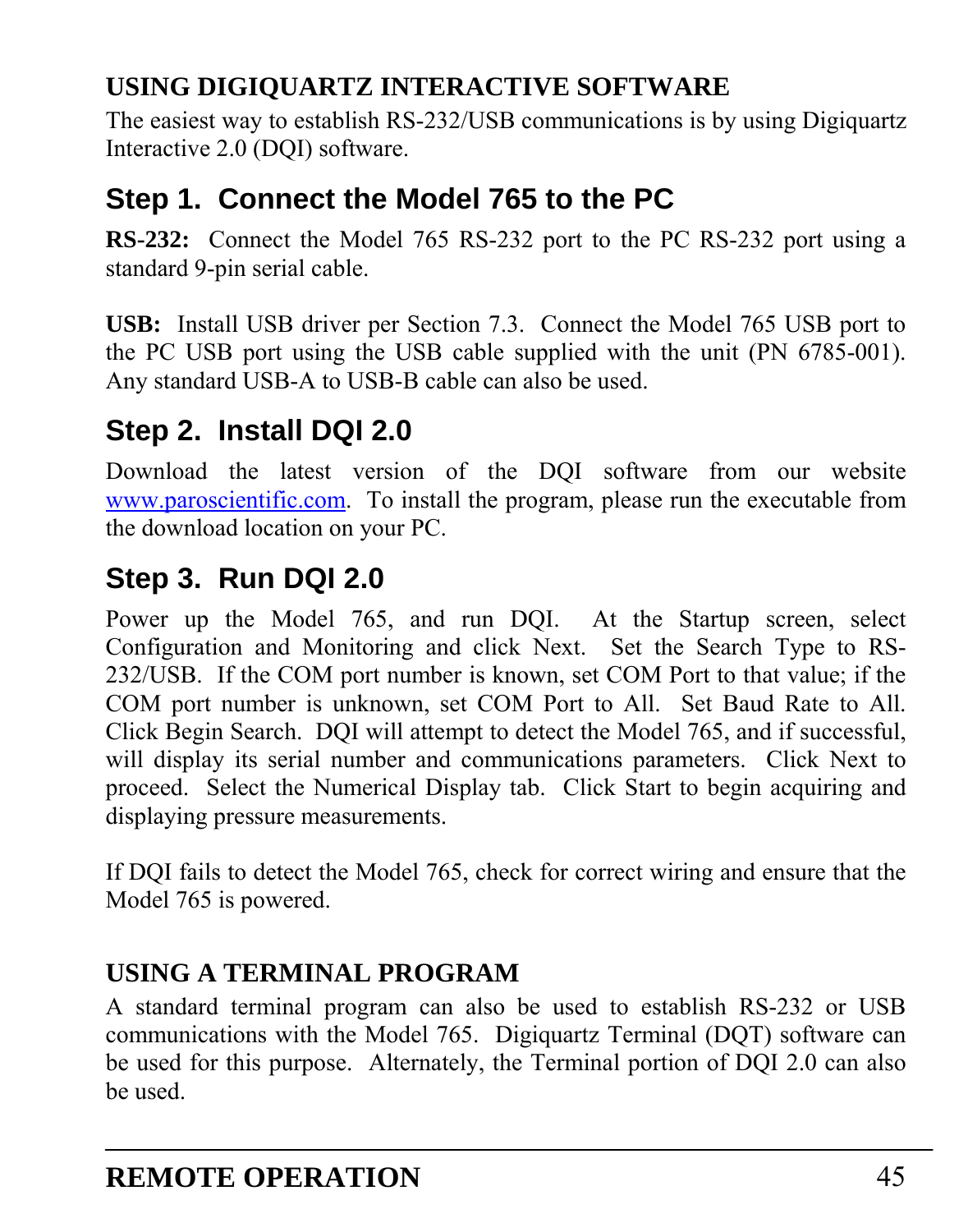# **Step 1. Connect the Model 765 to the PC**

**RS-232:** Connect the Model 765 RS-232 port to the PC RS-232 port using a standard 9-pin serial cable.

**USB:** Install USB driver per Section [7.3](#page-36-0). Connect the Model 765 USB port to the PC USB port using the USB cable supplied with the unit (PN 6785-001). Any standard USB-A to USB-B cable can also be used.

# **Step 2. Install DQT**

The latest version of DQT software can be downloaded from our website [www.paroscientific.com.](http://www.paroscientific.com/) To install the program, please run the executable from the download location on your PC. Any other terminal program already installed on your PC can also usually be used.

## **Step 3. Determine the current baud rate and ID settings of your Model 765**

Power up the unit, and press the MENU key to enter the menu. Using the UP and DOWN ARROW keys, scroll to System Menu and select it using the ENTER key. Scroll to Communications and select it using the ENTER key. Scroll to Unit ID and select it using the ENTER key. Note the unit ID number displayed – you will need the unit Id when sending serial commands. Press the MENU key to return to the Communication Menu. Scroll to Baud Rate, and select it using the Enter key. Note the baud rate; you may change the baud rate using the UP ARROW and DOWN ARROW keys. Press the ENTER key to return to Pressure Display mode.

## **Step 4. Configure the terminal program**

Set the COM port to the PC COM port number that you are using. Set the baud rate to match the Model 765. Set the communications protocol to 8 data bits, no parity, and 1 stop bit. If DQT is not being used, it is often necessary to configure the terminal program to append a line feed character to each carriage return character.

At this point, the terminal program should be able to communicate with the unit using the unit ID noted in Step 3. Refer to Section [7.9](#page-47-0) for detailed command and response information. Refer to the DQT reference feature for detailed information about using DQT.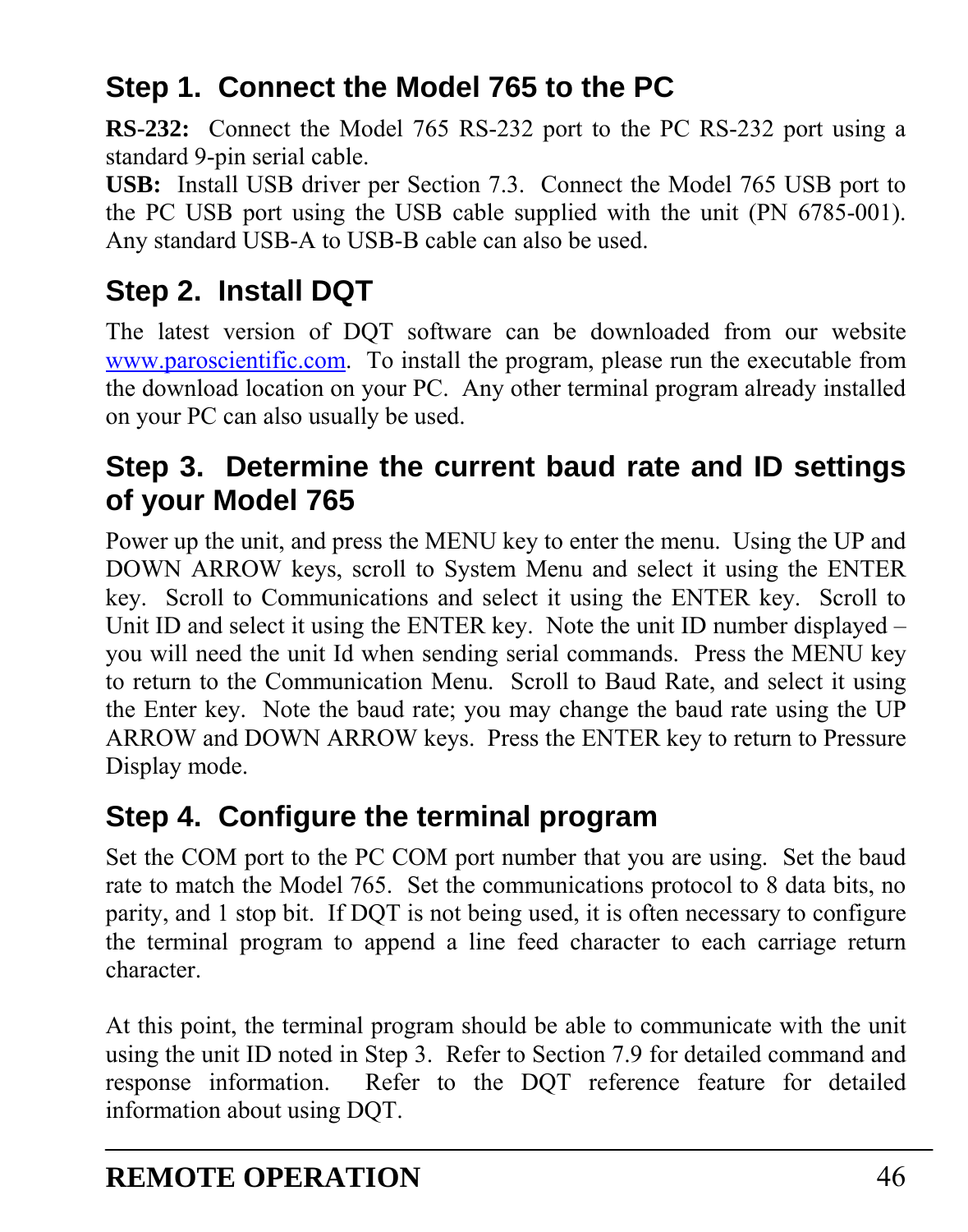# **7.8 Setting and Reading Parameter Values**

The behavior of the Model 765 is controlled by several operating parameters. The values of these parameters are stored in non-volatile memory. Serial commands are provided to set and read the parameters values. Refer to Section [7.9](#page-47-0) for detailed information about the various parameter commands.

#### **SETTING PARAMETER VALUES**

Each parameter-set command must be preceded with the **EW** enable write command. The purpose of this is to reduce the chance of changing a parameter value by mistake. Parameter set commands will be ignored unless they are preceded with an **EW** command. See Section [7.9.1](#page-47-1) for more information about the **EW** command.

The following is an example of a parameter-set command preceded with the **EW** command. For this example, the **UN** (pressure unit) parameter will be set to a value of 1.

| Command:  | $*0100$ EW $*0100$ UN=1CrLf |
|-----------|-----------------------------|
| Response: | $*0001$ UN=1CrLf            |

All other writable parameters are set in the same way. Some parameters are readonly and cannot be set.

#### **READING PARAMETER VALUES**

The following is an example of a parameter-read command. For this example, the **UN** (pressure unit) parameter will be read.

| Command:  | *0100UNCrLf      |
|-----------|------------------|
| Response: | $*0001$ UN=1CrLf |

**CAUTION** Repeatedly setting or reading parameter values may temporarily prevent the display from being updated.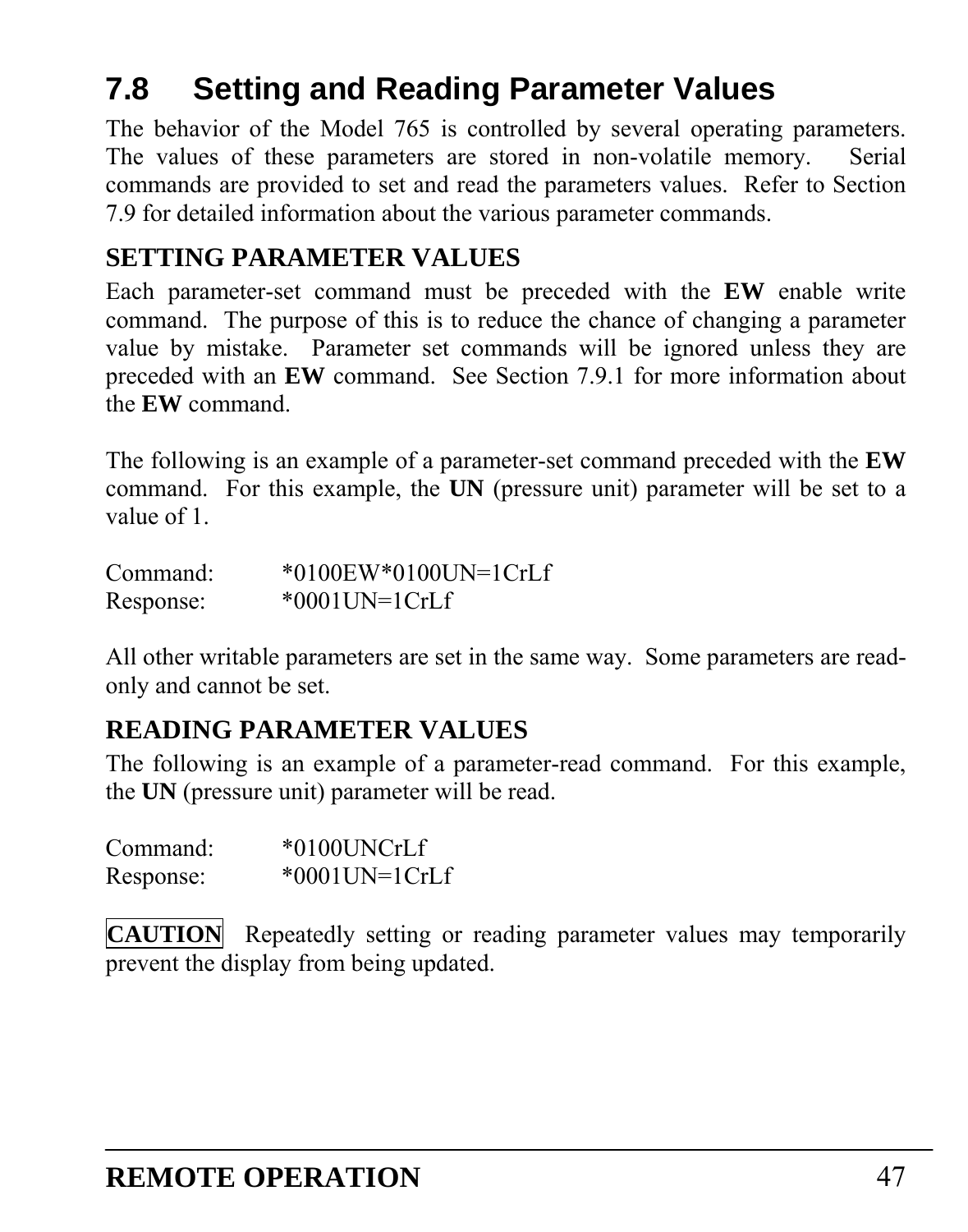# <span id="page-47-0"></span>**7.9 Command Reference**

# <span id="page-47-1"></span>**7.9.1 Enable Write Command**

When setting virtually all parameter values, you must precede the parameter set command with an **EW** (enable write) command. Parameter set commands will be ignored unless they are preceded with an **EW** command.

**EW** Enables the next parameter set command to write a new value into nonvolatile memory. You can issue **EW** as a separate command by terminating it with a carriage return/line feed, or you can string the **EW** and parameter set commands together, as shown below.

| Typical syntax:   | $*0100$ EW $*0100$ TR=800 |  |
|-------------------|---------------------------|--|
| Alternate syntax: | $*0100$ EW                |  |
|                   | $*0100TR = 800$           |  |

**NOTE: EW** is only necessary when using commands to set a parameter value. It is not necessary to use **EW** to read a parameter value, or when using measurement commands.

# **7.9.2 Serial Communications Commands**

The serial communications commands enable the baud rate and device ID to be set via the RS-232 or USB ports.

- **BR** Set the RS-232 and USB baud rate. Each individual port can be independently set to its own baud rate.
	- Action: The **BR** command is used to set the baud rate of the RS-232 and USB ports. The BR command must be addressed to 99, the global ID. This ensures that all units on a network are set to the same baud rate. It is not possible to read the baud rate value.

 There are three options for the **BR** command. **BR** sets the baud rate of both ports. **BR1** sets the baud rate of the RS-232 port only, and does not affect the USB port. **BR2** sets the baud rate of the USB port only, and does not affect the RS-232 port.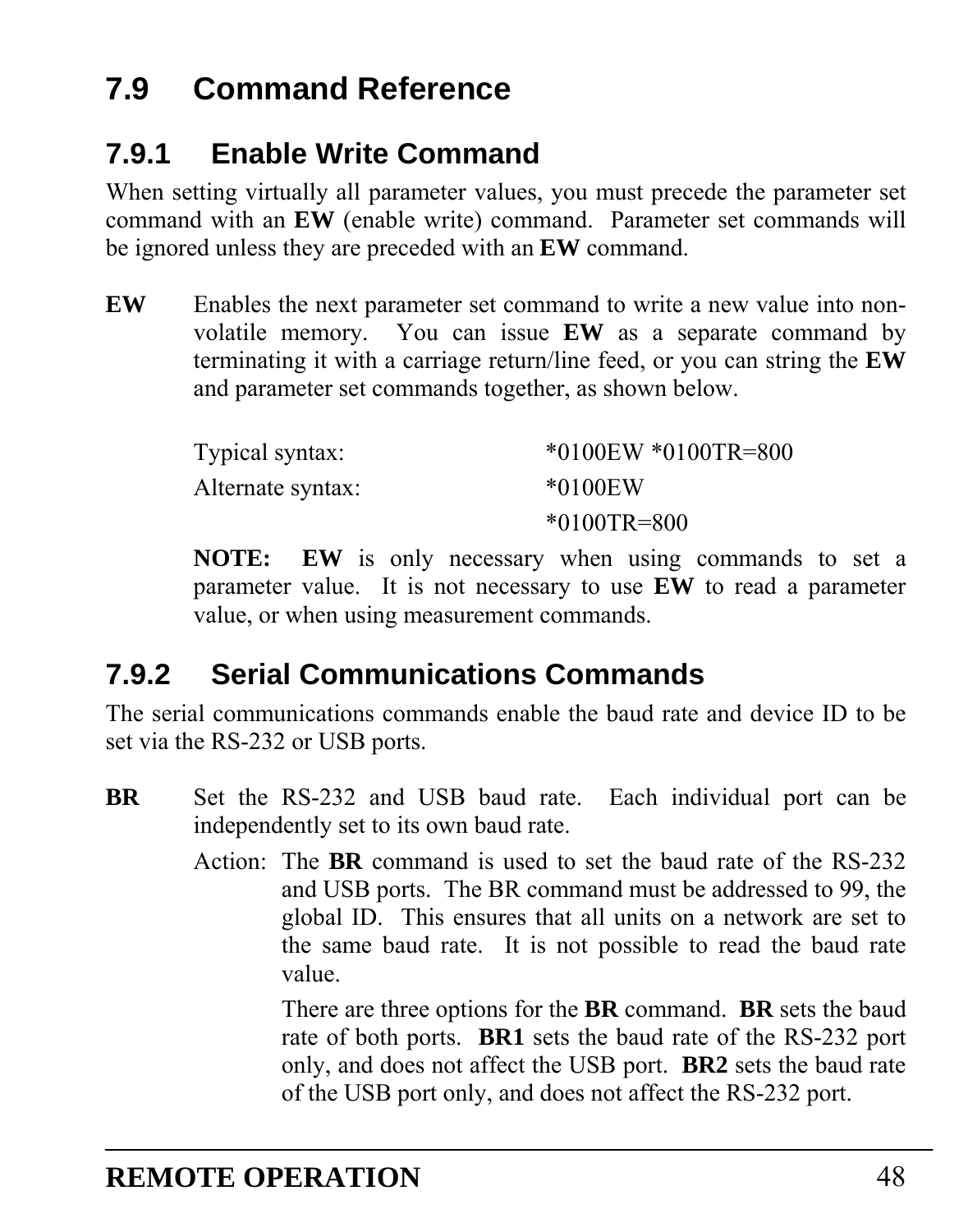The **BR** command is unique in that it does not need to be preceded by an EW command.

Values: 300, 600, 1200, 4800, 9600, 19200, 38400, 57600, and 115200 Default: 9600 Typical set command: \*9900BR=19200 (both ports set to 19200) Alternate set command: \*9900BR1=19200 (RS232 port set to 19200) Alternate set command: \*9900BR2=19200 (USB port set to 19200) Typical set response: \*9900BR=19200

**CAUTION** Be careful to only set the baud rate to a value supported by your serial host! If you accidentally set the baud rate to an unsupported value and subsequently lose serial communications, use a PC and the DIGIQUARTZ Terminal program to establish communications and restore the baud rate to a supported value.

**BL** Set or read the Baud Lock parameter.

Action: The **BL** command is used to prevent an accidental change of baud rate. The **BL** command must be preceded with an **EW** command. The **BL** set command must be addressed to 99, the global ID; this ensures that all units on a network are set to the same baud lock state.

Values:  $0 =$  Baud rate can be changed with **BR** command.

 $1 = BR$  command is ignored.

Default: 0

| Typical set command:   | *9900EW*9900BL=1 |                                                                               |
|------------------------|------------------|-------------------------------------------------------------------------------|
| Typical set response:  | *9900EW          | (Echoed <b>EW</b> command)                                                    |
|                        |                  | *0001BL=1 (Response from device)                                              |
|                        |                  | *9900BL=1 (Echoed command)                                                    |
| Typical read command:  | $*0100BL$        |                                                                               |
| Typical read response: | $*0001BL=1$      |                                                                               |
|                        |                  | <b>NOTE:</b> The <b>BL</b> command affects both the RS-232 and the USB ports. |

**REMOTE OPERATION** 49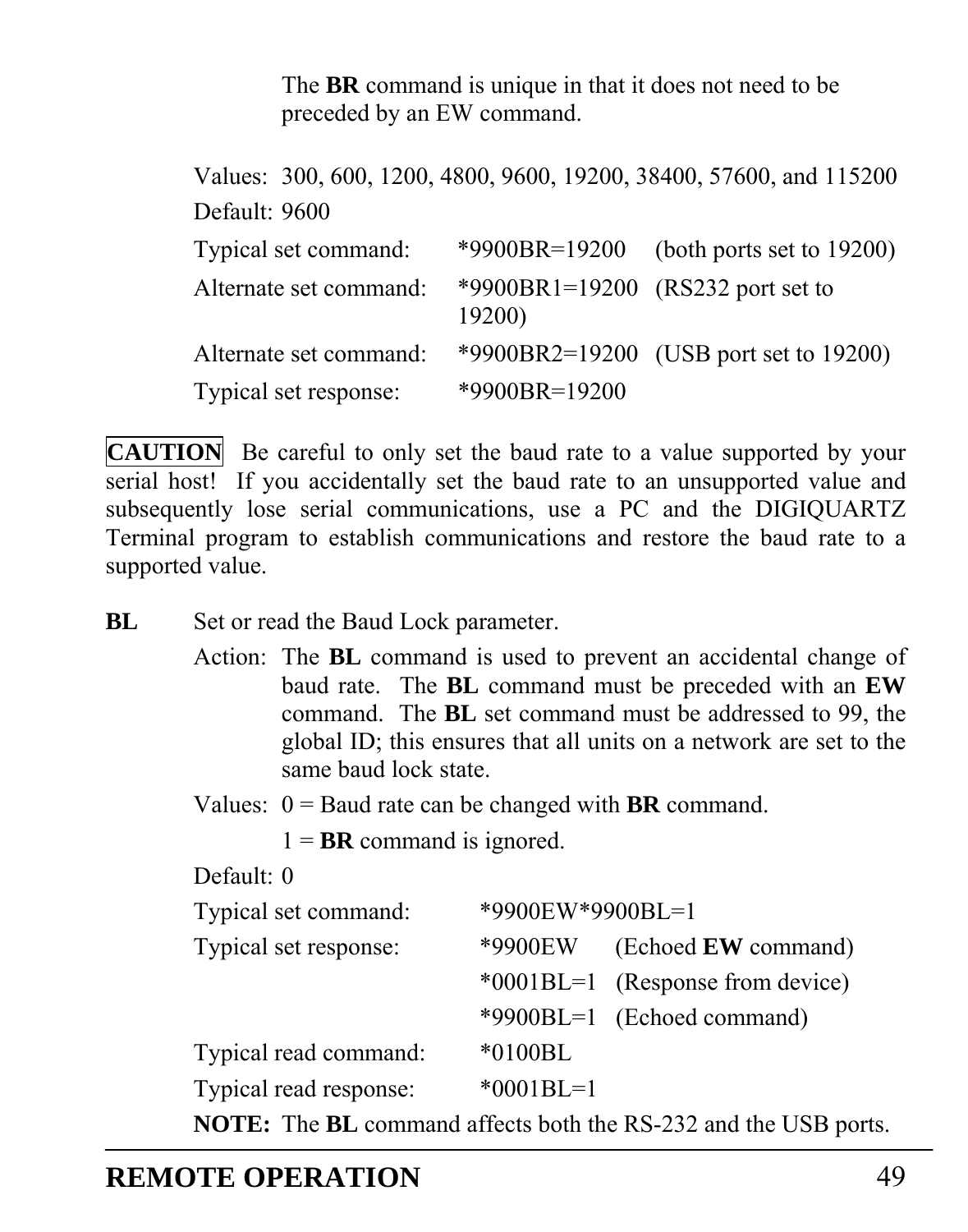**ID** Set the unit ID. Typical command: \*9900ID Typical response: \*9901ID

**ID** must be sent to the global ID 99.

#### **RS-232 USAGE**

**ID** sets the ID of the first unit to the source  $ID + 1$ . The unit then responds by incrementing the source ID. Thus, if used in an RS-232 serial loop network, **ID** will set all units on the serial loop to unique ID values in ascending order, starting with the command source  $ID + 1$ . See Section [7.10](#page-94-0) for more information regarding serial loop networking.

#### **USB USAGE**

Use of the **ID** command is not recommended for USB applications. Set the unit ID via the menu. See Section [6.4](#page-28-0) for more information.

**NOTE:** It is generally simpler to set the unit ID via the menu. See Section [6.4](#page-28-0) for more information.

## **7.9.3 Measurement Commands**

The following commands are used to initiate measurements, and to control measurement integration time.

### **7.9.3.1 Single Measurement Commands**

The following commands are used to initiate single measurements. They return the resulting measurement value as soon as it is available.

| P3 | Sample and send one pressure measurement |                     |                 |                                                                                                                                      |
|----|------------------------------------------|---------------------|-----------------|--------------------------------------------------------------------------------------------------------------------------------------|
|    |                                          | await next command. |                 | Action: Measure temperature period, measure pressure period, calculate<br>temperature-compensated pressure, send pressure value, and |
|    | Unit:                                    | As specified by UN  |                 |                                                                                                                                      |
|    |                                          | Typical command:    | $*0100P3$       |                                                                                                                                      |
|    |                                          | Typical response:   | $*000114.71234$ | (Value: 14.71234)                                                                                                                    |

## **REMOTE OPERATION** 50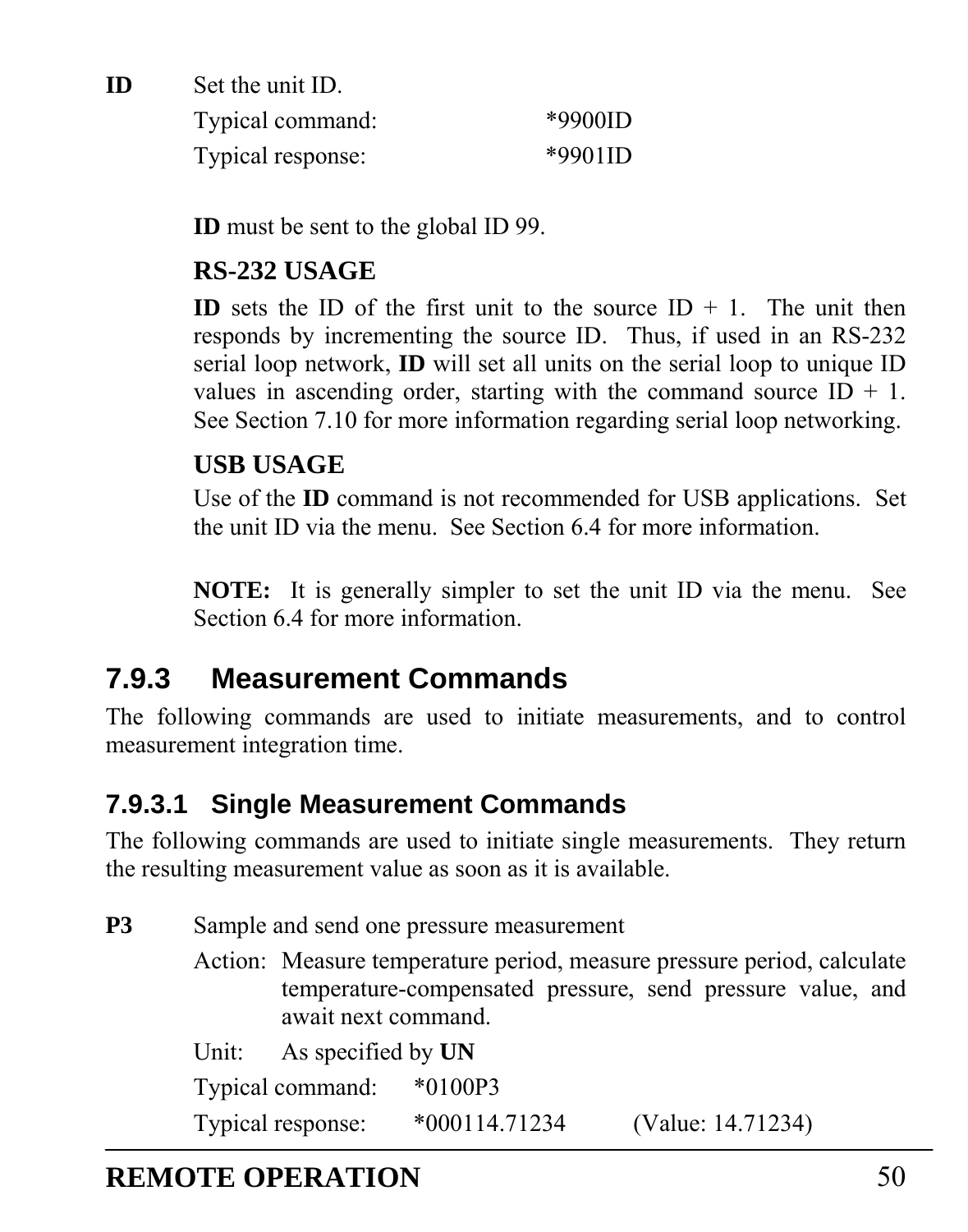**P1** Sample and send one pressure period measurement.

Action: Measure pressure period, send pressure period value, and await next command.

Typical command: \*0100P1 Typical response: \*000128.123456 (Value: 28.123456)

**NOTE:** Repeatedly issuing the **P1** command will temporarily prevent the front panel display from being updated.

**Q3** Sample and send one temperature measurement.

Action: Measure temperature period, calculate temperature, send temperature value, and await next command.

Units: °F or °C, as selected by **TU**

Typical command: \*0100Q3

Typical response: \*000122.345 (Value: 22.345)

**NOTE:** Repeatedly issuing the **Q3** command will temporarily prevent the front panel display from being updated.

**Q1** Sample and send one temperature period measurement.

Action: Measure temperature period, send temperature period value, and await next command.

Units: Microseconds Typical command: \*0100Q1 Typical response: \*00015.1234567 (Value: 5.1234567)

**NOTE:** Repeatedly issuing the **Q1** command will temporarily prevent the front panel display from being updated.

## **7.9.3.2 Averaged Pressure Commands**

The averaged pressure command initiates a pressure measurement, averages it with previously acquired pressure measurements, and sends the resulting averaged pressure value.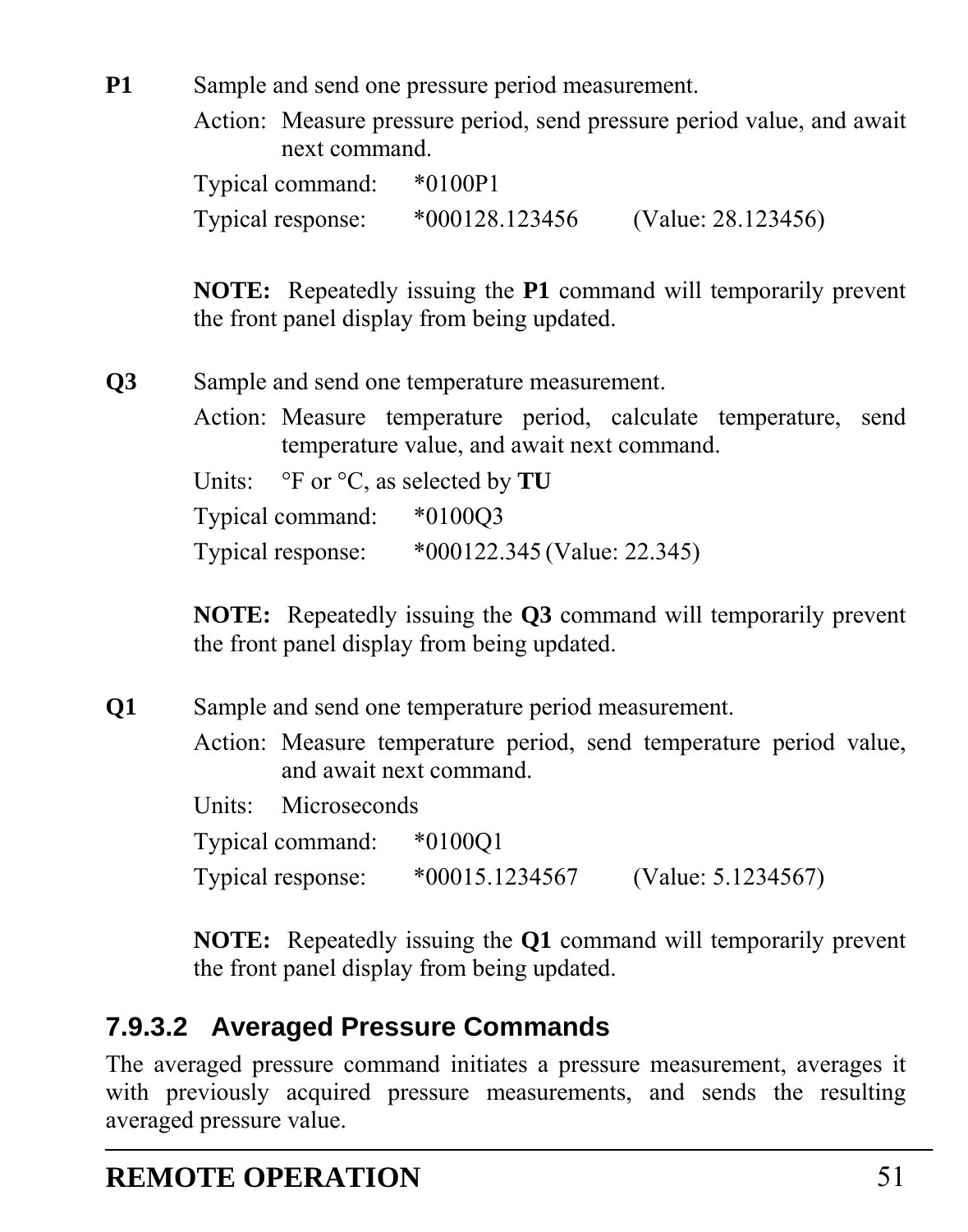**P8** Sample pressure and send one averaged pressure measurement.

Action: Measure temperature period, measure pressure period, calculate temperature-compensated pressure, average pressure values, send averaged pressure value, and await next command.

Unit: As specified by **UN**

Typical command: \*0100P8

Typical response: \*000114.71234 (Value: 14.71234) The number of pressure measurements averaged is set by the **PX** command.

**NOTE:** In order to calculate averaged pressure, the number of pressure measurements specified by **PX** must have already been taken. If the required pressure measurements are not yet available due to a pressure measurement interruption, **P8** returns an asterisk instead of the averaged pressure value. Events that interrupt pressure measurement include cycling power, entering the menu, enabling or disabling tare, changing units, and holding the display value.

**PX** Set or read the pressure array size.

| Range: 3 to 20 |                        |                   |
|----------------|------------------------|-------------------|
| Default:       | $\mathcal{F}$          |                   |
|                | Typical set command:   | *0100EW*0100PX=10 |
|                | Typical set response:  | $*0100PX=10$      |
|                | Typical read command:  | $*0100PX$         |
|                | Typical read response: | $*0100PX=10$      |

**PX** determines the number of prior pressure measurements used to calculate averaged pressure.

**NOTE: PX** also determines the number of prior pressure measurements used to calculate Pressure Trend and Pressure Scatter.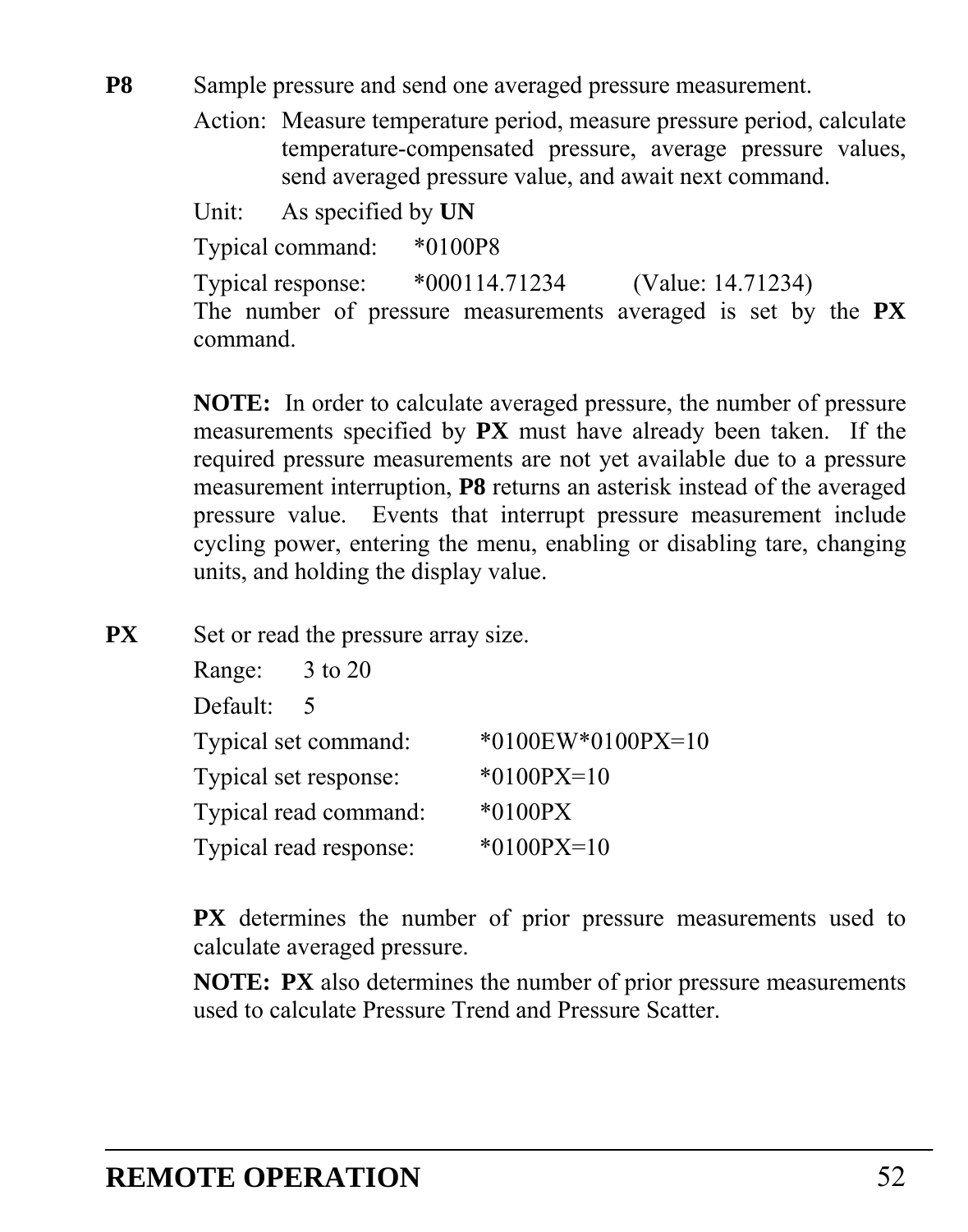## **7.9.3.3 Sample and Hold Measurement Commands**

The following commands are used to initiate and send single sample and hold measurements. Measurement values are held until the next command is received. If the next command is a **DB** or **DS** command, the measurement value is sent; if it is any other command then the measurement value is lost. If a **DB** or **DS** command is received before the measurement command is complete, the measurement value will be sent as soon as it is available.

**CAUTION** Sample and hold commands will temporarily prevent the front panel display from being updated until the **DB** or **DS** command is received or the sample and hold command is cancelled by the next valid command.

| <b>P5</b> | Sample and hold one pressure measurement.                                                                                                                                     |                                                                                                                                 |  |  |  |  |
|-----------|-------------------------------------------------------------------------------------------------------------------------------------------------------------------------------|---------------------------------------------------------------------------------------------------------------------------------|--|--|--|--|
|           | Action: Measure temperature period, measure pressure period, calculate<br>temperature-compensated pressure, save pressure value, and<br>await <b>DB</b> or <b>DS</b> command. |                                                                                                                                 |  |  |  |  |
|           |                                                                                                                                                                               | Units: As specified by UN                                                                                                       |  |  |  |  |
|           |                                                                                                                                                                               | Typical command: *0100P5                                                                                                        |  |  |  |  |
|           |                                                                                                                                                                               | Typical response: No response until <b>DB</b> or <b>DS</b> command is received                                                  |  |  |  |  |
| <b>P6</b> |                                                                                                                                                                               | Sample and hold one pressure period measurement.                                                                                |  |  |  |  |
|           |                                                                                                                                                                               | Action: Measure pressure period, save pressure period value, and await<br>DB or DS command.                                     |  |  |  |  |
|           |                                                                                                                                                                               | Units: Microseconds                                                                                                             |  |  |  |  |
|           |                                                                                                                                                                               | Typical command: *0100P6                                                                                                        |  |  |  |  |
|           |                                                                                                                                                                               | Typical response: No response until <b>DB</b> or <b>DS</b> command is received                                                  |  |  |  |  |
| Q5        |                                                                                                                                                                               | Sample and hold one temperature measurement.                                                                                    |  |  |  |  |
|           |                                                                                                                                                                               | Action: Measure temperature period, calculate temperature, save<br>temperature value, and await <b>DB</b> or <b>DS</b> command. |  |  |  |  |
|           |                                                                                                                                                                               | Units: $\degree$ F or $\degree$ C, as selected by <b>TU</b>                                                                     |  |  |  |  |
|           |                                                                                                                                                                               | Typical command: *0100Q5                                                                                                        |  |  |  |  |
|           |                                                                                                                                                                               | Typical response: No response until <b>DB</b> or <b>DS</b> command is received                                                  |  |  |  |  |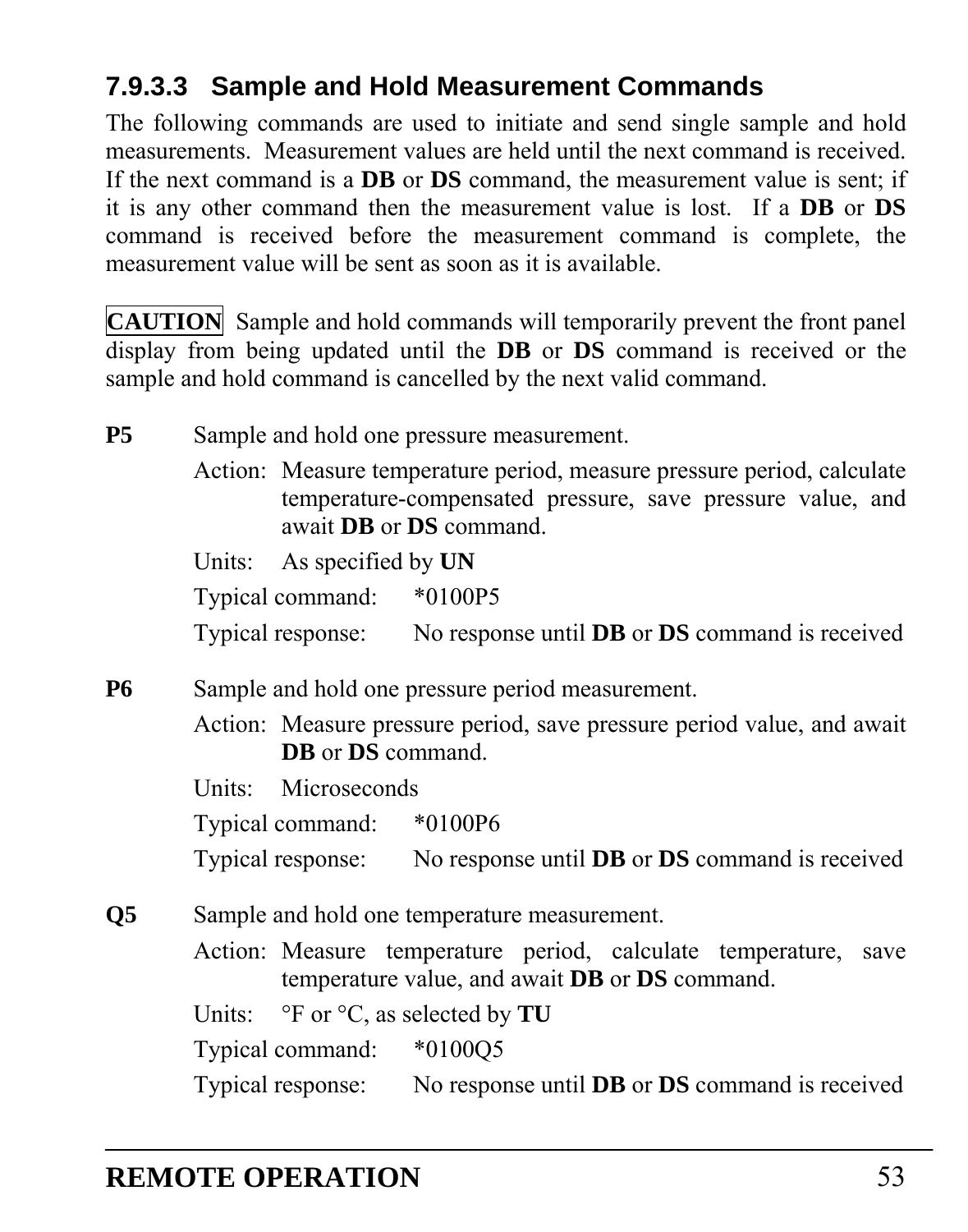| Q6        | Sample and hold one temperature period measurement.                                 |                          |                                           |                                                                    |  |
|-----------|-------------------------------------------------------------------------------------|--------------------------|-------------------------------------------|--------------------------------------------------------------------|--|
|           |                                                                                     |                          | and await <b>DB</b> or <b>DS</b> command. | Action: Measure temperature period, save temperature period value, |  |
|           | Units:                                                                              | Microseconds             |                                           |                                                                    |  |
|           |                                                                                     | Typical command: *0100Q6 |                                           |                                                                    |  |
|           |                                                                                     | Typical response:        |                                           | No response until <b>DB</b> or <b>DS</b> command is received       |  |
| DB        | Dump Buffer. Send a held measurement value.                                         |                          |                                           |                                                                    |  |
|           | Action:                                                                             | nothing.                 |                                           | If a measurement value is being held, send it - otherwise do       |  |
|           |                                                                                     | Typical command:         | *0100DB                                   |                                                                    |  |
|           |                                                                                     | Typical response:        |                                           | *000114.12345 (Value: 14.12345)                                    |  |
| <b>DS</b> |                                                                                     |                          |                                           | Dump Sequential. Sequentially send a held measurement value.       |  |
|           | If a measurement value is being held, send it - otherwise do<br>Action:<br>nothing. |                          |                                           |                                                                    |  |
|           |                                                                                     | Typical command:         | *9900DS                                   |                                                                    |  |
|           |                                                                                     | Typical response:        | $*000114.12345$                           | (From unit 1)                                                      |  |
|           |                                                                                     |                          | $*000214.54321$                           | (From unit 2)                                                      |  |
|           |                                                                                     |                          | *9900DS                                   | (Echoed DS command)                                                |  |

**DS** is useful only when acquiring measurement data from two or more units in a serial loop network. **DS** ensures that measurements are returned in the order that units appear in the serial loop network. See Section [7.10](#page-94-0) for more information about serial loop networking.

### **7.9.3.4 Continuous Measurement Commands**

The following commands are used to initiate and control continuous measurements. Continuous measurement commands repeatedly take measurement samples and return measurement values until commanded to stop. Continuous measurements are cancelled by sending any valid command.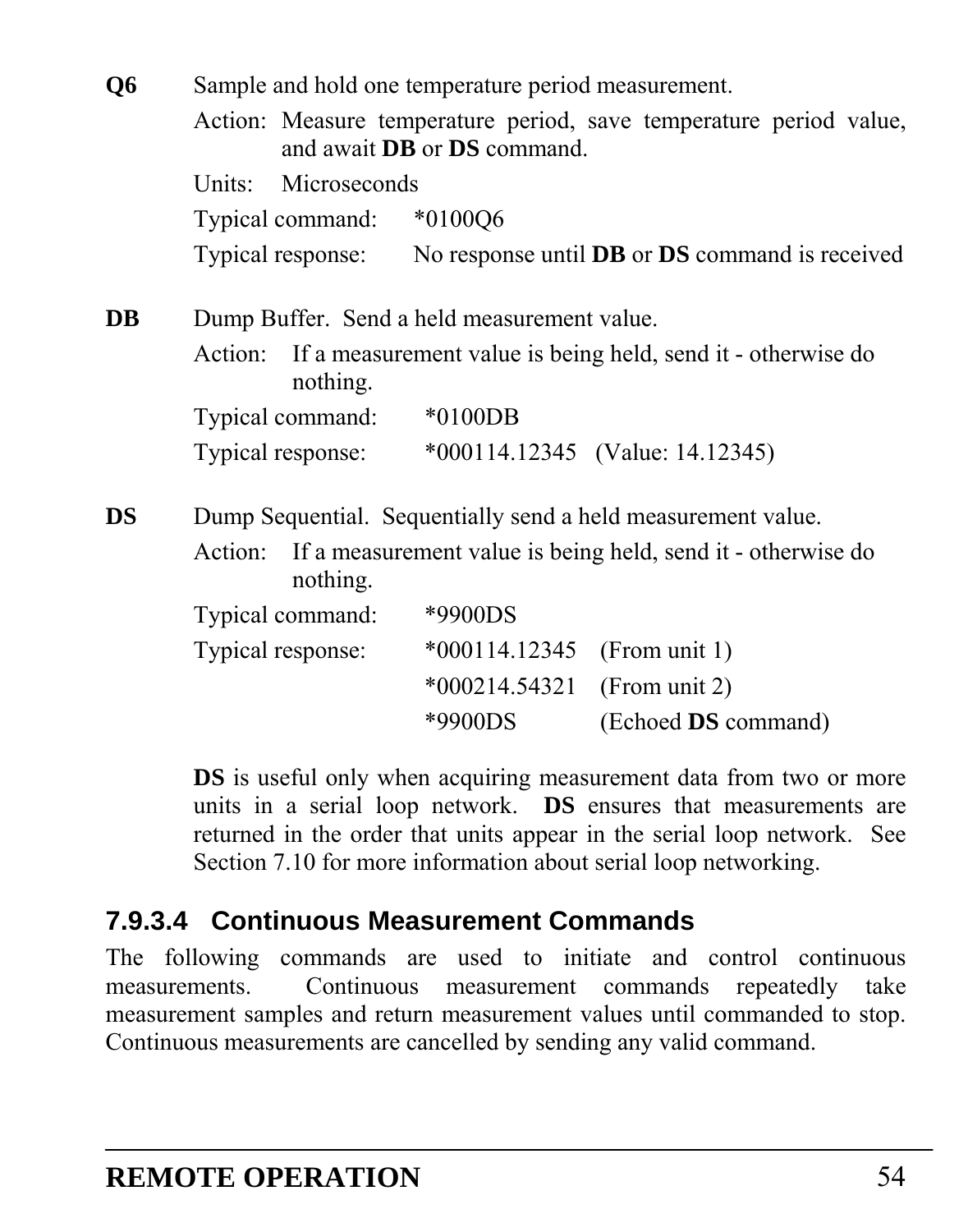**P2** Continuously sample and send pressure period measurement values.

Action: Measure pressure period, send pressure period value, and repeat until commanded to stop.

Units: Microseconds

| Typical command:  | $*0100P2$        |                                     |
|-------------------|------------------|-------------------------------------|
| Typical response: | $*000128.123456$ | (Value: 28.123456)                  |
|                   | *000128.123457   | (Value: 28.123457)                  |
|                   |                  | $*000128.123456$ (Value: 28.123456) |

**NOTE:** The **P2** command will temporarily prevent the front panel display from being updated.

**P4** Continuously sample and send pressure measurement values.

Action: Measure temperature period, measure pressure period, calculate temperature-compensated pressure, send pressure value, and repeat until commanded to stop.

| Unit: As specified by UN |                 |                   |
|--------------------------|-----------------|-------------------|
| Typical command:         | $*0100P4$       |                   |
| Typical response:        | $*000114.71234$ | (Value: 14.71234) |
|                          | $*000114.71235$ | (Value: 14.71235) |
|                          | $*000114.71234$ | (Value: 14.71234) |

- **P7** Continuously send high-speed continuous pressure measurements.
	- Action: Continuously sample and send pressure measurement values, using temperature measurement interval specified by the current value of **PS**. **P7** automatically performs the following sequence:
		- 1. Initially measure temperature period.
		- 2. Measure pressure period.
		- 3. Calculate temperature-compensated pressure using last temperature period measurement.
		- 4. Send pressure value.
		- 5. Do steps 2-4 the number of times specified by **PS**, then measure temperature period.
		- 6. Repeat steps 2-5 until commanded to stop.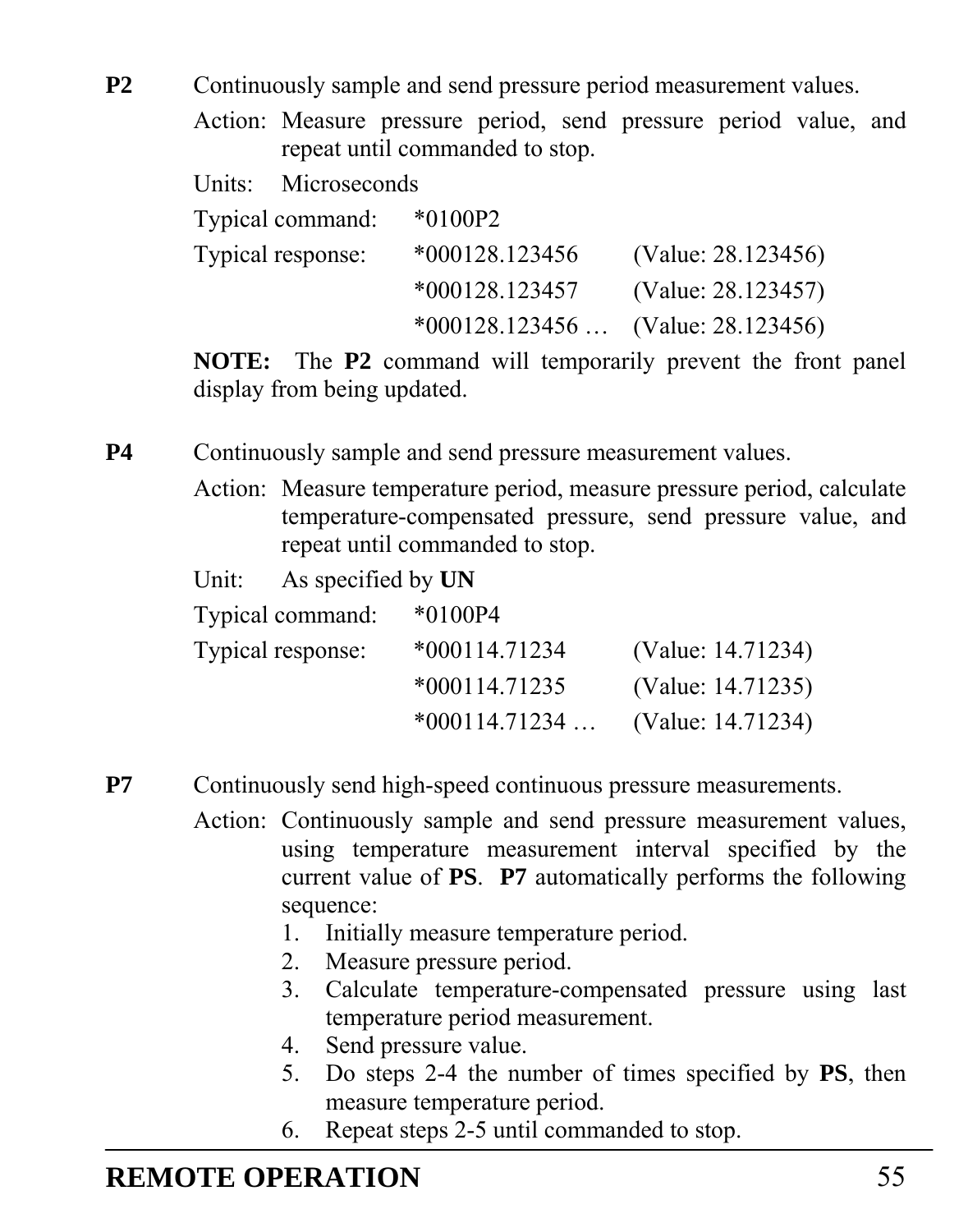| Unit: As specified by $UN$ |                 |                   |
|----------------------------|-----------------|-------------------|
| Typical command:           | $*0100P7$       |                   |
| Typical response:          | $*000114.71234$ | (Value: 14.71234) |
|                            | $*000114.71235$ | (Value: 14.71235) |
|                            | $*000114.71234$ | (Value: 14.71234) |

**NOTE: P7** allows maximization of pressure sampling rate by taking temperature measurements at the interval specified by the **PS** command. Each subsequent pressure value is temperature-compensated using the currently stored temperature value. You can take a single initial temperature measurement, or you can take periodic temperature measurements at the interval you select with the **PS** command. Please refer to the **PS** command for more information.

**PS** Set or read temperature measurement interval used by the **P7** command. Range: 1 to 65535 Default: 0 Units: Pressure measurements Typical command: \*0100EW\*0100PS=4 Typical response: \*0001PS=4

> Controls how often temperature measurements are taken during a **P7** pressure measurement sequence.

> If **PS**=0, an initial temperature measurement is taken, and all subsequent pressure measurements are compensated using that value.

> If **PS**=1, a temperature measurement is taken before each pressure measurement (same as **P4**).

> If **PS**=n and n>1, an initial temperature measurement is taken, and subsequent temperature measurements are taken after every n pressure measurements.

> **NOTE:** When setting virtually all parameter values, you must precede the command with an **EW** (**E**nable **W**rite) command. Please refer to Section [7.9.1](#page-47-1) for more information.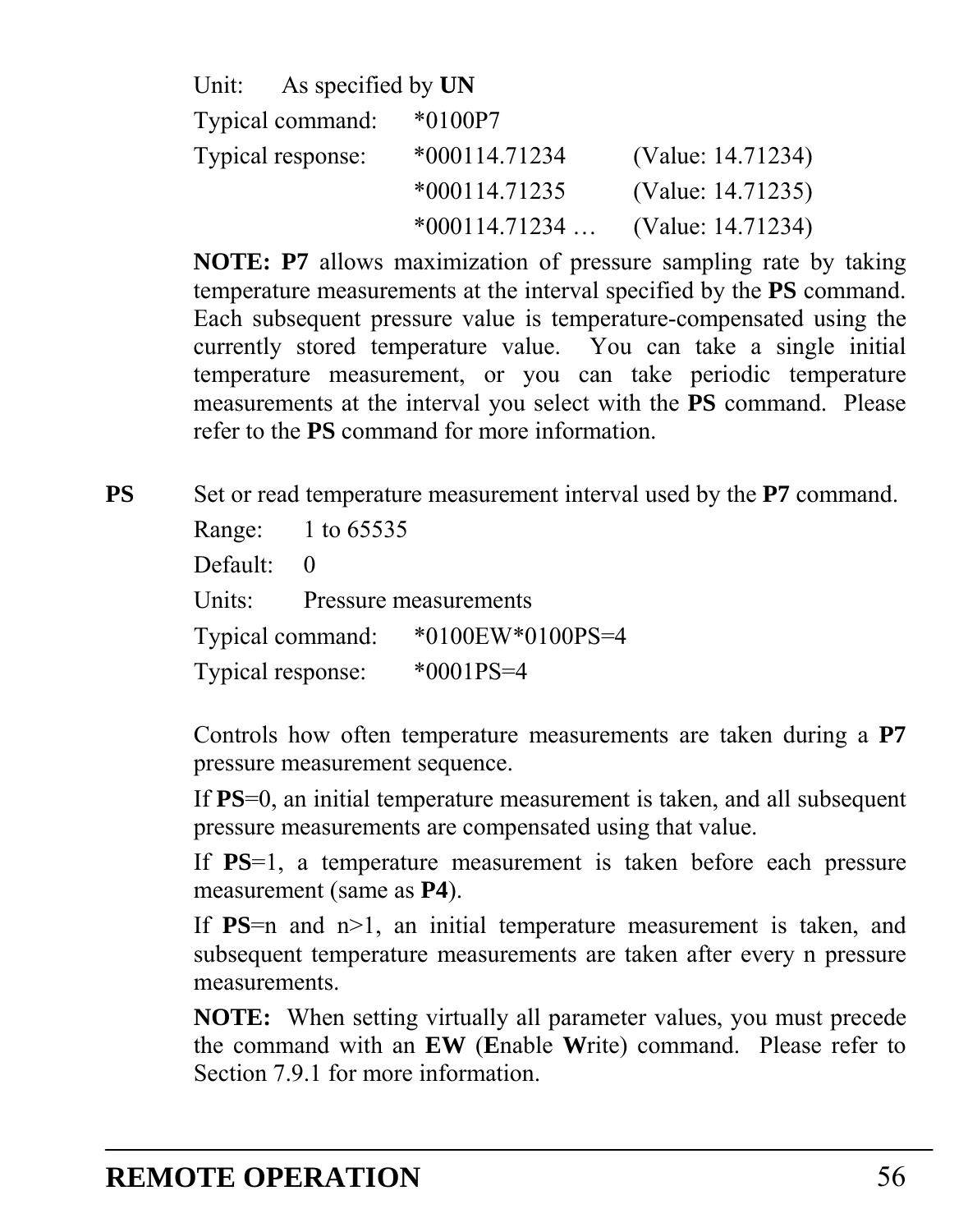- **Q2** Continuously sample and send temperature period measurement values.
	- Action: Measure temperature period, send temperature period value, and repeat until commanded to stop.

| Units: | Microseconds |
|--------|--------------|
|--------|--------------|

| Typical command:  | $*010002$        |                                     |
|-------------------|------------------|-------------------------------------|
| Typical response: | $*00015.1234567$ | (Value: $5.1234567$ )               |
|                   | $*00015.1234568$ | (Value: 5.1234568)                  |
|                   |                  | $*00015.1234567$ (Value: 5.1234567) |

**NOTE:** The **Q2** command will temporarily prevent the front panel display from being updated.

**Q4** Continuously sample and send temperature measurement values.

- Action: Measure temperature period, calculate temperature, send temperature value, and repeat until commanded to stop.
- Units: <sup>o</sup>F or <sup>o</sup>C, as selected by **TU**

| Typical command:  | $*010004$     |                 |
|-------------------|---------------|-----------------|
| Typical response: | $*000122.345$ | (Value: 22.345) |
|                   | $*000122.346$ | (Value: 22.346) |
|                   | $*000122.345$ | (Value: 22.345) |
|                   |               |                 |

**NOTE:** The **Q4** command will temporarily prevent the front panel display from being updated.

### **7.9.4 Pressure Rate, Trend, and Scatter Commands**

**R1** Send the current pressure rate value. Action: Calculate and send the current pressure rate value Units: Pressure units (**UN**) per time unit (**RU**) Typical command: \*0100R1 Typical response: \*0001-0.0001 (Value: -0.0001)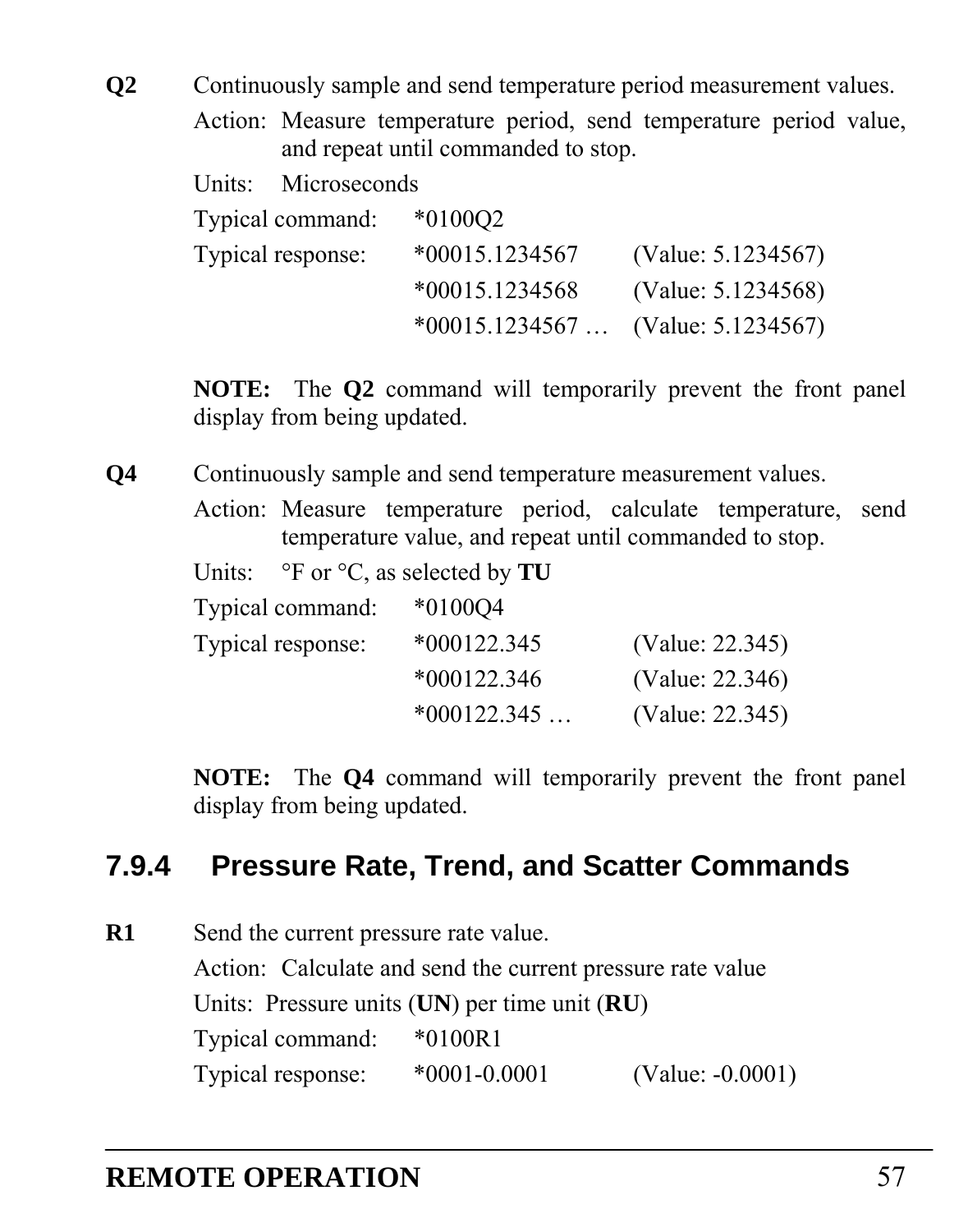**R1** is used to determine the pressure rate of change over a fixed time interval. The **R1** value is calculated by subtracting the previous pressure measurement from the current pressure measurement, dividing that quantity by the actual measured time interval between the pressure measurements, and scaling the result to the current pressure unit per second or per minute. When the pressure unit per minute option is selected, a smoothing function can be enabled to prevent small pressure variations from resulting in wildly fluctuating pressure trend values.

**NOTE:** Two sequential pressure measurements must have been taken before pressure rate can be calculated. If two sequential pressure measurements are not yet available due to a pressure measurement interruption, **R1** will return an asterisk instead of the pressure rate value. Events that interrupt pressure measurement include cycling power, entering the menu, enabling or disabling tare, changing units, and holding the display value.

**R2** Send the current pressure trend value.

Action: Calculate and send the current pressure trend value Units: Pressure units (**UN**) per time unit (**RU**) Typical command: \*0100R2 Typical response: \*0001-0.0001 (Value: -0.0001)

**R2** is used to determine the slope of the pressure trend based on a userselectable number of previous pressure measurements. The **R2** value is calculated by fitting a best-fit straight line through the pressure data, and scaling the result to the current pressure unit per second or per minute. The number of pressure measurements used to calculate pressure trend is set with the **PX** command. The pressure trend time unit is set with the **RU** command.

**NOTE:** In order to calculate pressure trend, the number of pressure measurements specified by **PX** must have already been taken. If the required pressure measurements are not yet available due to a pressure measurement interruption, **R2** returns an asterisk instead of the pressure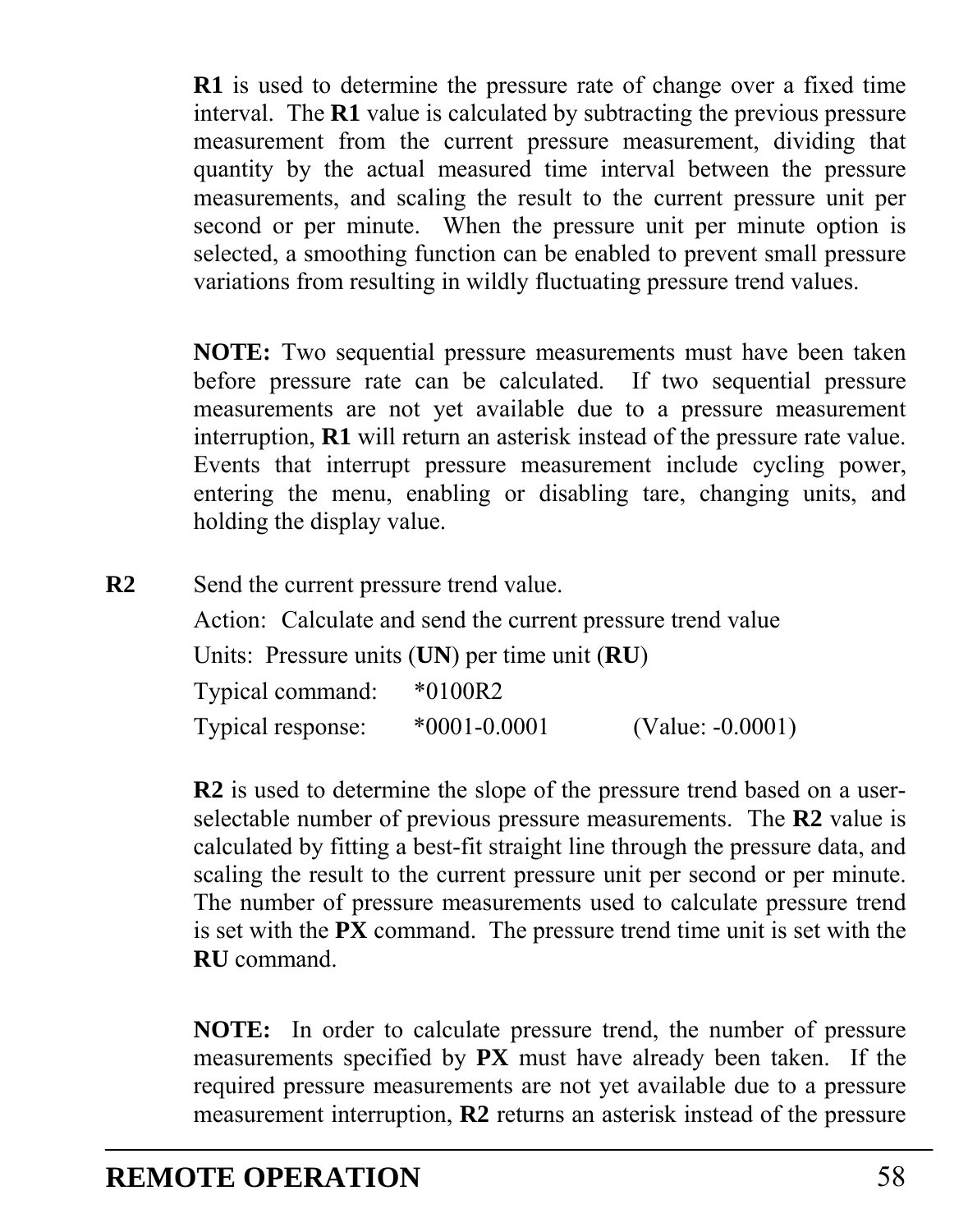trend value. Events that interrupt pressure measurement include cycling power, entering the menu, enabling or disabling tare, changing units, and holding the display value.

**R3** Send the current pressure scatter value. Action: Calculate and send the current pressure scatter value Typical command: \*0100R3 Typical response: \*0001<0.0001 (Value: 0.0001)

> The pressure scatter command is used to determine the scatter of the pressure data trend based on a user-selectable number of previous pressure measurements. Pressure scatter is calculated by finding the standard deviation of the pressure data. The number of pressure measurements used to calculate pressure scatter is set with the **PX** command.

> A greater than  $(>)$  or less than  $($ ) character is returned immediately preceding the pressure scatter value. This character indicates whether the pressure scatter value is greater than  $(>)$  or less than or equal to  $(>)$ the pressure scatter stability threshold (**PC**).

> **NOTE:** In order to calculate pressure scatter, the number of pressure measurements specified by **PX** must have already been taken. If the required pressure measurements are not yet available due to a pressure measurement interruption, **R3** returns an exclamation point character instead of the pressure scatter value. Events that interrupt pressure measurement include cycling power, entering the menu, enabling or disabling tare, changing units, and holding the display value.

**PC** Set or read the pressure scatter stability threshold.

| Range:   | 0 to 9999999          |                          |
|----------|-----------------------|--------------------------|
| Default: |                       |                          |
|          | Typical set command:  | $*0100$ EW $*0100$ PX=10 |
|          | Typical set response: | $*0100PX=10$             |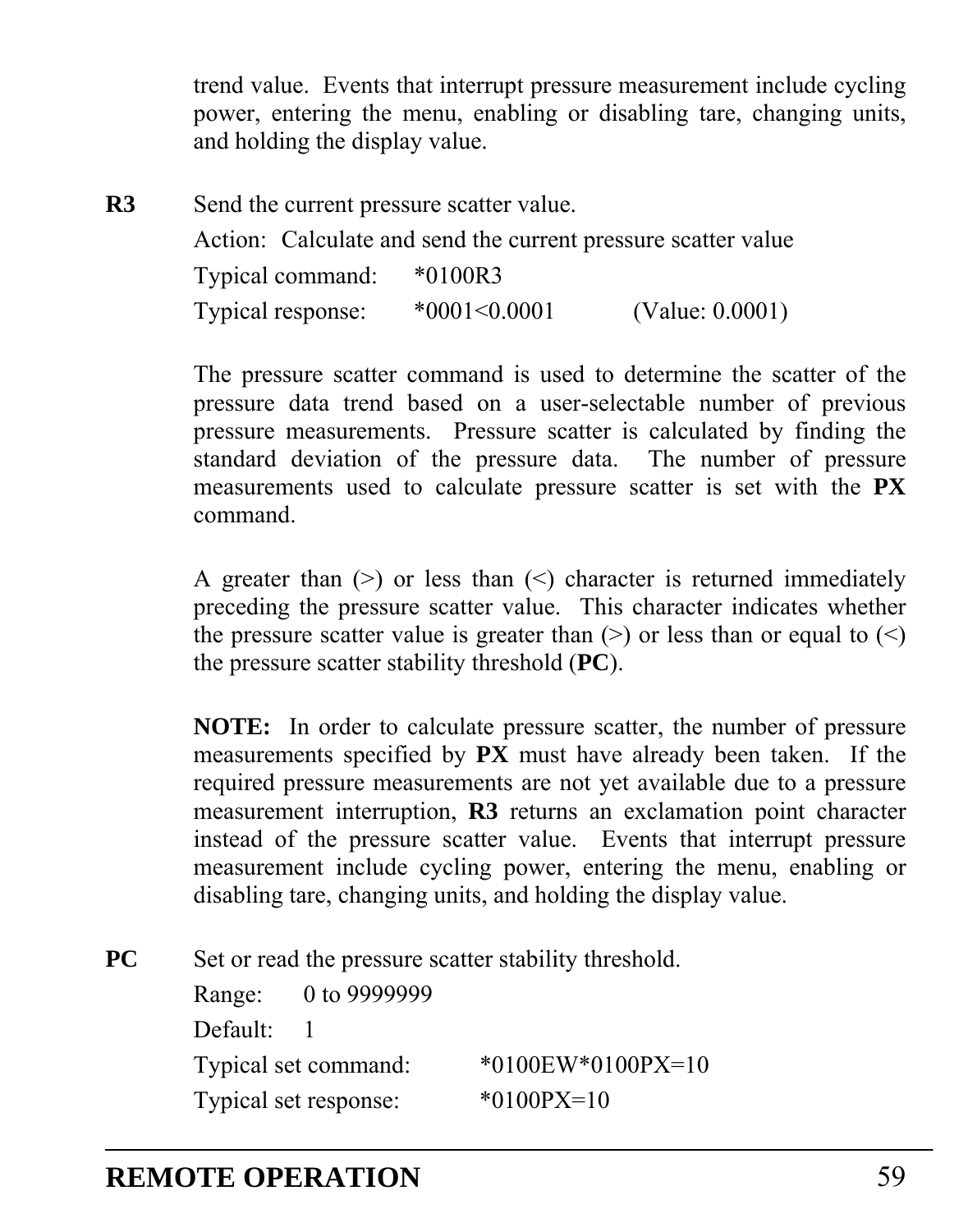| Typical read command:  | $*0100PX$    |
|------------------------|--------------|
| Typical read response: | $*0100PX=10$ |
|                        |              |

**PX** Set or read the pressure array size. Range: 3 to 20 Default: 5 Typical set command: \*0100EW\*0100PX=10 Typical set response: \*0100PX=10 Typical read command: \*0100PX Typical read response: \*0100PX=10

> **PX** determines the number of prior pressure measurements used to calculate Pressure Trend and Pressure Scatter.

> **NOTE: PX** also determines the number of prior pressure measurements used to calculate averaged pressure.

**RS** Set or read the smoothing factor for the pressure rate function. Smoothing applies only to pressure rates expressed in pressure unit per minute only. Smoothing is useful to prevent small pressure variations from resulting in wildly fluctuating pressure rate values.

| Range: 1 to 200 |                        |                  |
|-----------------|------------------------|------------------|
| Default:        |                        |                  |
|                 | Typical set command:   | *0100EW*0100RS=1 |
|                 | Typical set response:  | $*0001RS = 1$    |
|                 | Typical read command:  | *0100RS          |
|                 | Typical read response: | $*0001RS = 1$    |

**NOTE:** Setting **RS** to 1 results in no smoothing. Higher **RS** values result in a greater degree of smoothing. Response to pressure changes will be decreased as the value of **RS** is increased. **RS** has an effect only when pressure unit per minute is selected.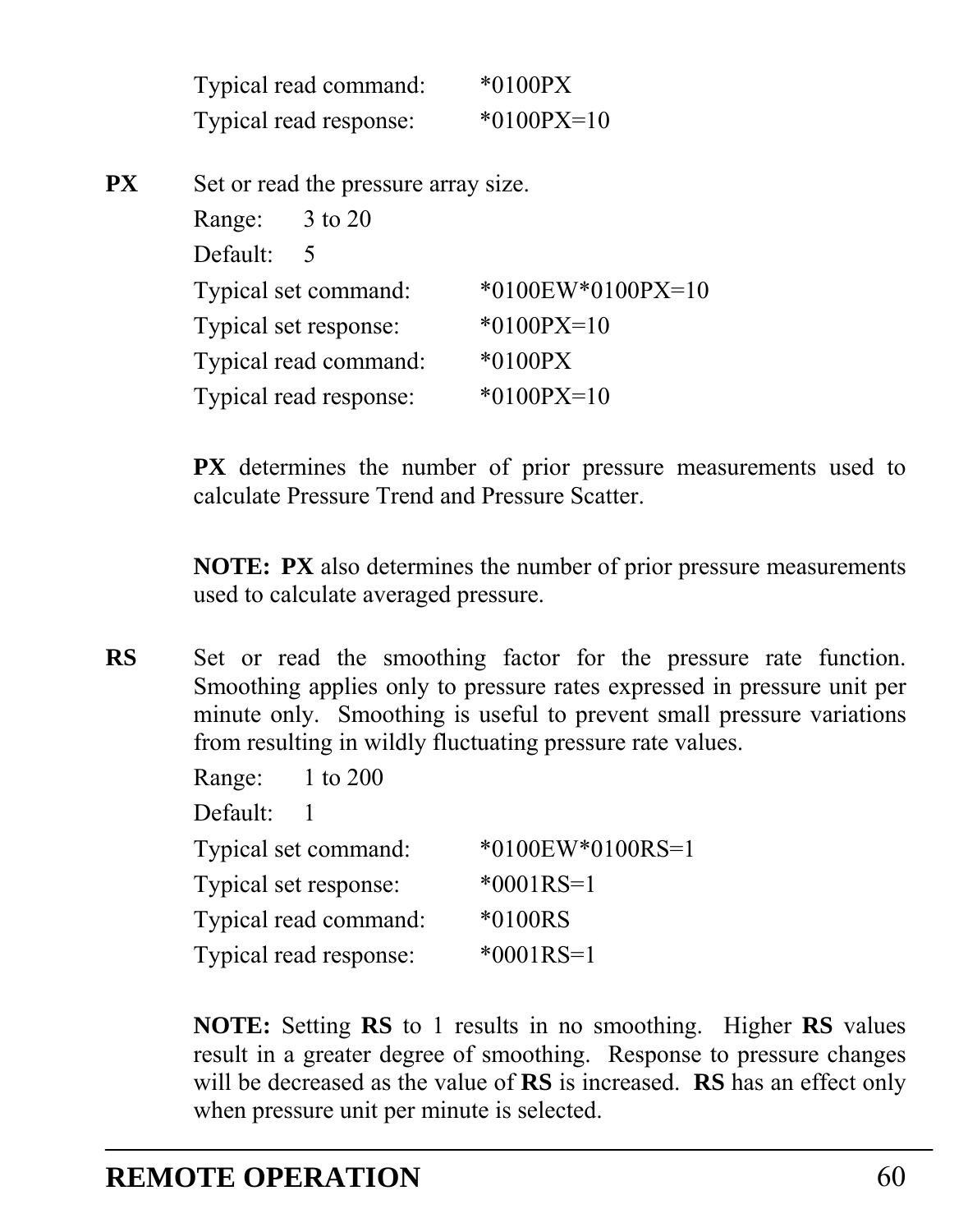**RU** Set or read the pressure rate / pressure trend time unit. Range:  $0 =$  pressure unit per second  $1$  = pressure unit per minute Default: 0 Typical set command: \*0100EW\*0100RU=1 Typical set response: \*0001RU=1 Typical read command: \*0100RU Typical read response: \*0001RU=1

## **7.9.5 User-Defined Commands**

The user-defined commands enable the user to define custom commands. All measurement options supported by the Model 765 are available. Any combination of measurement options and text can be specified, and measurement values can be formatted per you specifications.

User-defined commands consist of an output mask command to define the command behavior, and an associated command to execute the output mask. Three independent user-defined commands are available.

To use a user-defined command, the output mask must be defined using the **OM** command. The output mask typically contains some combination of command codes, text strings, and numeric format specifiers, each separated by a comma. The **OF** command is used to execute the command defined by **OM**.

### **COMMAND CODES**

Command codes are used in the output mask to produce measurement or text output when executed. The available command codes are listed in [Table 7-1](#page-61-0).

**Example:** PAVG is the command code for averaged pressure.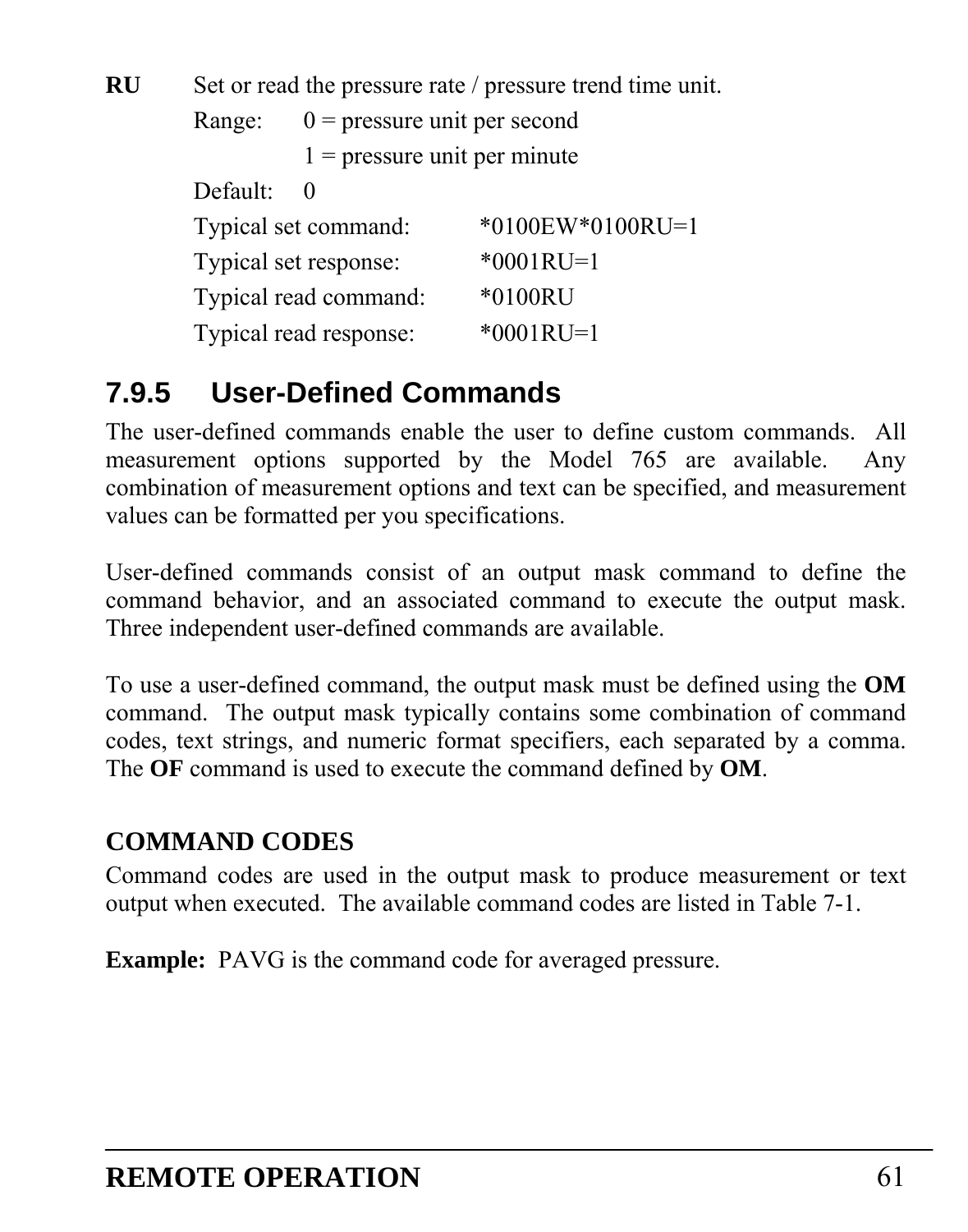<span id="page-61-0"></span>

| Command<br>Code | <b>Description</b>                            | Format<br><b>Specifier?</b> |
|-----------------|-----------------------------------------------|-----------------------------|
| P               | Pressure                                      | Y                           |
| <b>PAVG</b>     | Averaged pressure                             | Y                           |
| <b>PR</b>       | Pressure rate                                 | Y                           |
| PT              | Pressure trend                                | $\overline{\mathrm{Y}}$     |
| PS              | Pressure scatter                              | Y                           |
| <b>MINP</b>     | Minimum pressure                              | Y                           |
| <b>MAXP</b>     | Maximum pressure                              | Y                           |
| <b>MINPT</b>    | Minimum pressure time stamp                   | N                           |
| <b>MINPD</b>    | Minimum pressure date stamp                   | N                           |
| <b>MAXPT</b>    | Maximum pressure time stamp                   | N                           |
| <b>MAXPD</b>    | N<br>Maximum pressure date stamp              |                             |
| <b>ST</b>       | Sensor temperature<br>Y                       |                             |
| <b>PPER</b>     | Y<br>Pressure period                          |                             |
| <b>TPER</b>     | Temperature period<br>Y                       |                             |
| TV              | Tare value<br>N                               |                             |
| PU              | Pressure unit<br>N                            |                             |
| TU              | Sensor temperature unit<br>N                  |                             |
| <b>UA</b>       | <b>Destination ID</b><br>N                    |                             |
| <b>HA</b>       | Source ID                                     | N                           |
| <b>DATE</b>     | Current date                                  | N                           |
| <b>TIME</b>     | Current time<br>N                             |                             |
| <b>CR</b>       | Carriage return<br>N                          |                             |
| LF              | Line feed                                     | N                           |
| <b>CRLF</b>     | Carriage return/line feed                     | N                           |
| <b>STAR</b>     | Asterisk                                      | N                           |
| <b>RESET</b>    | N<br>Set mask to default – must be used alone |                             |

**Table 7-1: Command Codes for User-Defined Commands**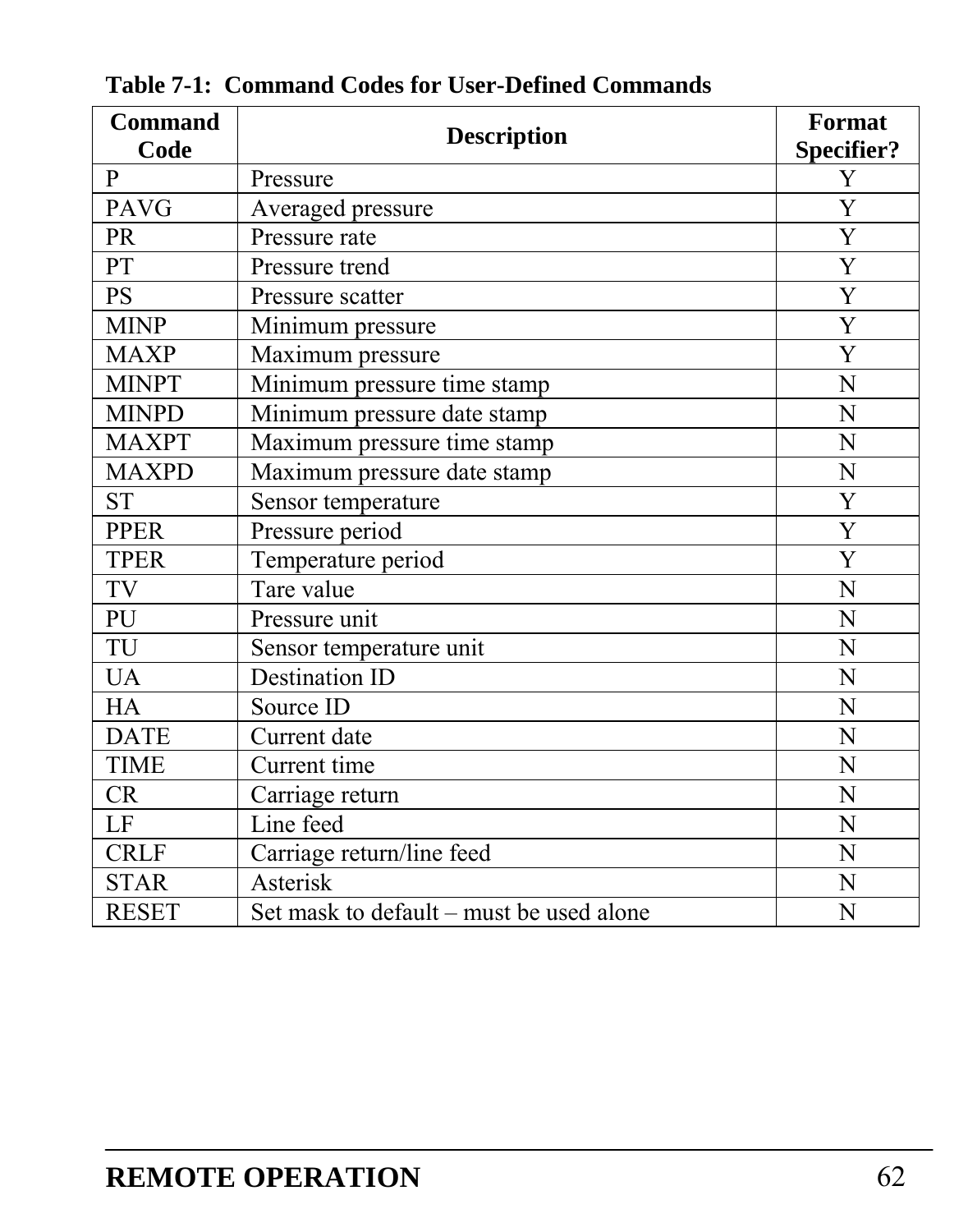### **TEXT STRINGS**

Text strings are literal text delimited by quote characters. They can be inserted at any location with the output mask. The most common use of text strings is to provide space between multiple command code outputs.

**Example:** "This is my text" will output "This is my text" (less the quote characters) when executed.

### **NUMERIC FORMAT SPECIFIERS**

Numeric format specifiers are used to control the format of measurement value outputs. The command codes that can be used with numeric format specifiers are identified as such in [Table 7-2.](#page-63-0) Numeric format specifiers are placed immediately after the command code to which they apply.

Numeric format specifiers have the syntax x.y, where x and y are any number between 0 and 9.

The x value specifies the number of digits to the left of the decimal point that will be output. All digits to the left of the decimal point are always output regardless of the x value. If the x value is greater than the number of digits to the left of the decimal point, the output will be padded with leading zeros.

The y value specifies the number of digits to the right of the decimal point that will be output. If the y value is less than the number of digits to the right of the decimal point, the output will be rounded to the number of digits specified. If the y value is greater than the number of digits to the right of the decimal point, the output will be padded with trailing zeros.

Refer to [Table 7-2](#page-63-0) for examples.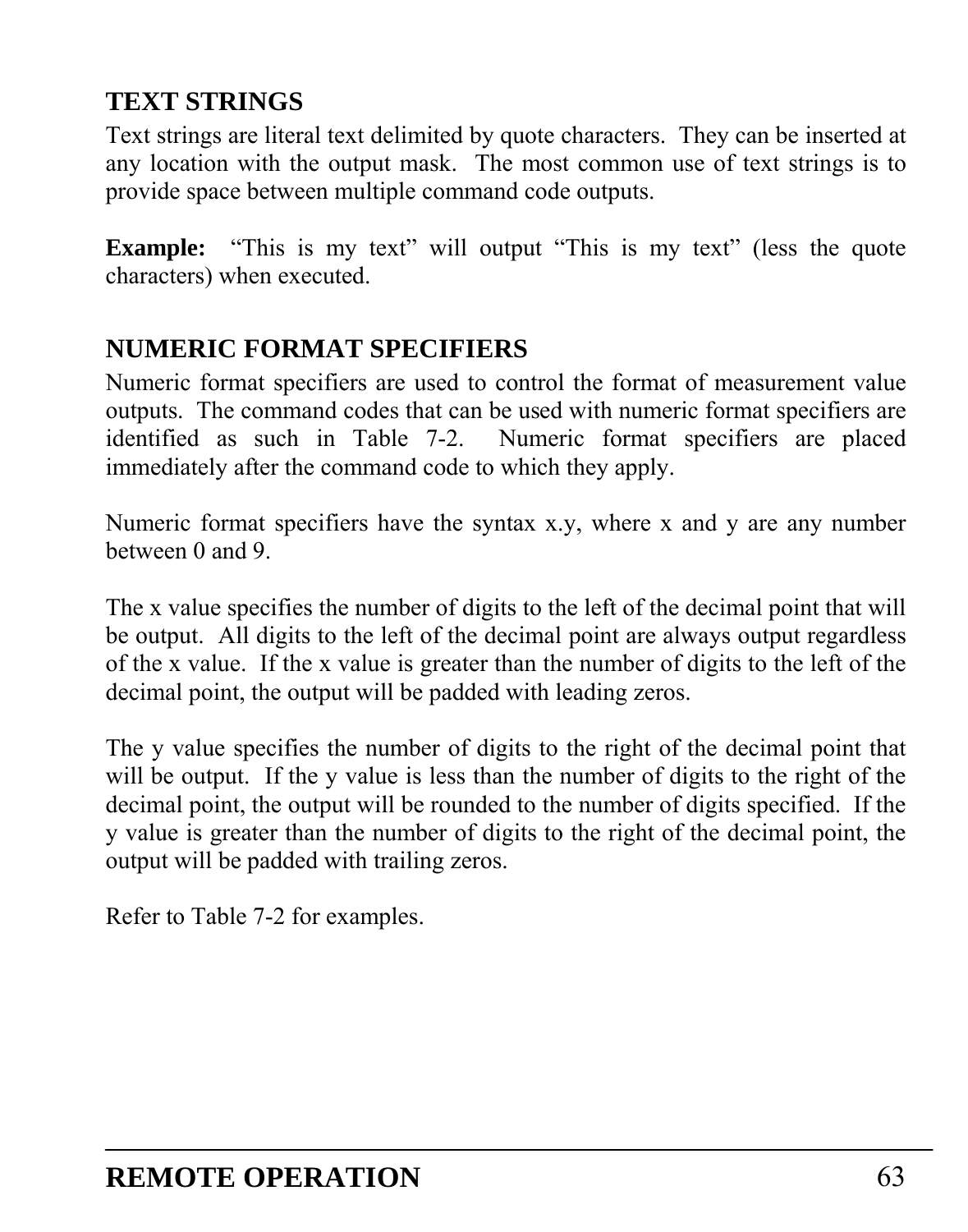| Value    | Format<br>specifier | Output        |
|----------|---------------------|---------------|
| 14.56789 | 1.5                 | 14.56789      |
| 14.56789 | 5.5                 | 00014.56789   |
| 14.56789 | 2.2                 | 14.57         |
| 14.56789 | 2.7                 | 14.5678900    |
| 14.56789 | 5.7                 | 00014.5678900 |

<span id="page-63-0"></span> **Table 7-2: User-defined Numeric Formatting Examples** 

#### **COMMANDS**

**OM** Set or read the user-defined command output mask. Three output masks can be defined - **OM1**, **OM2**, and **OM3**. The number is optional - if no number is specified, **OM1** is assumed.

| Default:           |                     | OM1 - STAR, HA, UA, P, CRLF                        |
|--------------------|---------------------|----------------------------------------------------|
|                    |                     | OM2 - STAR, HA, UA" ", P," " ", PU, CRLF           |
|                    |                     | OM3 - STAR," ",P," ",PU," ","TIME:",TIME," DATE:", |
|                    |                     | DATE, CRLF                                         |
|                    | Typ. set command:   | *0100EW*0100OM="Pressure:", P, CRLF                |
| Typ. set response: |                     | *0001OM="Pressure:", P, CRLF                       |
|                    | Typ. read command:  | $*0100$ OM                                         |
|                    | Typ. read response: | *0001OM="Pressure:",P,CRLF                         |

When the **OM** command is sent, the output mask is checked for syntax errors. If a syntax error is detected, an error code is returned, along with the output mask up to the point where the error was detected. The syntax error will be between the last comma and the end of the returned output mask. Refer to [Table 7-3](#page-64-0) for the list of **OM** error codes and their descriptions.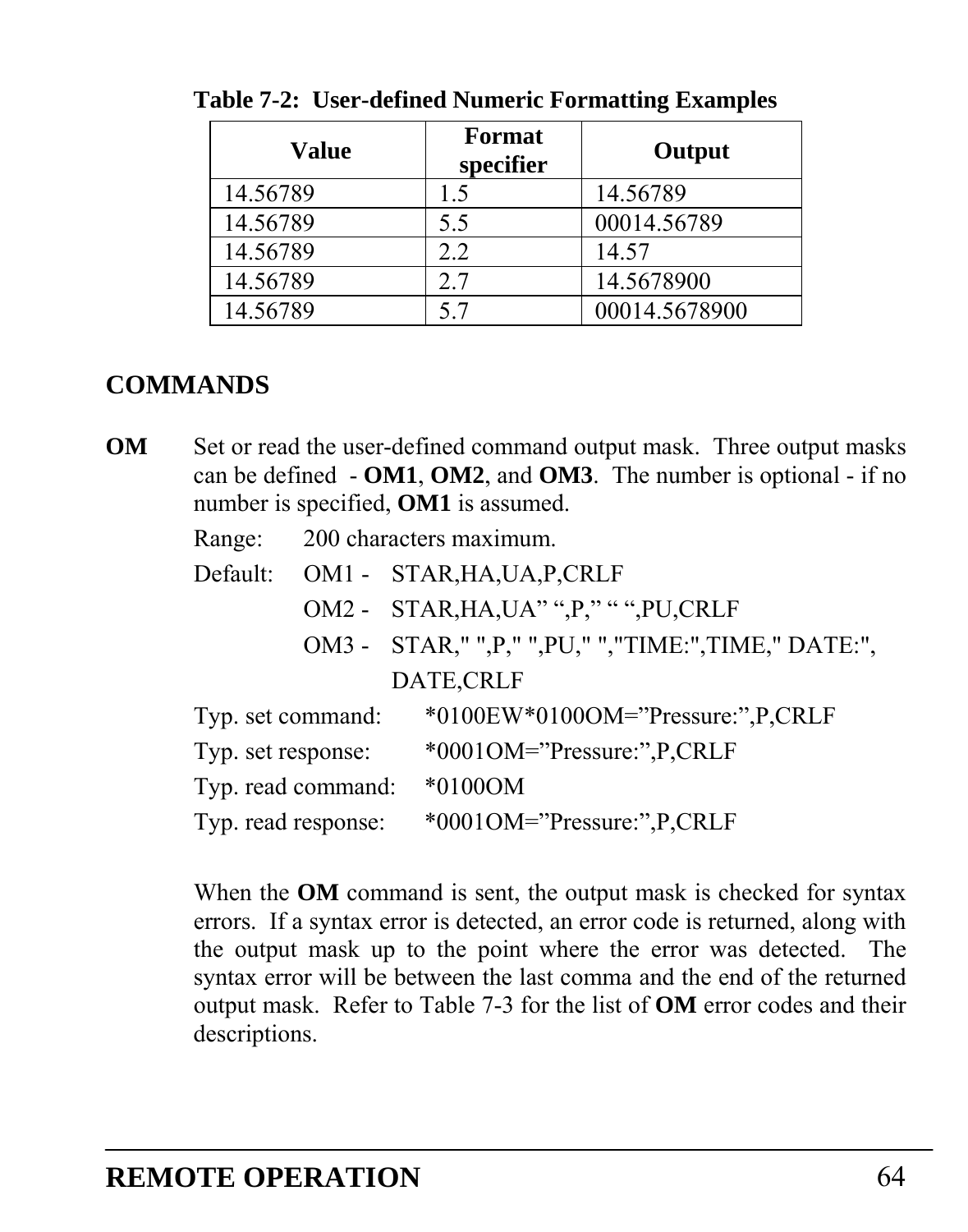| <b>OM Error Code</b> | <b>Description</b>                   |
|----------------------|--------------------------------------|
|                      | Unrecognized command                 |
| O2                   | Missing quote character              |
| O3                   | Output mask too long                 |
| Ω4                   | RESET mixed with other command codes |
|                      | Bad format specifier                 |

<span id="page-64-0"></span> **Table 7-3: OM Command Error Codes** 

**OF** Executes the associated user-defined command output mask. **OF1**, **OF2**, and **OF3** execute output masks defined by **OM1**, **OM2**, and **OM3**, respectively. The number is optional - if no number is specified, **OF1** is assumed.

> Typical command: \*0100O F Typical response: Pressure: 14.12345

The **OF** command processes command codes in the order that they appear in the output mask. The output for each command code is sent as it is processed.

## **7.9.6 Measurement Integration Time Commands**

The Model 765 samples the transducer's pressure and temperature signals for a length of time specified by the measurement integration time commands. The measurement integration time has a direct affect on sampling rate and measurement resolution. See Section [8.6](#page-102-0) for details.

PI and TI are the primary integration time commands for pressure and temperature signal measurement. The legacy commands PR and TR may also be used. The advantage of PI and TI is that the specified integration time is expressed directly in milliseconds.

**NOTE:** The legacy commands PR and TR traditionally specified the number of signal periods to sample. This integration scheme has been replaced by integration over a fixed length of time. For backward compatibility, values input using PR and TR are converted to an equivalent time using nominal pressure and temperature period values.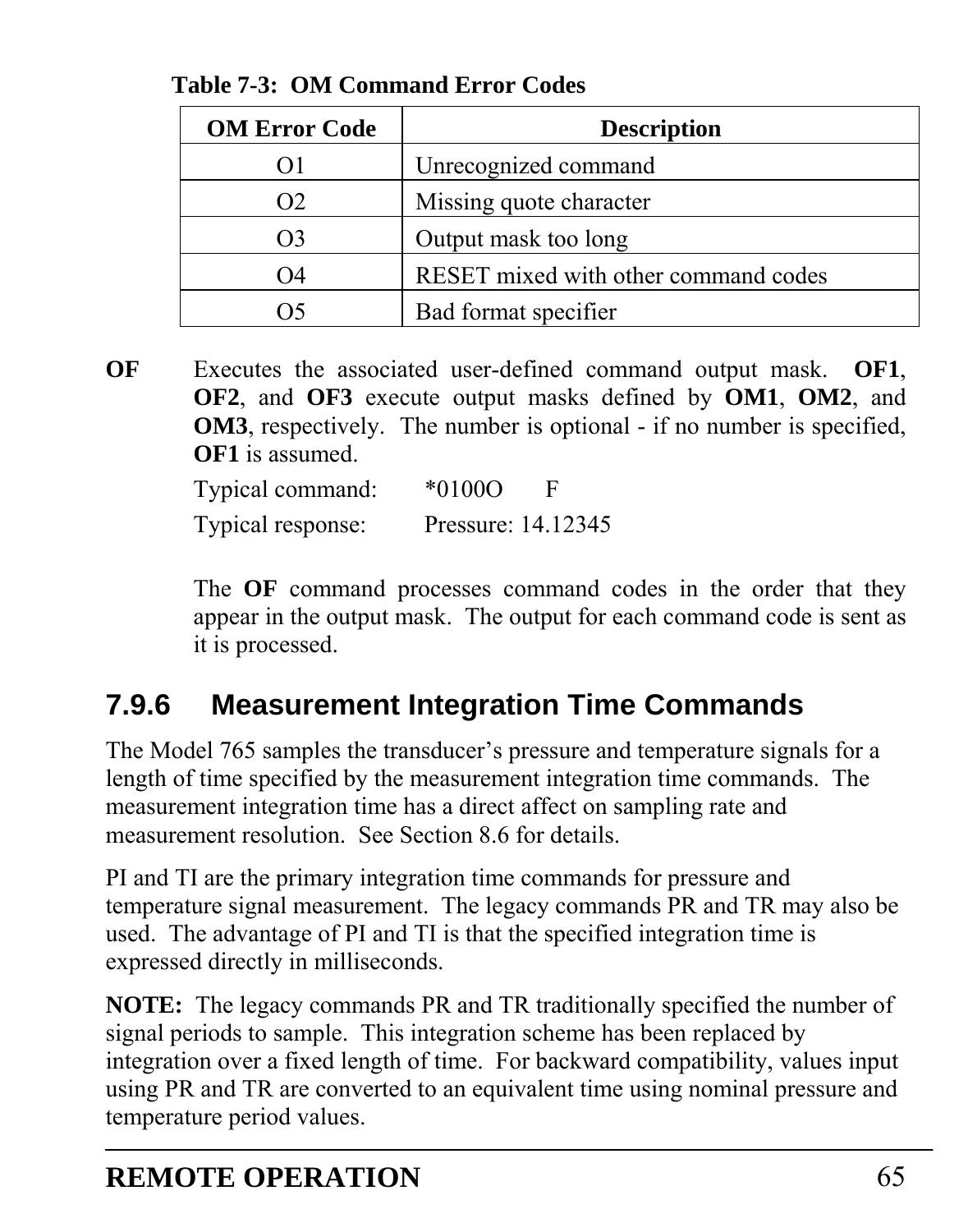**NOTE:** When Simultaneous Integration is selected, the pressure and temperature signals are integrated simultaneously, resulting in faster data rates at a given pressure resolution. In this case, the time needed to acquire a pressure measurement is controlled by the greater of the pressure and temperature integration times. See Sections [8.3](#page-99-0) and [7.9.7](#page-67-0) for more information about Simultaneous Integration.

### **TIME-BASED INTEGRATION TIME COMMANDS**

| PI |                        | Set or read the pressure measurement integration time                        |  |
|----|------------------------|------------------------------------------------------------------------------|--|
|    | Milliseconds<br>Units: |                                                                              |  |
|    |                        | Range: 1 to 290000 (.001 to 290 seconds), integer values only                |  |
|    | Default: 666           |                                                                              |  |
|    | Typical set command:   | $*0100$ EW $*0100$ PI=1000                                                   |  |
|    | Typical set response:  | $*0001PI=1000$                                                               |  |
|    | Typical read command:  | $*0100PI$                                                                    |  |
|    | Typical read response: | $*0001PI=1000$                                                               |  |
|    |                        | <b>NOTE</b> . Whenever the value of <b>DI</b> is changed. TI is outcomotical |  |

**NOTE:** Whenever the value of **PI** is changed, **TI** is automatically updated with the same value.

**TI** Set or read the temperature measurement integration time Units: Milliseconds Range: 1 to 290000 (.001 to 290 seconds), integer values only Default: 666 Typical set command: \*0100EW\*0100TI=1000 Typical set response: \*0001TI=1000 Typical read command: \*0100TI Typical read response: \*0001TI=1000 **NOTE:** Changing **TI** has no effect on **PI**.

**NOTE:** It is usually recommended that **TI** and **PI** be set to the same value.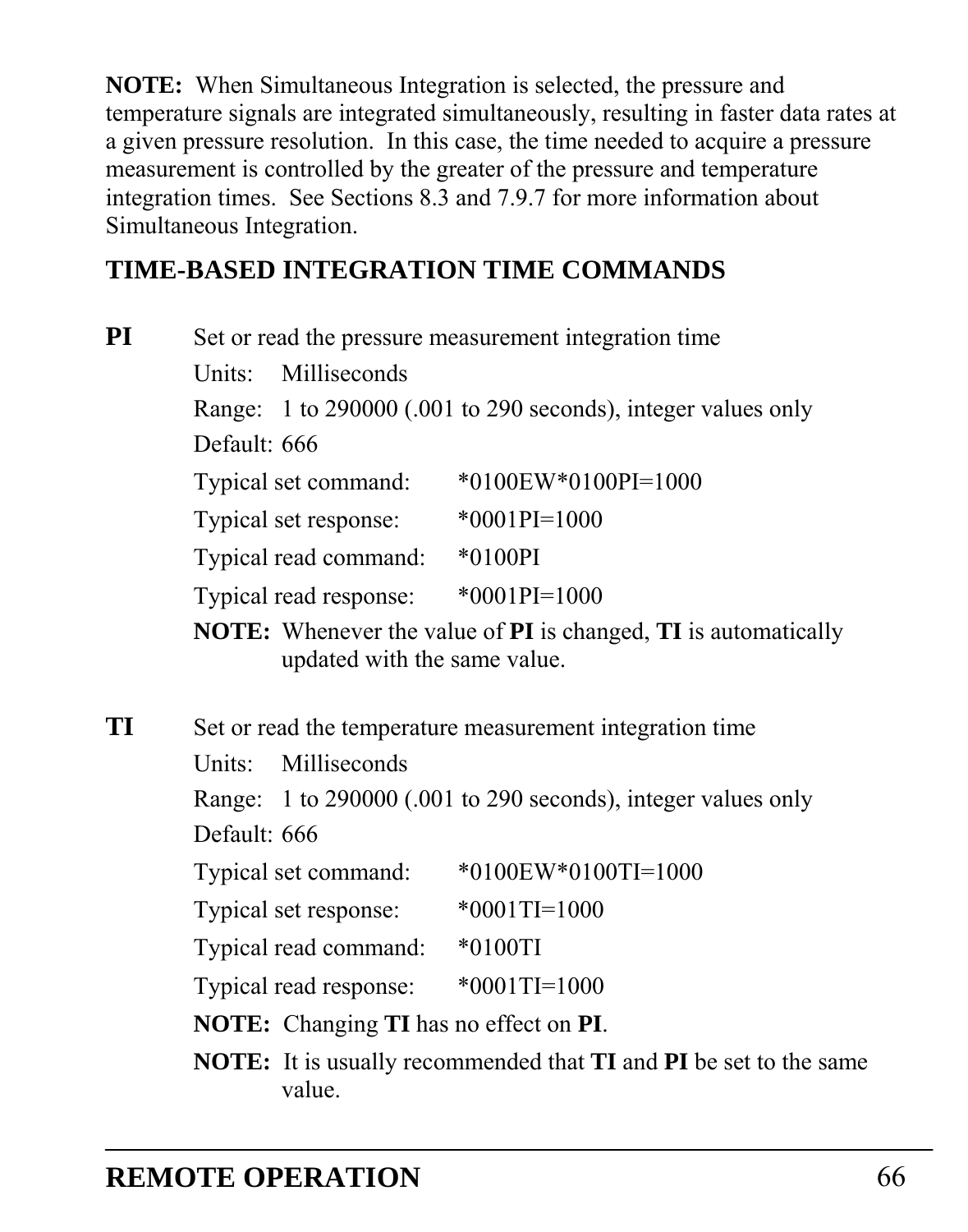**NOTE:** Do not set **PI** to a value of less that 10 when using a Model 715 display. Doing so may result in an inconsistent display.

#### **PERIOD-BASED INTEGRATION TIME COMMANDS**

**PR** Set or read period-based pressure measurement integration time Range: 1 to 16383 Default: 238 Typical set command: \*0100EW\*0100PR=200 Typical set response: \*0001PR=200 Typical read command: \*0100PR Typical read response: \*0001PR=200

> **NOTE:** Whenever the value of **PR** is changed, **TR** is automatically updated with the value of **PR** times 4.

**TR** Set or read period-based temperature measurement integration time Range: 1 to 65535 Default: 952 Typical set command: \*0100EW\*0100TR=800 Typical set response: \*0001TR=800 Typical read command: \*0100TR Typical read response: \*0001TR=800

> **NOTE:** Whenever the value of **PR** is changed, **TR** is automatically updated with the value of **PR** times 4. Changing **TR** has no effect on **PR**. **TR** should be set to the value as **PR** times 4 for optimum performance in most applications.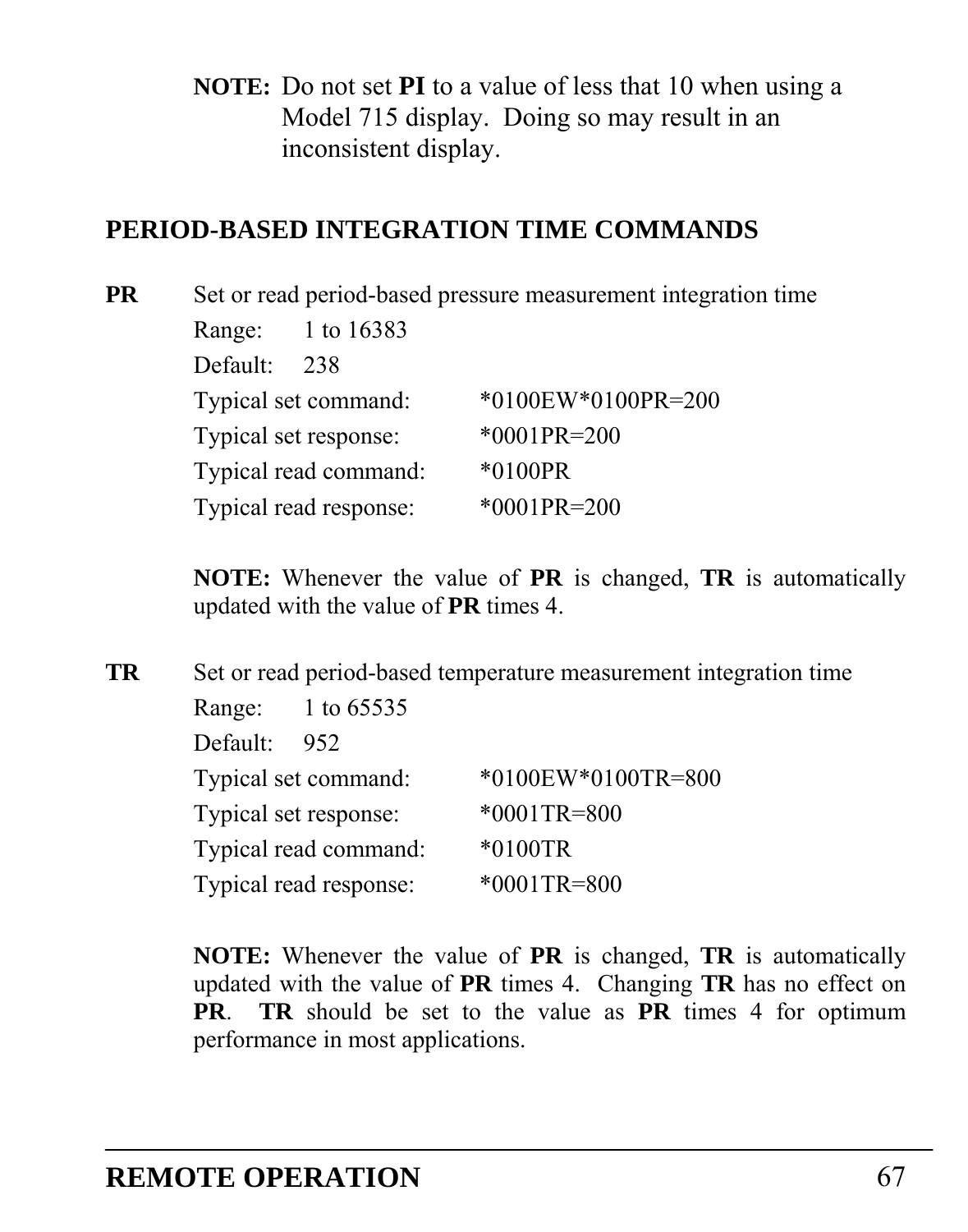## <span id="page-67-0"></span>**7.9.7 Measurement Mode Commands**

**OI** Select Simultaneous Integration or Sequential Integration Simulation

- Action: The OI command is used to select Simultaneous Integration or Sequential Integration Simulation. When Simultaneous Integration is selected, the pressure and temperature periods are integrated simultaneously, resulting in increased data rates without sacrificing measurement resolution. When Sequential Integration Simulation is selected, the pressure and temperature periods are still integrated simultaneously, but the measurement timing is similar to units that only support Sequential Integration.
- Values:  $0 =$  Simultaneous Integration

1 = Sequential Integration Simulation

Default: 1

| Typical set command:   | $*0100$ EW $*0100$ OI=1 |
|------------------------|-------------------------|
| Typical set response:  | $*0001OI=1$             |
| Typical read command:  | $*01000I$               |
| Typical read response: | $*000101=1$             |

**NOTE:** When Simultaneous Integration is selected, the total integration time is equal to either the pressure (**PI**) or temperature (**TI**) integration time, whichever is greater.

> When Sequential Integration Simulation is selected, the total integration time is equal to the sum of the pressure (**PI**) and temperature (**TI**) integration times.

Refer to Section [8.3](#page-99-0) for more information about Simultaneous Integration, Sequential Integration, and Sequential Integration Simulation.

- **FM** Set or read Fetch Mode enable
	- Action: The FM command is used to select Trigger Mode or Fetch Mode. When in Trigger Mode, the unit initiates a new measurement when the measurement command is received.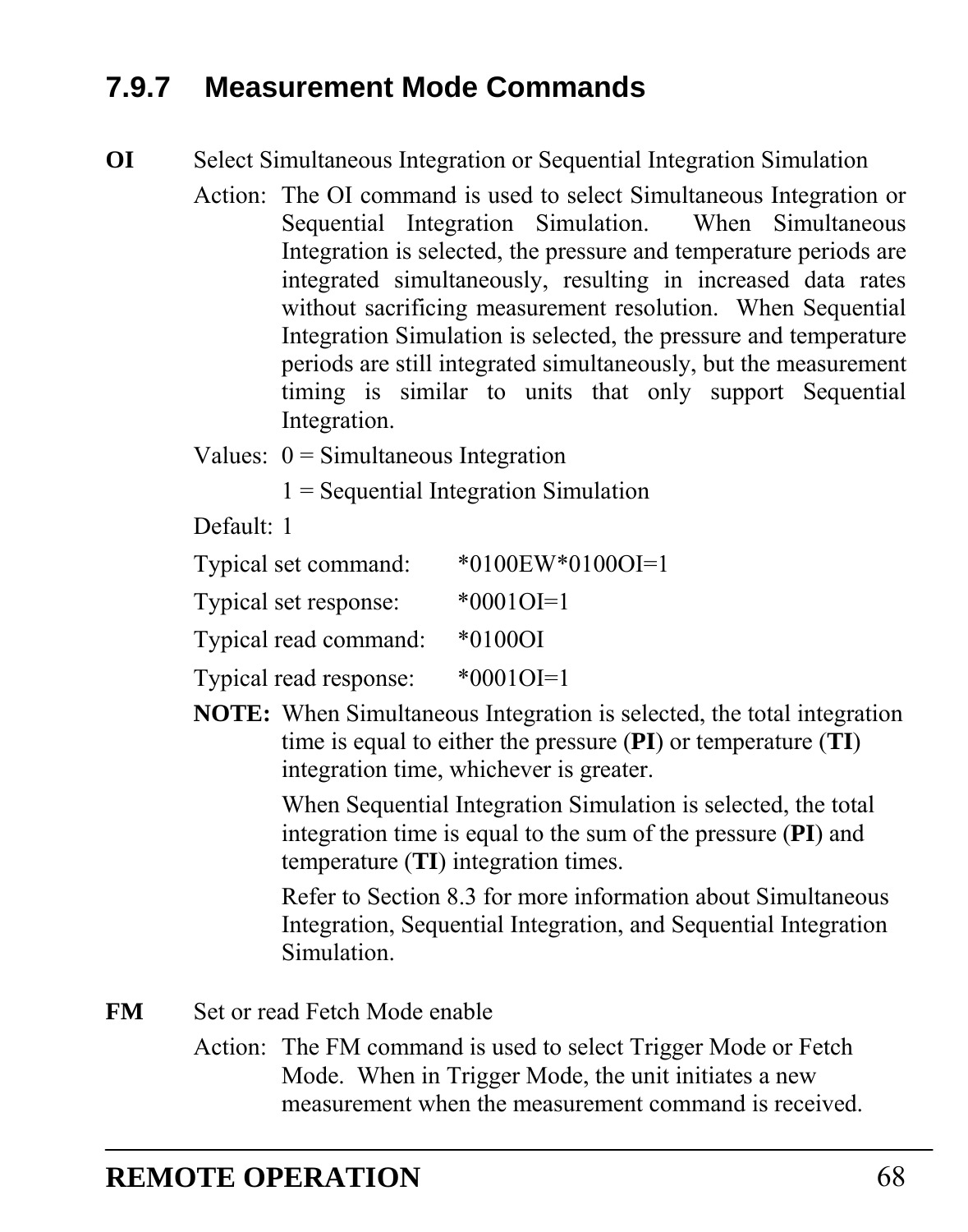This is the mode in which Digiquartz Intelligent devices have traditionally operated. In Fetch Mode, measurement data is continuously acquired in the background, and the unit responds immediately to measurement commands with the most recent measurement value.

Values:  $0 =$  Unit operates in Trigger Mode.

1 = Unit operates in Fetch Mode.

Default: 0

| Typical set command:   | $*0100$ EW $*0100$ FM=1 |
|------------------------|-------------------------|
| Typical set response:  | $*0001$ FM=1            |
| Typical read command:  | $*0100$ FM              |
| Typical read response: | $*0001$ FM=1            |

# **7.9.8 Minimum/Maximum Pressure Commands**

The Minimum/Maximum Pressure Commands return the minimum and maximum pressure measurement values. The time at which the minimum and maximum pressure measurements were taken is also available.

Minimum and maximum pressure values are set to the next measured pressure value when:

- Power is cycled
- MR command is sent
- Calibration coefficients are changed
- PA or PM is changed
- Pressure units are changed
- Tare status is changed

**M1** Return minimum pressure measurement value

Units: Current pressure unit

Typical read command: \*0100M1

Typical read response: \*0001M1=14.12345 (Value: 14.54321)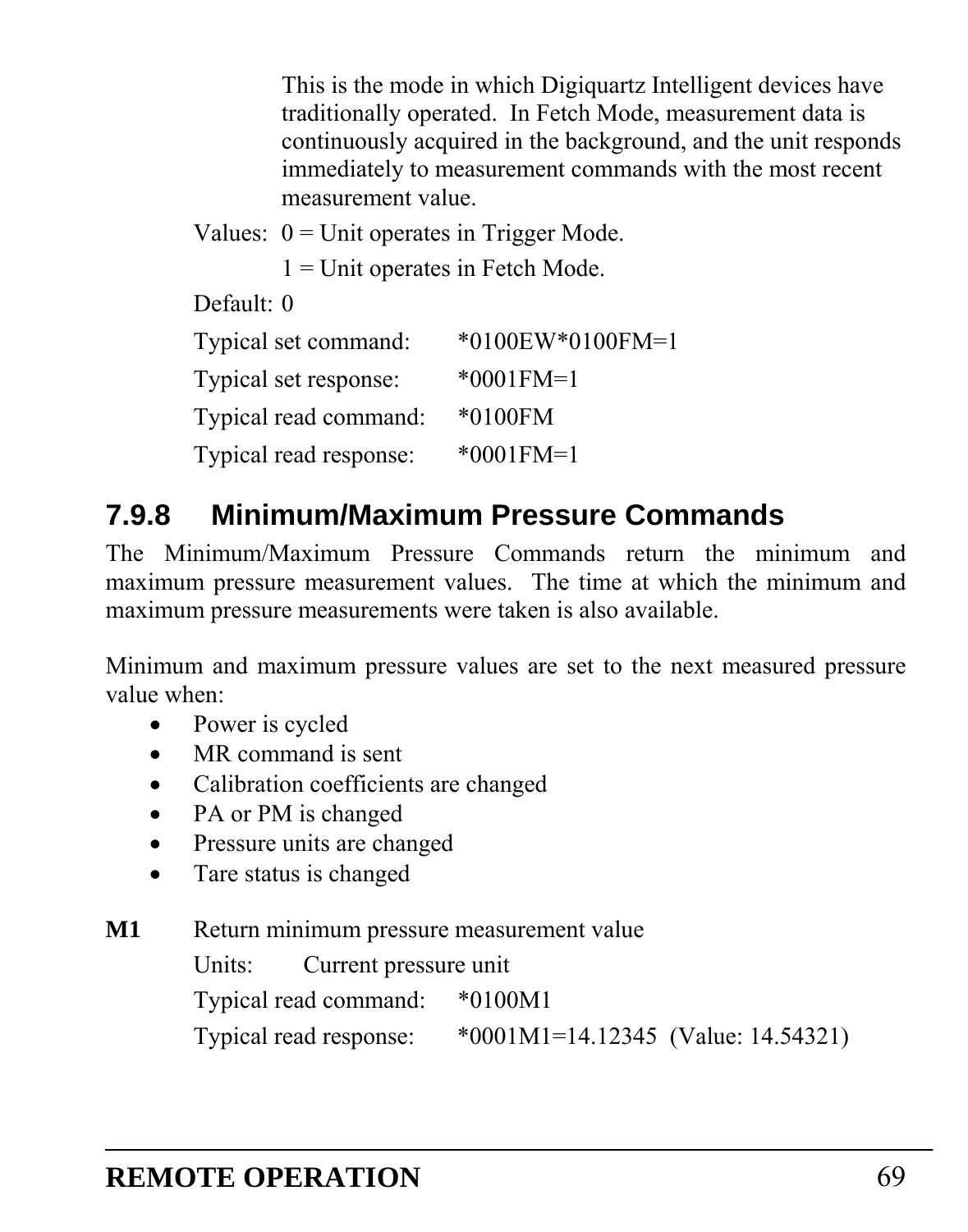**M2** Return the time and date stamp for the minimum pressure measurement Units: Date and time Typical read command: \*0100M2 Typical read response: \*0001M2=02/10/04 03:48:19 PM

> **NOTE:** The date and time formats are controlled by the **GD** and **GT** commands. Refer to paragraph [7.9.16](#page-84-0) for more information.

**M3** Return minimum pressure measurement value Units: Current pressure unit Typical read command: \*0100M3 Typical read response: \*0001M3=14.12345 (Value: 14.54321)

M4 Return the time and date stamp for the minimum pressure measurement Units: Date and time Typical read command: \*0100M4 Typical read response: \*0001M4=02/10/04 03:48:19 PM

> **NOTE:** The date and time formats are controlled by the **GD** and **GT** commands, respectively. Refer to paragraph [7.9.16](#page-84-0) for more information.

**MR** Reset the minimum and maximum pressure measurement values and time/date stamps

> Units: Current pressure unit Typical command: \*0100MR Typical response: \*0001MR>OK

When the **MR** command is received, the minimum and maximum pressure values will be set to the next pressure measurement value.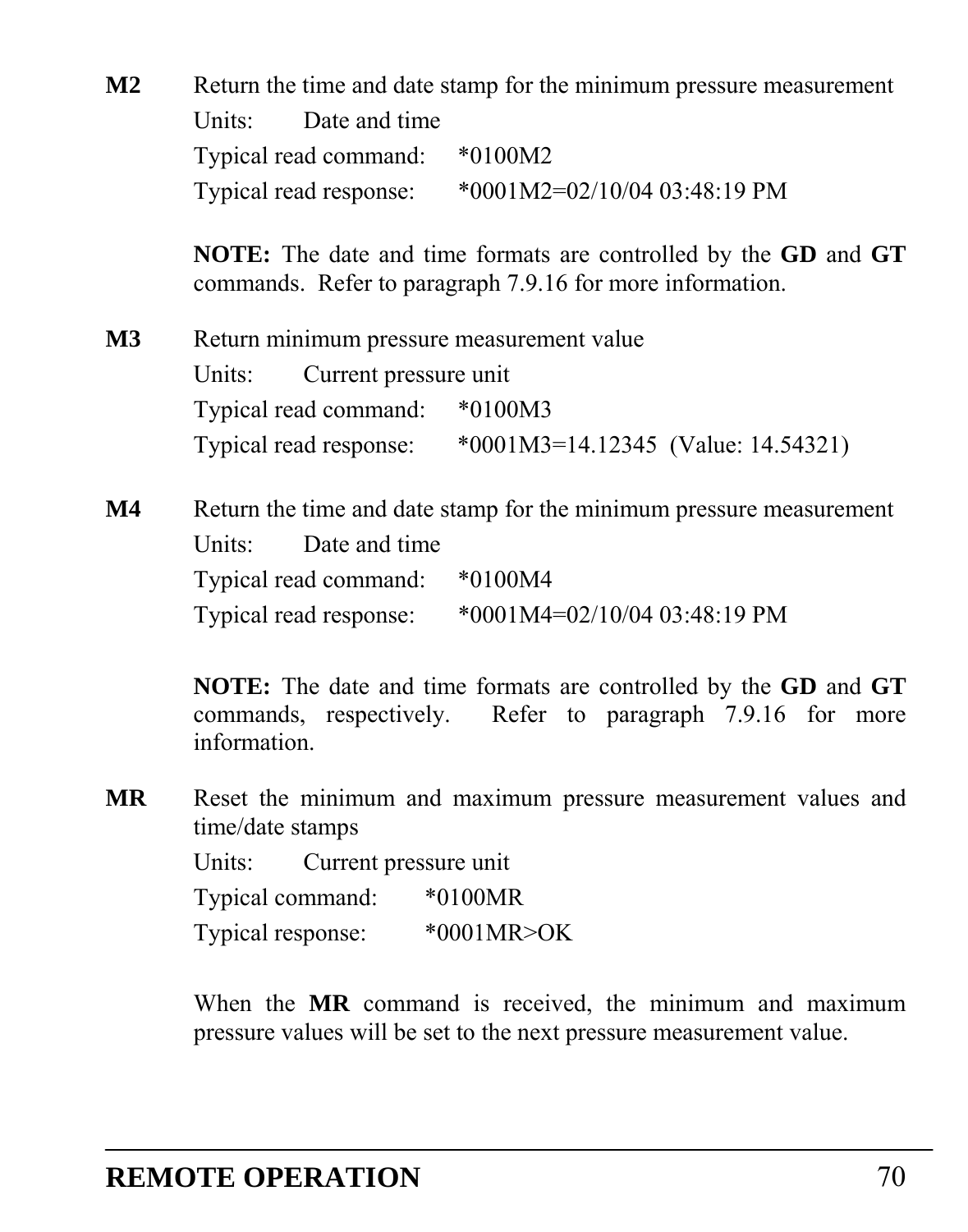# **7.9.9 Data Output Mode Command**

The data output mode command controls the continuous serial output of pressure measurement data.

**MD** Set or read the data output mode.

Action: **MD** configures the Model 765 for continuous serial pressure measurement output.

| MD<br>value | <b>Continuous serial</b><br>pressure data output |
|-------------|--------------------------------------------------|
|             | OFF                                              |
|             | ON                                               |

 **Table 7-4: Data Output Mode** 

Once **MD** is set, the specified data output mode will remain in effect until **MD** is set to a different value, even through a power cycle. Therefore, the Model 765 will generally perform the specified function whenever power is applied.

Range:  $1 =$  Continuous pressure data output off

3 = Continuous pressure data output on

Default: 1

| Typical set command:   | $*0100$ EW $*0100$ MD=1 |
|------------------------|-------------------------|
| Typical set response:  | $*0001MD=1$             |
| Typical read command:  | $*0100MD$               |
| Typical read response: | $*0001MD=1$             |

Under the following circumstances, continuous pressure data will be temporarily suspended:

 Whenever a measurement command is received. Continuous data output resumes when the measurement command is complete.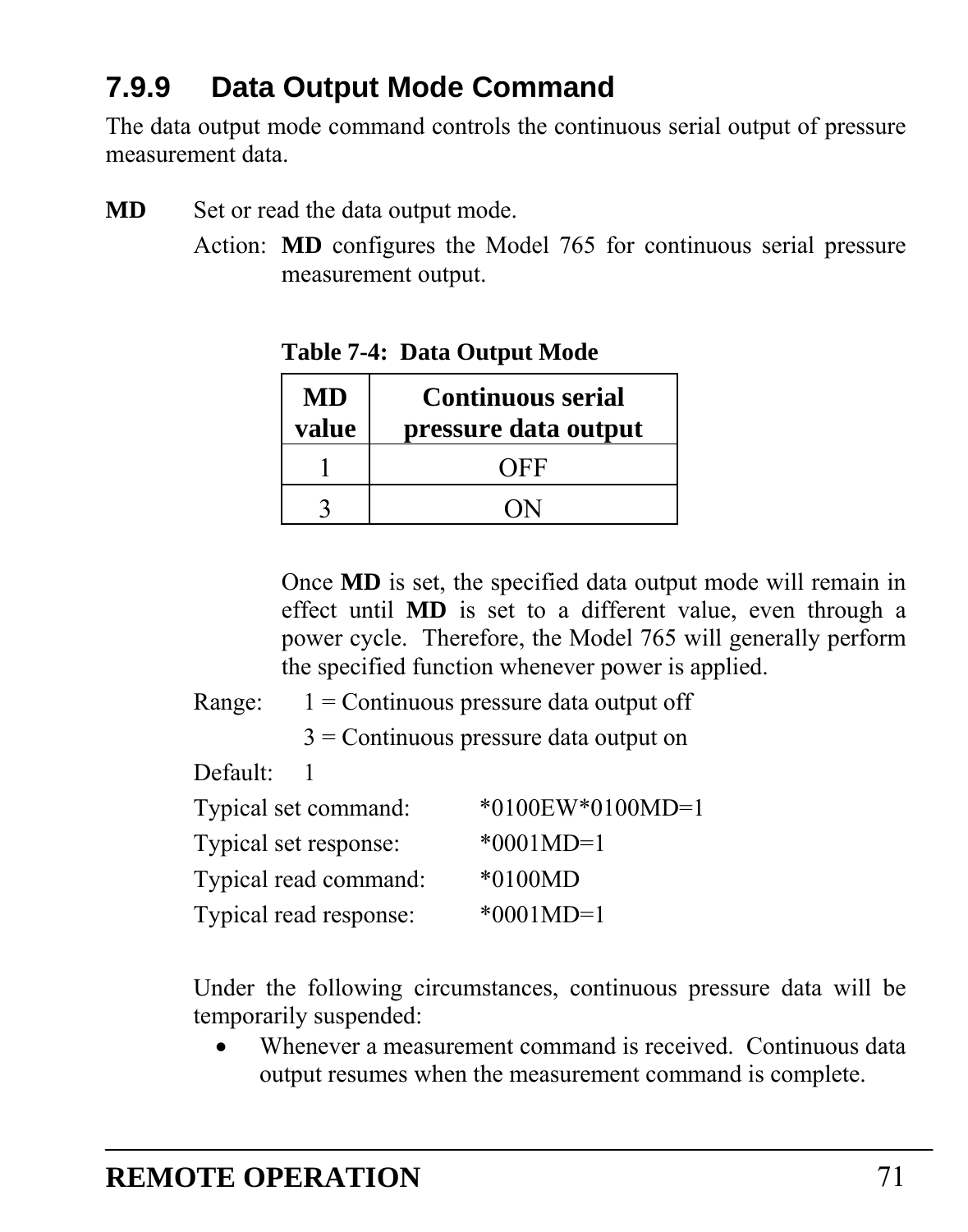- While a continuous measurement command (P2, P4, P7, Q2, Q4) is in effect. Continuous pressure data output resumes when the measurement command is cancelled.
- Whenever the Model 765 is accessing front panel user interface functions, such as Hold, Tare, Units, or the menu system.

## **7.9.10 Unit Commands**

Unit commands are used to specify the unit to be used when calculating pressure or sensor temperature values, and to configure the user-defined pressure unit.

UN Set or read the pressure unit. Action: Sets or reads the unit of all pressure values displayed and output via the serial ports. Range: 0 to 8. See [Table 7-5](#page-71-0) for available pressure units Default: 1 Typical set command: \*0100EW\*0100UN=2 Typical set response: \*0001UN=2 Typical read command: \*0100UN Typical read response: \*0001UN=2

<span id="page-71-0"></span> **Table 7-5: Pressure Units and Conversion Factors** 

| <b>UN</b> | <b>Pressure</b>            | Conversion  |
|-----------|----------------------------|-------------|
| value     | unit                       | factor      |
|           | User-defined pressure unit | Value of UF |
|           | DS1                        | 1.0000000   |
| 2         | $hPa$ (mbar)               | 68.94757    |
| 3         | bar                        | 0.06894757  |
|           | kPa                        | 6.894757    |
| 5         | MPa                        | 0.00689476  |
| 6         | in Hg                      | 2.036021    |
|           | mm Hg (Torr)               | 51.71493    |
|           | m H <sub>2</sub> O         | 0.7030696   |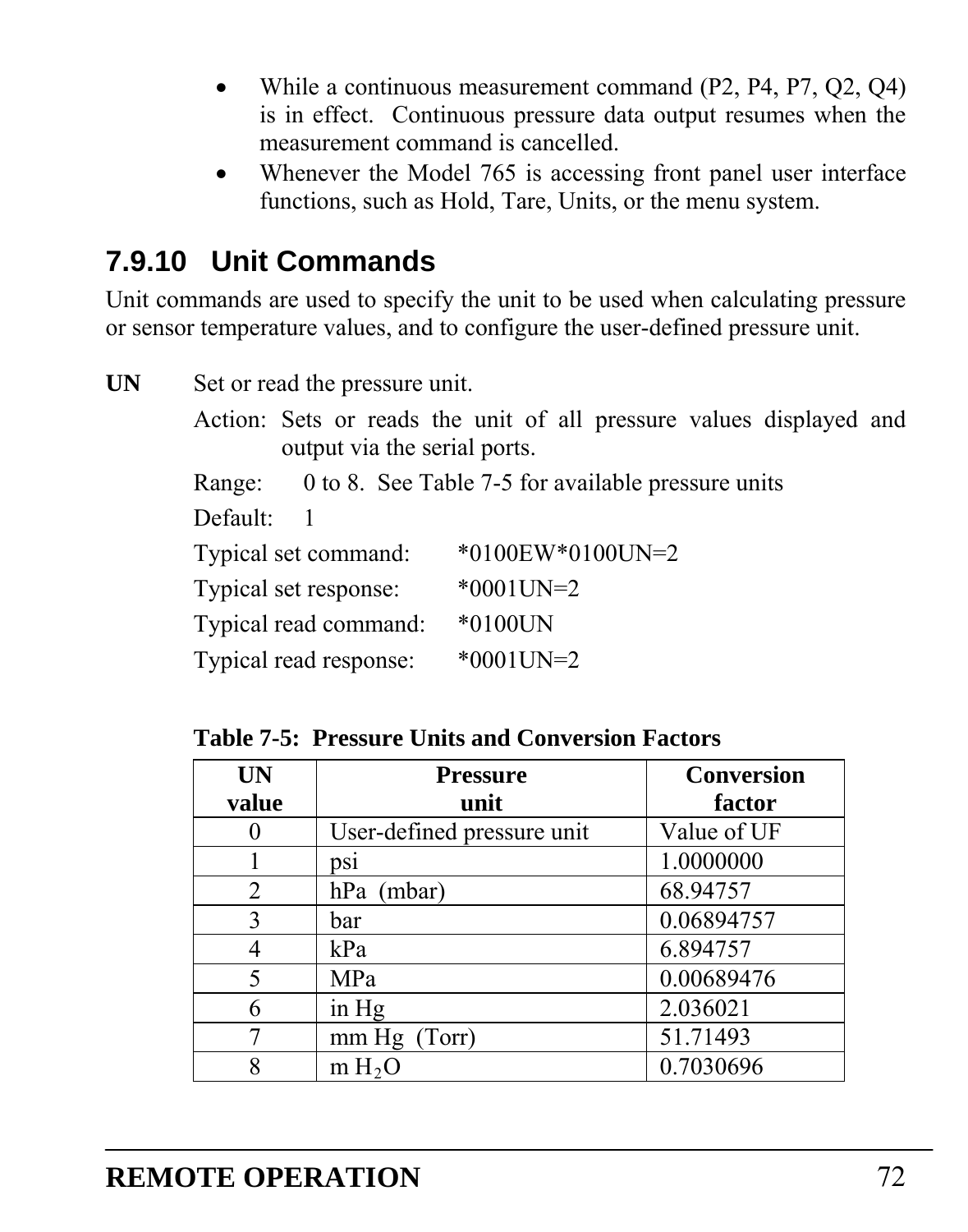Setting **UN** to a non-zero value selects one of eight standard pressure units. Setting **UN** to 0 selects a user-defined unit whose conversion factor is specified by the **UF** command.

The native pressure unit of the Model 765 is psi. When a different pressure unit is specified, the pressure value in psi is first calculated, and then converted to the desired unit by multiplying by the appropriate conversion factor.

- UF Set or read the user-defined pressure unit conversion factor.
	- Action: When **UN**=0, calculated pressure values in psi are multiplied by the value of **UF** before being output, thus scaling pressure values in the desired user-defined pressure unit.

Range: -9999999 to 9999999

Default: 1.000000

| Typical set command:   | $*0100$ EW $*0100$ UF=2 |
|------------------------|-------------------------|
| Typical set response:  | $*0001$ UF=2.000000     |
| Typical read command:  | *0100UF                 |
| Typical read response: | $*0001$ UF=2.000000     |

- **TU** Set or read the sensor temperature unit.
	- Action: Specifies the temperature units for **Q3**, **Q4**, **Q5**, and displayed sensor temperature data.
	- Range:  $0 = \degree C$ 
		- $1 = \circ F$

Default: 0

| Typical set command:   | $*0100$ EW $*0100$ TU=1 |
|------------------------|-------------------------|
| Typical set response:  | $*0001$ TU=1            |
| Typical read command:  | $*0100T$ U              |
| Typical read response: | $*0001$ TU=1            |

**NOTE:** The native sensor temperature unit of the Model 765 is <sup>o</sup>C, and is converted to  ${}^{\circ}$ F if **TU**=1.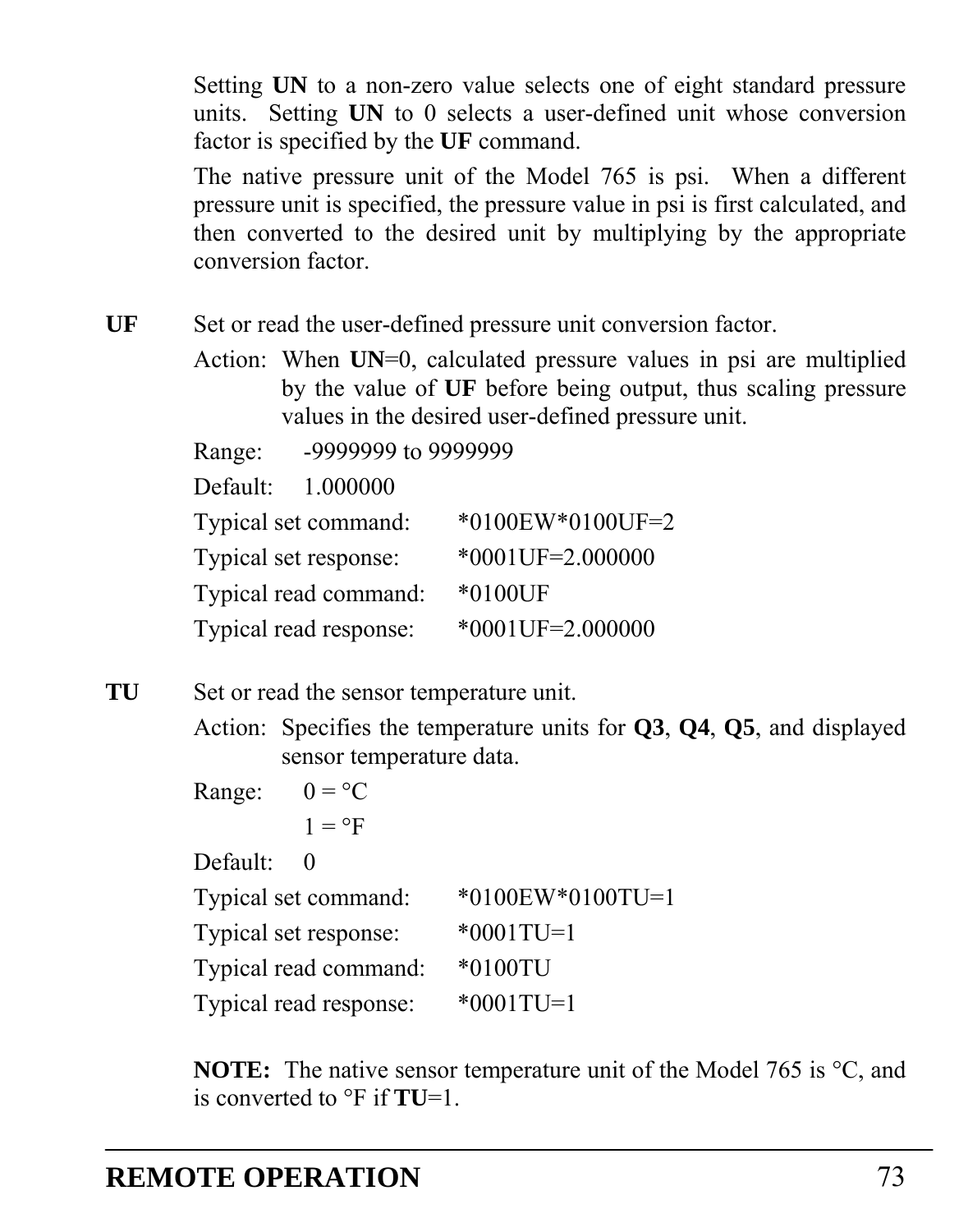### **7.9.11 Tare Commands**

Tare is the process of subtracting a specified value from pressure measurements. You may use the current measured pressure as the tare value, or you may specify any desired value. Tare can also be enabled, disabled, and locked out through the use of serial commands. Serial pressure measurement data can be formatted to include an indication when tare is in effect. Refer to the **ZI** command for more information.

**ZS** Set or read the tare state parameter value.

Action: The three states of **ZS** are as follows:

- **ZS**=0 Tare function is off.<br>**ZS**=1 Tare has been reques
- Tare has been requested, but is not yet in effect.
- **ZS**=2 Tare is in effect

**ZS** is set to 0 on power-up. If **ZL**=0 (tare is not locked out), tare can be requested by setting the **ZS** to 1. At the first pressure measurement following a tare request, the following sequence occurs:

- The pressure value is stored in the **ZV** parameter.
- The value of **ZS** is set to 2 to indicate that tare is in effect.
- The value of **ZV** is subtracted from all subsequent pressure values until tare is turned off.

If tare is already in effect when a **ZS**=1 command is issued, the sequence described above occurs at the next pressure measurement, and tare continues using a new value of **ZV**. Tare can be turned off by issuing a **ZS**=0 command.

```
Range: 0 to 2
Default: 0
Typical set command: *0100EW*0100ZS=1 
Typical set response: *0001ZS=1 
Typical read command: *0100ZS 
Typical read response: *0001ZS=1
```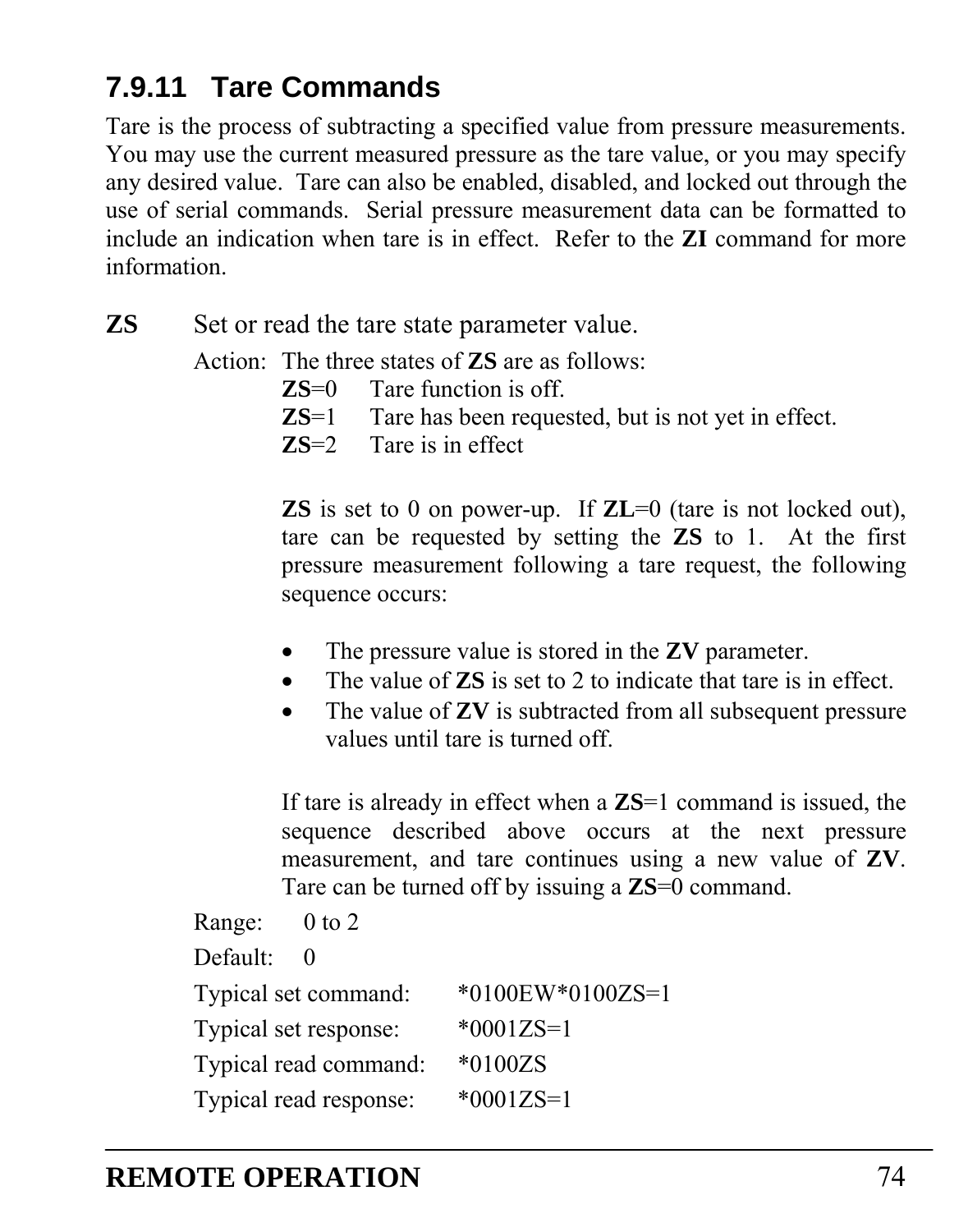#### **ZV** Set or read the tare value.

Action: Sets or reads the value that is subtracted from pressure measurements when tare is activated. **ZV** can be set to any desired value when tare is in effect (**ZS**=2). Note, however, that if tare is subsequently requested, a new value will overwrite the **ZV** value you have set. The value of **ZV** is set to 0 on power-up.

Range: -9999999 to 9999999 Default: 0 Typical set command: \*0100EW\*0100ZV=14.7123 Typical set response: \*0001ZV=14.7123 Typical read command: \*0100ZV Typical read response: \*0001ZV=14.7123

**ZL** Set or read the tare lockout parameter value.

Action: When **ZL**=0, **ZS** can be set to enable and disable tare. When **ZL**=1, tare is locked, and the value of **ZS** cannot be modified via serial commands or the Tare Input I/O line. However, if **ZS**=1 and a **ZL**=1 command is issued, tare will be in effect when the next pressure measurement is taken, but you cannot turn tare off until **ZL** is set to 0. The value of **ZL** is set to 0 on power-up.

| Range: 0 or 1         |                        |                         |
|-----------------------|------------------------|-------------------------|
| Default:              | $\theta$               |                         |
|                       | Typical set command:   | $*0100$ EW $*0100$ ZL=1 |
| Typical set response: |                        | $*0001ZL=1$             |
|                       | Typical read command:  | $*0100ZL$               |
|                       | Typical read response: | $*0001ZV=1$             |

# **7.9.12 Pressure Alarm Commands**

The pressure alarm commands are used to specify the pressure alarm setpoints. Whenever the current pressure exceeds the specified setpoints, an audible alarm sounds and an appropriate message is shown on the display.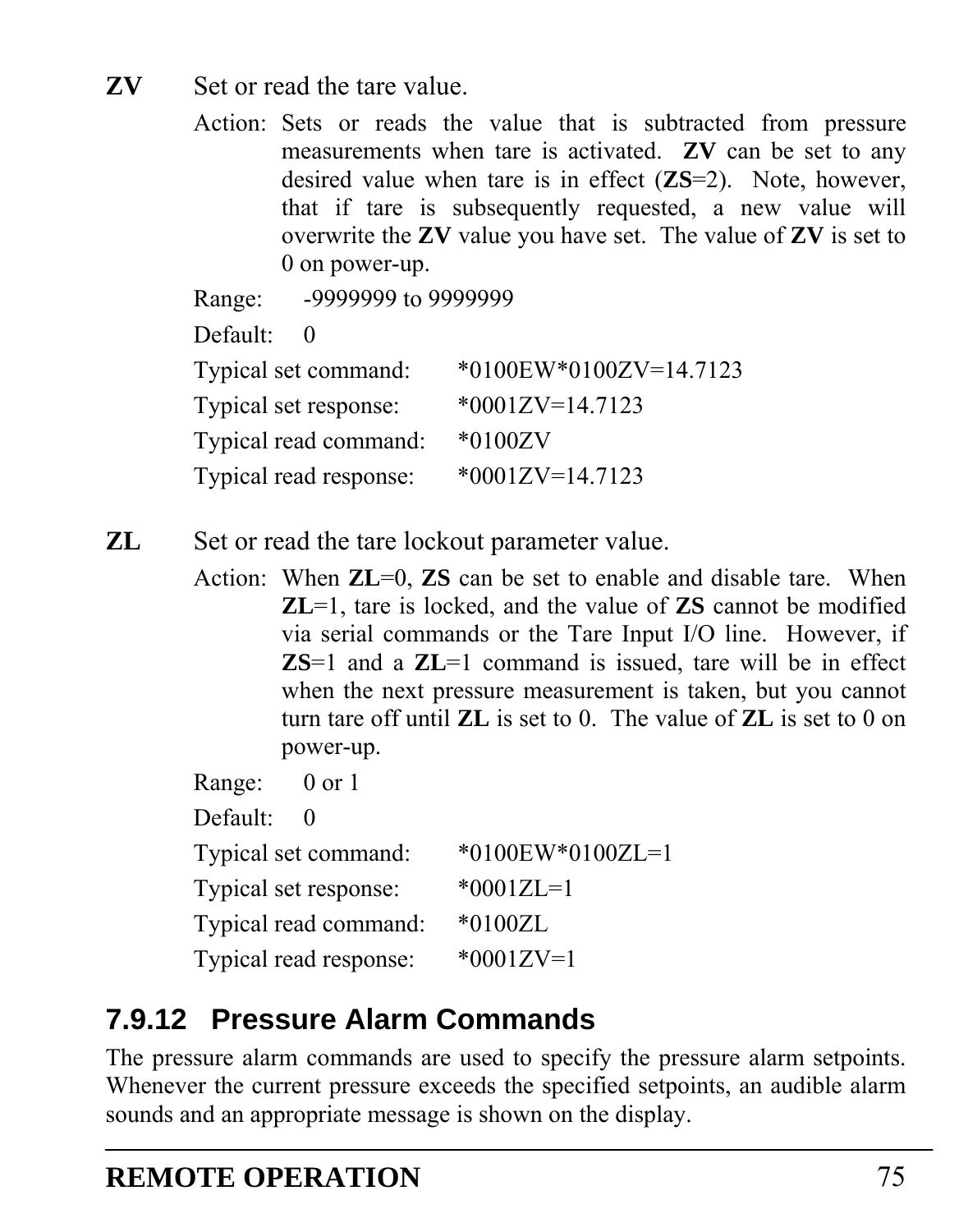Alarm setpoints are scaled appropriately whenever the pressure unit is changed.

- AL Set or read the lower alarm setpoint.
	- Action: Sets or reads the lower alarm setpoint value in the current pressure unit. An audible alarm is sounded and an appropriate message is shown on the display whenever the current pressure is less than the value of **AL**.

| Range:   |                        | -9999999 to the current value of $AU$ |
|----------|------------------------|---------------------------------------|
| Default: | -999999                |                                       |
|          | Typical set command:   | *0100EW*0100AL=10.0000                |
|          | Typical set response:  | $*0001AL=10.0000$                     |
|          | Typical read command:  | $*0100AL$                             |
|          | Typical read response: | $*0001AL=10.0000$                     |

- **AU** Set or read the upper alarm setpoint.
	- Action: Sets or reads the upper alarm setpoint value in the current pressure unit. An audible alarm is sounded and an appropriate message is shown on the display whenever the current pressure is greater than the value of **AU**.
	- Range: The current value of **AL** to rated full-scale pressure
	- Default: Rated full-scale pressure of the internal Digiquartz pressure transducer.

<span id="page-75-0"></span>

| Typical set command:   | *0100EW*0100AU=24.0000 |
|------------------------|------------------------|
| Typical set response:  | $*0001AU=24.0000$      |
| Typical read command:  | $*0100AU$              |
| Typical read response: | $*0001AU=24.0000$      |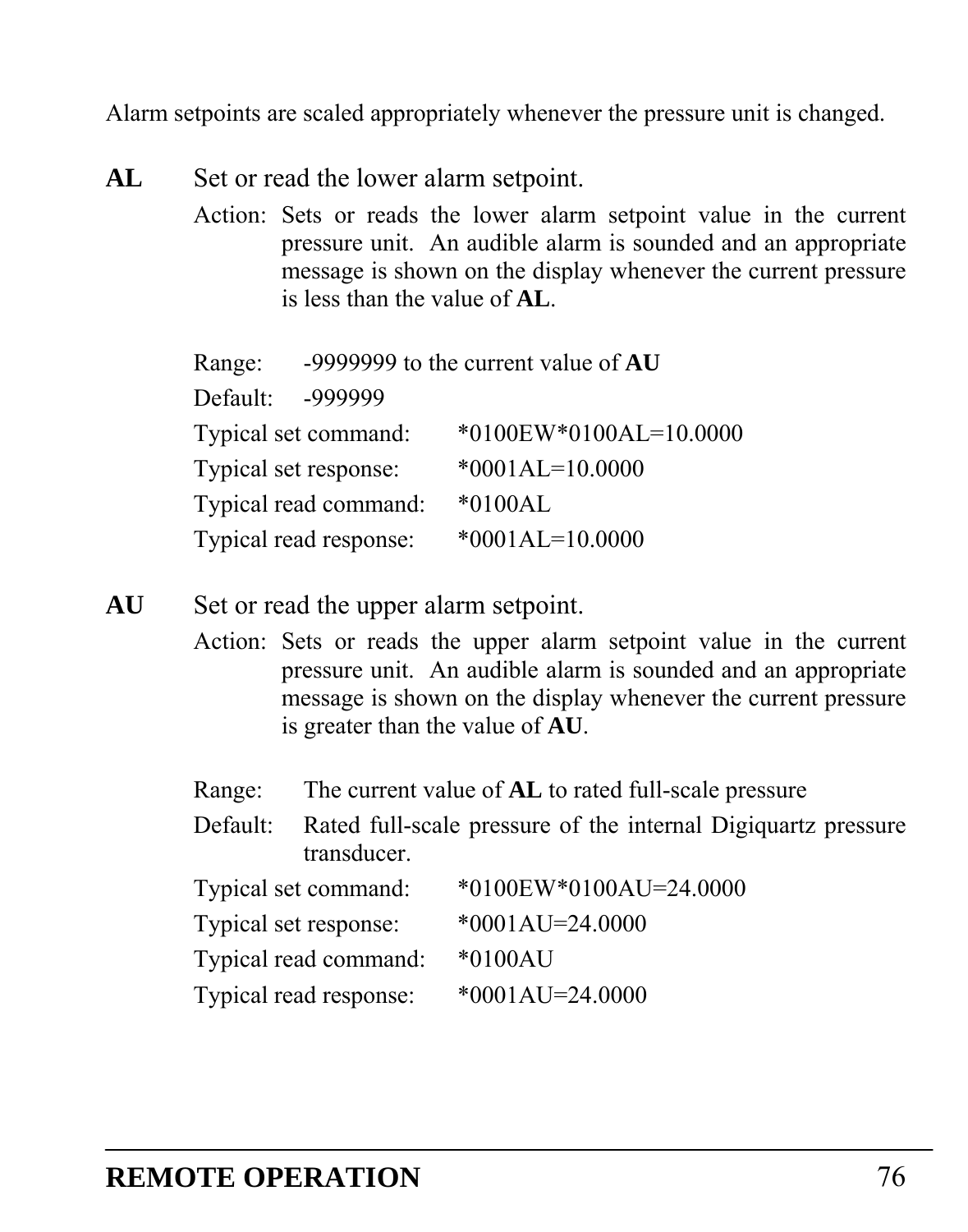### **7.9.13 Measurement Data Formatting Commands**

These commands are used to alter the format of serial measurement data. The following data formatting functions are available:

- Append engineering unit label to measurement data.
- Append a tare indication to tare pressure measurement data.
- Add underscores to separate the measurement data from the rest of the serial output data string to improve readability.
- Add trailing zeroes to the measurement data to create a fixed-length data string to simplify parsing.

Formatting commands can be used separately or in any combination.

US Set or read the engineering units suffix parameter value.

Action: When **US**=1, a unit label is appended to measurement data. When **US**=0, no unit label is appended.

| Range:   | $0$ or $1$             |                  |
|----------|------------------------|------------------|
| Default: | $\theta$               |                  |
|          | Typical set command:   | *0100EW*0100US=1 |
|          | Typical set response:  | $*0001US = 1$    |
|          | Typical read command:  | $*0100US$        |
|          | Typical read response: | $*0001US = 1$    |

Examples:

| *000114.71234psia      | (Pressure measurement, $US=1$ )      |
|------------------------|--------------------------------------|
| $*000121.123C$         | (Temp measurement, $US=1$ )          |
| $*0001.00015$ psia/sec | (Pressure rate measurement, $US=1$ ) |

When **US**=1, a pressure unit label is appended to pressure measurement values according to the value of **UN**: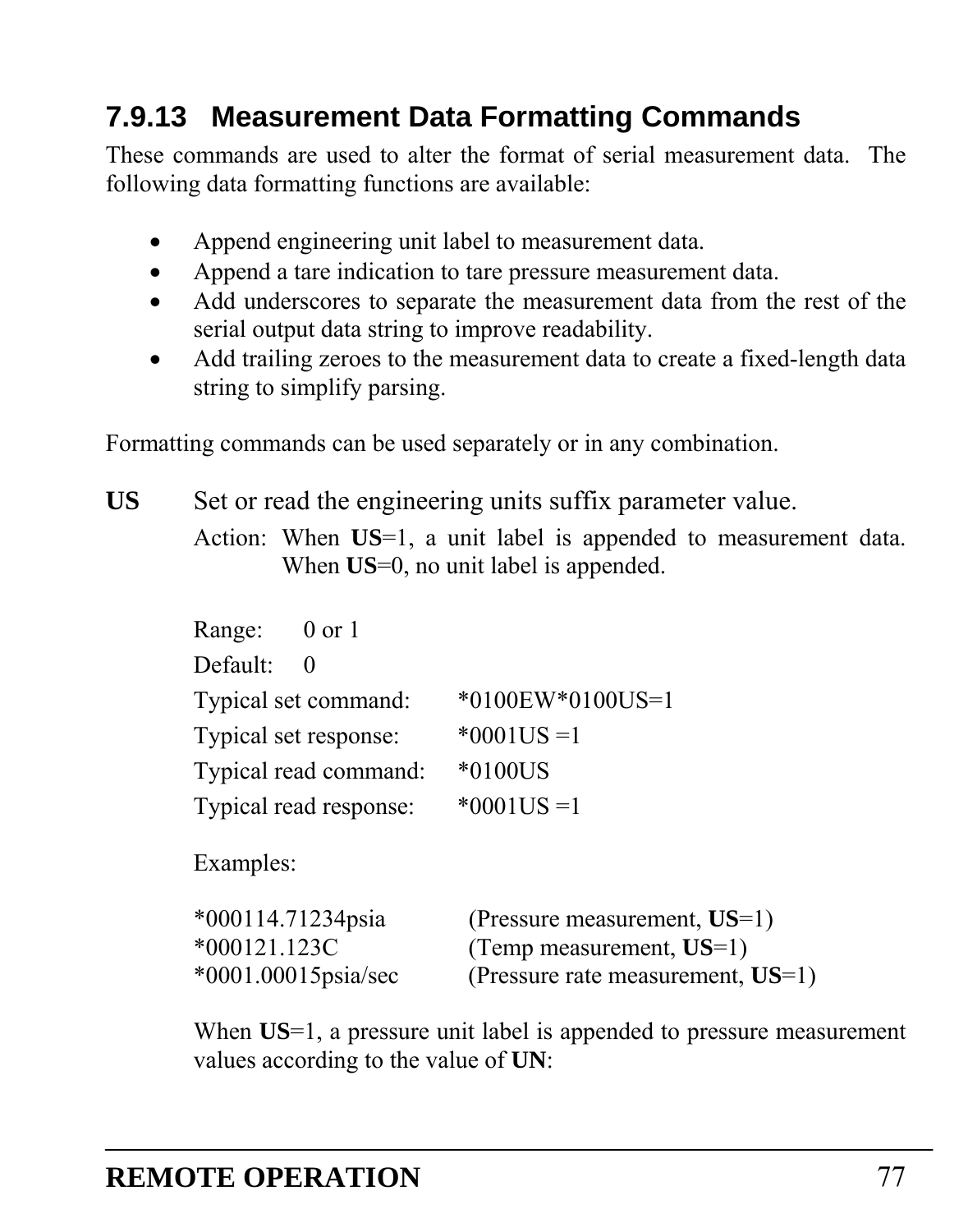| <b>UN</b> value | Label               |
|-----------------|---------------------|
|                 | Defined by UM       |
|                 | psia, psig, or psid |
| 2               | hPa                 |
| 3               | bar                 |
|                 | kPa                 |
| 5               | MPa                 |
| 6               | inHg                |
|                 | mmHg                |
|                 | mH2O                |

**Table 7-6: Pressure Label** 

When US=1, a temperature unit label is appended to temperature measurement values according to the value of **TU**:

 **Table 7-7: Temperature Label** 

| <b>TU</b> value | Label |
|-----------------|-------|
|                 |       |
|                 |       |

**SU** Set or read the underscore separator parameter value.

Action: When **SU**=1, an underscore separates the measurement data from the address header and the optional unit suffix. When **SU**=0, no underscore separators appear.

| Range:                | 0 or 1                 |                  |                |
|-----------------------|------------------------|------------------|----------------|
| Default:              | 0                      |                  |                |
|                       | Typical set command:   | *0100EW*0100SU=1 |                |
| Typical set response: |                        | $*0001SU=1$      |                |
|                       | Typical read command:  | $*0100SU$        |                |
|                       | Typical read response: | $*0001SU=1$      |                |
| Examples:             | *000114.71234          |                  | $(SU=0)$       |
|                       | *0001 14.71234         |                  | $(SU=1)$       |
|                       | *0001 14.71234 psia    |                  | $(SU=1, US=1)$ |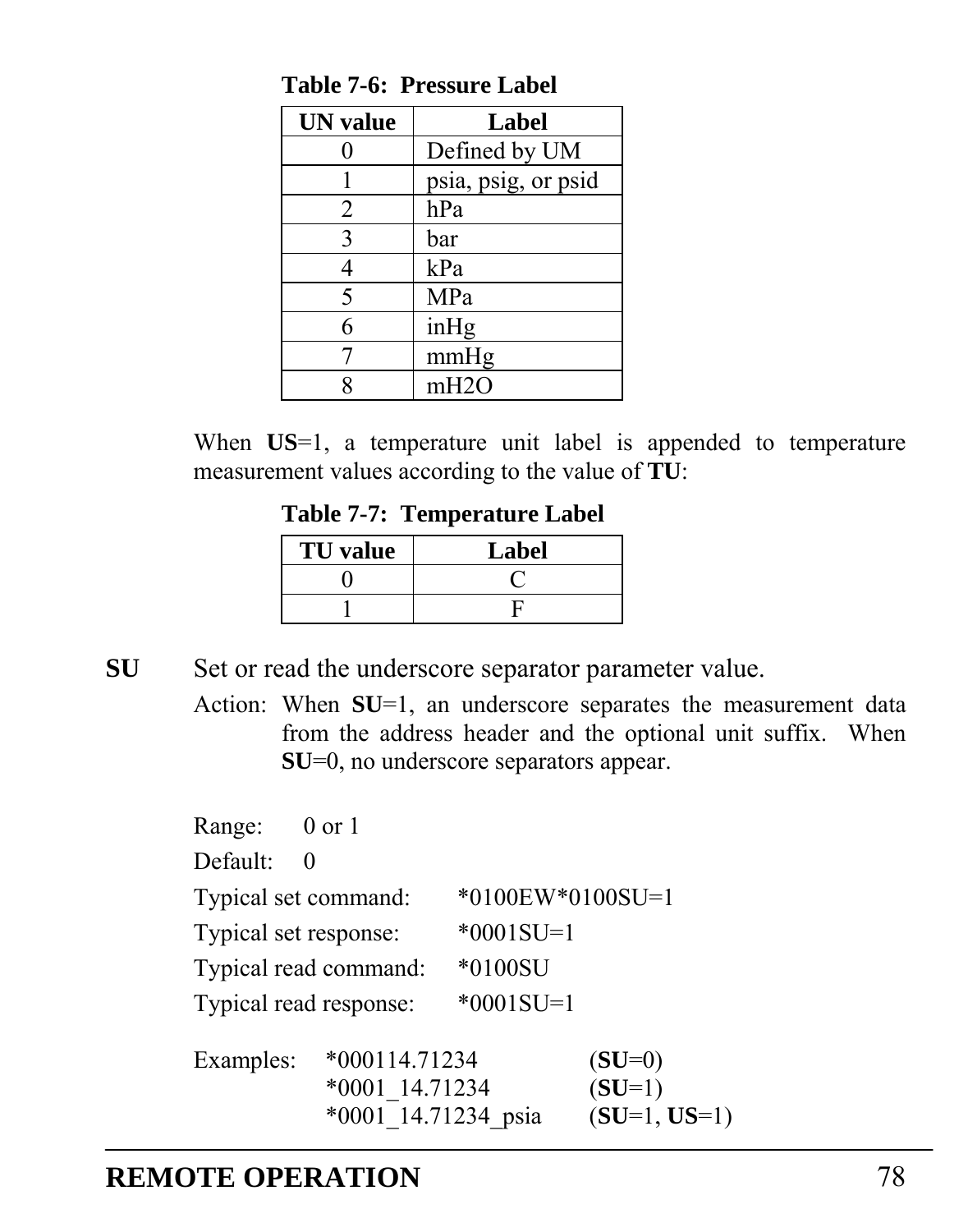**ZI** Set or read the tare indication parameter value.

Action: When **ZI**=1, a "T" is appended to pressure measurement values when tare is in effect. When **ZI**=0, no tare indication appears, whether tare is in effect or not.

| Range:                 | 0 or 1          |                  |          |
|------------------------|-----------------|------------------|----------|
| Default:<br>0          |                 |                  |          |
| Typical set command:   |                 | *0100EW*0100ZI=1 |          |
| Typical set response:  |                 | $*0001ZI=1$      |          |
| Typical read command:  |                 | $*0100ZI$        |          |
| Typical read response: |                 | $*0001ZI=1$      |          |
| Examples:              | $*000114.71234$ |                  | $(ZI=0)$ |
|                        | $*00011471224T$ |                  | $(TI-1)$ |

| Examples: | $*000114.71234$        | $(ZI=0)$             |
|-----------|------------------------|----------------------|
|           | $*000114.71234T$       | $(ZI=1)$             |
|           | $*0001$ 14.71234T      | $(ZI=1, SU=1)$       |
|           | $*000114.71234$ Tpsia  | $(ZI=1, US=1)$       |
|           | $*0001$ 14.71234T psia | $(ZI=1, US=1, SU=1)$ |
|           |                        |                      |

**DL** Set or read the fixed field data format parameter.

Action: When **DL**=1, measurement data is formatted in a fixed field format. When **D**L=0, measurement data is given in the standard format.

> The fixed field format is specified as follows: \*AAAASDDDDDDDDDD, where

- $* =$  the asterisk character
- $A =$  destination and source address characters
- $S = sign of pressure data, either + or -$
- $D$  = numeric representation of pressure data, either digits or a decimal point
- Range: 0 or 1
- Default: 0

Typical set command: \*0100EW\*0100DL=1

#### **REMOTE OPERATION** 79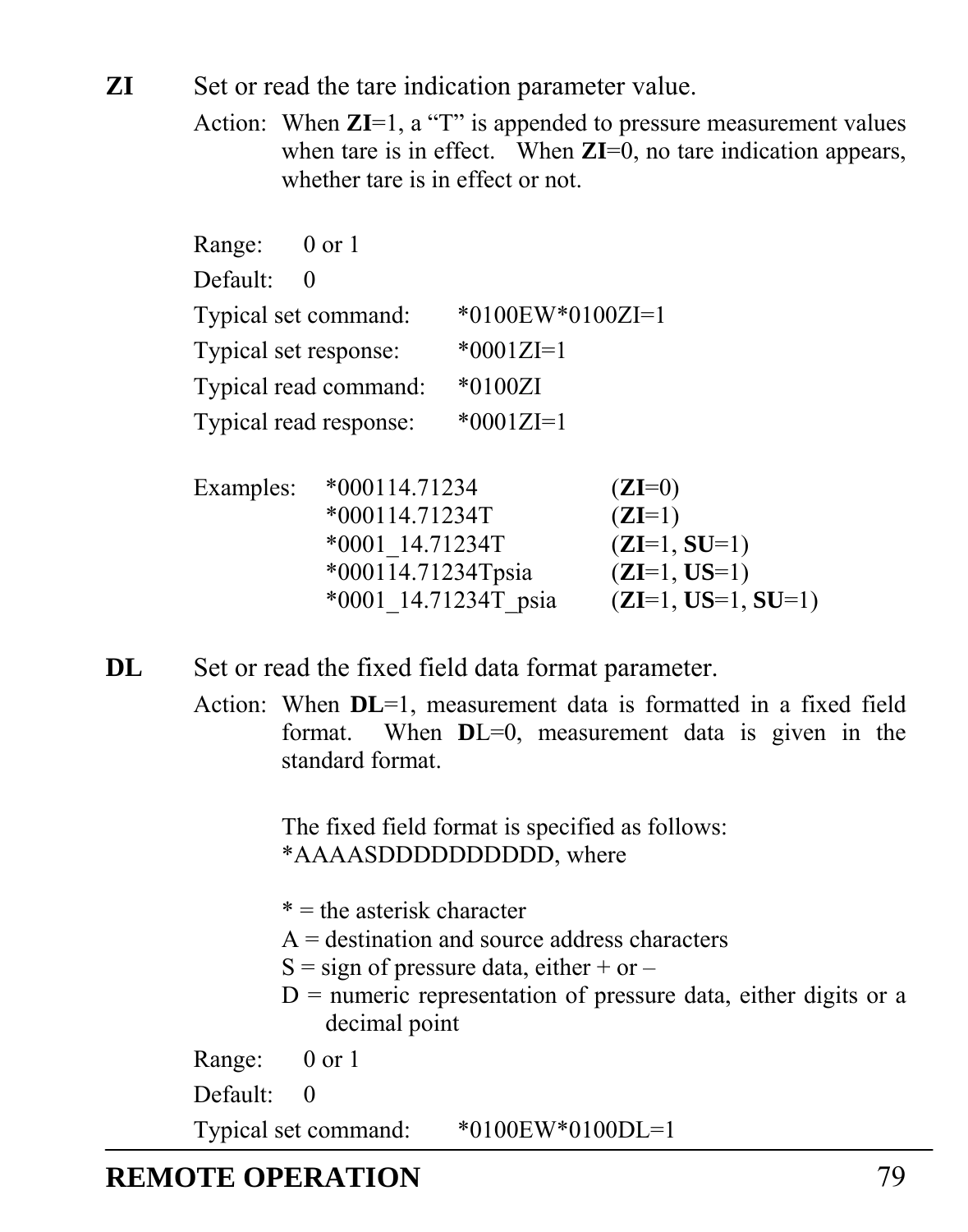| Typical set response:  | $*0001DI = 1$ |
|------------------------|---------------|
| Typical read command:  | $*0100DI.$    |
| Typical read response: | $*0001DI = 1$ |

 Examples: \*000114.71234 (Pressure, **DO**=0) \*0001+14.7123400 (Pressure, **DO**=1) \*000121. 123 (Temperature, **DO**=0) \*0001+21.1230000 (Temperature, **DO**=1)

**NOTE:** The format specification and examples shown above assume that the other formatting commands are disabled. If other formatting commands are used in combination with **DL**, a fixed field format will still result, but the format will vary slightly from the one described above.

UM Set or read the user-defined unit label parameter.

Action: When **UN**=0 and **US**=1, the text value of **UM** is appended to pressure measurements.

| Range: |                   |  |  | Any text up to four characters, consisting of ASCII 32 to |  |  |  |
|--------|-------------------|--|--|-----------------------------------------------------------|--|--|--|
|        | <b>ASCII 127.</b> |  |  |                                                           |  |  |  |

Default: user

| Typical set command:    |                      |                 | *0100EW*0100UM=test     |  |
|-------------------------|----------------------|-----------------|-------------------------|--|
| Typical set response:   |                      | $*0001$ UM=test |                         |  |
| Typical read command:   |                      | $*0100$ UM      |                         |  |
| Typical read response:  |                      | $*0001$ UM=test |                         |  |
| Examples: *000114.71234 |                      |                 | $(UN=0, US=0)$          |  |
|                         | $*000114.71234$ user |                 | $(UN=0, US=1, UM=user)$ |  |

### **7.9.14 Unit Identification Commands**

The Unit Identification commands read various unit-specific parameters. These parameters are factory-set, and cannot be modified.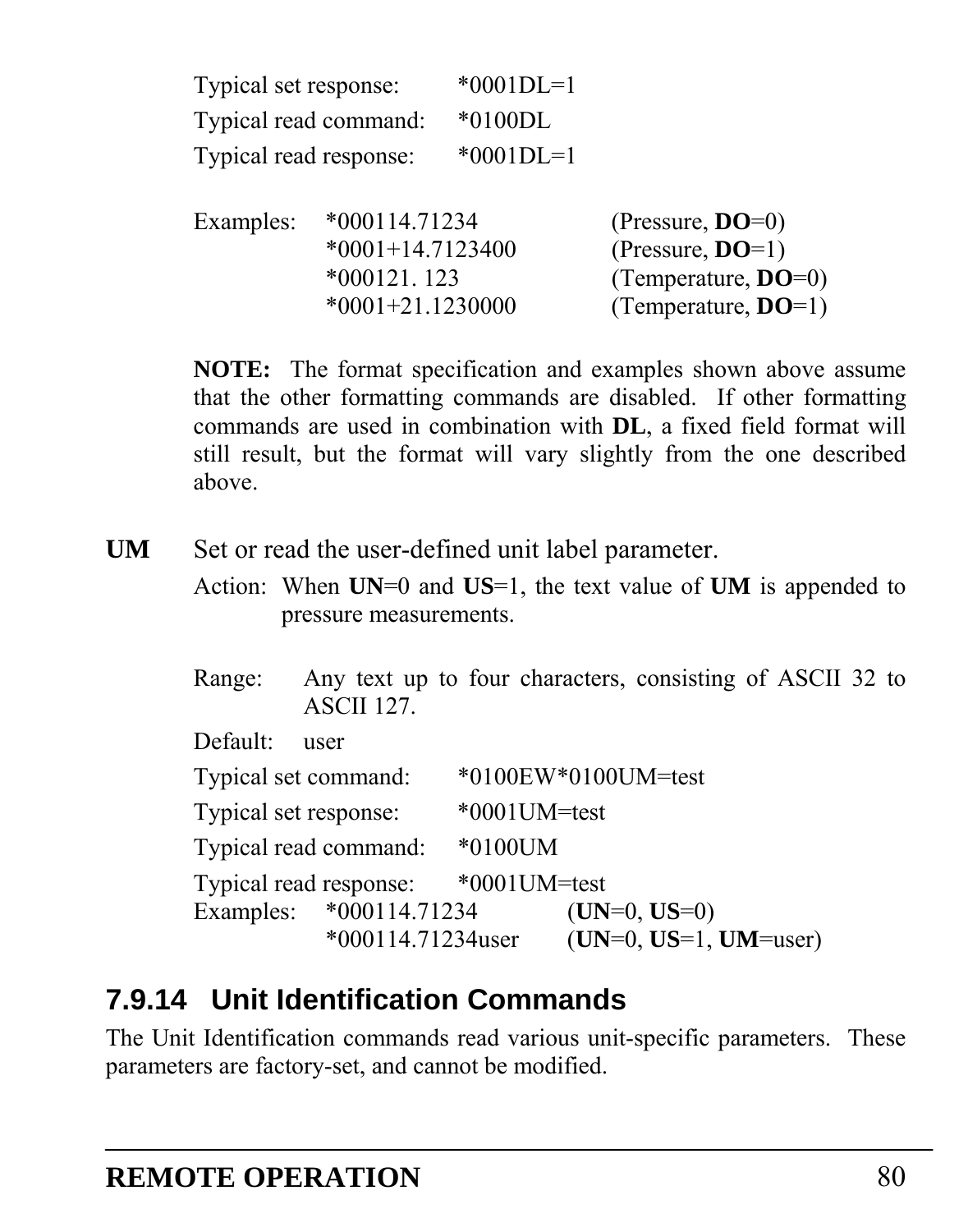**SN** Read the serial number.

Action: The **SN** parameter contains the device serial number. **SN** is a read-only command.

Typical read command: \*0100SN Typical read response: \*0001SN=12345

**VR** Read the firmware version number.

Action: The **VR** parameter contains the device firmware version number. **VR** is a read-only command.

Typical read command: \*0100VR Typical read response: \*0001VR=D1.02

- **MN** Read the model number.
	- Action: The **MN** parameter contains the device model number as a text string. The value of **MN** always contains 16 characters. If the model number is less than 16 characters, the string will be padded with trailing spaces to a length of 16 characters. **MN** is a read-only command.

Typical read command: \*0100MN Typical read response: \*0001MN=765-15A

**PF** Read the full-scale pressure value.

Action: The **PF** parameter contains the full-scale pressure value in the current pressure units. If the units are changed, the value of **PF** is scaled accordingly. **PF** is a read-only command.

Typical read command: \*0100PF Typical read response: \*0001PF=30.00000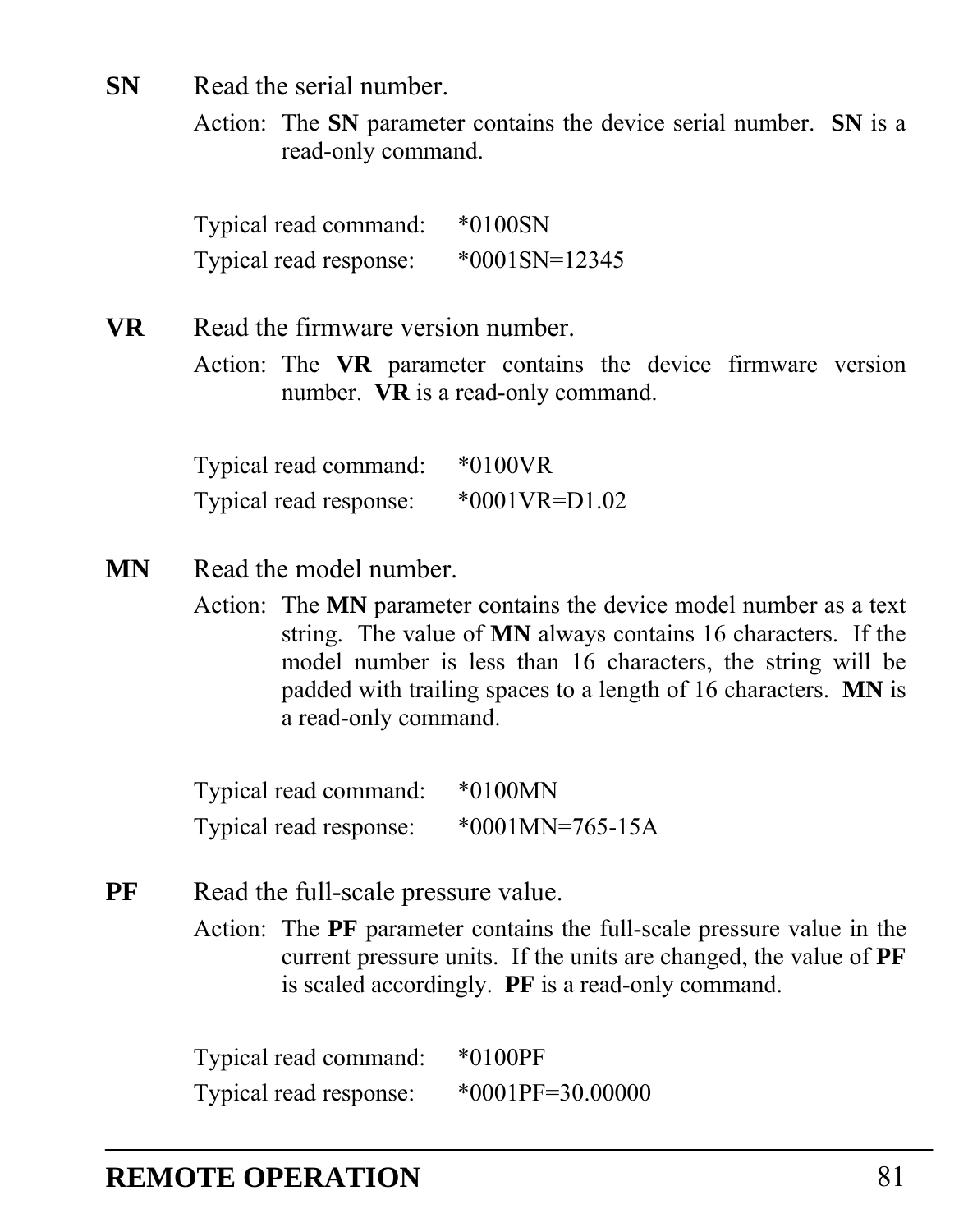- **PO** Read the pressure transducer type.
	- Action: The **PO** parameter contains the pressure transducer type. **PO** is a read-only command.

| <b>PO</b> value | <b>Transducer type</b> |
|-----------------|------------------------|
|                 | Absolute               |
|                 | Gauge                  |
|                 | Differential           |

 **Table 7-8: Transducer Type** 

Typical read command: \*0100PO Typical read response: \*0001PO=0

# **7.9.15 Display Configuration Commands**

The Display Configuration commands allow you to alter the information shown on the display.

- **DM** Set or read the display mode value. The display mode determines what information, if any, is shown on the second line of the display.
	- Action: **DM** sets the second line of the display to the desired mode. Refer to [Table 7-9](#page-82-0) for the available display modes and associated **DM** values.

Range: 0 to 9

Default: 0

Typical set command: \*0100EW\*0100DM=6 Typical set response: \*0001DM=6 Typical read command: \*0100DM Typical read response: \*0001DM=6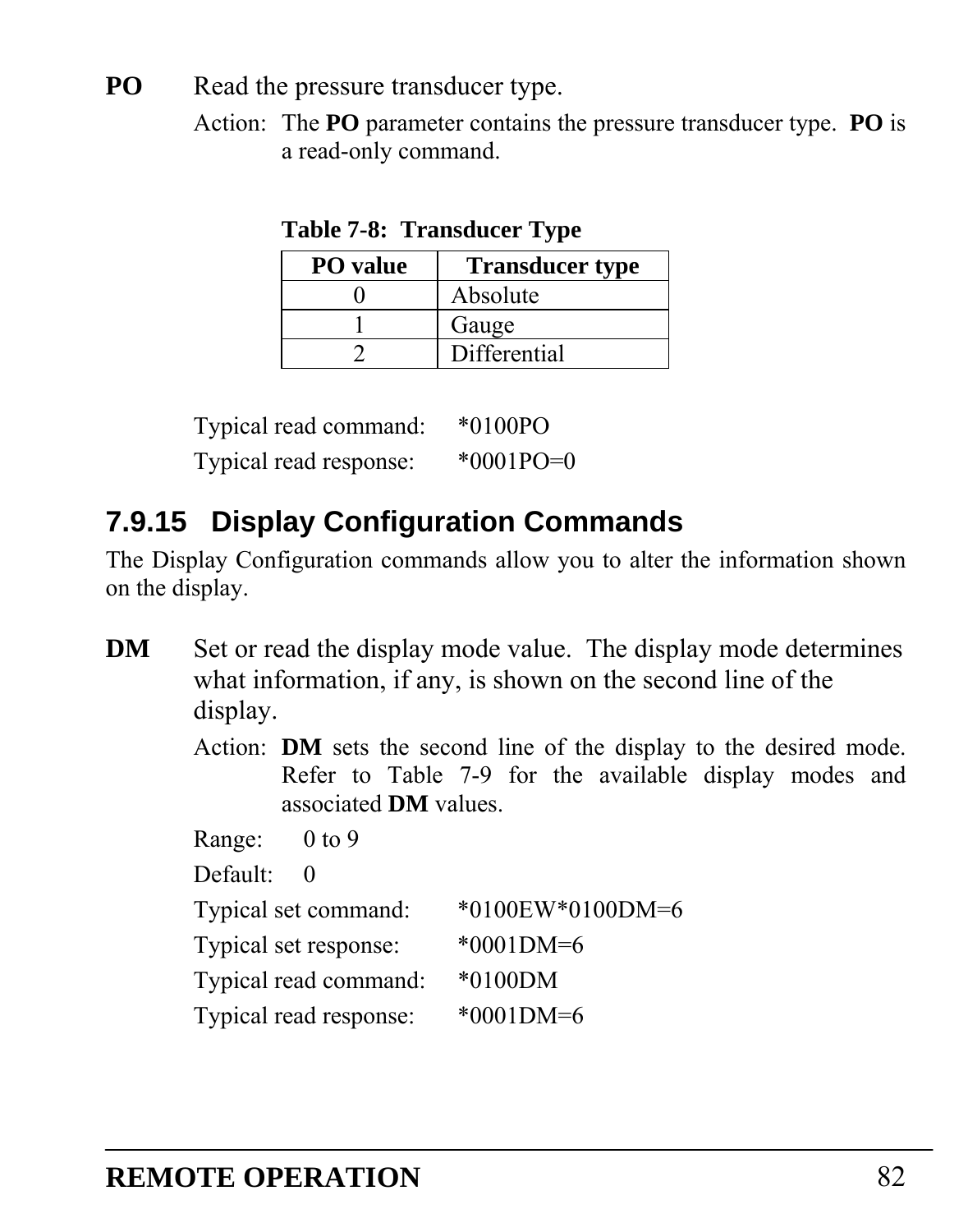<span id="page-82-0"></span>

| <b>DM</b>    | <b>Second Line Display Mode</b> |
|--------------|---------------------------------|
| <b>Value</b> |                                 |
|              | Bar Graph                       |
| 1            | <b>Sensor Temperature</b>       |
| 2            | Stored Text (UL)                |
| 3            | No second Line                  |
| 4            | External Text (DT)              |
| 5            | <b>Current Tare Value</b>       |
| 6            | Pressure Rate                   |
| 7            | Pressure Trend                  |
| 8            | <b>Pressure Scatter</b>         |
|              | Min/Max Pressure                |

**Table 7-9: Display Modes** 

- **DP** Set or read the maximum number of decimal places in the displayed pressure value.
	- Action: **DP** sets the maximum number of decimal places in the displayed pressure value. Fewer decimal places will be displayed if the pressure resolution and/or pressure unit will not provide the specified number of decimal places. When **DP** is set to 6, the maximum number of decimal places is always displayed, according to current pressure resolution.

Range: 0 to 6

Default: 6

| Typical set command:   | $*0100$ EW $*0100$ DP=6 |
|------------------------|-------------------------|
| Typical set response:  | $*0001DP=6$             |
| Typical read command:  | $*0100DP$               |
| Typical read response: | $*0001DP=6$             |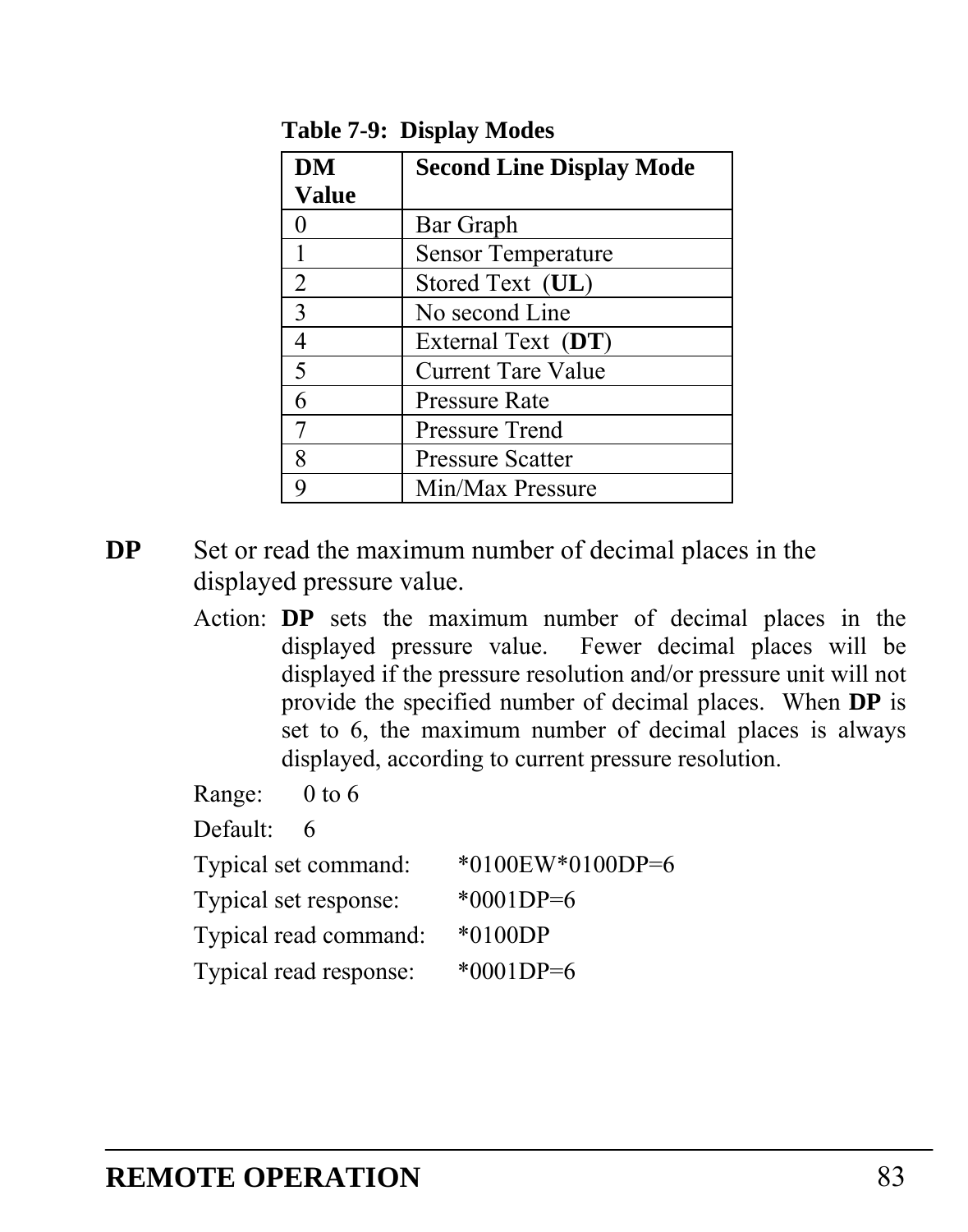- **DT** Set the text to be displayed on the second line when the External Text display option is selected from the Menu. Use **DT** when the Model 765 is to be controlled by an RS-232 serial host, and the text must be updated frequently.
	- Action: **DT** allows a serial host (such as a PC) to send text to be displayed on the bottom line. The text sent using **DT** is not stored by the Model 765; it is simply transferred to its display. **DT** cannot be queried, and it is not necessary to precede **DT** with an **EW** command. The text is lost when the Model 765 is powered off.
	- Range: 16 characters maximum. Any characters in the range of ASCII 32 to ASCII 127 are legal.

Typical set command: \*0100DT=This is my text

Typical set response: \*0001DT=This is my text

**PL** Read the overpressure indication setpoint. This setpoint is used to determine the pressure at which the overpressure indication is displayed. **PL** is a factory-set, read-only command.

> Action: When the Model 765 measures a pressure greater than the value of **PL**, an overpressure indication is displayed.

| Typical read command:  | $*0100PL$          |
|------------------------|--------------------|
| Typical read response: | $*0001PL=120.0000$ |

**NOTE: PL** is typically factory-set to the overpressure limit as specified in the Specification Control Drawing for the Digiquartz transducer.

- **UL** Set or read the text to be displayed on the second line when the Stored Text display option is selected from the Menu.
	- Action: **UL** defines the text to be displayed on the bottom line. The value of **UL** is stored in non-volatile memory, and will therefore be retained even if power is lost.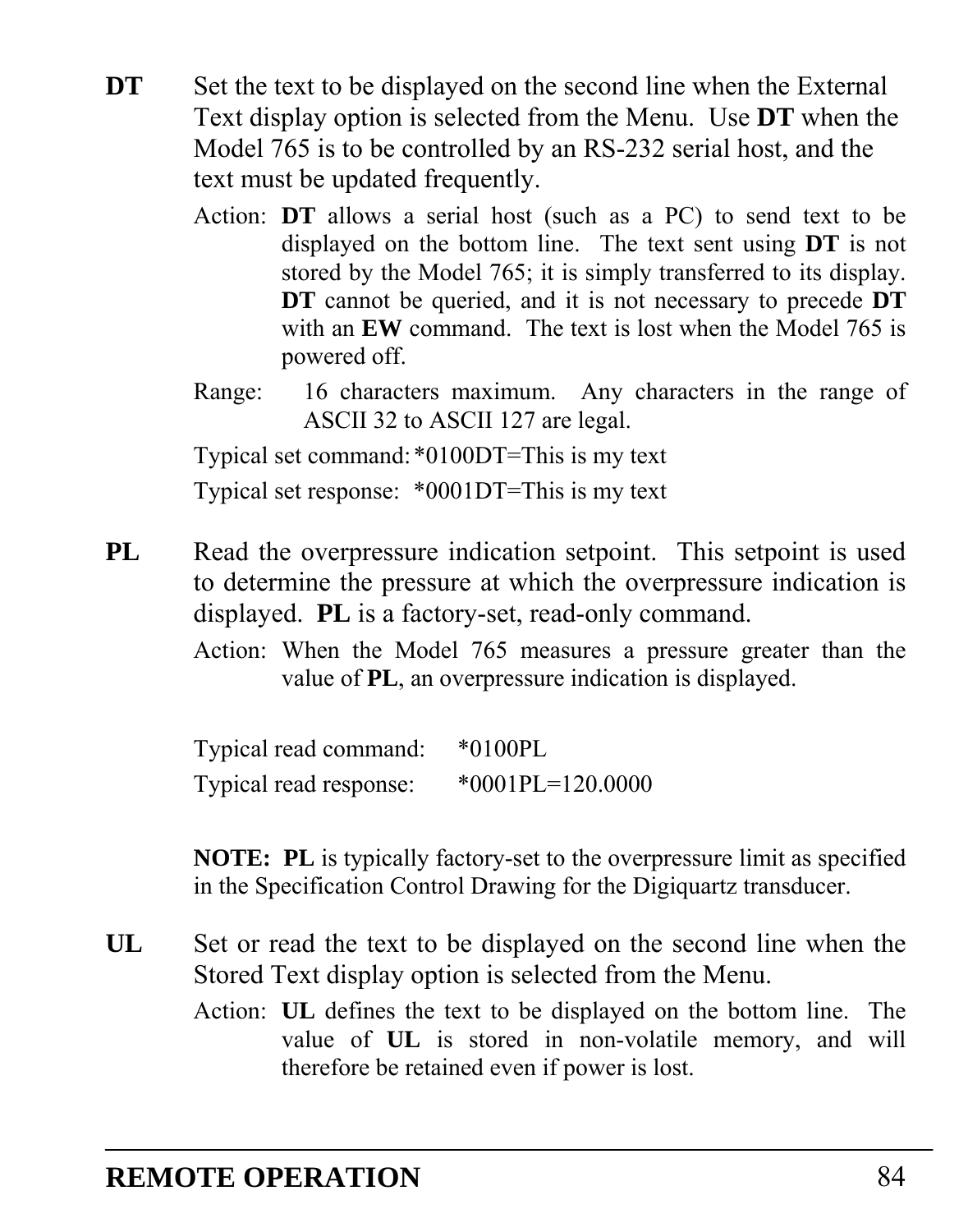Range: 11 characters maximum. Any characters in the range of ASCII 32 to ASCII 127 are legal.

Default: 11 space characters

| Typical set command:   | *0100EW*0100UL=My label |
|------------------------|-------------------------|
| Typical set response:  | *0001UL=My label        |
| Typical read command:  | $*0100UL$               |
| Typical read response: | *0001UL=My label        |

**CAUTION** Do not use **UL** if it is necessary to update the displayed text often; use the External Text display option and the **DT** command instead. The nonvolatile memory used to store the text data can be written approximately 100,000 times; excessive use of **UL** will eventually result in the inability to change its value.

### **7.9.16 Date and Time Commands**

**GD** Set and read the date format

The date and time commands set, read, and format the date and time. The

formatting commands apply to all date and time outputs and displays.

Action: Sets and reads the date format.

Range: **GD**=0 MM/DD/YY

**GD**=1 DD/MM/YY

| Typical set command:   | $*0100$ EW $*0100$ GD=1 |
|------------------------|-------------------------|
| Typical set response:  | $*0001$ GD=1            |
| Typical read command:  | $*0100GD$               |
| Typical read response: | $*0001$ GD=1            |

**GT** Set and read the time format Action: Sets and reads the time format. Range: **GT**=0 HH/MM/SS XX, where XX=AM or PM **GT**=1 HH/MM/SS (24 hour format)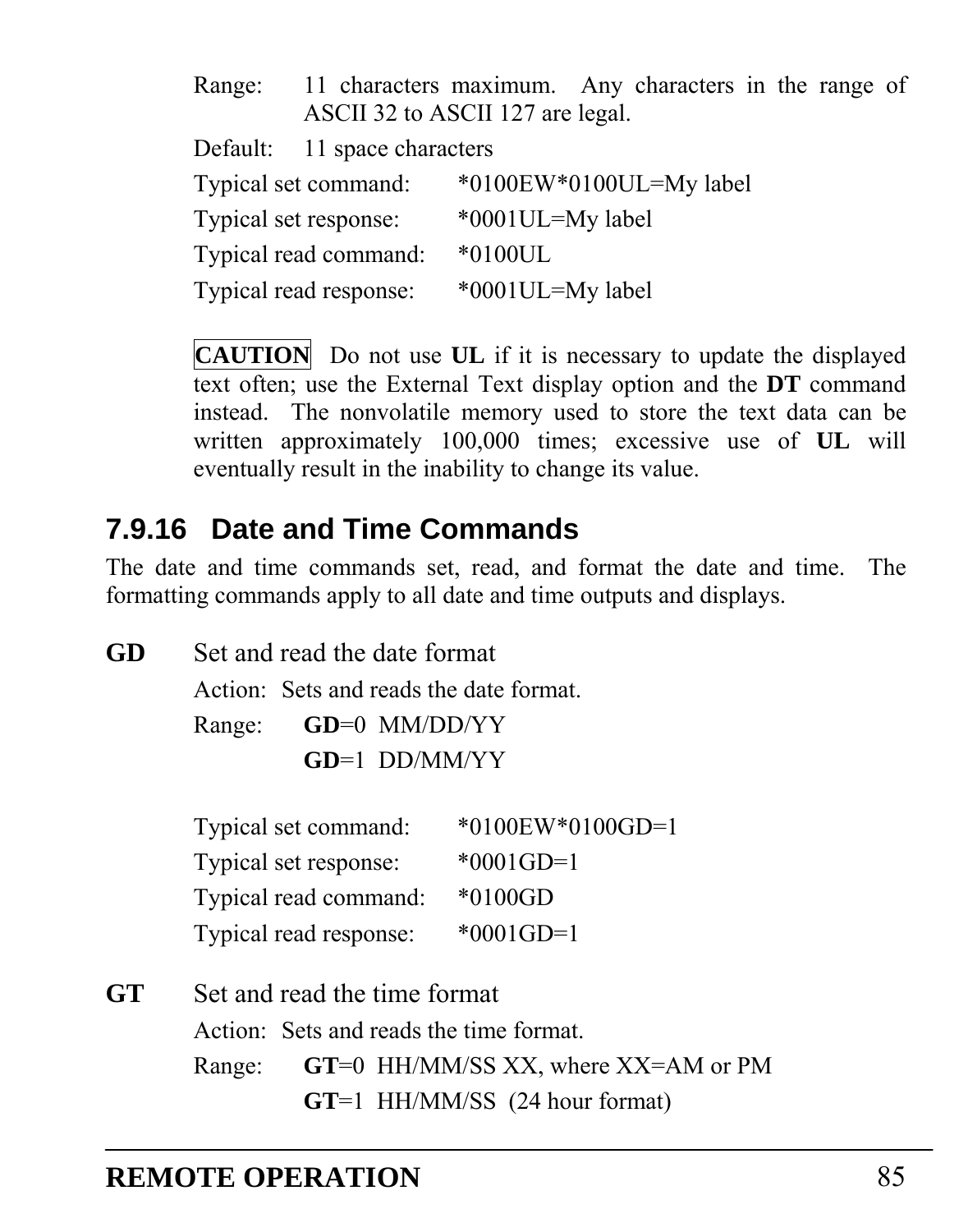| Typical set command:   | $*0100$ EW $*0100$ GT=1 |
|------------------------|-------------------------|
| Typical set response:  | $*0001$ GT=1            |
| Typical read command:  | $*0100 \text{GT}$       |
| Typical read response: | $*0001$ GT=1            |

**GR** Set and read the date and time. Date and time are set and read according to the current format settings.

Action: Sets and reads the current date and time.

The following examples assume **GD**=0 and **GT**=0.

| Typical set command:   | *0100EW*0100GR=04/05/04 03:53:00 PM |
|------------------------|-------------------------------------|
| Typical set response:  | $*0001$ GR=04/05/04 03:53:00 PM     |
| Typical read command:  | *0100GR                             |
| Typical read response: | *0001GR=04/05/04 03:53:00 PM        |

**NOTE: GR** set commands must be sent per the current date and time format settings. All punctuation and space characters must be included as shown. Improperly formatted **GR** set commands will be rejected, and will not be carried out.

### **7.9.17 Data Logging Commands**

The data logging commands control the data logging function. Two data logging modes are available: Immediate Mode and Programmed Mode. Immediate mode begins data logging immediately when commanded to do so. Programmed mode begins and ends logging at predetermined dates and times.

When data logging is underway, the Model 765 will not carry out most commands, and will return the message "BUSY LOGGING…". The exception is the **LK** command, which can be used to abort data logging. See Section [6.5](#page-31-0) for more information about data logging.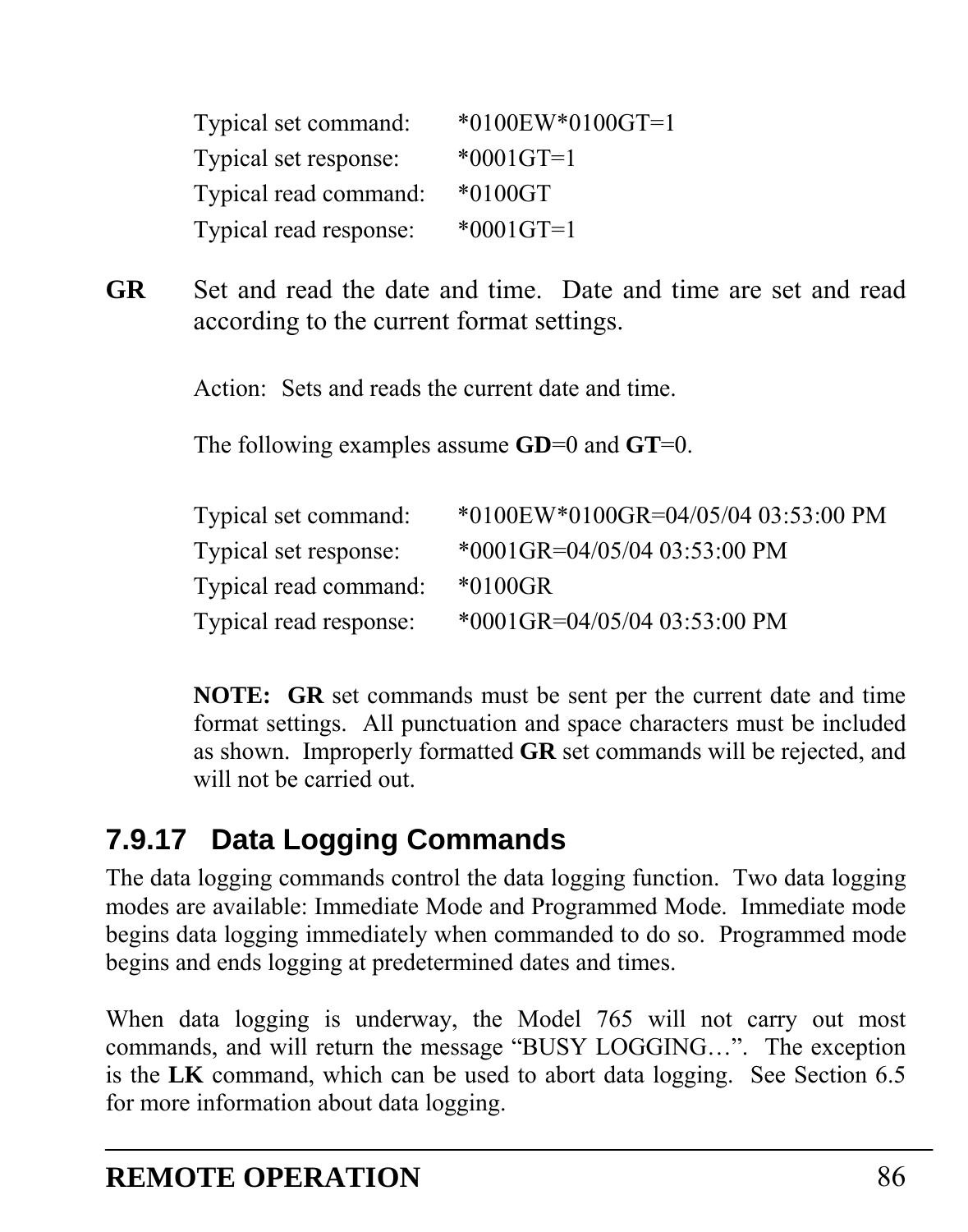#### **DATA LOGGING CONTROL COMMANDS**

| LМ | Start Immediate Model data logging. |                                                              |
|----|-------------------------------------|--------------------------------------------------------------|
|    |                                     | Action: Data logging begins immediately when LM is received. |
|    | Typical command:                    | $*0100LM$                                                    |
|    | Typical response:                   | *0001LM>OK                                                   |
| LP |                                     | Start Programmed Model data logging.                         |

Action: Enables data logging to begin when the start date and time occur. Typical command: \*0100LP

Typical response: \*0001LP>OK

The start date and time (**LB**) and stop date and time (**LC**) must be set before the **LP** command is issued. The **LP** command will not be carried out and the following error codes will be returned under the following conditions:

Error L1: Memory is full Error  $L2$ : Start date and time is earlier than current date and time Error L3: Stop date and time is earlier than start date and time

Typical error response: \*0001LM>ERR:L3

**LK** Abort data logging.

Action: Data logging stops immediately when **LK** is received. Typical command: \*0100LK Typical response: \*0001LK>LOGGING OFF

**LK** aborts data logging in both Immediate Mode and Programmed Mode. **LK** returns no response unless data logging was in progress.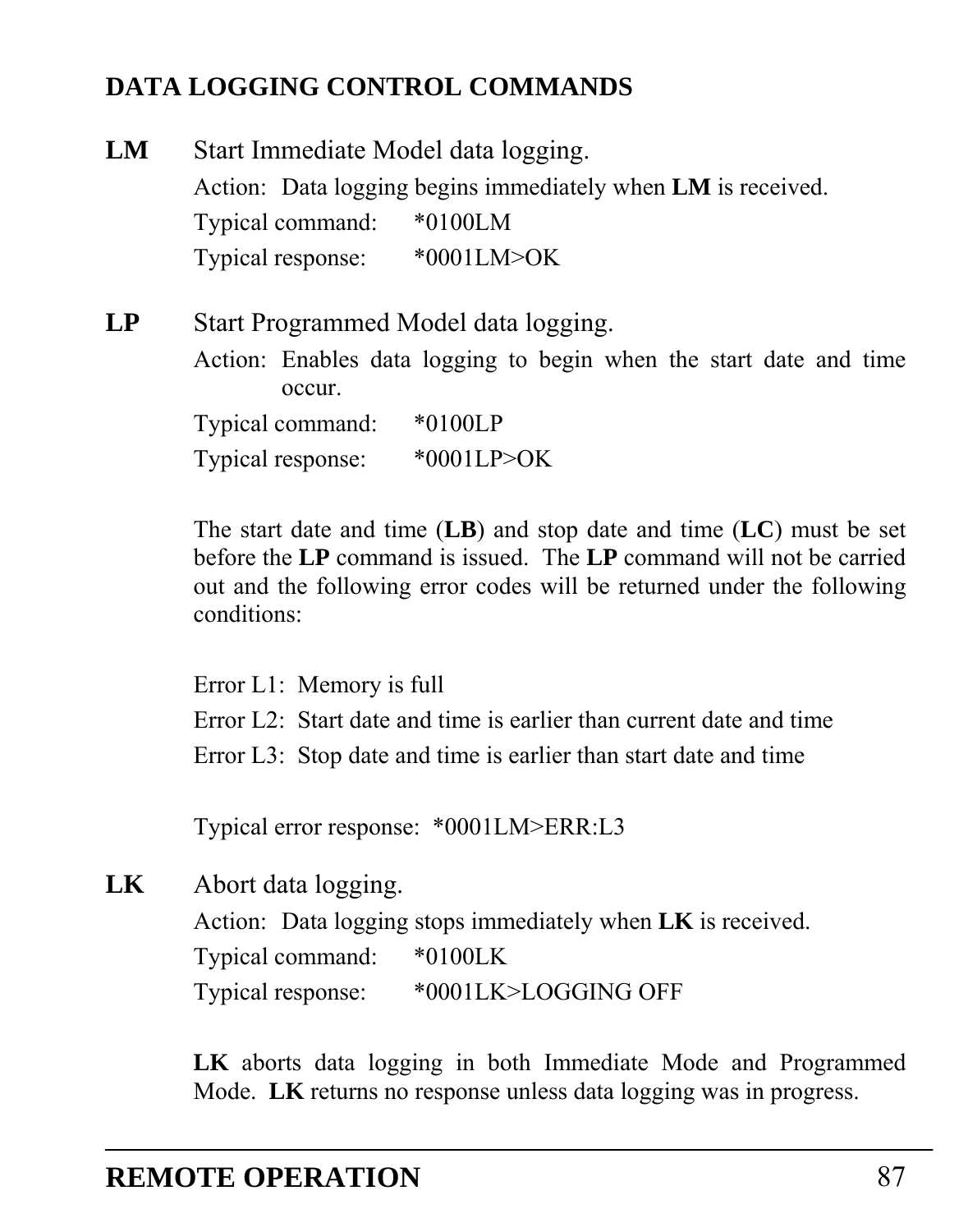#### **DATA LOGGING CONFIGURATION COMMANDS**

| Data logging start date and time.<br>LB |                       |                                                          |  |  |  |
|-----------------------------------------|-----------------------|----------------------------------------------------------|--|--|--|
|                                         |                       | Typical set command: *0100EW*0100LB=11/23/04 12:57:19 PM |  |  |  |
|                                         | Typical set response: | $*0001LB=11/23/0412:57:19 PM$                            |  |  |  |
|                                         | Typ. read command:    | $*0100LB$                                                |  |  |  |
|                                         | Typ. read response:   | *0001LB=11/23/04 12:57:19 PM                             |  |  |  |

**LB** must be set according to the current date (**GD**) and time (**GT**) formats.

**LC** Data logging stop date and time. Typical set command: \*0100EW\*0100LC=11/23/04 12:57:19 PM Typical set response: \*0001LC=11/23/04 12:57:19 PM Typ. read command: \*0100LC Typ. read response: \*0001LC=11/23/04 12:57:19 PM

> **LC** must be set according to the current date (**GD**) and time (**GT**) formats.

**LV** Data logging interval. Range: 00:00:00 to 24:59:59 Default: 00:00:00 Typical set command: \*0100EW\*0100LV=00:01:00 Typical read response: \*0001LV=00:01:00 Typical read command: \*0100LV Typical read response: \*0001LC=00:01:00

> **LV** must be set according to the current time (**GT**) format. If **LV** is set to 00:00:00, data logging will occur at the fastest possible rate, governed by the current sampling rate.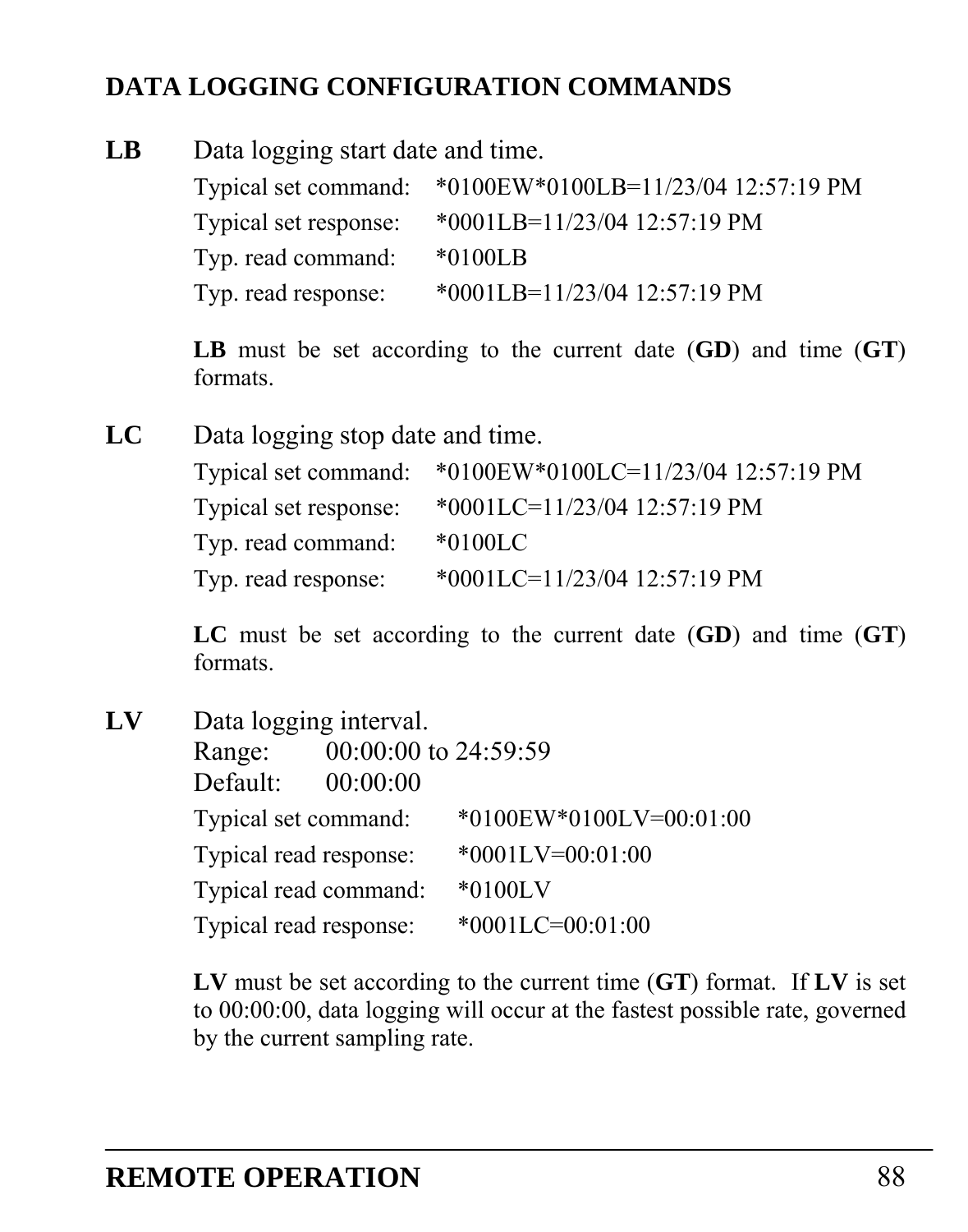#### **DATA LOGGING MEMORY COMMANDS**

| LE |                   | Erase the data in the data logging memory. |  |  |  |
|----|-------------------|--------------------------------------------|--|--|--|
|    | Typical command:  | $*0100$ EW $*0100$ LE=1                    |  |  |  |
|    | Typical response: | $*0001$ LE $>$ OK                          |  |  |  |

LE erases all data stored in the data logging memory. There is no way to recover logged data once it has been erased. If the **LE** command syntax is not correct, the following error will be returned: ERR>L1.

**LW** Memory wraparound enable/disable. Range:  $0 =$  Memory wraparound disabled 1 = Memory wraparound enabled Default: 0 Typical set command: \*0100EW\*0100LW=1 Typical set response: \*0001LW=1 Typical read command: \*0100LW Typical read response: \*0001LW=1

> When memory wraparound is disabled, the Model 765 stops logging data when memory is full. When memory wraparound is enabled, the Model 765 begins overwriting the oldest data with new data when memory is full.

LA Return the number of data logging records available.

| Typical read command:  | $*0100L$ A         |
|------------------------|--------------------|
| Typical read response: | $*0001LB = 327680$ |

**LA** is a read-only command.

A data logging record is defined as a single pressure measurement and its associated timestamp and configuration data. The maximum number of data logging records that can be stored in the Model 765 is 327680. **LS** returns the number of data logging records that are currently used.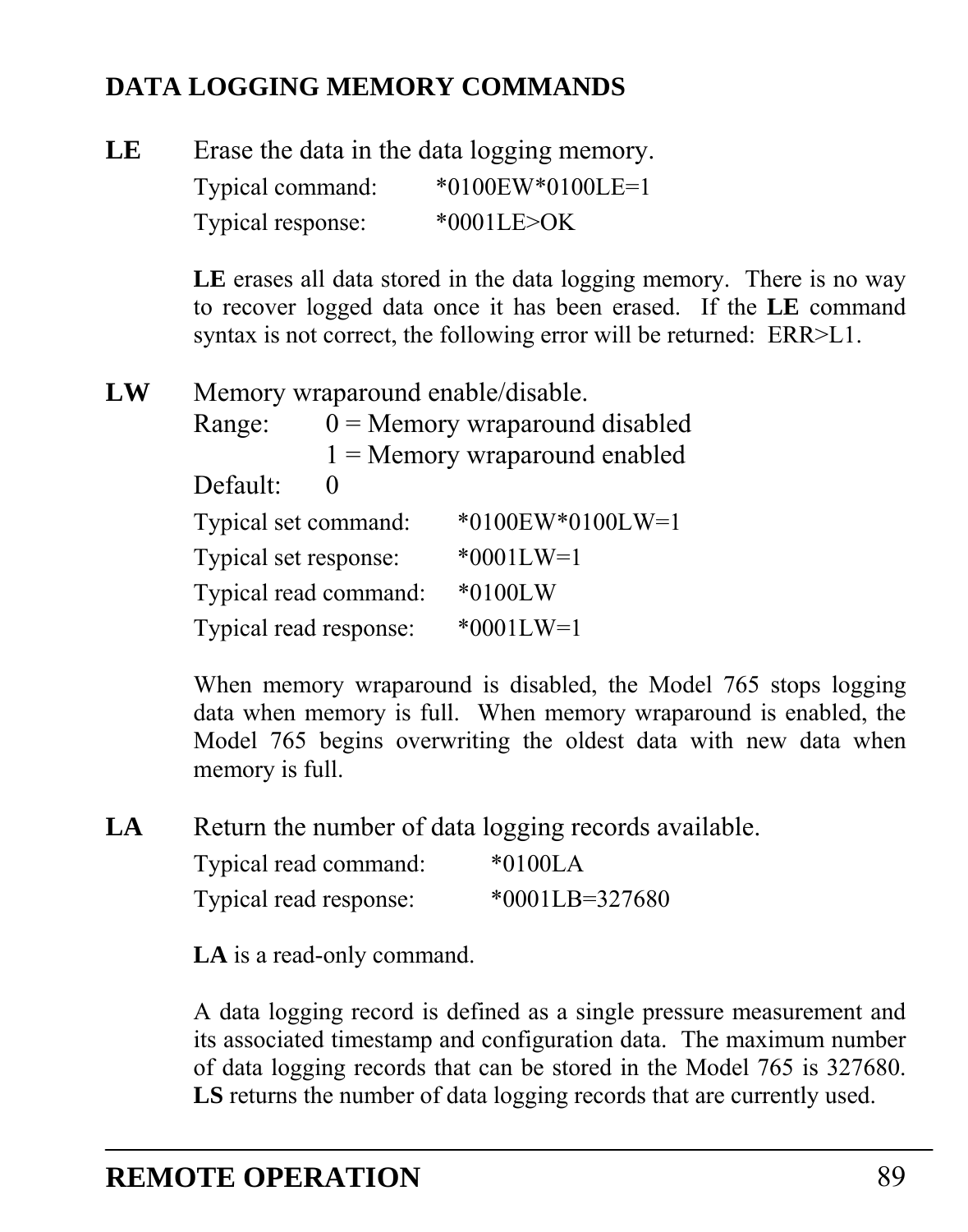LS Return the number of data logging records used.

| Typical read command:  | $*0100LS$       |
|------------------------|-----------------|
| Typical read response: | $*0001LS=12345$ |

**LS** is a read-only command.

A data logging record is defined as a single pressure measurement and its associated timestamp and configuration data. The maximum number of data logging records that can be stored in the Model 765 is 327680. LA returns the number of data logging records that are currently available.

#### **DATA LOGGING BURST MODE COMMANDS**

See Section [6.5.2](#page-31-1) for more information about Burst Mode.

| LN | Burst Mode enable/disable. |          |                                |  |  |  |
|----|----------------------------|----------|--------------------------------|--|--|--|
|    | Range:                     |          | $0 =$ Burst Mode disabled      |  |  |  |
|    |                            |          | $1 =$ Burst Mode enabled       |  |  |  |
|    | Default:                   | $\theta$ |                                |  |  |  |
|    | Typical set command:       |          | $*0100$ EW $*0100$ LN=1        |  |  |  |
|    | Typical set response:      |          | $*0001$ LN=1                   |  |  |  |
|    | Typical read command:      |          | $*0100LN$                      |  |  |  |
|    | Typical read response:     |          | $*0001LN=1$                    |  |  |  |
|    | Burst Mode trigger rate.   |          |                                |  |  |  |
| LT |                            |          |                                |  |  |  |
|    | Range:                     |          |                                |  |  |  |
|    | Units:                     |          | Current pressure unit/minute   |  |  |  |
|    | Default:                   | 0.0      |                                |  |  |  |
|    | Typical set command:       |          | $*0100$ EW $*0100$ LT=1.000000 |  |  |  |
|    | Typical set response:      |          | $*0001LN=1.000000$             |  |  |  |
|    | Typical read command:      |          | $*0100LN$                      |  |  |  |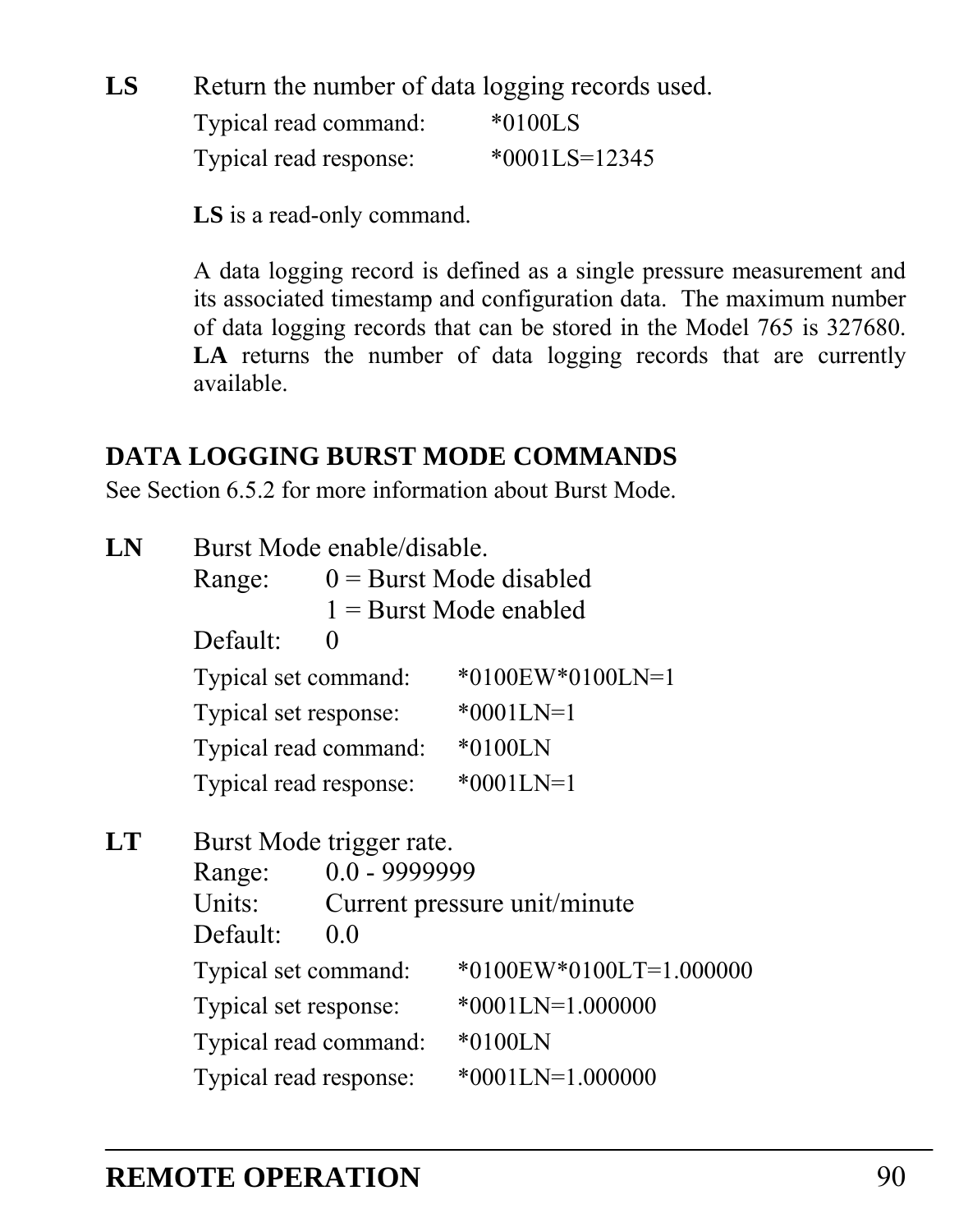**LO** Burst Mode timeout interval. Range: 00:00:00 to 24:59:59 Default: 00:00:00 Typical set command: \*0100EW\*0100LV=00:01:00 Typical read response: \*0001LV=00:01:00 Typical read command: \*0100LV Typical read response: \*0001LC=00:01:00

### <span id="page-90-0"></span>**7.9.18 Calibration Commands**

The calibration commands set and read several parameters that directly affect the measurement accuracy of the device. Refer to Section [11](#page-109-0) for more information regarding the use of the calibration parameters.

**CAUTION** Calibration values should be modified only when absolutely necessary, and then with extreme caution. Calibration value adjustments should only be performed by a qualified metrology lab.

#### **ZERO AND SPAN ADJUSTMENT COMMANDS**

The **PA** command is used to make zero offset adjustments to the indicated pressure value. The **PM** command is used to make span adjustments to the indicated pressure value.

**PA** and **PM** are used in the following formula to calculate final output pressure:

$$
P_{\text{adjusted}} = PM * (P + PA)
$$

- Where:  $P =$  Pressure calculated using original calibration coefficients, in the current pressure unit
	- PM = the current value of the **PM** parameter

PA = the current value of the **PA** parameter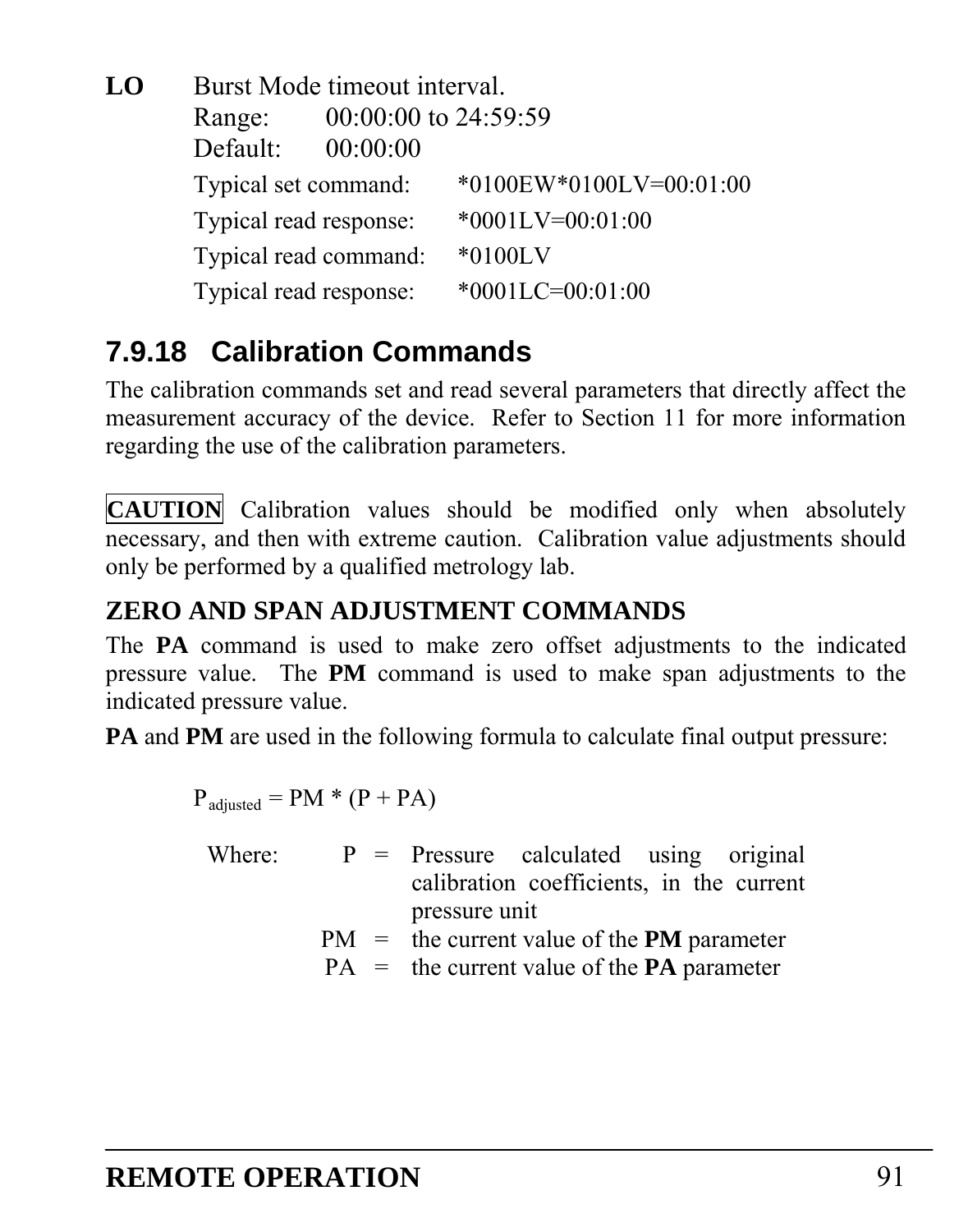- **PA** Set or read the pressure adder parameter.
	- Action: The pressure adder parameter is used to make zero adjustments to the calibration. PA can also be used to offset absolute pressure measurements by atmospheric pressure to obtain gauge pressure.

Range: -9999999 to 9999999

Default: 0.0

| Typical set command:   | *0100EW*0100PA=.0000123 |
|------------------------|-------------------------|
| Typical set response:  | $*0001PA = 0000123$     |
| Typical read command:  | $*0100PA$               |
| Typical read response: | $*0001PA = 0000123$     |

**NOTE:** The value of **PA** is entered in the current pressure units, but is converted to psi prior to being stored. When **PA** is queried, it returns the value scaled to the current pressure units.

- **PM** Set or read the pressure multiplier parameter.
	- Action: The pressure multiplier parameter is used to make span adjustments to the calibration.

| Range:                | -9999999 to 9999999    |                                |
|-----------------------|------------------------|--------------------------------|
| Default:              |                        |                                |
|                       | Typical set command:   | $*0100$ EW $*0100$ PM=1.000123 |
| Typical set response: |                        | *0001PM=1.000123               |
|                       | Typical read command:  | $*0100$ PM                     |
|                       | Typical read response: | *0001PM=1.000123               |
|                       |                        |                                |

**NOTE:** The value of **PM** is dimensionless, and is therefore not scaled if the units are changed.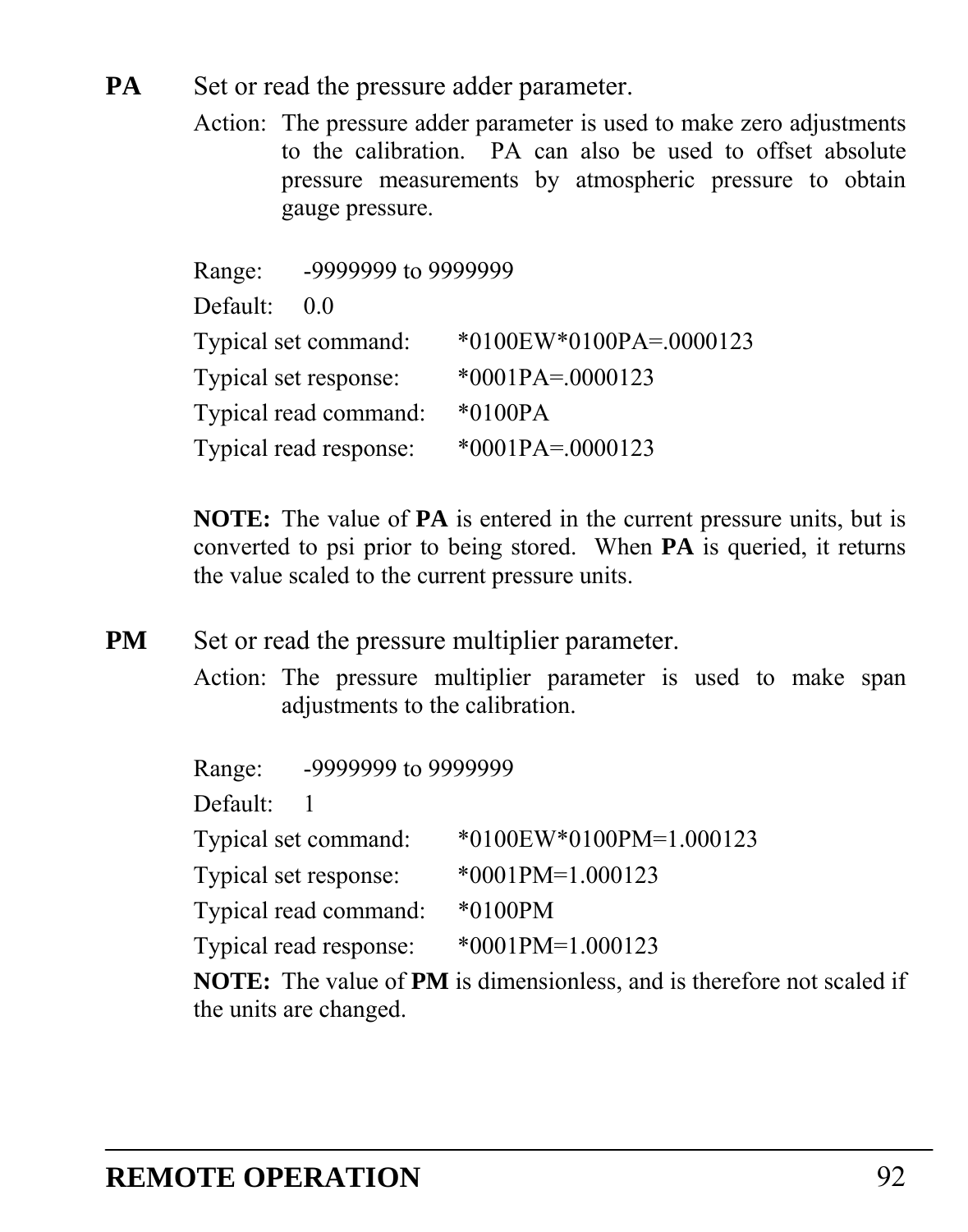#### **DIGIQUARTZ PRESSURE TRANSDUCER CALIBRATION COEFFICIENT COMMANDS**

These commands contain the calibration coefficients for the Digiquartz pressure transducer within the Model 765.

- **C1** Set or read the calibration coefficients. See paragraph [8.8](#page-104-0) and
- **C2** Section [11](#page-109-0) for more information about calibration and calibration
- **C3** coefficients.
- **D1**
- **D2**
- **T1**
- **T2**
- **T3**
- **T4**
- **T5**
- **U0**
- **Y1**
- **Y2**
- **Y3**
- Default: Device-specific

| Typical set command:   | *0100EW*0100C1=228.1234 |
|------------------------|-------------------------|
| Typical set response:  | $*0001C1 = 228.1234$    |
| Typical read command:  | $*0100C1$               |
| Typical read response: | $*0001C1 = 228.1234$    |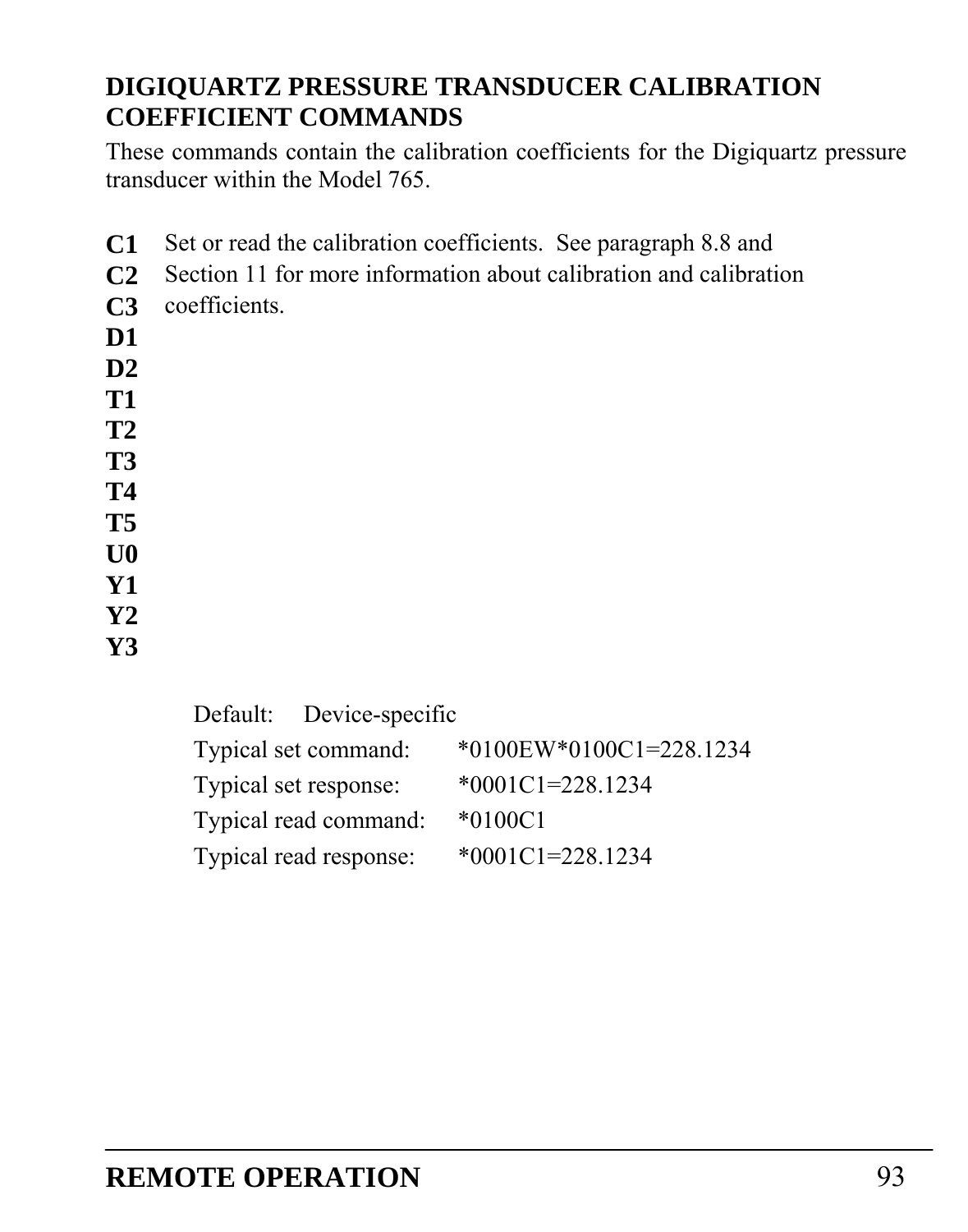### **TIMEBASE CALIBRATION COMMANDS**

**TC** is used to normalize the nominal 14.7456 MHz reference crystal frequency to 10 MHz to compensate for the natural variation in reference crystal resonant frequency.

**TC** Read the crystal timebase correction factor. Action: Read the **TC** value. **TC** is a read-only command.

| Typical read command:  | $*0100 \text{TC}$   |
|------------------------|---------------------|
| Typical read response: | $*0001$ TC=.6666667 |

### **7.9.19 Global Commands**

Under certain circumstances, it may be desirable to send a single command to multiple units on a serial loop network. The ID 99 has been reserved for such global addressing. When a Model 765 receives a legal command addressed to ID 99, it reacts to that command regardless of its assigned ID value.

When the Model 765 receives a global command via RS-232, it retransmits the global command before acting on it. This ensures that all units on a serial loop will receive the global command. Eventually, the global command is retransmitted by the last unit in the serial loop and is received by the serial host. The serial host must be able to disregard the retransmitted command.

Global addressing is often used with sample and hold measurement commands to synchronize measurements from multiple devices. The sample and hold measurement commands are:

#### **P5 P6, Q5** and **Q6**

All sampling commands and certain other commands may be either individually or globally addressed:

#### **P1** through **P7, Q1** through **Q6, DB, DS, VR,** and **EW**

All remaining commands should not be sent as global commands.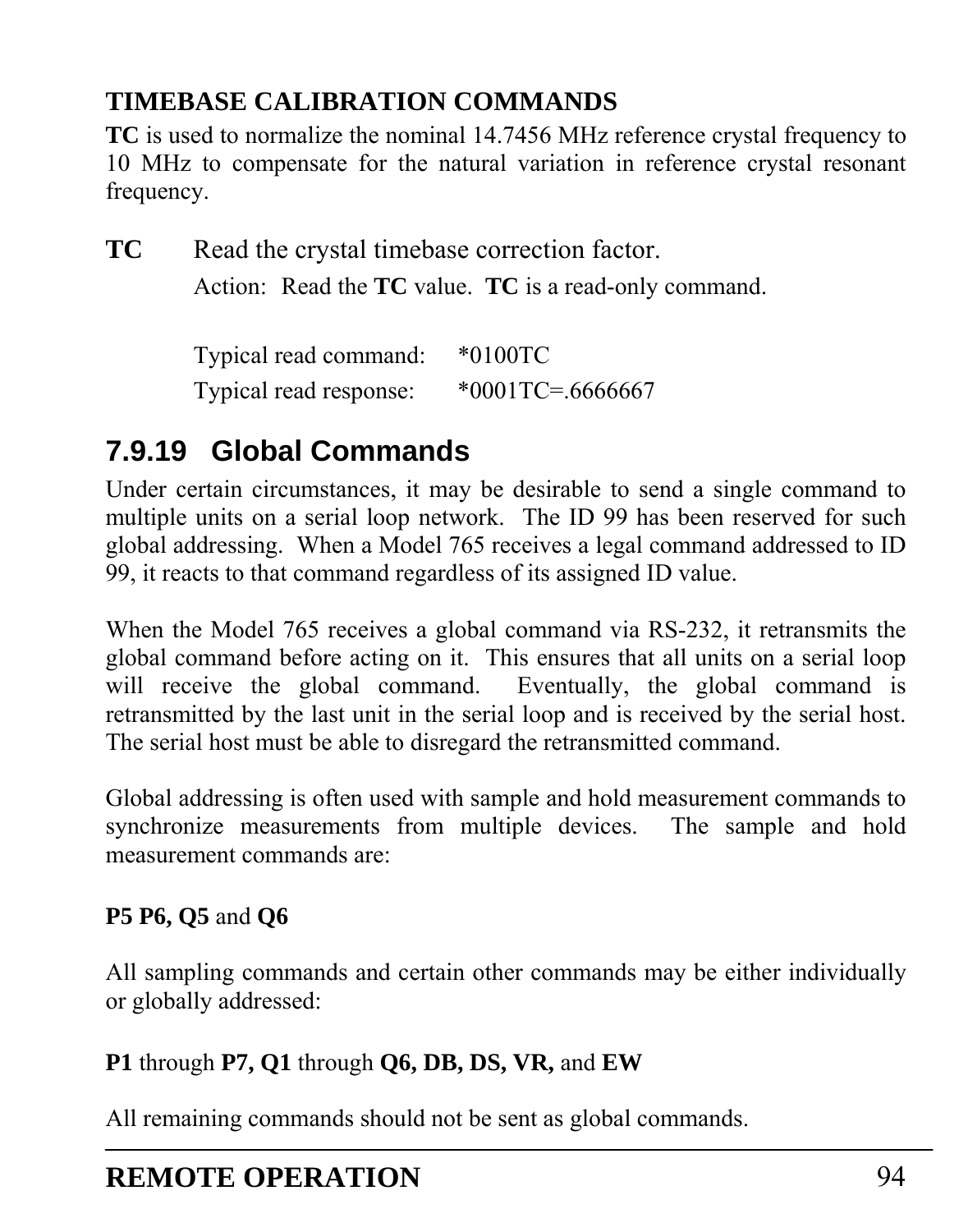# **7.10 Networking**

The Model 765 supports RS-232 serial loop and USB networking. Networking allows you to communicate with up to 98 Digiquartz Intelligent Devices from a single RS-232 serial host. It is also possible to connect several Model 765 units to a serial host via one or more USB hubs.

### **7.10.1 Networking Basics**

When setting up a network, the following points must be observed.

- If your network includes older Digiquartz Intelligent Devices, set the older devices to  $PT = N$  to assure compatibility with the Model 765.
- Verify proper operation of each Digiquartz Intelligent Device before installing it in a network.
- Set all Digiquartz Intelligent Devices to the same baud rate before installing them in a network. Baud rates should be limited to 9600 or 19200 baud.
- Set each Digiquartz Intelligent Device on the network to a unique ID.

# **7.10.2 RS-232 Serial Loop Networking**

Refer to [Figure 7-1.](#page-95-0) In an RS-232 serial loop network, the transmit output of the RS-232 host is connected to the receive input of the first device in the loop. The transmit output of the first device is connected to the receive input of the next device. The remaining devices are connected similarly, with their receive input connected to the transmit output of the previous device, and their transmit output connected to the receive input of the next device. The transmit output of the last device is connected to the receive input of the RS-232 host.

The host sends commands to the first device in the loop. If a command is addressed to that device, the command is carried out; if not, the command is resent to the next device. Globally addressed commands are carried out by each device, and are also resent to the next device. When a device responds to a command, the response is addressed to the host, and is therefore resent by each device that receives it until it eventually makes it way to the serial host.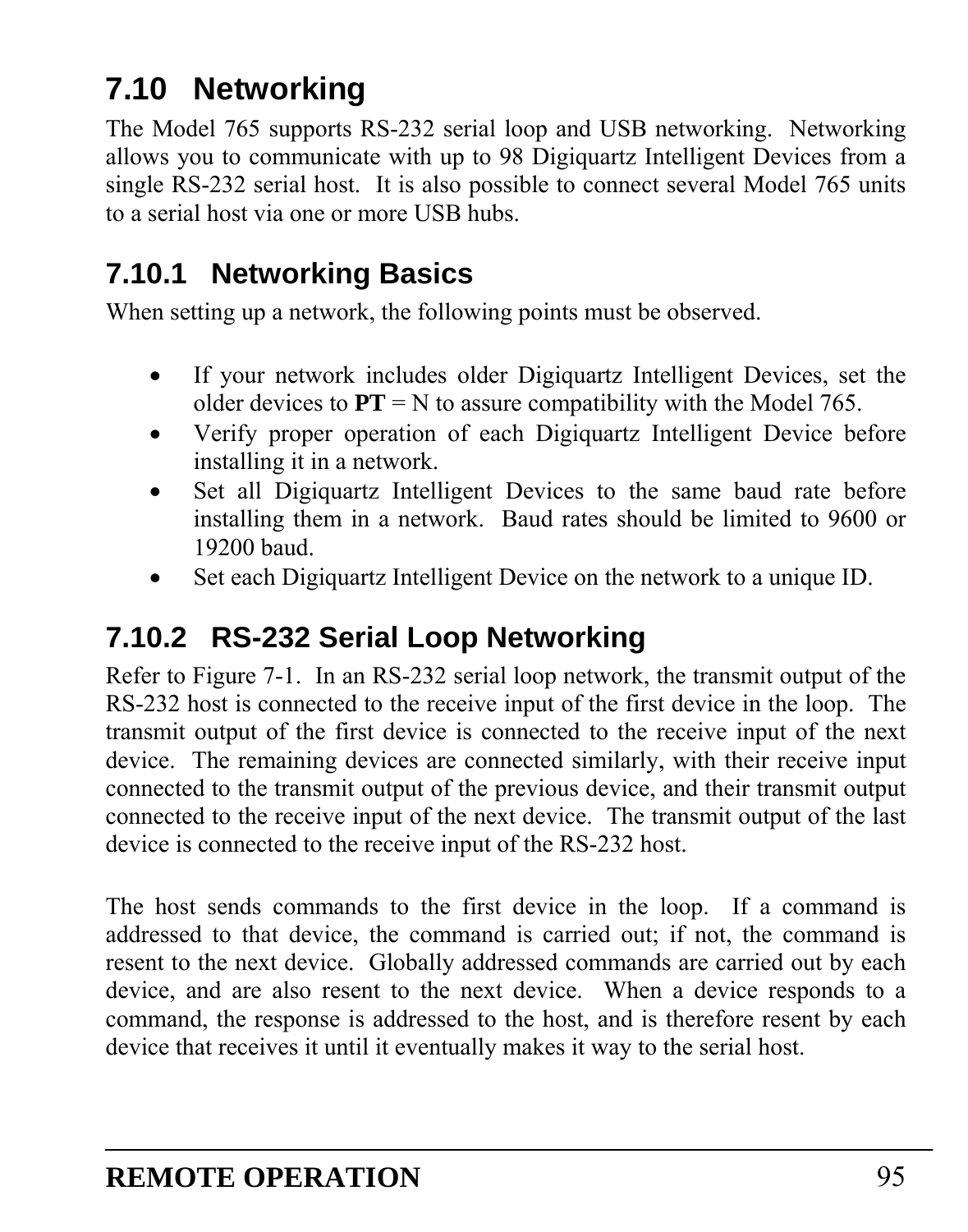

**Figure 7-1. Serial loop network block diagram** 

<span id="page-95-0"></span>Keep these points in mind when designing an RS-232 serial loop network:

- As previously described, each device resends any command or response that is addressed to another device. Since each device considers resending to be a higher priority than sending its own response, it is possible that a device can spend all its time resending, and never have an opportunity to send its own response. This occurs only when one or more upstream devices are continuously transmitting. To prevent this situation:
	- Operate your network at 9,600 baud or 19,200 baud
	- Avoid continuous transmission (P2, P4, P7, Q2, and Q4 commands) at extremely low integration times
- Do not operate a serial loop network above 19,200 baud.
- It is not possible to precisely synchronize measurements from two or more devices by sending a global measurement command. This is a result of the delay that occurs as the measurement command propagates through the serial loop.
- When a global command is sent, it propagates through the serial loop, eventually making its way back to the host. Therefore, the data received by the host in response to a global command includes the command itself, followed by the individual responses from all devices on the network.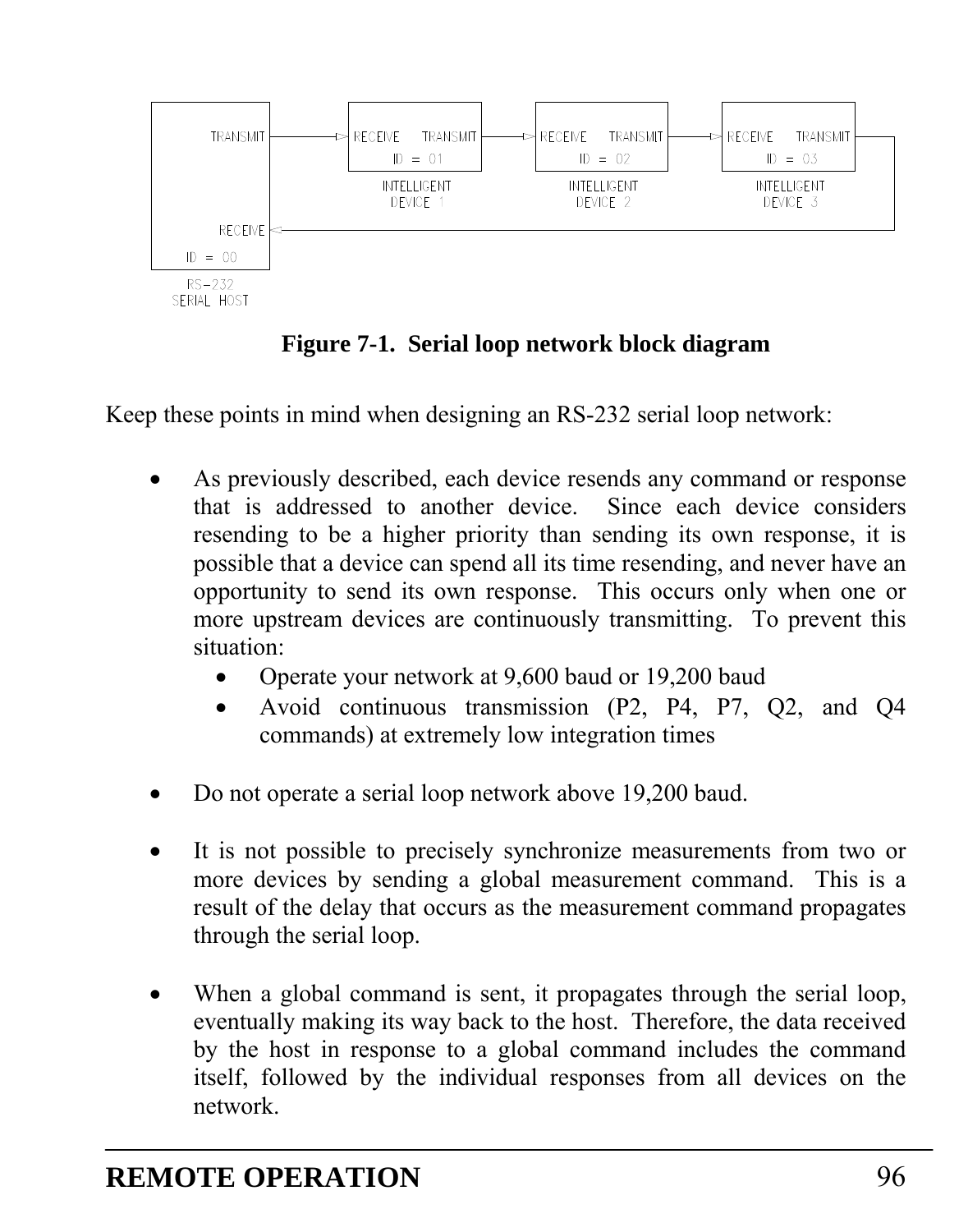### **7.10.3 USB Networking**

A USB network generally consists of a PC, one or more USB hubs, two or more Model 765 units, and standard USB cables as required. Normally, the PC is connected to the USB hub, and the Model 765 units are connected to the USB hub.

Since the VCP driver assigns a unique virtual COM port to each Model 765, it is not necessary to assign each unit a unique ID. Global commands cannot be used to address all units on a USB network. Communication with each Model 765 must be done individually via its associated virtual COM port. See Section [7.3](#page-36-0) for more information regarding USB and the VCP driver.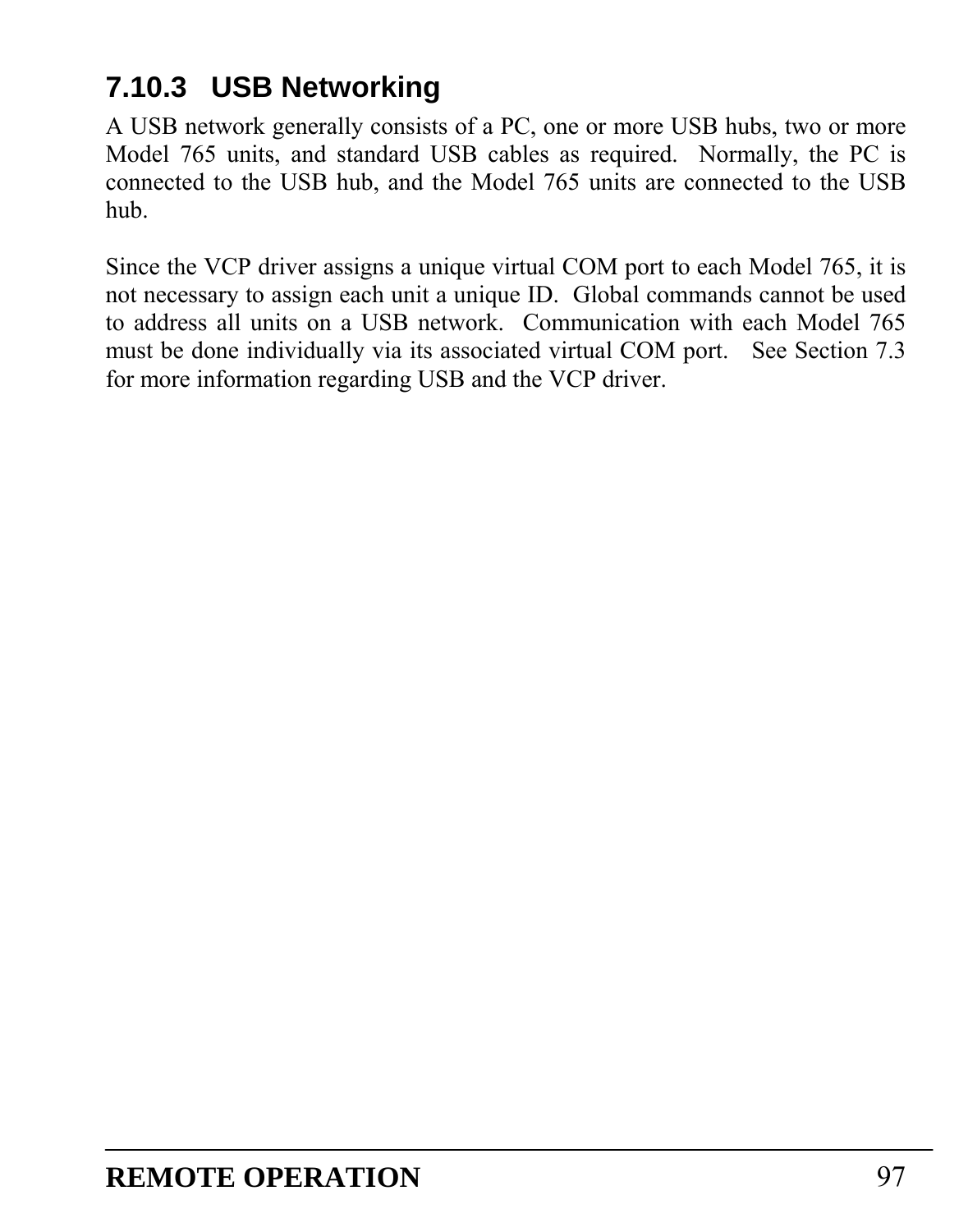# **8 Pressure Measurement Concepts**

### **8.1 Measurement Basics**

At the heart of all Digiquartz Intelligent Instruments is a precision Digiquartz pressure transducer. The outputs from a Digiquartz pressure transducer are two square wave signals whose period is proportional to applied pressure and internal transducer temperature. The Model 765 measures these signals using a technique similar to that of a common laboratory frequency counter. Like the frequency counter, a signal must be integrated, or sampled, for a specified period of time to measure its period. The time over which the signal is sampled determines the resolution of the measurement. Longer sampling times increase resolution, but result in a slower sampling rate.

The Model 765 allows you to set the sampling time between 0.001 to 290 seconds. Pressure and temperature sampling times can be set independently via the serial ports. You can use these features to configure the unit according to the data acquisition and resolution requirements of your application.

Refer to Section [8.6](#page-102-0) for more information about integration time, resolution, and sampling rate.

# **8.2 Measurement Types**

One or both of the Digiquartz pressure transducer output signals are sampled, depending on the type of measurement requested.

Four types of measurements can be taken:

- Pressure
- Internal sensor temperature
- Pressure period
- Temperature period

Period measurements data can only be accessed via the serial ports.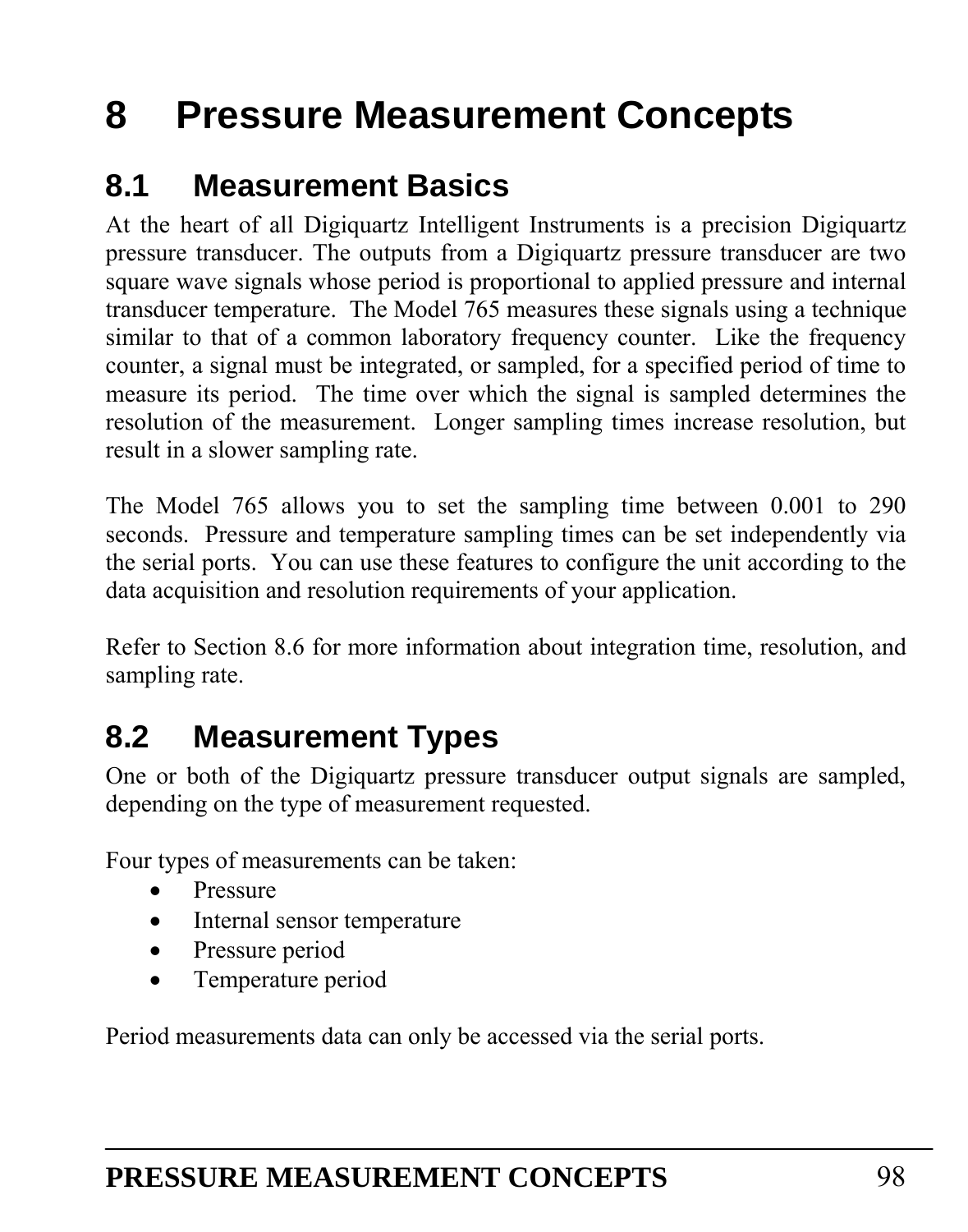#### **PRESSURE MEASUREMENTS**

Pressure measurements are the most common. Pressure measurement values are displayed on the first line of the Model 765 display, and can also be output via RS-232 or USB. Pressure measurements are fully temperature-compensated, and therefore require an internal temperature measurement.

When a pressure measurement is made, the following sequence occurs:

- The temperature signal period is measured
- An internal transducer temperature value is calculated using the temperature period and the calibration coefficients
- The pressure signal period is measured
- A temperature-compensated pressure value is calculated using the pressure period, temperature value, and the calibration coefficients
- The pressure value is displayed and optionally output via RS-232 or USB

#### **INTERNAL SENSOR TEMPERATURE MEASUREMENTS**

Internal sensor temperature is normally only used for temperature compensation of pressure, but can be requested independently for diagnostic and other purposes. Internal sensor temperature measurements can optionally be displayed on the second line of the Model 765 display, and can also be output via RS-232 or USB.

When an internal sensor temperature measurement is made, the following sequence occurs:

- The temperature signal period is measured
- A temperature value is calculated using the temperature period and the calibration coefficients
- The temperature value is optionally displayed and/or output via RS-232 or USB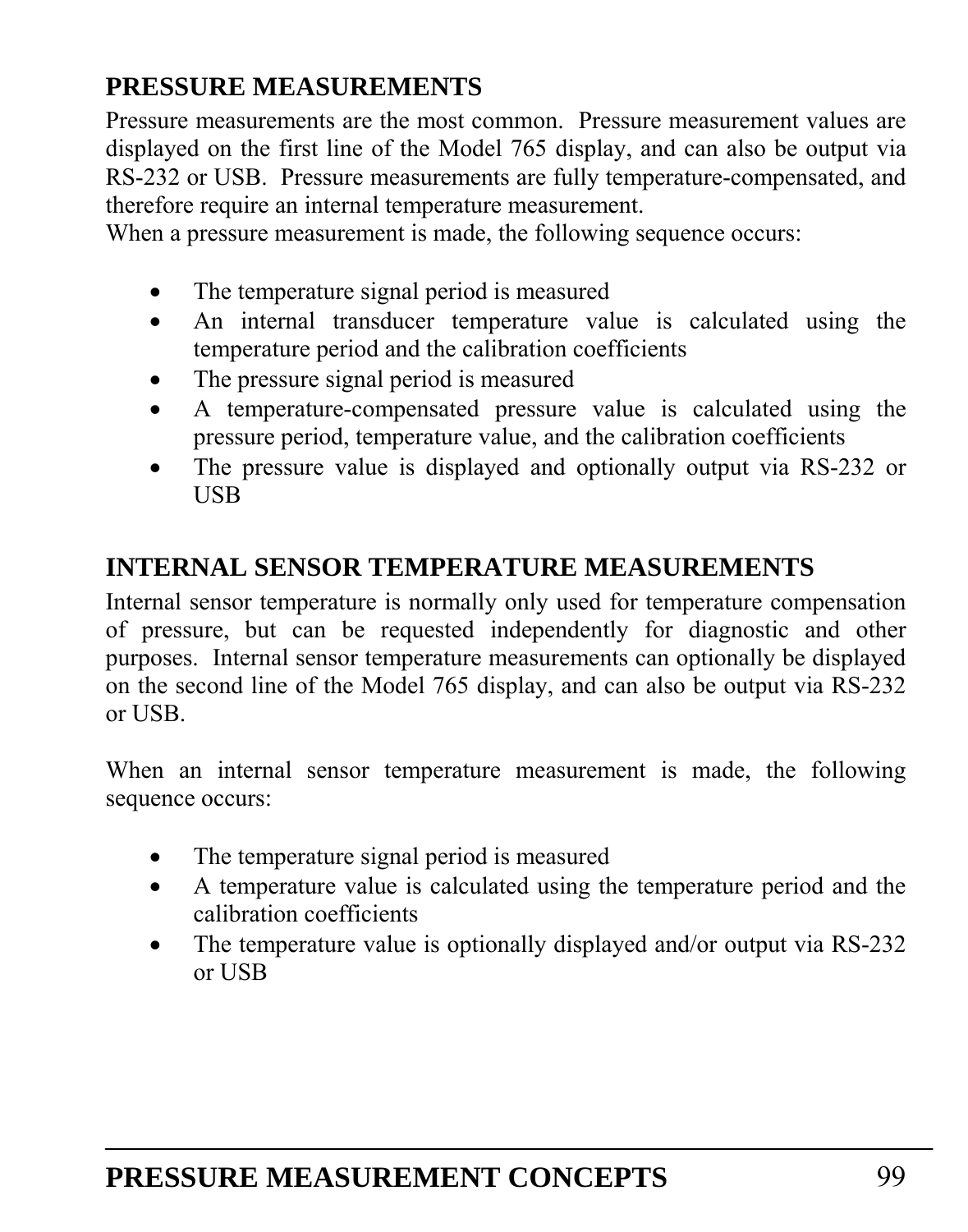#### <span id="page-99-1"></span>**PRESSURE AND TEMPERATURE PERIOD MEASUREMENTS**

Period measurements are used mainly for calibration and diagnostic purposes, but may be useful in high-speed sampling applications. Period measurements can only be accessed via the RS-232 or USB ports.

When a period measurement is made, the following sequence occurs:

- The pressure or temperature signal period is measured
- The period value is output

Refer to Section [7.9](#page-47-0) for serial measurement command descriptions.

### <span id="page-99-0"></span>**8.3 Measurement Modes**

### **TRIGGER MODE VS. FETCH MODE**

In Trigger Mode, measurements are initiated when a measurement command is received. Data is output when the new measurement is complete. This is the mode in which Digiquartz Intelligent devices have traditionally operated. In Fetch Mode, measurements are continuously taken in the background. When a measurement command is received, the most recently acquired measurement value is immediately output. Refer to Section [7.9.7](#page-67-0) for more information.

#### **SEQUENTIAL INTEGRATION VS. SIMULTANEOUS INTEGRATION**

Until recently, the Model 765 used a Sequential Integration scheme for measuring the sensor's pressure and temperature signals. With Sequential Integration, the temperature period is integrated first, followed by the pressure period.

Recent advances in microprocessor technology enable the Model 765 to integrate the temperature and pressure signals simultaneously. Simultaneous Integration results in faster data acquisition without sacrificing measurement resolution. Simultaneous Integration is available with firmware revision P2.00 and later. For backward compatibility with earlier units, a Sequential Integration Simulation mode is also available. The Sequential Integration Simulation uses Simultaneous Integration but produces measurement timing similar to units with firmware versions prior to P2.00.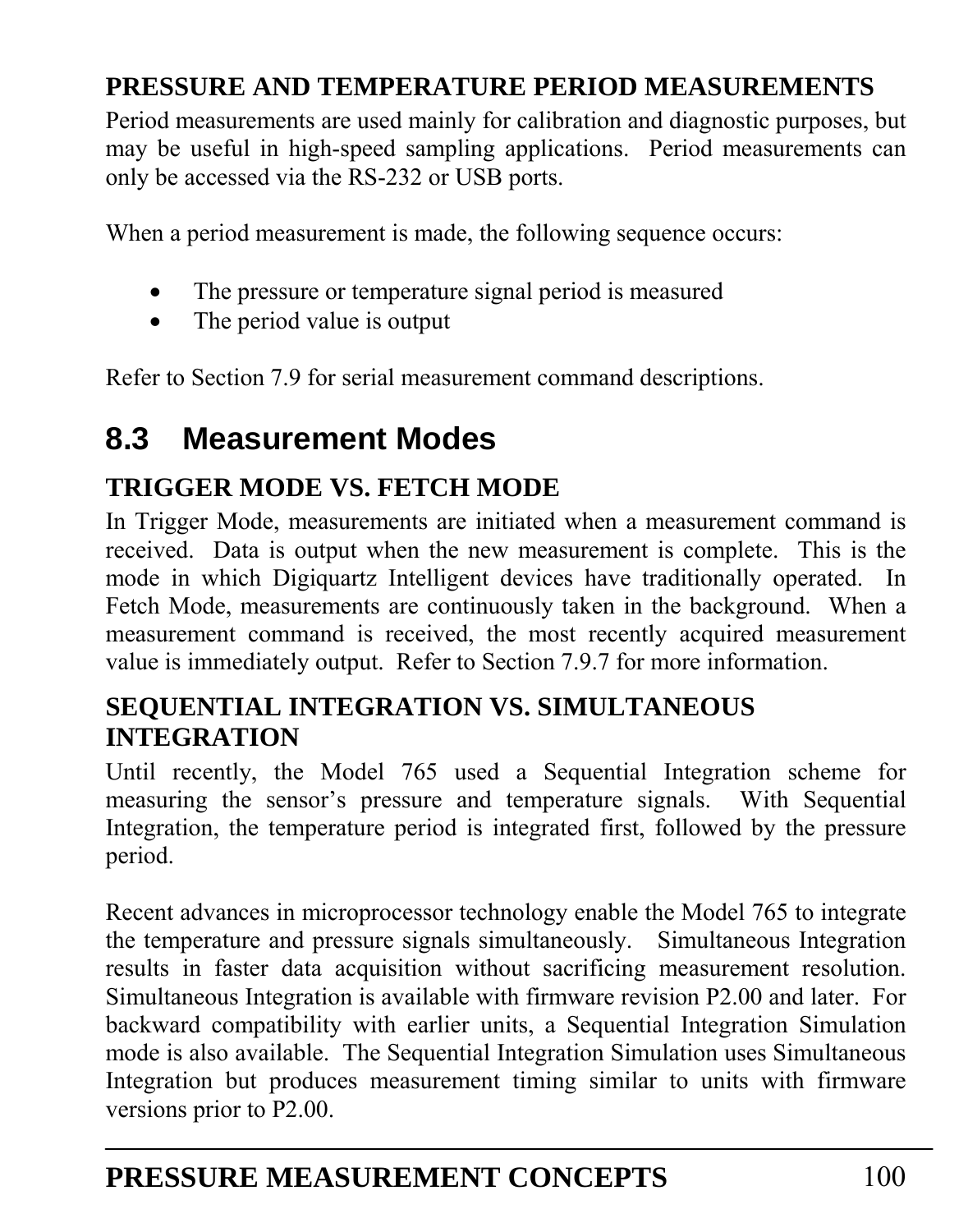[Figure 8-1 illustrates the differences between Sequential Integration,](#page-100-0)  [Simultaneous Integration, and Sequential Integration Simulation. Refer to](#page-100-0)  [Section](#page-100-0) 7.9.[7 for more information about Sequential and Simultaneous](#page-67-0)  [Integration.](#page-67-0) 



**Figure 8-1: Timing Diagram – Simultaneous vs. Sequential Integration** 

# <span id="page-100-0"></span>**8.4 Sampling Types**

Measurement data can be sampled via the RS-232 and USB ports by the following methods:

- Single measurement
- Continuous measurement
- High-speed continuous measurement
- Sample and hold measurement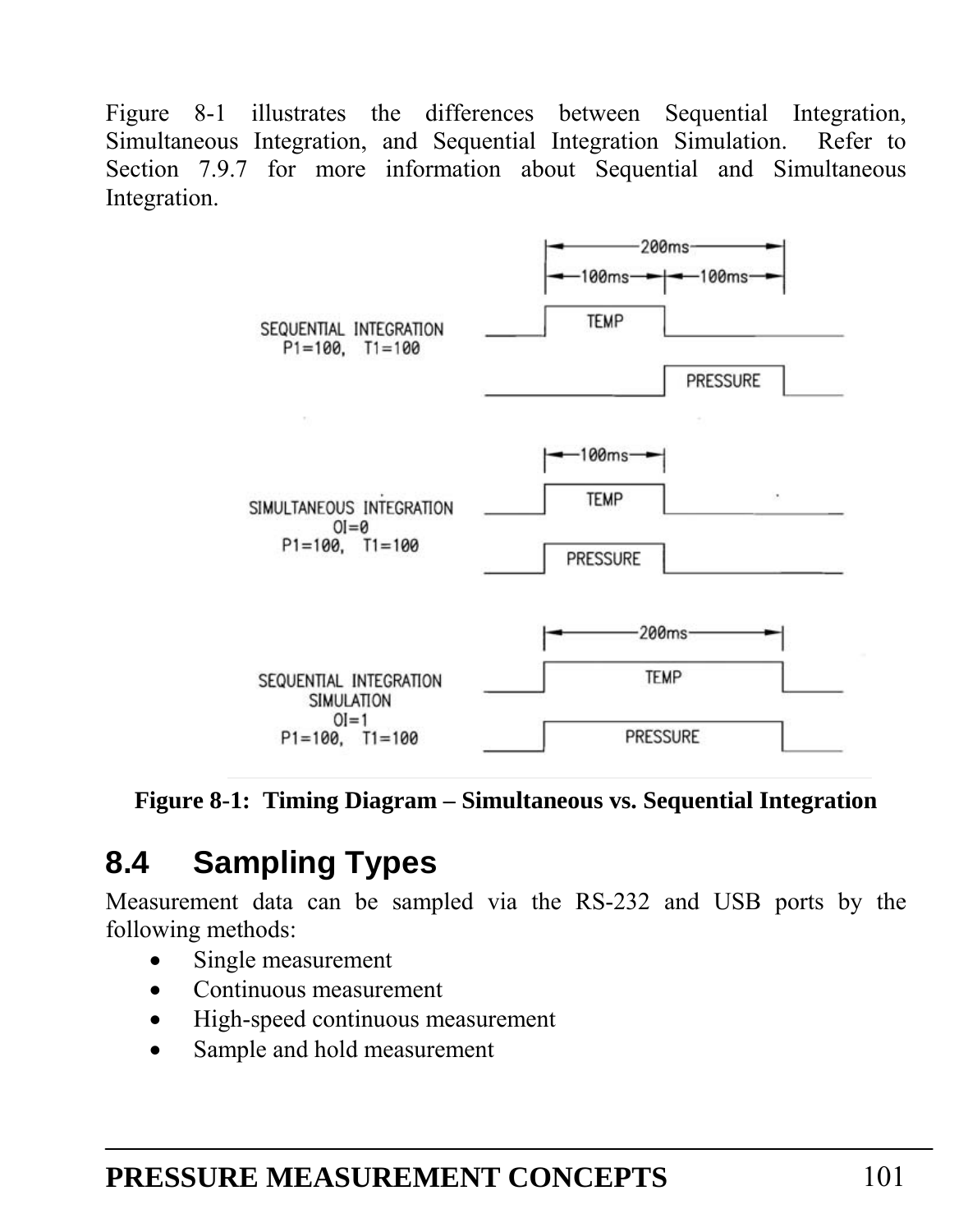### **SINGLE MEASUREMENT SAMPLING**

Single measurement sampling commands output a single measurement value each time the command is received.

### **CONTINUOUS MEASUREMENT SAMPLING**

Continuous measurement sampling commands repeatedly output measurement data until commanded to stop.

#### **HIGH-SPEED CONTINUOUS MEASUREMENT SAMPLING**

Similar to regular continuous measurement commands, but internal transducer temperature measurements are taken only occasionally. This type of sampling is useful when sampling rates must be as high as possible, and is particularly appropriate when internal transducer temperature is not expected to change significantly.

#### **SAMPLE AND HOLD MEASUREMENT SAMPLING**

Similar to single measurement sampling, but the measurement value is not output until a separate command is sent. This type of sampling is useful when you need to simultaneously trigger measurements from multiple units, and then read them one by one in a particular order.

Refer to Section [7.9](#page-47-0) for serial measurement command descriptions.

# **8.5 Tare Function**

You can configure the Model 765 to subtract a value from each subsequent pressure measurement. This process is referred to as tare. You can tare subsequent pressure measurements to the current pressure value, or to any value you specify. Tare can be enabled and disabled through the TARE key or by serial command.

An indicator on the display and/or a special character in the serial measurement data indicates when tare is in effect. Refer to Sections [4.2](#page-16-0) and [7.9.13](#page-75-0) for details.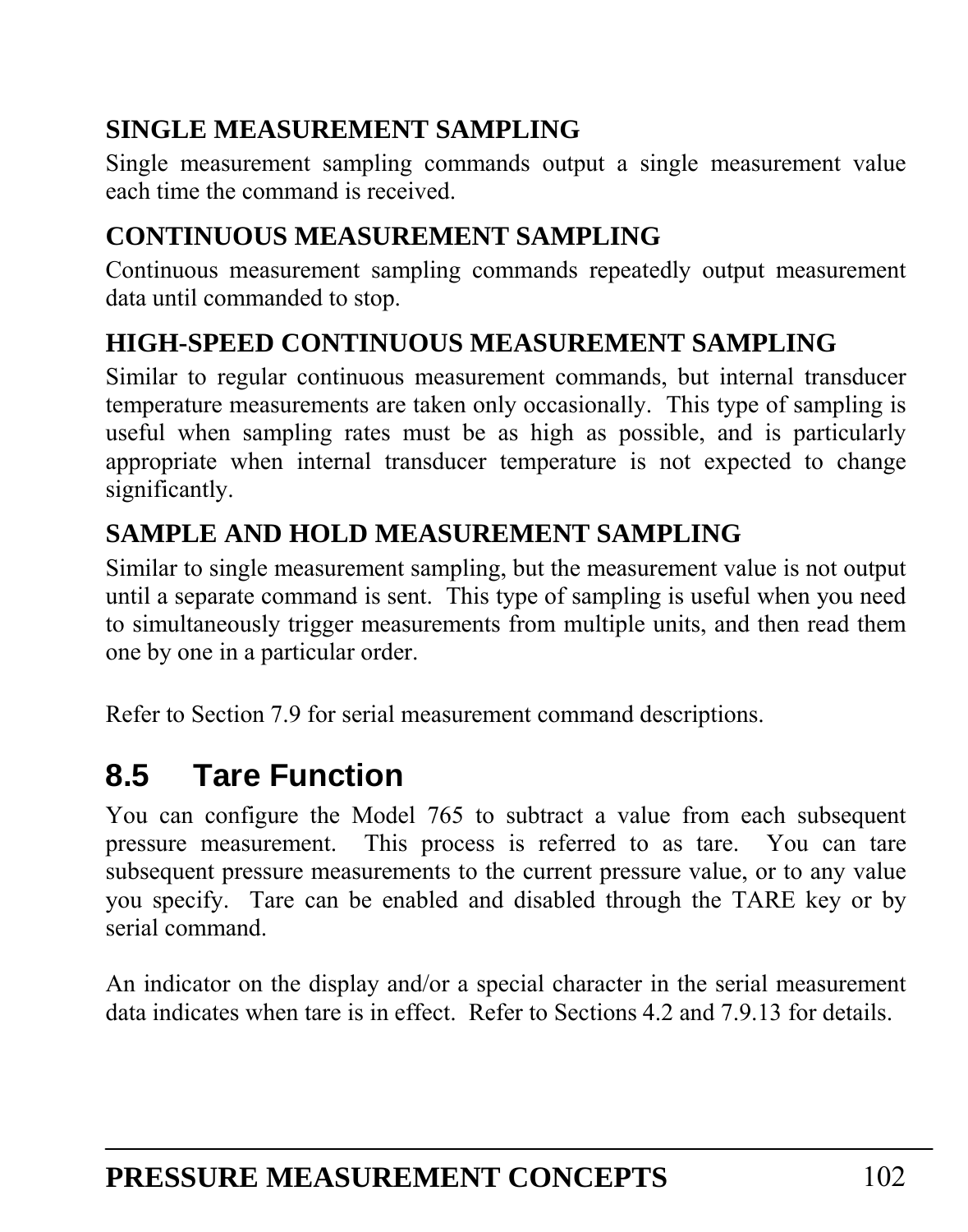### <span id="page-102-0"></span>**8.6 Resolution, Integration Time, and Sampling Rate**

The outputs from Digiquartz pressure transducers are two square wave signals whose period is proportional to applied pressure and internal transducer temperature. The Intelligent electronics measures these signals using a technique similar to that of a common laboratory frequency counter. Like the frequency counter, a signal must be integrated for a specified period of time to measure its period.

The time over which the signal is integrated determines the resolution of the measurement. Longer integration times increase resolution, but reduce the sampling rate. Conversely, shorter integration times decrease resolution, but increase the sampling rate.

The integration mode has a significant effect on sampling rate. The effective sampling rate of Simultaneous Integration (OI=0) is roughly double that of Sequential Integration Simulation ( $O-I$ ) for a given PI or PR setting, until the maximum serial bandwidth is reached. Note that the relationship between integration time and pressure resolution is not affected by the integration mode. Please refer to Sections [8.3](#page-99-0) and [7.9.7](#page-67-0) for more information about Sequential Integration and Simultaneous Integration Simulation.

Another factor that influences sampling rate is the serial baud rate. For short integration times, faster baud rates enable faster sampling. As integration times increase, the benefit of faster baud rates quickly diminishes.

[Table 8-1](#page-103-0) illustrates the relationship between integration time, resolution, and sampling rate for the **P4** command in Simultaneous Integration and Sequential Integration Simulation modes at various baud rates.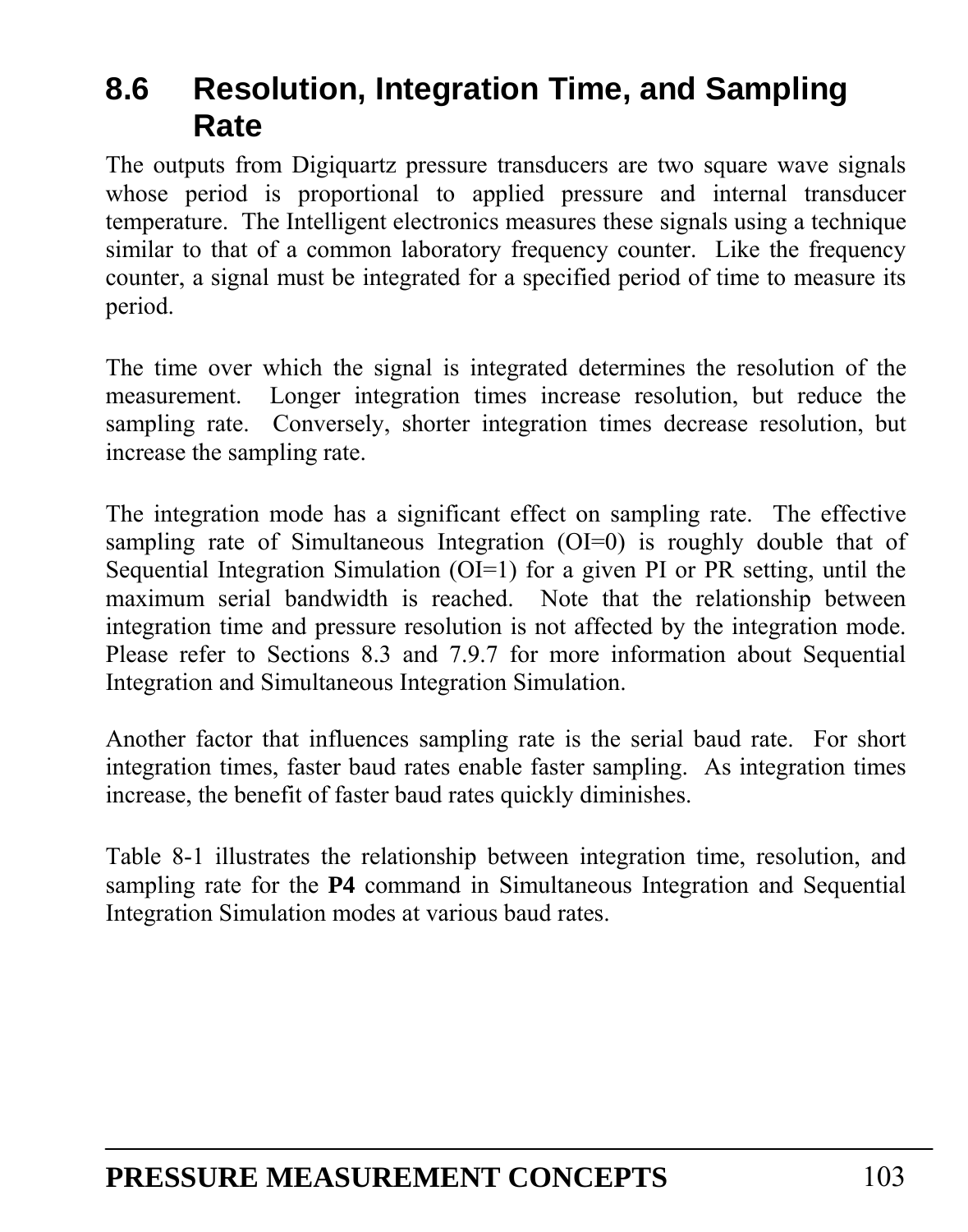### **P4 Command (Continuous Pressure Output)**

|       | <b>Resolution</b> |         | <b>Integration Time</b> |        | <b>Sampling Rate (Hz)</b> |        |                   |        |                    |        |
|-------|-------------------|---------|-------------------------|--------|---------------------------|--------|-------------------|--------|--------------------|--------|
| PI    | (ppm)             |         | (sec)                   |        | <b>9600 Baud</b>          |        | <b>57600 Baud</b> |        | <b>115200 Baud</b> |        |
|       | $O = 0$           | $Ol=1$  | $O = 0$                 | $Ol=1$ | $O = 0$                   | $Ol=1$ | $O = 0$           | $Ol=1$ | $O = 0$            | $Ol=1$ |
| 1     | 339.100           | 678.200 | 0.001                   | 0.002  | 106.70                    | 106.70 | 442.90            | 315.50 | 449.40             | 310.30 |
| 3     | 113.000           | 226.100 | 0.003                   | 0.006  | 106.70                    | 106.70 | 236.80            | 138.60 | 236.40             | 137.40 |
| 8     | 42.390            | 84.770  | 0.008                   | 0.016  | 87.30                     | 58.00  | 108.80            | 58.00  | 108.00             | 58.00  |
| 11    | 30.830            | 61.650  | 0.011                   | 0.022  | 81.80                     | 42.90  | 81.80             | 42.90  | 81.80              | 42.90  |
| 17    | 19.950            | 39.890  | 0.017                   | 0.034  | 55.10                     | 21.80  | 55.10             | 21.80  | 55.10              | 21.80  |
| 34    | 9.970             | 19.950  | 0.034                   | 0.068  | 28.40                     | 14.40  | 28.40             | 14.40  | 28.40              | 14.40  |
| 67    | 5.060             | 10.120  | 0.067                   | 0.134  | 14.60                     | 7.37   | 14.60             | 7.37   | 14.60              | 7.37   |
| 134   | 2.530             | 5.061   | 0.134                   | 0.268  | 7.38                      | 3.71   | 7.38              | 3.71   | 7.38               | 3.71   |
| 333   | 1.018             | 2.037   | 0.333                   | 0.666  | 2.99                      | 1.50   | 2.99              | 1.50   | 2.99               | 1.50   |
| 666   | 0.509             | 1.018   | 0.666                   | 1.332  | 1.50                      | 0.75   | 1.50              | 0.75   | 1.50               | 0.75   |
| 1333  | 0.254             | 0.509   | 1.333                   | 2.666  | 0.75                      | 0.38   | 0.75              | 0.38   | 0.75               | 0.38   |
| 3332  | 0.102             | 0.204   | 3.332                   | 6.664  | 0.30                      | 0.15   | 0.30              | 0.15   | 0.30               | 0.15   |
| 6664  | 0.051             | 0.102   | 6.664                   | 13.328 | 0.15                      | 0.08   | 0.15              | 0.08   | 0.15               | 0.08   |
| 13328 | 0.025             | 0.051   | 13.328                  | 26.656 | 0.08                      | 0.04   | 0.08              | 0.04   | 0.08               | 0.04   |
| 26656 | 0.013             | 0.025   | 26.656                  | 53.312 | 0.04                      | 0.02   | 0.04              | 0.02   | 0.04               | 0.02   |
| 45872 | 0.007             | 0.015   | 45.872                  | 91.744 | 0.02                      | 0.01   | 0.02              | 0.01   | 0.02               | 0.01   |

**Table 8-1: Relationship of Integration Time, Resolution, and Sampling Rate for P4 Command** 

<span id="page-103-0"></span>NOTES: Please refer to Sections [8.3](#page-99-1) and [7.9.7](#page-67-1) for more information about Simultaneous Integration and Sequential Integration Simulation. The measurement time interval (seconds) is equal to 1 / Sampling Rate (Hz). Data in this table assume TI=PI and version P2.00 or later. PI is approximately equal to PR x 2.8.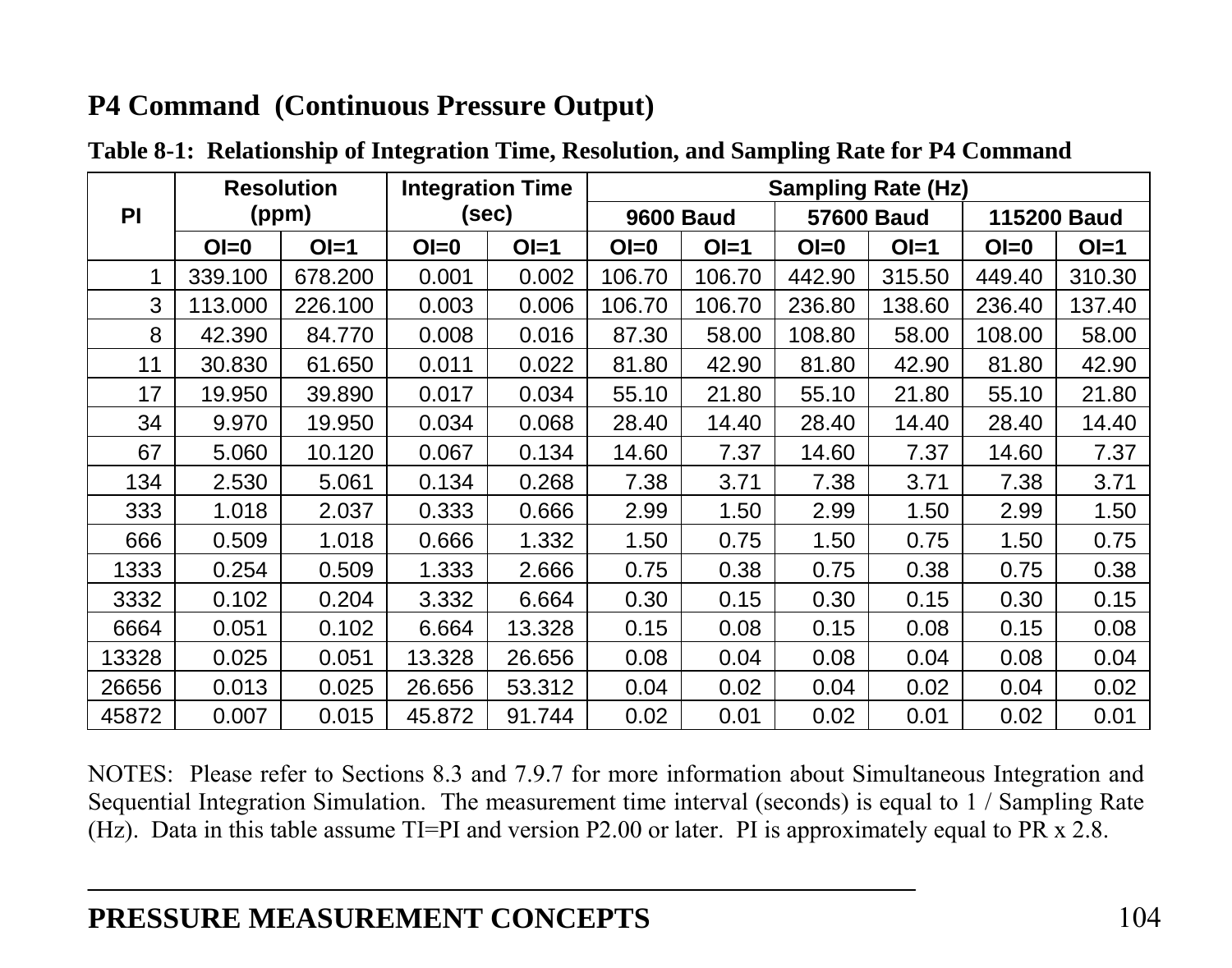# **8.7 Optimizing Pressure Data Rate**

Use one or more of the following techniques to increase serial sampling rate.

- Reduce integration time. Refer to **PI**, **TI**, **PR**, and **TR** commands in Section [7.9.6.](#page-64-0)
- Use **PR** and **TR** rather than **PI** and **TI** to control integration time. **PR** and **TR** have approximately 1ms resolution, compared to 10ms of **PI** and **TI**. See Section [7.9.6](#page-64-0) for details.
- Use a continuous pressure measurement command, such as **P4** or **P7**. See Section [7.9.3.4](#page-53-0) for details.
- Increase the baud rate. Refer to Section [7.9.2.](#page-47-1)
- Disable any functions that increase the length of serial responses, such as **US** and **SU**.
- Use the continuous pressure period command (**P2**), and post-process data to convert to pressure. Refer to Section [8.8](#page-104-0) for detailed information about converting period measurements into pressure values.

# <span id="page-104-0"></span>**8.8 Calculations and Formulas**

The Model 765 calculates internal sensor temperature and temperaturecompensated pressure from period measurements of the Digiquartz pressure transducer output signals. The equations and coefficients used to perform these calculations are given below. The Model 765 is initialized with its transducer coefficients at the factory.

#### **TEMPERATURE CALCULATION**

The following equation is used to calculate internal sensor temperature:

 $T = Y_1U + Y_2U^2 + Y_3U^3$ 

Where:  $T = Temperature (°C)$  $U_0$  = temperature period (microseconds) at  $0^{\circ}$ C  $U =$  temperature period (microseconds) –  $U_0$  (microseconds)

Temperature coefficients:  $U_0$  Y<sub>1</sub> Y<sub>2</sub> Y<sub>3</sub>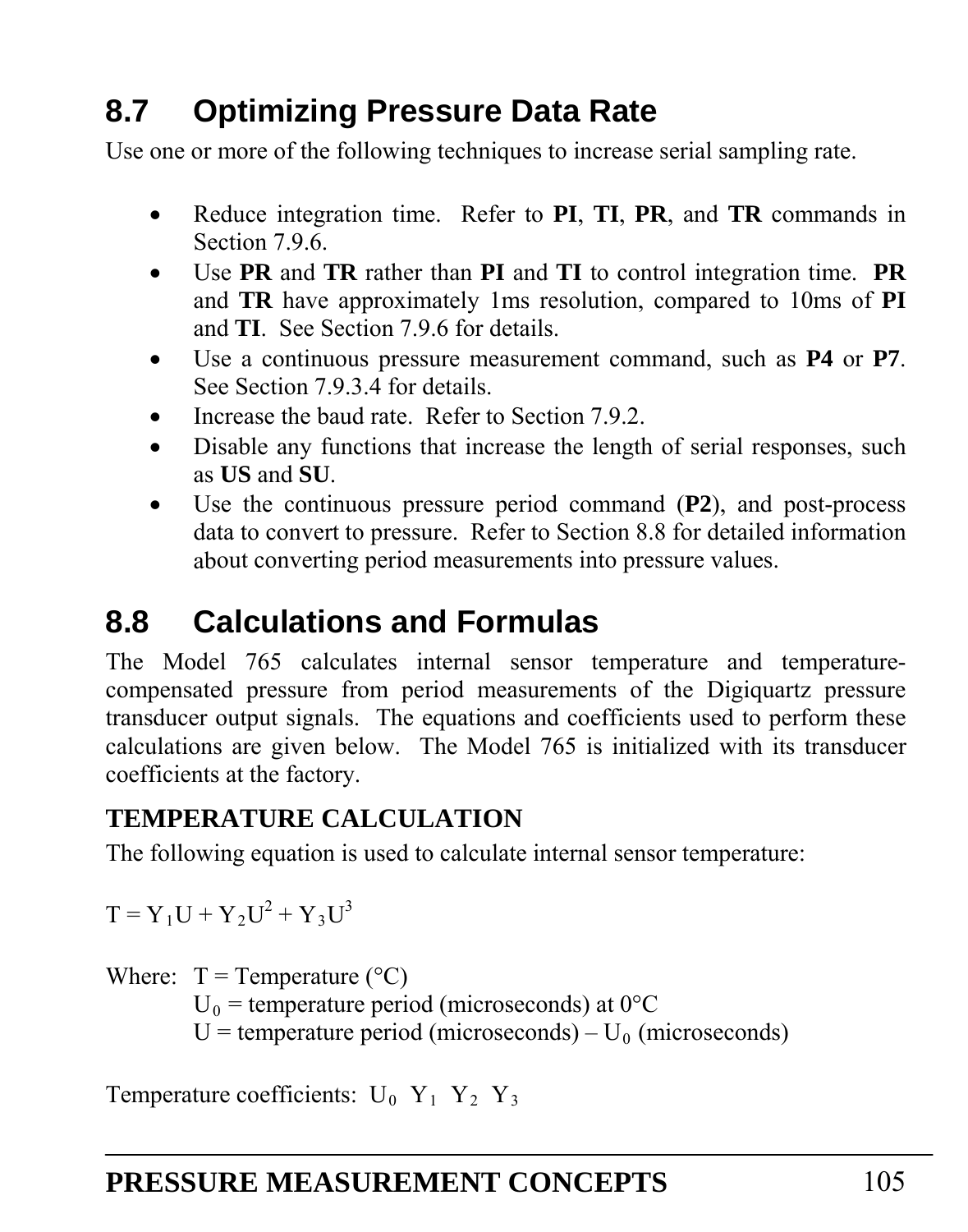#### **PRESSURE CALCULATION**

The following equation is used to calculate pressure:

$$
P = C(1 - \tau_0^2 / \tau^2)[1 - D(1 - \tau_0^2 / \tau^2)]
$$

Where:  $P = pressure$ 

 $\tau$  = pressure period (microseconds)  $U =$  temperature period (microseconds) –  $U_0$  (microseconds)  $C = C_1 + C_2U + C_3U^2$  $D = D_1 + D_2U$  $\tau_0 = T_1 + T_2 U + T_3 U^2 + T_4 U^3 + T_5 U^4$ 

Pressure coefficients:  $C_1$   $C_2$   $C_3$   $D_1$   $D_2$   $T_1$   $T_2$   $T_3$   $T_4$   $T_5$ 

#### **FINAL OUTPUT PRESSURE CALCULATION**

The following equation is used with the pressure value calculated above to calculate the final output pressure value:

 $P_{\text{output}} = PM *$  (units conversion factor) \*  $[P + PA]$ 

Where:  $P_{\text{output}} =$  Final output pressure value  $P = raw pressure value (from pressure equation above)$ PM = Value stored in the **PM** parameter PA = Value stored in the **PA** parameter Units conversion factor  $=$  Value used to convert psi to the current pressure unit.

The **PM** and **PA** parameters allow you to make minor zero and span adjustments to the raw pressure value. Initially, **PM** (pressure multiplier) is set to 1.0, and **PA** (pressure adder) is set to 0.0. Refer to Section [7.9.18](#page-90-0) for more information.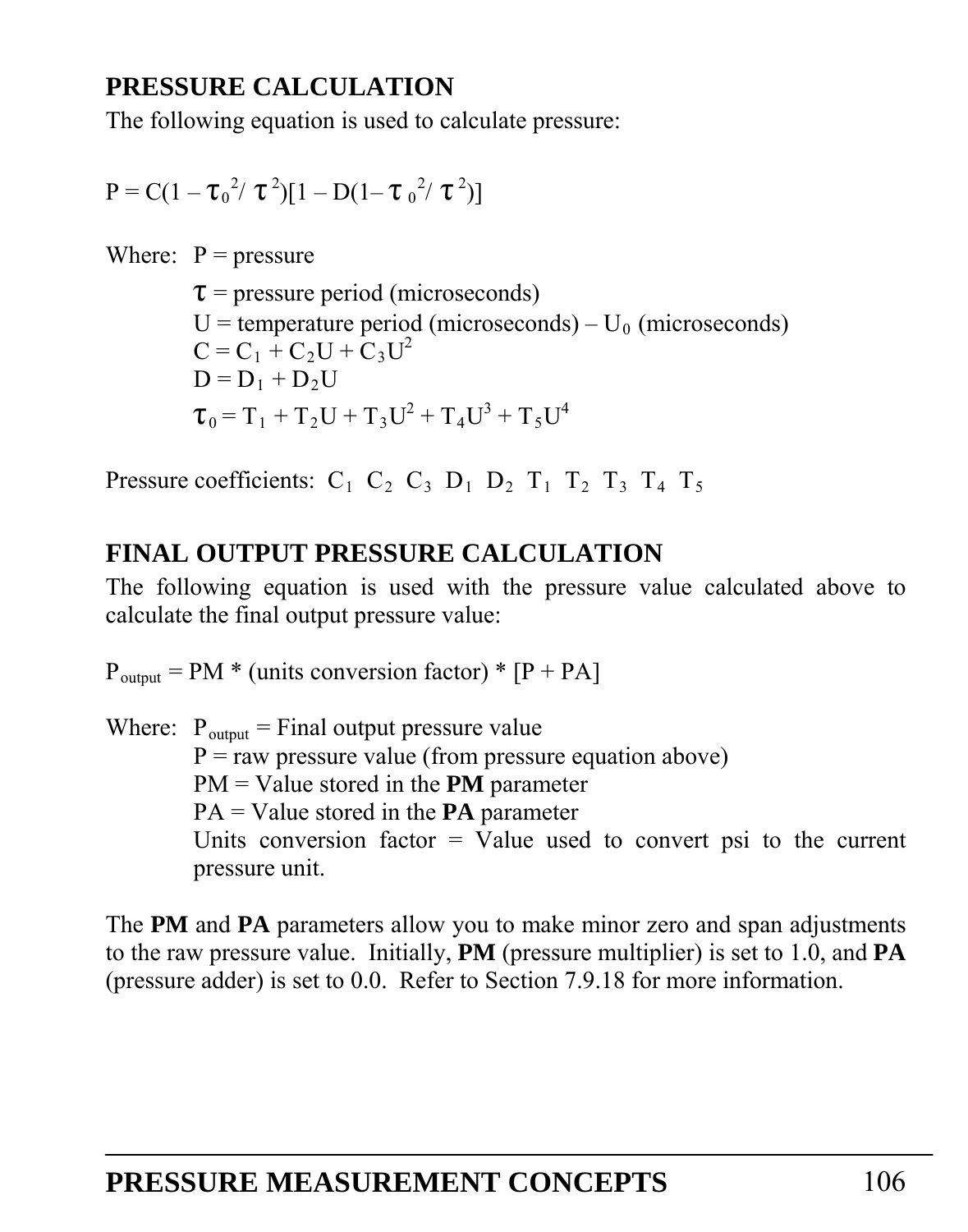# **9 Accessories**

# **9.1 Included Accessories**

### **AC POWER SUPPLY**

The Model 765 is delivered with a universal 100 - 240VAC, 47 - 63Hz wall power supply.

WARNING Use of an AC adapter other than that supplied by Paroscientific may damage the Model 765. If another power supply is to be used, ensure that the AC voltage, DC voltage, current capacity, connector type, and connector polarity match the original unit.

#### **USB CABLE**

The Model 765 is delivered with a six-foot USB cable, Paroscientific PN 6785- 001. This cable can be used to connect the Model 765 to a standard PC USB port.

#### **TUBE FITTING ADAPTER**

One or two tube fitting adapters are included with all units with VCO fittings (units with full-scale pressure of less than 1000 psi). Tube fitting adapters enable the VCO fitting to interface with Parker A-LOK 1/4" tube fittings.

# **9.2 Optional Accessories**

#### **HIGH PERFORMANCE PRESSURE PORT**

The high-performance DigiPort is optionally available for use with all Digiquartz Barometric Instruments. It provides barometric accuracy of better than 0.08 hPa in strong winds, all wind directions, pitch or tilt angles up to 25 degrees, rain, and freezing conditions. It outperforms open ports, single ports, single disks, shrouded pipes, closely spaced dual-disks, multi-hole probes, probes incorporating spheres or cones, and swiveling pivot tubes with static pressure inlets.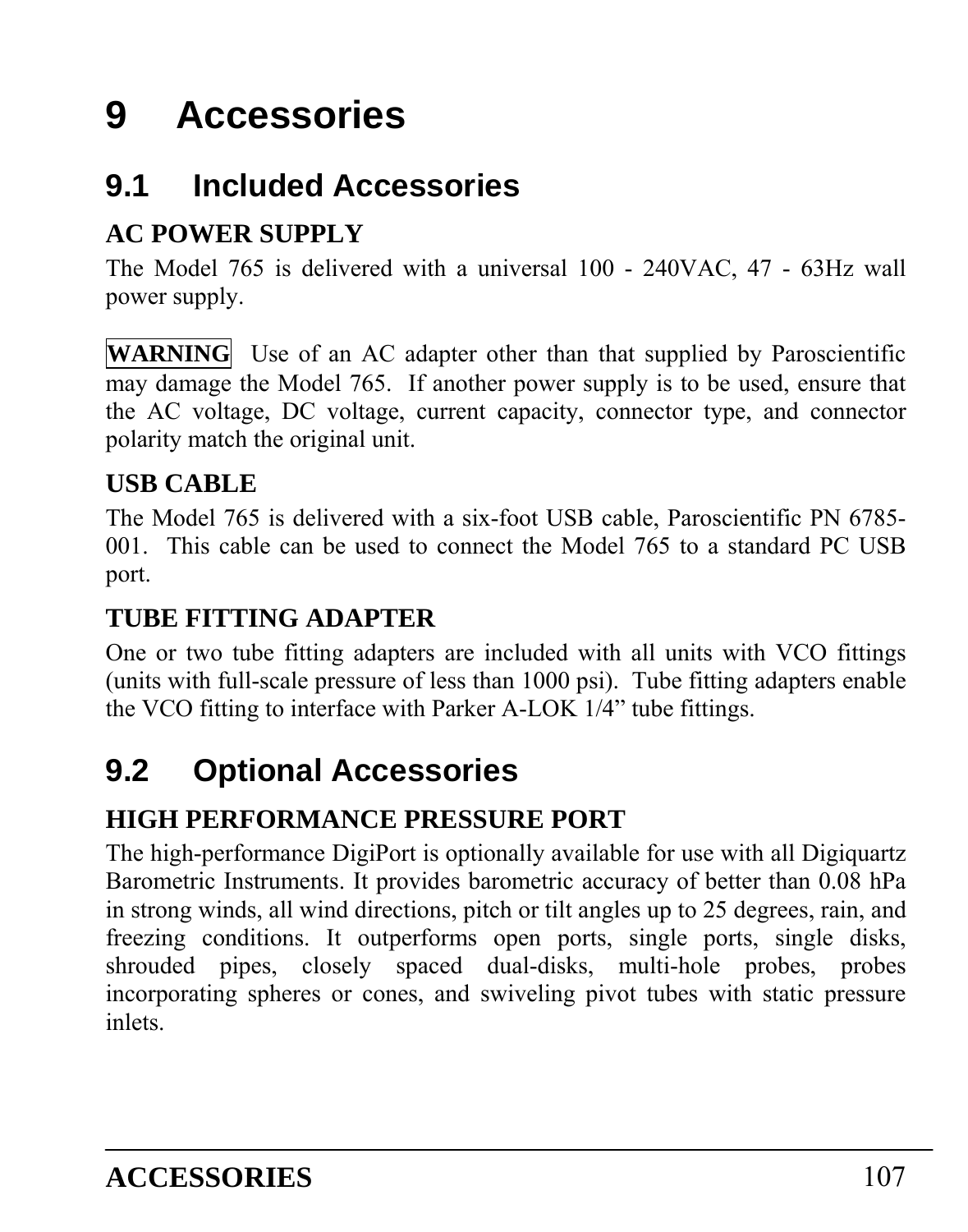

**Figure 9-1: DigiPort mounted on a portable stand.**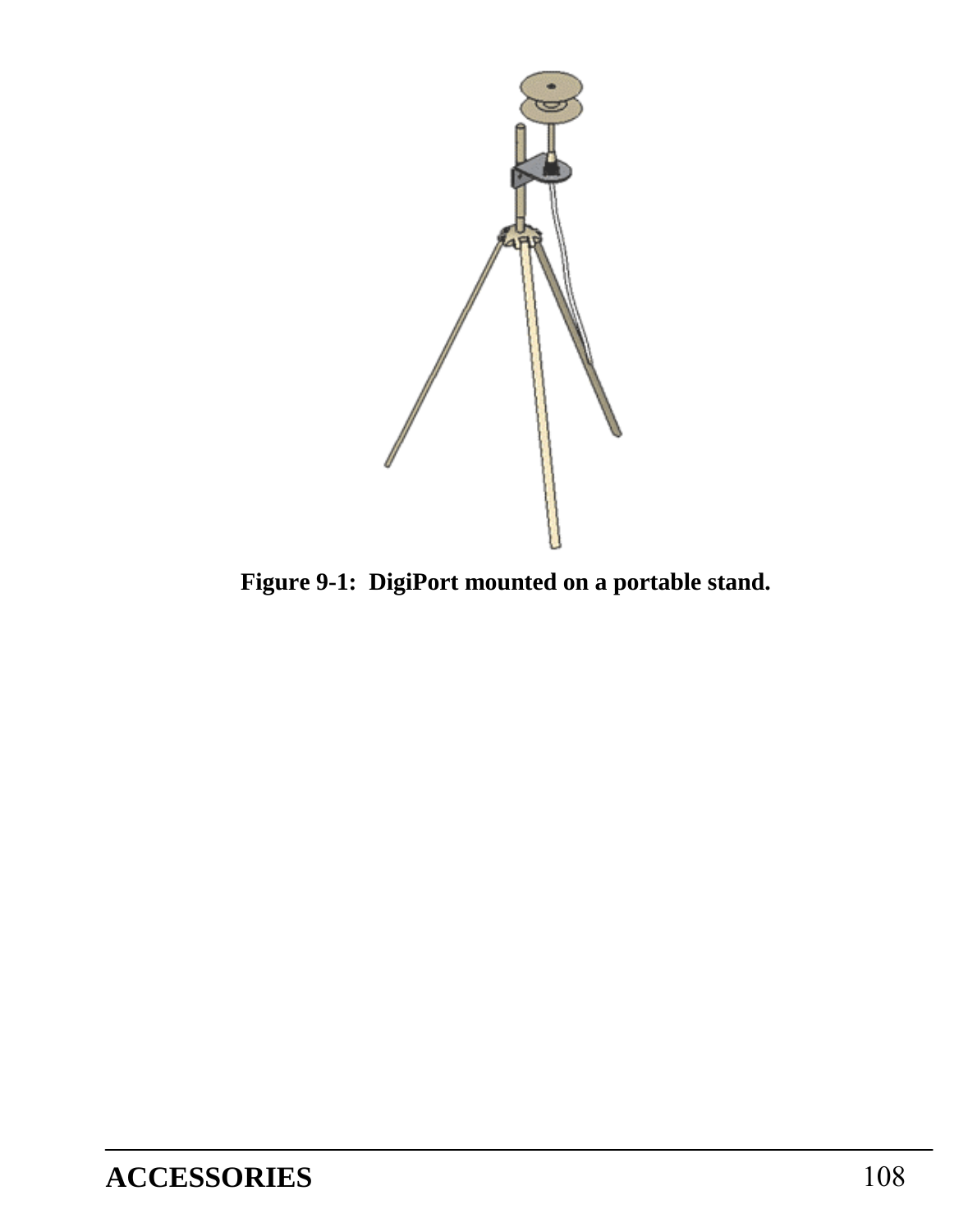# **10 Maintenance**

The Model 765 does not require periodic maintenance, other than calibration of the Digiquartz pressure transducer. If the unit becomes soiled, it may be cleaned using a soft cloth lightly moistened with plain water.

**WARNING** Do not allow liquids to enter the enclosure. Electronic failure may result.

WARNING Do not open the enclosure. No user-serviceable parts are located inside. Your warranty will be voided if the enclosure is opened.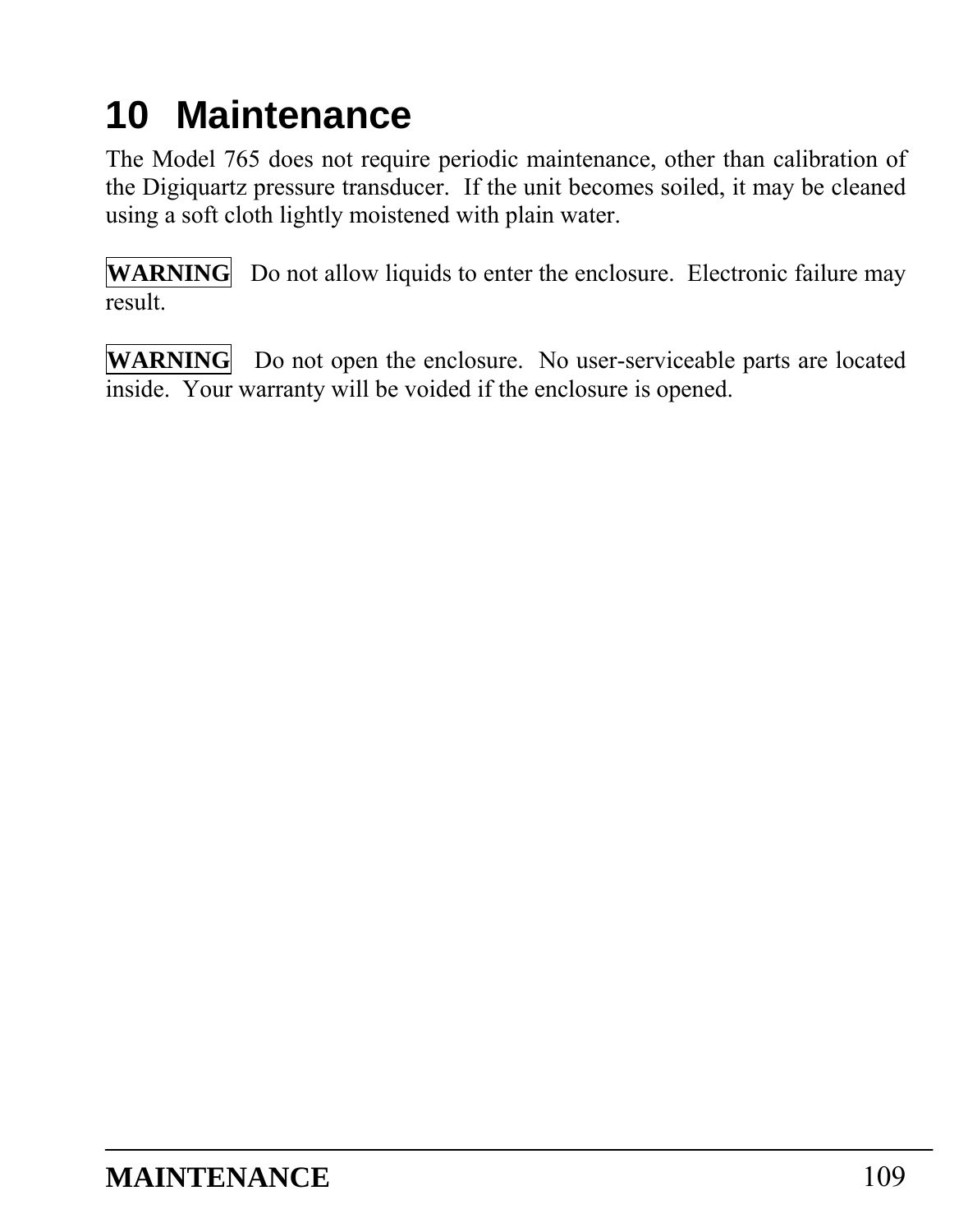# **11 Calibration**

## **11.1 Calibration Procedure**

Paroscientific transducers measure pressure with a force sensitive quartz crystal whose output period (or frequency) changes with applied load. For a given temperature, true applied pressure will generate a specific crystal period. Therefore, a measure of the crystal period will indicate what pressure is applied, provided the relationship between crystal period and pressure is known. This relationship is usually expressed as the C, D,  $T_0$  equation. C, D, and  $T_0$  are coefficients that are unique to Paroscientific transducers, and are different for each transducer. In addition, these coefficients are characterized for thermal effects. For each temperature, they are expressed as polynomial expansions with coefficients C1, C2, C3, D1, D2, T1, T2, T3, T4, and T5. Typically, it takes between 7 and 10 coefficients to fully describe the relationship, also called the "CD thermal model", between crystal output, temperature, and pressure.

Recalibration is necessary if a user decides that the agreement between true and indicated pressure is outside tolerances set for the particular application. Please see the documents entitled "[Recalibration of Paroscientific Transducers - Doc](http://www.paroscientific.com/pdf/recaldoc.pdf)  [8140-001"](http://www.paroscientific.com/pdf/recaldoc.pdf) and "[Calibration of Digiquartz Sensors"](http://www.paroscientific.com/pdf/calibration.pdf) at www.paroscientific.com for recalibration procedures and calibration software support.

## **11.2 Zero and Span Adjustments**

The Paroscientific transducer measures a force that is generated by external pressure. Since the quartz crystal is extremely sensitive, any other small force that is transmitted to the sensing element will be added to the pressure measurement. A pressure offset generated in this way is purely additive and is the same at all pressure values. In principle, checking accuracy at a single applied pressure is sufficient to determine an offset. Of course, the offset can be calculated as the average offset of many pressure points.

Span is defined here as the pressure difference from minimum pressure to fullscale pressure. A span error is the difference between the indicated pressure span as measured by the transducer and the true pressure span. If a transducer is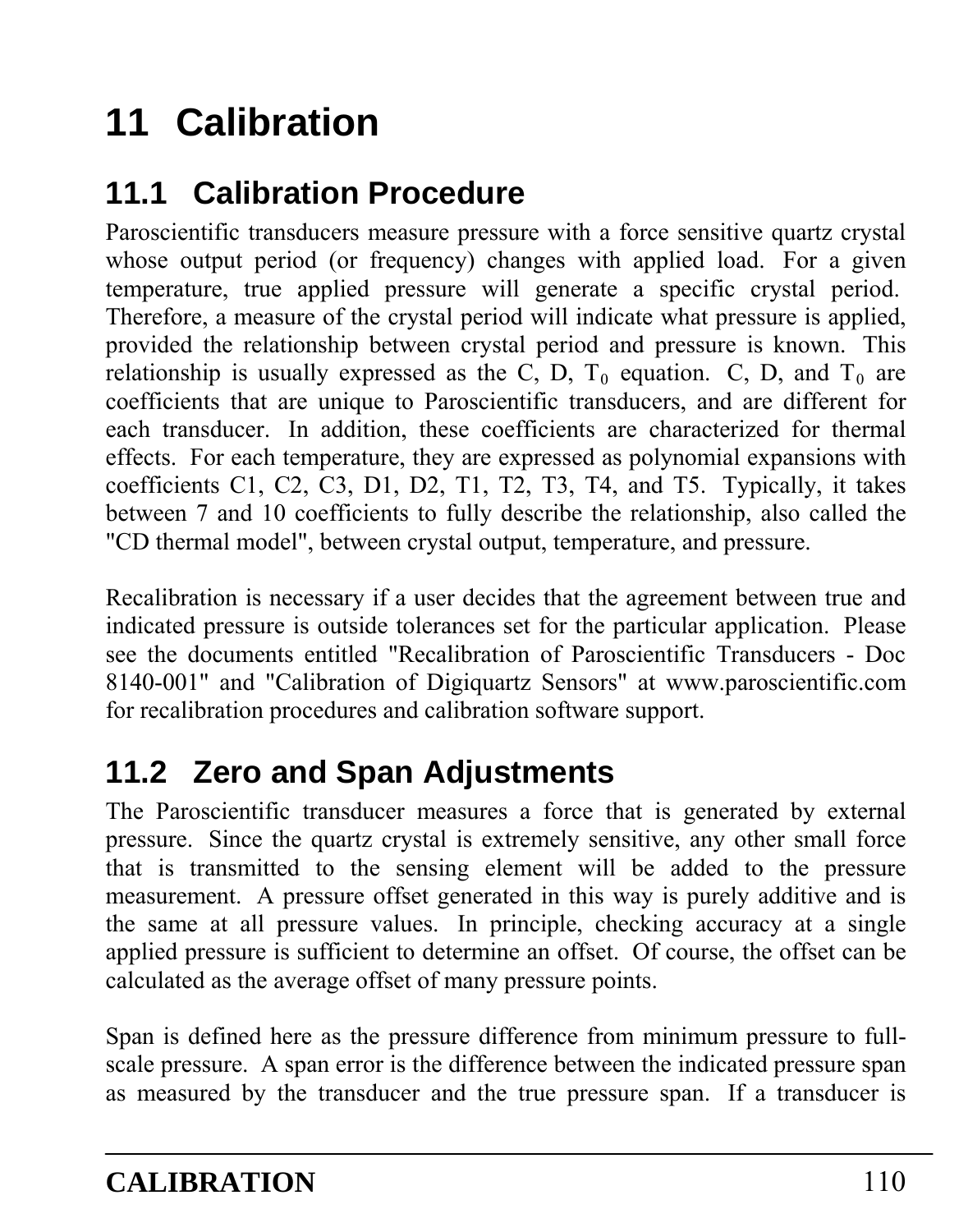carefully adjusted at minimum pressure, the span error is simply the difference between indicated and true applied pressure at full scale.

The span of a Paroscientific transducer is rarely adjusted since the scale factor of the sensing element is very stable. Differences are sometimes due to different calibration standards. The span of a dead weight tester used as a primary standard depends directly on the piston area and the value of local gravity. Any apparent change of span in a Paroscientific transducer should be carefully checked to ascertain that the pressure is correctly applied and calculated with the correct piston area and gravity constant, and that the piston is vertical. We recommend recording several pressure points over the entire pressure range to establish any span error. The Paroscientific calibration software program RECAL calculates the best span by a least-squares fit optimization.

Please refer to the document entitled "[Recalibration of Paroscientific Transducers](http://www.paroscientific.com/pdf/recaldoc.pdf)  [- Doc 8140-001](http://www.paroscientific.com/pdf/recaldoc.pdf)" at www.paroscientific.com for details regarding offset and span adjustment.

Calibration should only be performed by a skilled metrologist.

The **PA** and **PM** commands allow you to make zero and span adjustments. Normally, **PA** (pressure adder) is set to 0.0, and **PM** (pressure multiplier) is set to 1.0.

Adjusted pressure is calculated using the following equation:

 $P_{\text{adiusted}} = PM * (P + PA)$ 

| Where: |  | $P =$ Pressure calculated using original calibration coefficients, in |
|--------|--|-----------------------------------------------------------------------|
|        |  | the current pressure units                                            |
|        |  | $PM =$ the current value of <b>PM</b>                                 |
|        |  | $PA =$ the current value of $PA$                                      |
|        |  |                                                                       |

Refer to paragraphs [7.9.16](#page-84-0) and [8.8](#page-104-0) for more information regarding **PA** and **PM**.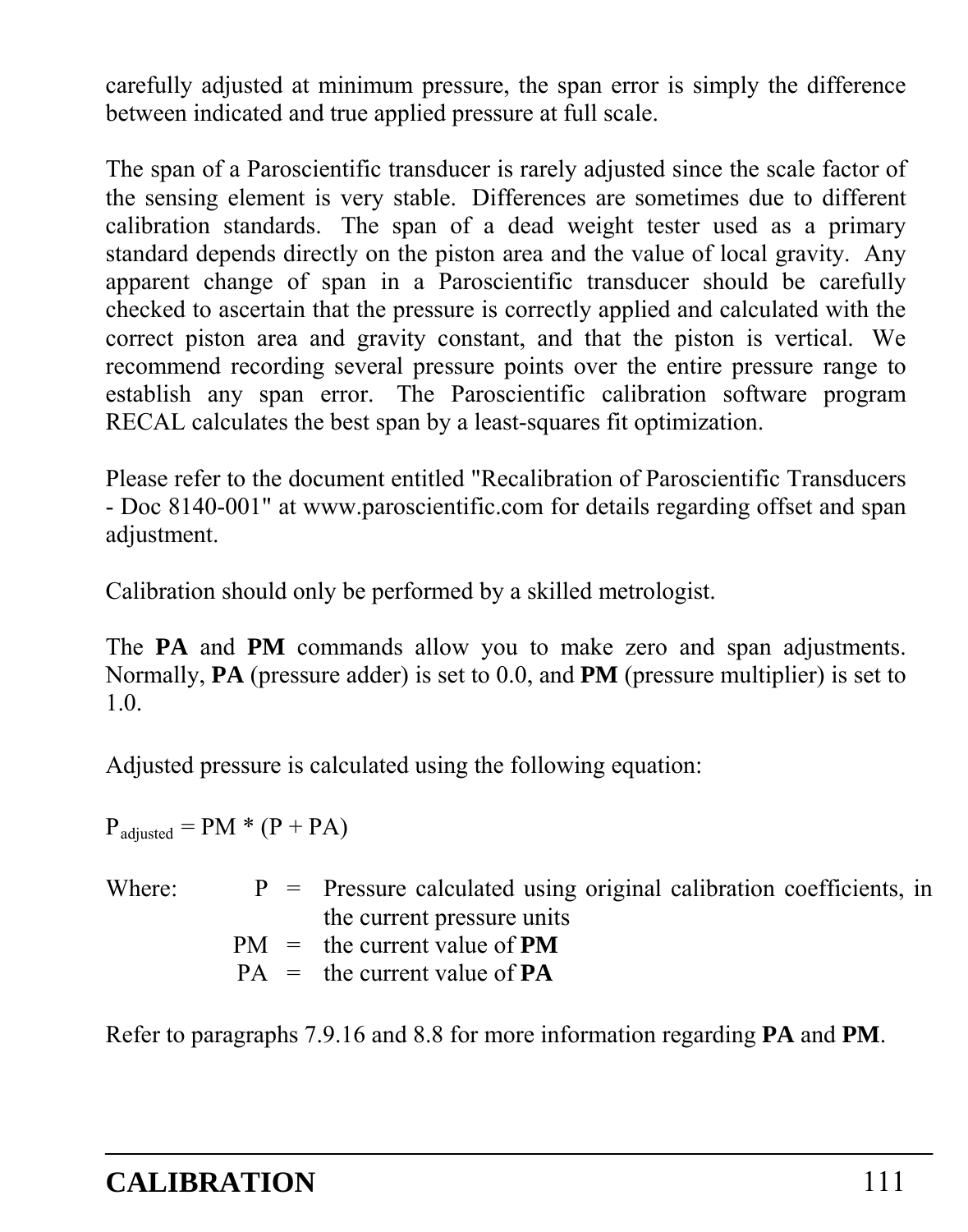**CAUTION PA** and **PM** directly affect calibration. Use extreme caution when modifying **PA** or **PM**. Improper **PA** and/or **PM** values will result in inaccurate pressure measurements.

## **11.3 Calibrating Other Instruments**

The Digiquartz Model 765 Portable Pressure Standard can be used to calibrate other pressure instruments. Its 0.008% of full-scale accuracy and 0.0001% resolution make the Model 765 ideal for laboratory and metrology applications. When calibrating another pressure instrument, apply the same pressure to the Model 765 and the test instrument. Take the difference in pressure readings between the test instrument and the Model 765. Apply the difference as a correction to the test instrument. For details regarding the calibration of a third party pressure instrument, please review its user documentation or consult the manufacturer.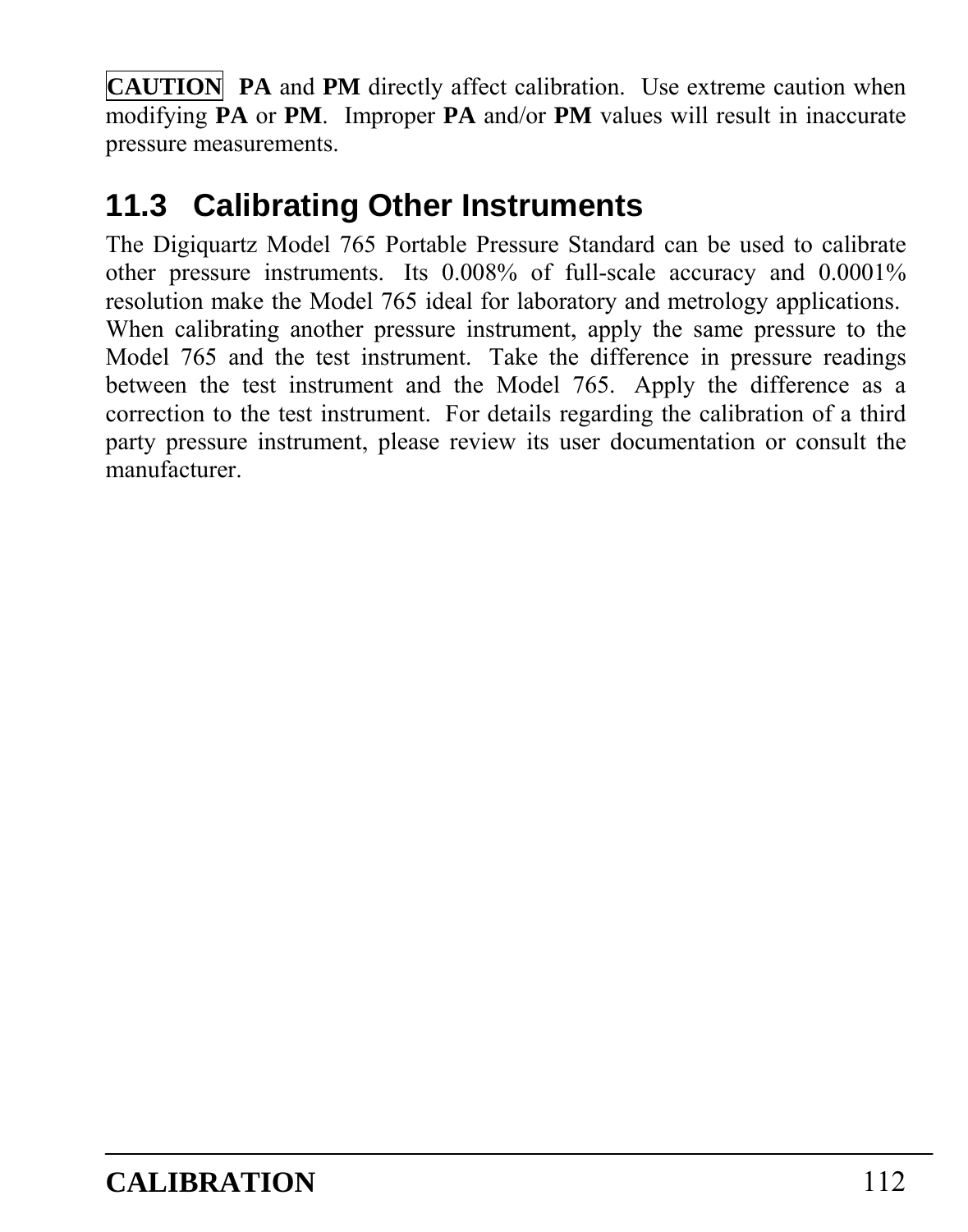# **12 Warranty**

Paroscientific highly values our customers. A Quality Assurance System that is certified to the requirements of the [ISO 9001 International Quality Standard](http://www.paroscientific.com/iso9001.htm) provides consistency in our products and processes from design and development through production, calibration, test, and servicing. Our quality system and commitment to excellence ensure customers of outstanding products and services. As a result, we offer a one-year warranty on all instrumentation systems, and a full five-year limited warranty on all Digiquartz transducers that is unmatched in the industry.

This policy applies to all Digiquartz transducers manufactured by Paroscientific, and includes the repair and/or replacement of parts that are required to maintain the unit to the "as purchased" configuration. Excluded from this policy are the following: conversions, product modification, zero adjustments, recalibration, and service analysis charges. This "Extended Limited Warranty" is a supplement to Paroscientific, Inc.'s "Terms and Conditions of Sale". Shipping charges are the responsibility of the customer.

| <b>Months From Shipment</b> | <b>Discount From List Price</b> |
|-----------------------------|---------------------------------|
| $0 - 24$                    | $100\%$                         |
| $25 - 36$                   | 75%                             |
| $37 - 48$                   | 50%                             |
| $49 - 60$                   | 25%                             |

### **CONDITIONS:**

- The warranty period is from the date of shipment from Paroscientific to date of receipt at Paroscientific.
- The customer must authorize the repair or replacement of the warranty claim within 45 days of notification by our Service Department.
- No exceptions to the discount schedule or terms of this policy are allowed.
- This warranty does not apply to units broken due to overpressure or excessive shock.
- Warranty returned unit(s) become the property of Paroscientific upon replacement.
- All barometers also have a three year limited warranty on long-term stability. Years 4 & 5 are covered by the above schedule.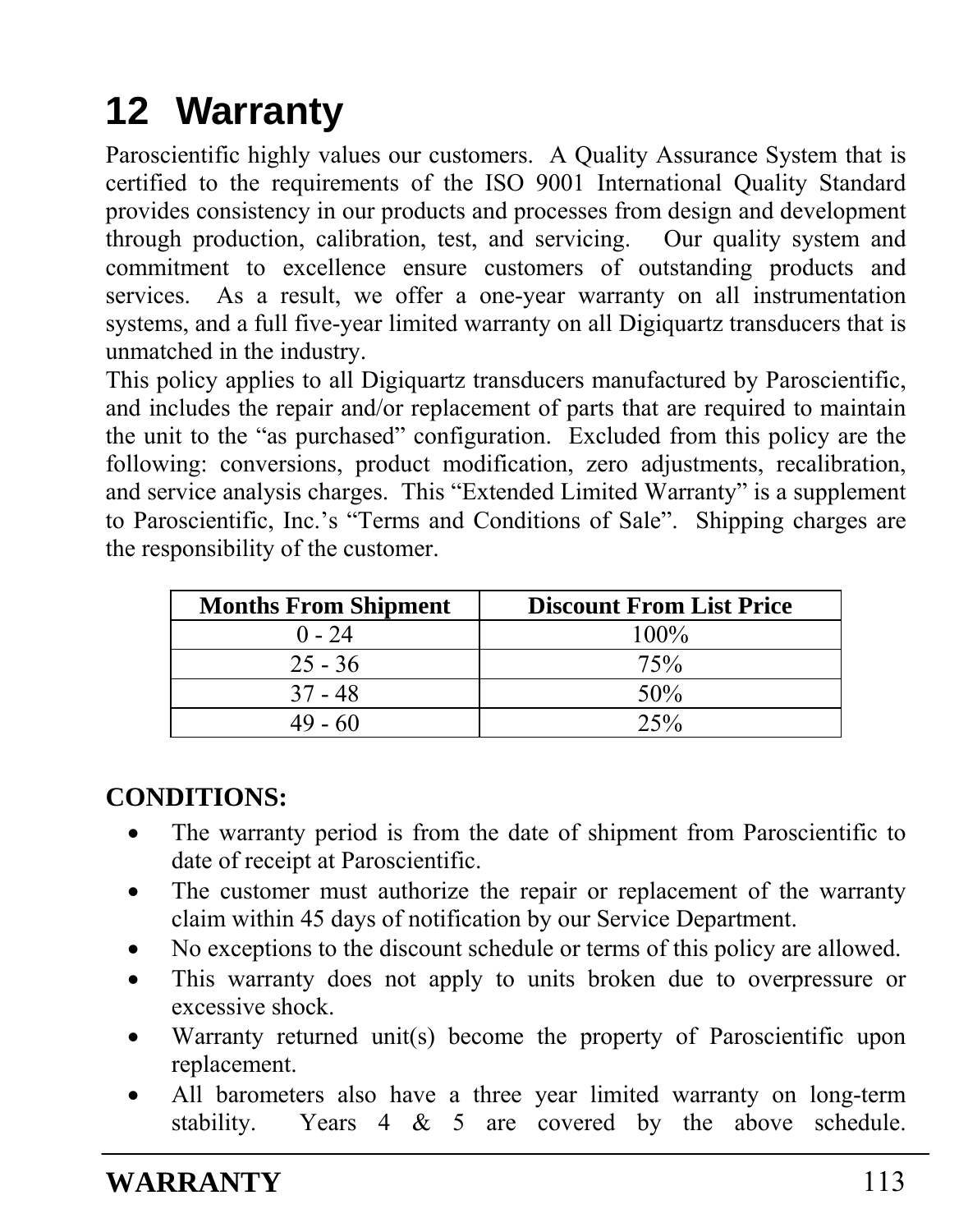# **13 Service and Support**

Support is available via our web site [www.paroscientific.com](http://www.paroscientific.com/) and our sales and application engineers. Product technical information, application notes, software and product manuals are available on our web site. Please check the troubleshooting section of this manual if you are having problems with your instrument. If you need technical assistance, contact our sales and application engineers at support@paroscientific.com or (425) 883-8700.

If you are sending an instrument to us for service, please check our web site under the service section about the details of how to ship a unit to us for service. For customers with an Internet connection (not behind a firewall), remote diagnostic and technical support is available via our web site. Please review our web site about the details of this service and set up your computer according to the instructions on our web site.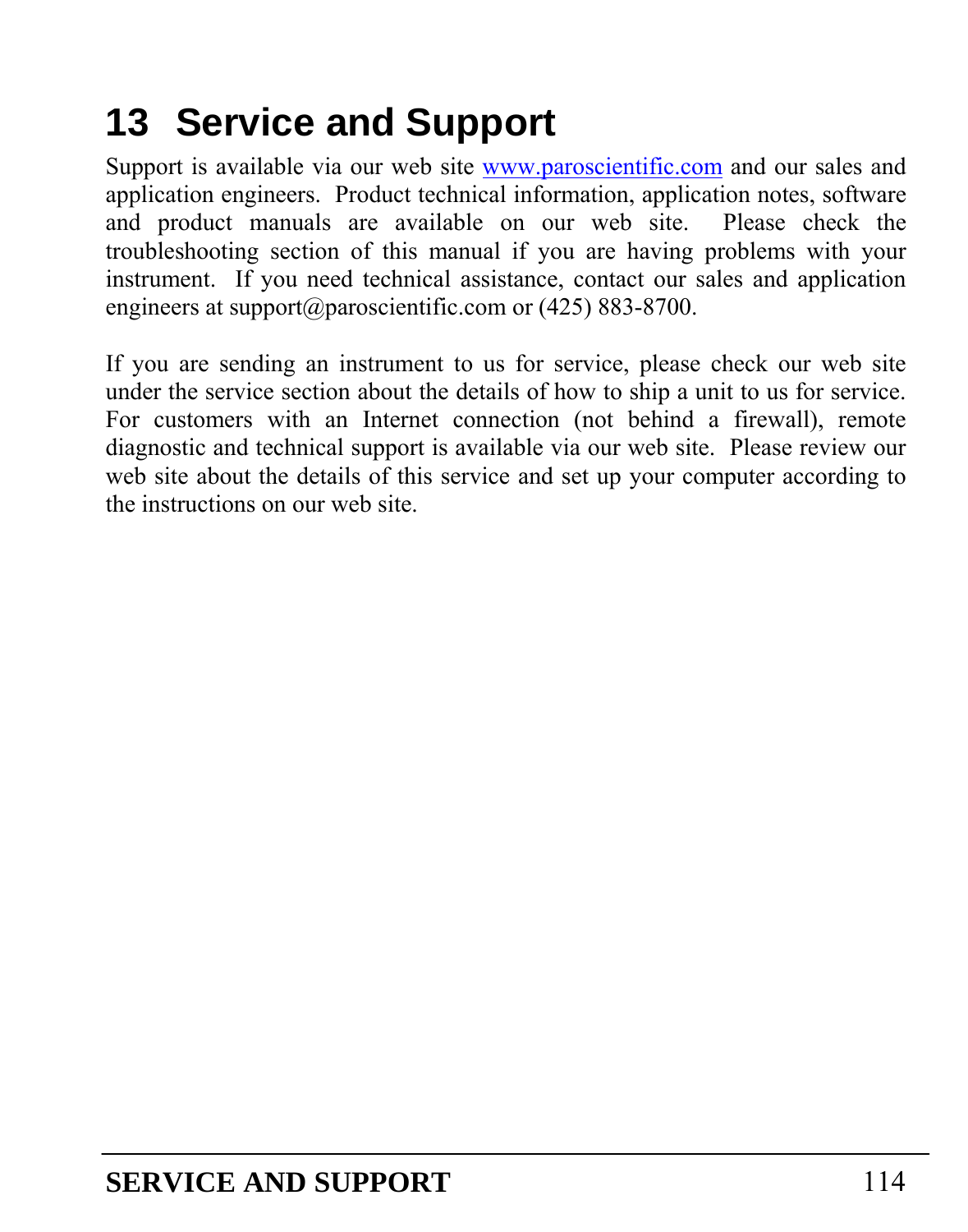# **14 Troubleshooting**

This section will help you to diagnose common problems related to the Model 765. If you have taken the recommended action and you are still experiencing difficulty, please contact a Paroscientific Application Engineer.

### **MODEL 765 DOES NOT POWER UP WHEN ON/OFF KEY IS PRESSED**

- If AC adapter is being used, check that the adapter is plugged into the power jack on the rear panel, and is plugged into an appropriate AC outlet.
- The battery may be fully discharged. Charge the battery per Section [5.3](#page-22-0). The AC adapter may be used to power the unit if the battery is fully discharged.

### **MODEL 765 DISPLAYS INCORRECT PRESSURE VALUES**

 Check that the calibration coefficients are correct. Digiquartz Interactive (DQI) software can be used for this purpose. The proper calibration coefficients are listed in the calibration data sheet that was provided with your Model 765 or Digiquartz pressure transducer. If you are unable to locate the calibration data sheet, contact Paroscientific for the calibration coefficients.

### **MODEL 765 DISPLAYS "DISPLAY DATA INTERRUPTED"**

Refer to Section [15.](#page-116-0)

### **RS-232 COMMANDS ARE IGNORED**

 Do not attempt to simultaneously access the Model 765 through the serial ports and the Menu. Doing so may cause serial commands or Menu selections to be ignored.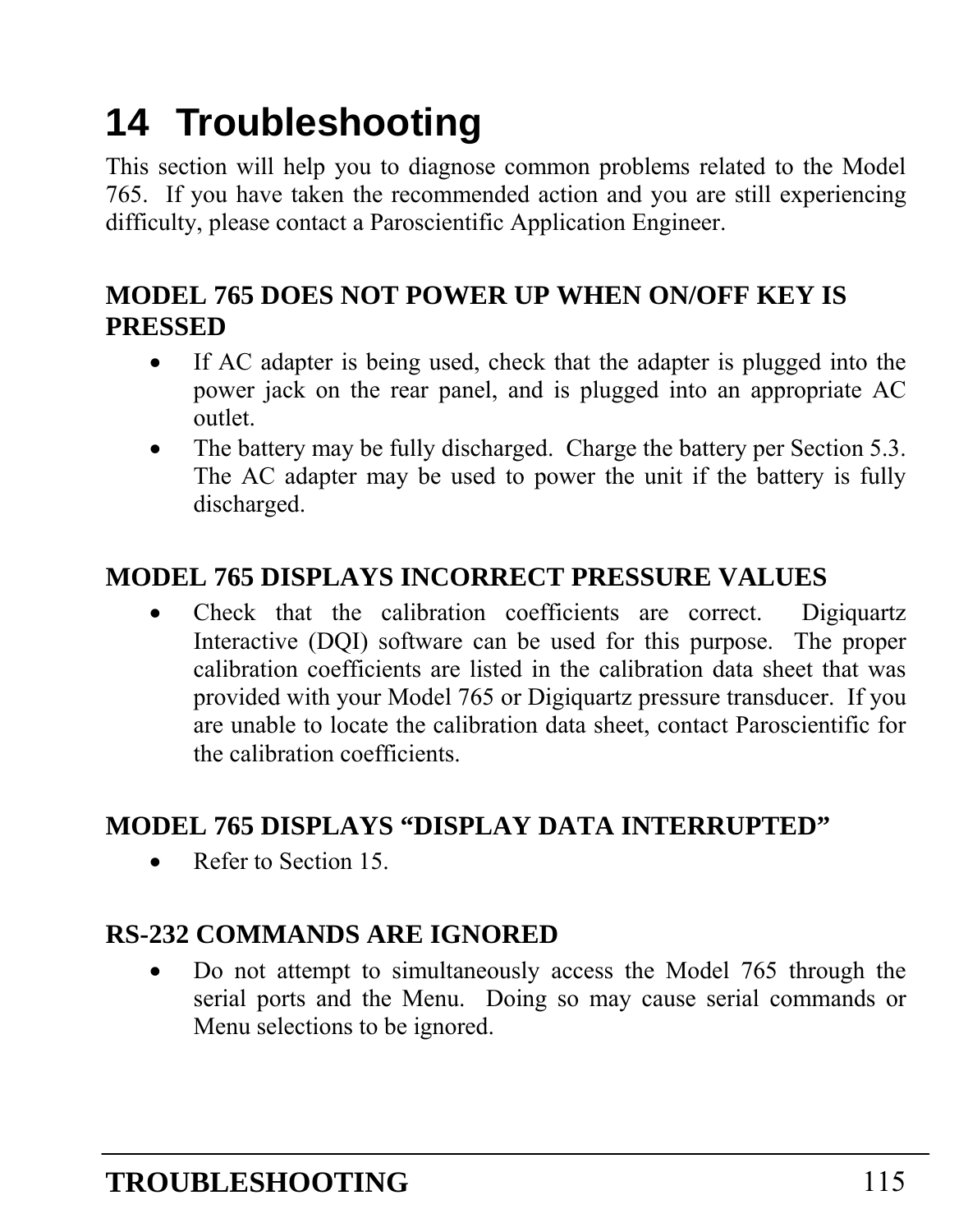#### **MENU SELECTIONS ARE IGNORED**

 Do not attempt to simultaneously access the Model 765 through the serial ports and the Menu. Doing so may cause serial commands or Menu selections to be ignored.

#### **DIGIQUARTZ INTERACTIVE (DQI) CANNOT DETECT MODEL 765**

- Check that power is being applied to the Model 765. If pressure values are being displayed, the unit is being powered.
- Check that the Model 765 is connected to the specified COM port.
- Check that the serial connections between the Model 765 and the PC are correct.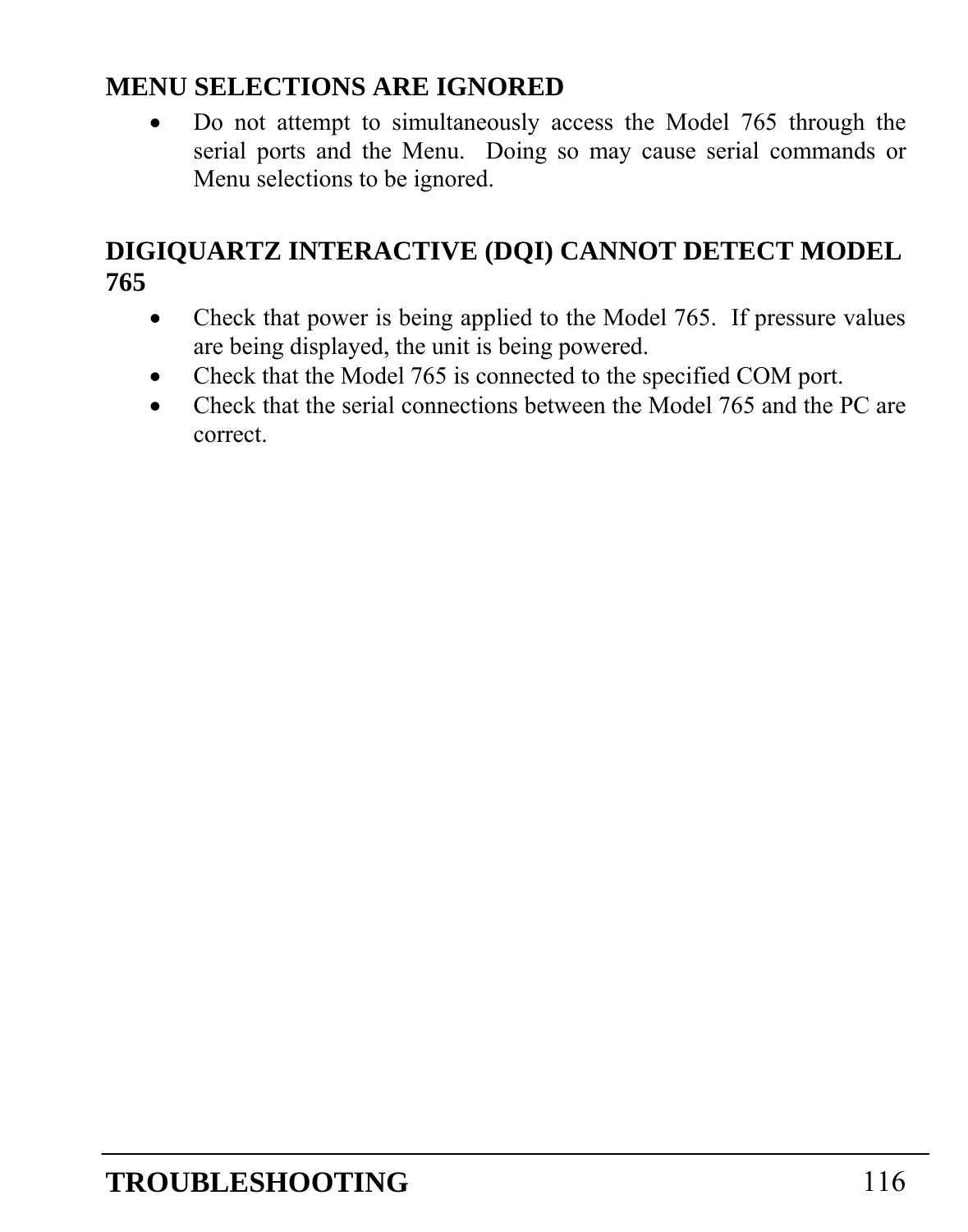# <span id="page-116-0"></span>**15 Display Data Not Available Message**

Under certain circumstances, the Model 765 is unable to update its pressure value display. When these conditions occur, "DISPLAY DATA NOT AVAILABLE" is displayed. The Model 765 resumes pressure value display when the condition is no longer present.

The following conditions will cause the Model 765 to display the "DISPLAY DATA NOT AVAILABLE" message:

- An asterisk is sent to the RS-232 or USB ports, but the terminating characters (Cr/Lf) are never sent.
- One of the following serial commands is in effect: **P2**, **P5**, **P6**, **Q2**, **Q4**, **Q5**, **Q6**
- Parameter values are continuously set or queried via RS-232 or USB.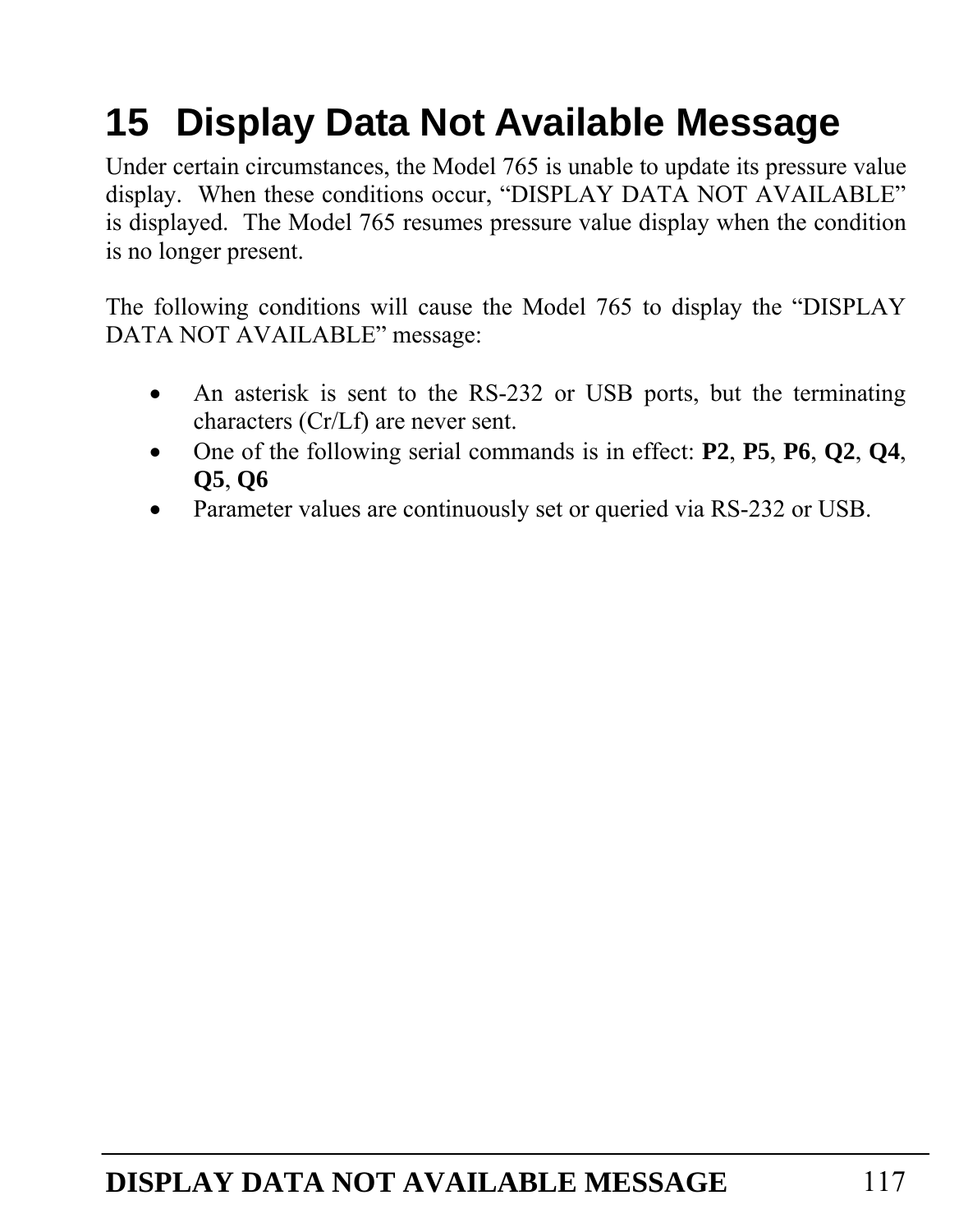# **16 Pressure Unit Conversion Table**

To use this table:

- $\bullet$ Determine original pressure unit and desired pressure unit.
- $\bullet$ Using the table, identify the appropriate pressure conversion factor.
- $\bullet$ Multiply original pressure value by the conversion factor to convert to desired pressure unit.

#### **Table 16-1: Pressure Unit Conversion Table**

|                             | <b>Desired Pressure Unit</b> |                        |                        |                          |                      |                            |                            |  |
|-----------------------------|------------------------------|------------------------|------------------------|--------------------------|----------------------|----------------------------|----------------------------|--|
| Original<br><b>Pressure</b> | Meters $H2O$                 | Pounds/ $in^2$         | Inches of<br>mercury   | Torr or mm<br>of mercury | Gram/cm <sup>2</sup> | Millibar or<br>Hectopascal | Pascal or<br>Newton/ $m^2$ |  |
| Unit                        | $g/cm^3$                     | ps1                    | in $Hg$                | Torr or<br>mmHg          | g/cm <sup>2</sup>    | mbar or hPa                | Pa or $N/m^2$              |  |
| g/cm <sup>3</sup>           |                              | 1.422334               | 2.895903               | 73.5592                  | 100.0000             | 98.06650                   | 9806.650                   |  |
| DS1                         | .7030696                     |                        | 2.036021               | 51.71493                 | 70.30696             | 68.94757                   | 6894.757                   |  |
| in $Hg$                     | .3453155                     | .4911541               |                        | 25.40000                 | 34.53155             | 33.86388                   | 3386.388                   |  |
| Torr or<br>mmHg             | .01359510                    | .01933678              | .03937008              | 1                        | 1.359510             | 1.333224                   | 133.3224                   |  |
| $g/cm^2$                    | .01000000                    | .01422334              | .02895903              | .7355592                 |                      | .9806650                   | 98.06650                   |  |
| mbar or hPa                 | .01019716                    | .01450377              | .02952999              | .75000617                | 1.019716             |                            | 100.0000                   |  |
| Pa or $N/m^2$               | 1.019716<br>$x10^{-4}$       | 1.450377<br>$x10^{-4}$ | 2.952999<br>$x10^{-4}$ | 7.500617<br>$x10^{-3}$   | .01019716            | .01000000                  |                            |  |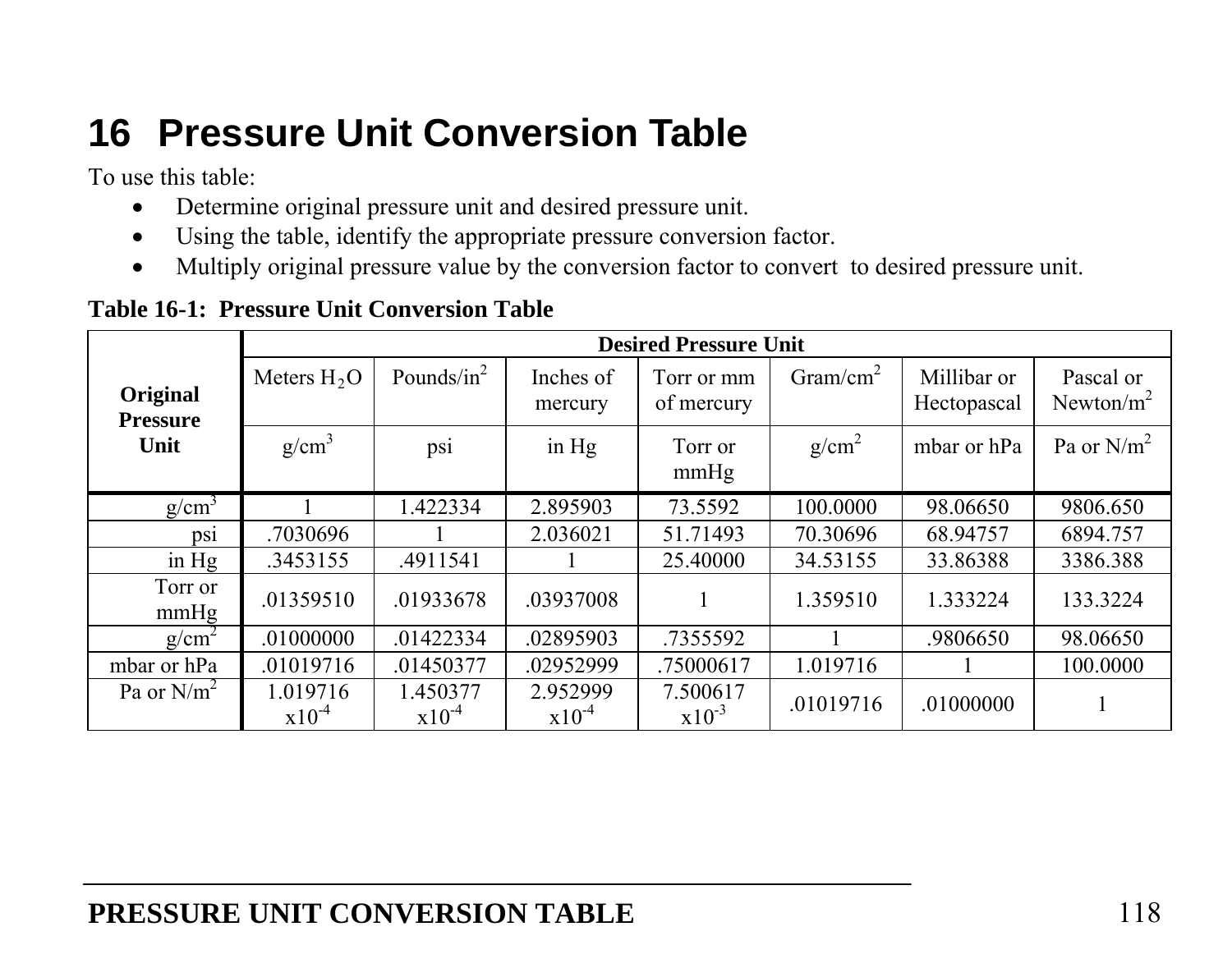# **17 Glossary**

The following is a list of definitions related to the Model 765

**Data Logging** – Accumulating data within an instrument for later retrieval.

**Digiquartz Intelligent Device** – A Digiquartz Intelligent Instrument or Transmitter with an RS-232 interface.

**Digiquartz Pressure Transducer** – A Digiquartz pressure transducer with frequency outputs.

**Integration Time –** The time over which the Digiquartz pressure transducer output signals are measured. Also referred to as sampling time.

**Pressure Signal –** The output of a Digiquartz pressure transducer whose frequency is related to applied pressure.

**Resolution** – The smallest change in measured quantity that can be resolved.

**Sampling Rate –** The number of pressure measurements taken per a given time unit, often expressed in Hertz (Hz).

**Sampling Time –** The time over which the Digiquartz pressure transducer output signals are measured. Also referred to as integration time.

**Temperature Signal –** The output of a Digiquartz pressure transducer whose frequency is proportional to internal sensor temperature.

**User-defined Command –** A command whose function is defined by the user.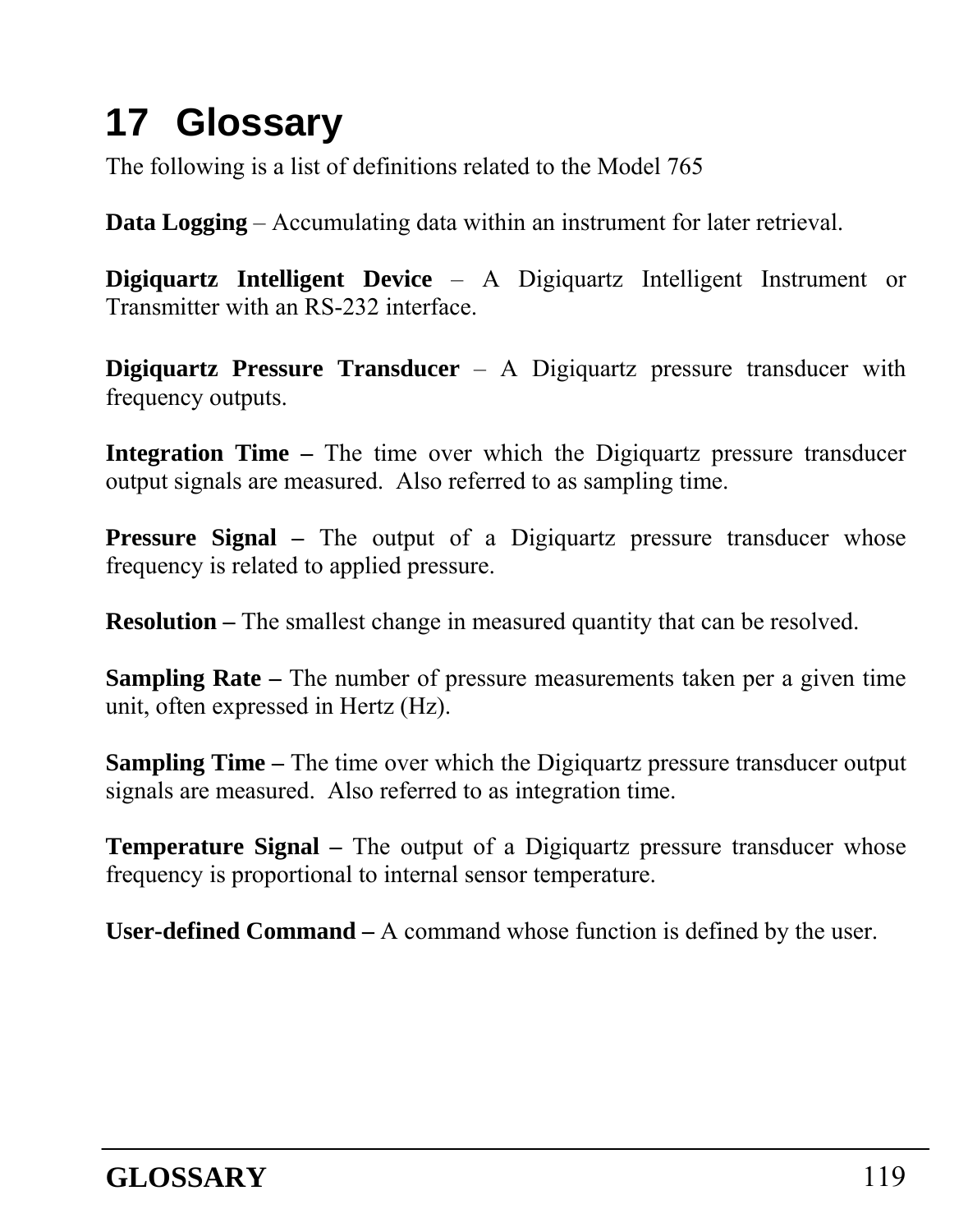# **18 Connector and Wiring Diagrams**

All connector diagrams in this section are viewed from the mating side.

## **18.1 Model 765 RS-232 Port Connector**



**Figure 18-1: DB9-F Connector Pin-out**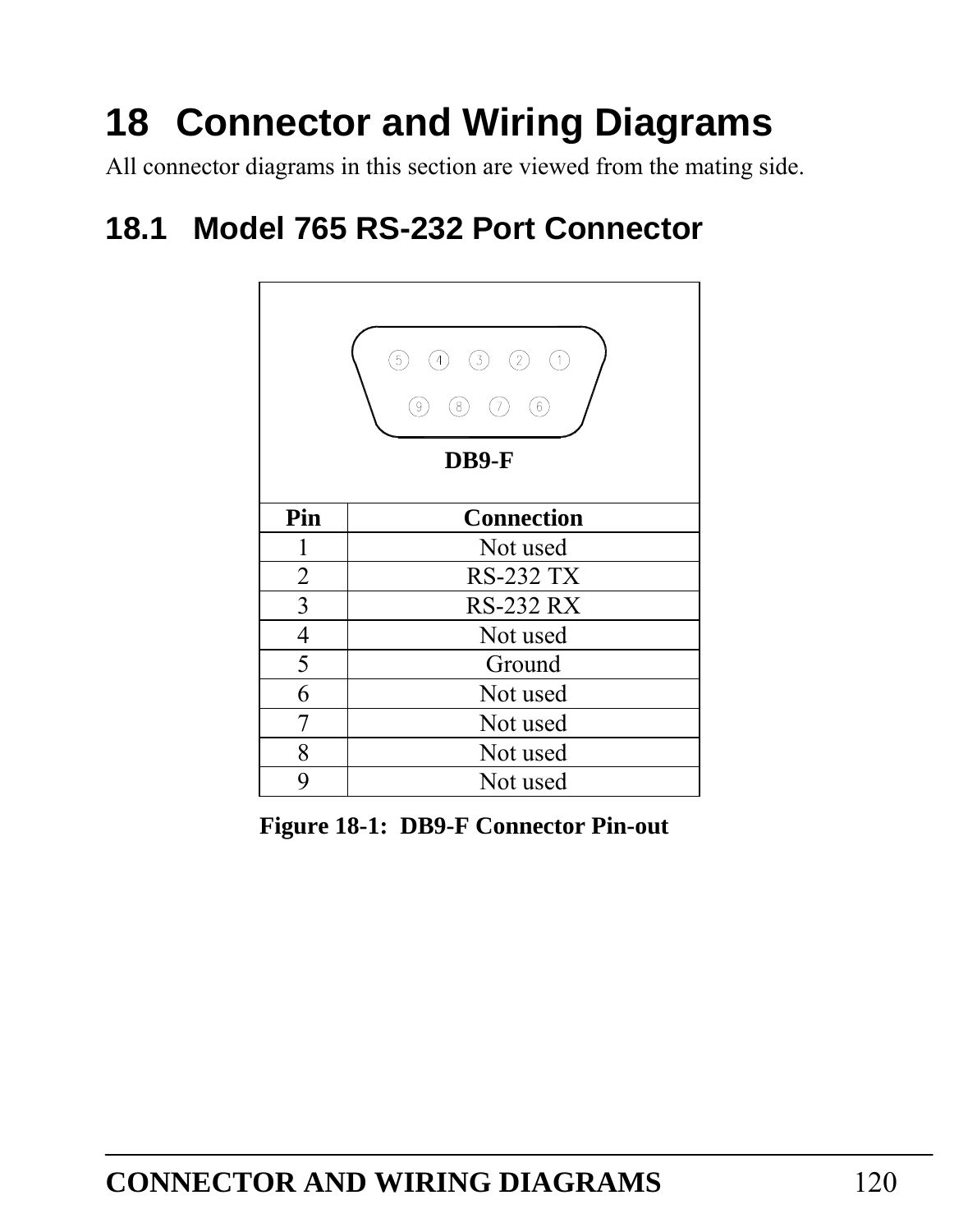## **18.2 PC RS-232 Port Connector**

Pin assignments are typical. If in doubt, consult the hardware manual that came with your PC.



**Figure 18-2: DB9-M Connector Pin-out**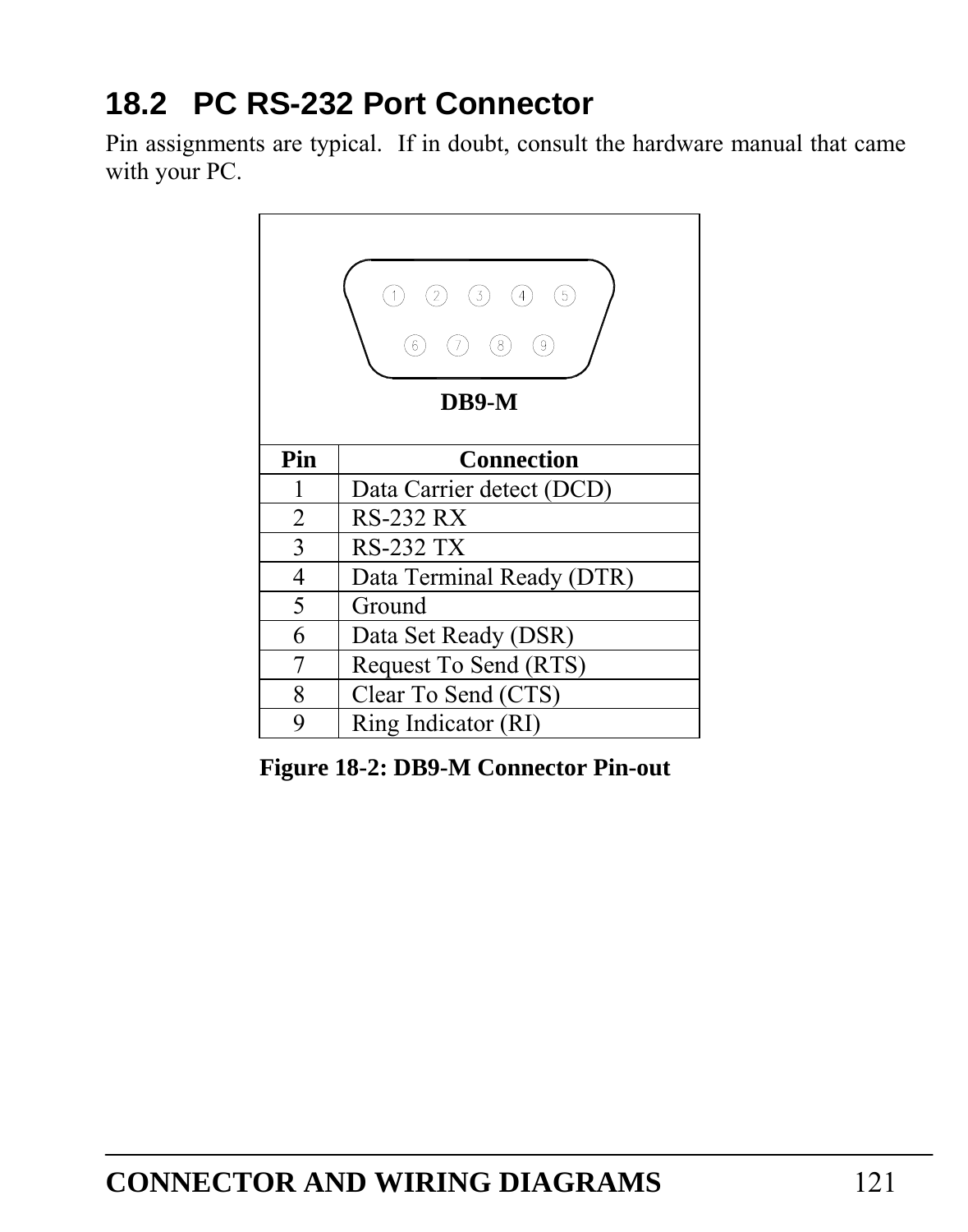## **18.3 RS-232 Wiring**

Connect the Model 765 RS-232 port to a PC RS-232 port per [Figure 18-3](#page-121-0) below. Other RS-232 host devices can be connected to the Model 765 in a similar manner; consult the manufacturer's documentation for RS-232 port specifications.

|     | PC            | <b>Model 765</b> |               |  |
|-----|---------------|------------------|---------------|--|
| Pin | <b>Signal</b> | Pin              | <b>Signal</b> |  |
|     | Rx (Receive)  |                  | Tx (Transmit) |  |
|     | Tx (Transmit) |                  | Rx (Receive)  |  |
|     | Ground        |                  | Ground        |  |

 **Table 18-1: Model 765 RS-232 to PC RS-232 wiring** 

## **18.4 RS-232 Serial Loop Network**

The diagram in [Figure 18-3](#page-121-0) illustrates the wiring for a serial loop network of up to 98 Digiquartz Intelligent Instruments and/or Transmitters. Refer to paragraph [7.10](#page-94-0) for more information about serial loop networking.



<span id="page-121-0"></span>**Figure 18-3: Serial loop network wiring diagram.**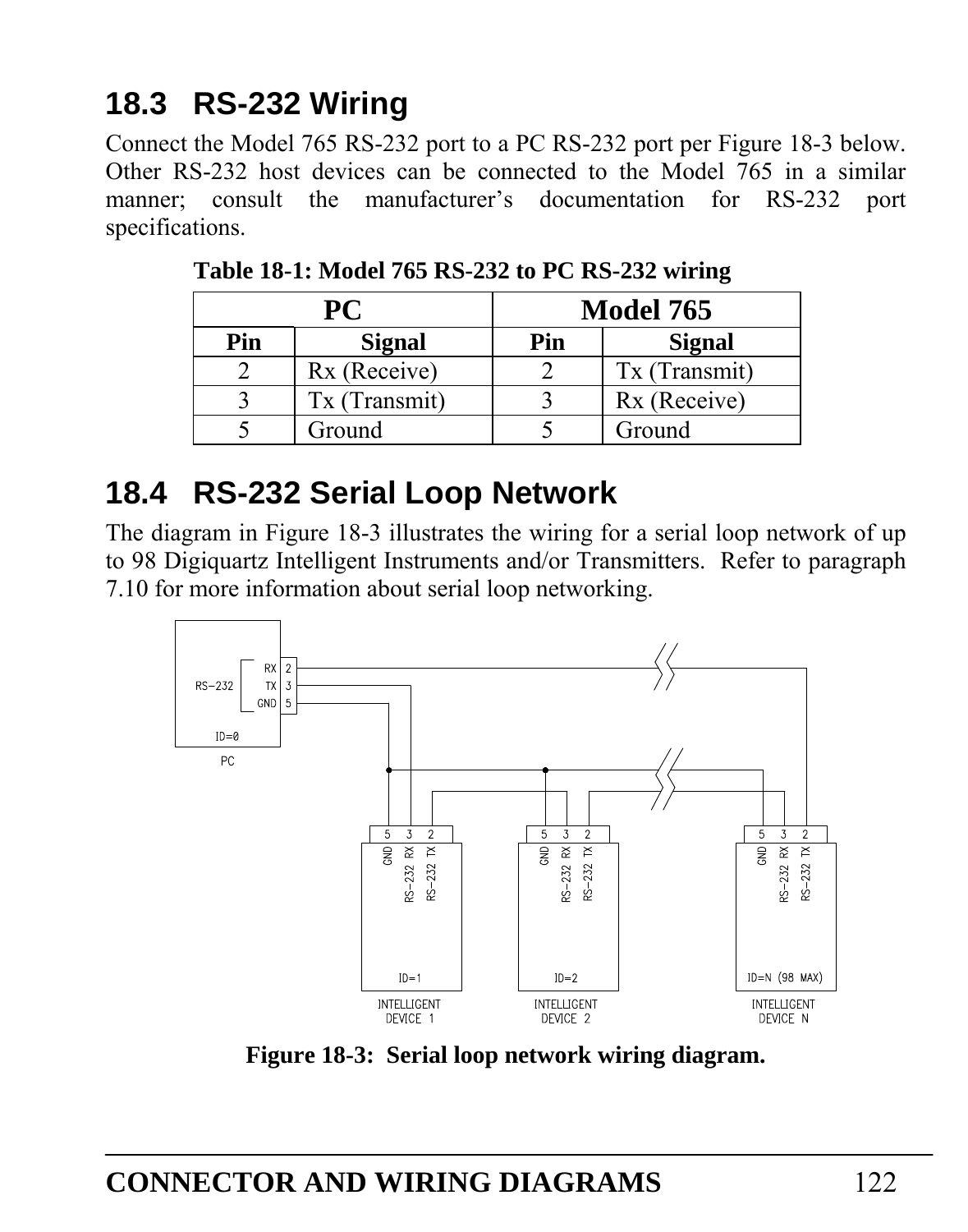## **19 Frequently Asked Questions**

#### **1. How do I configure my instrument?**

Refer to Section [6.](#page-24-0)

**2. How do I access the menu system?** 

Refer to Section [4.](#page-16-0)

**3. How do I change the pressure unit?** 

Refer to Section [4.2](#page-16-1).

**4. How do I change the sensor temperature unit?**  Refer to Section [7.9.10.](#page-71-0)

**5. How do I change the pressure sampling rate?**  Refer to Section [7.9.6.](#page-64-0)

**6. How do I talk to the instrument via the RS-232 interface?**  Refer to Section [7.2](#page-35-0).

**7. How do I talk to the instrument via the USB interface?**  Refer to Section [7.3](#page-36-0).

**8. What are the RS-232 and USB commands?**  Refer to Section [7.9](#page-47-0).

**9. How do I tare the unit?** 

Refer to Section [4.2](#page-16-1).

**10. How do I change the information on the display?**  Refer to Section [6.](#page-24-0)

**11. How do I change the RS-232 baud rate?**  Refer to Section [6.4](#page-28-0).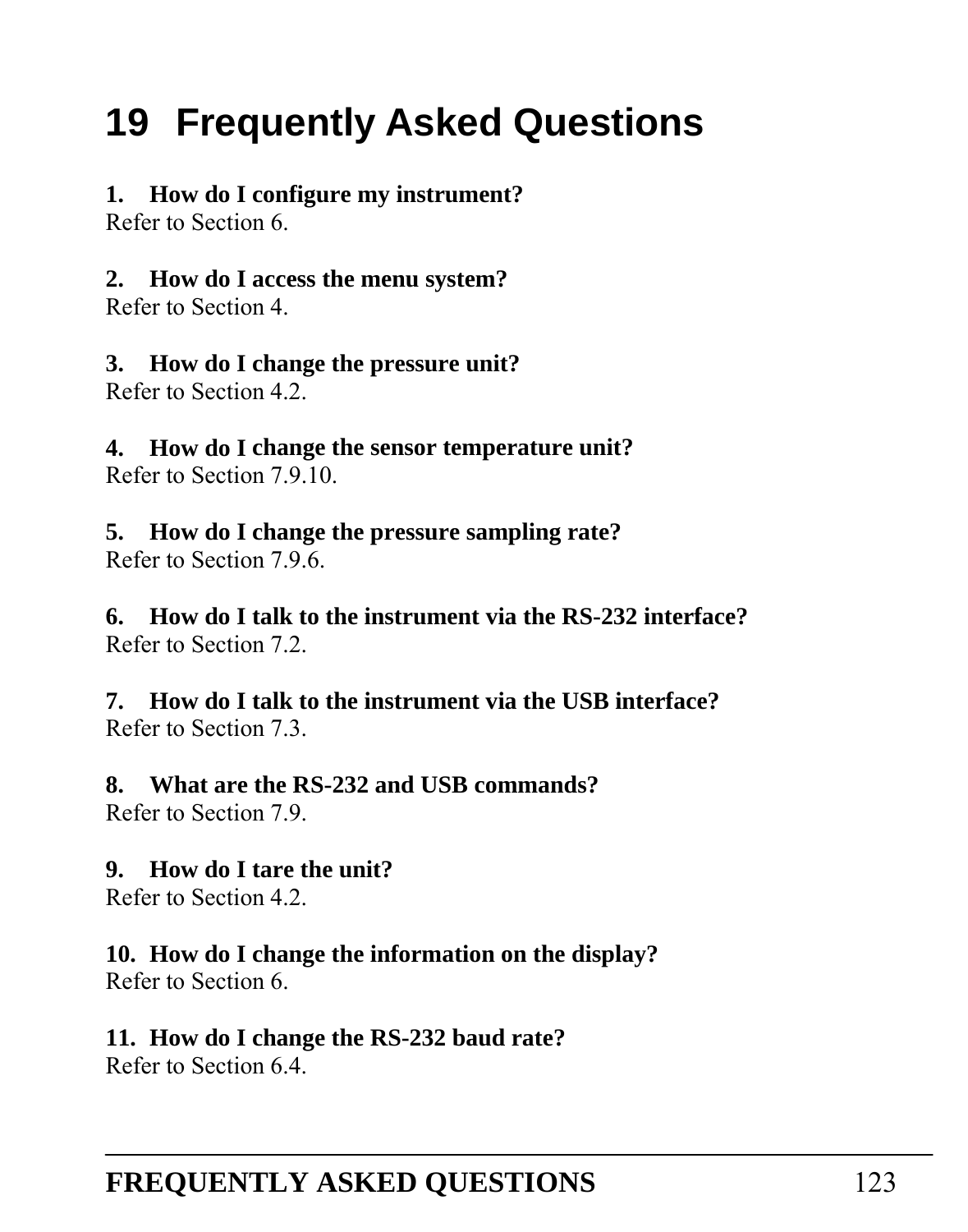**12. How do I prevent access to the instrument via the front panel?**  Refer to Section [6.4](#page-28-0).

**13. How do I change the number of digits in the pressure display?**  Refer to Section [6.3](#page-27-0).

#### **14. How do I change the unit ID?**

Refer to Section [6.4](#page-28-0) and [7.9.2.](#page-47-1)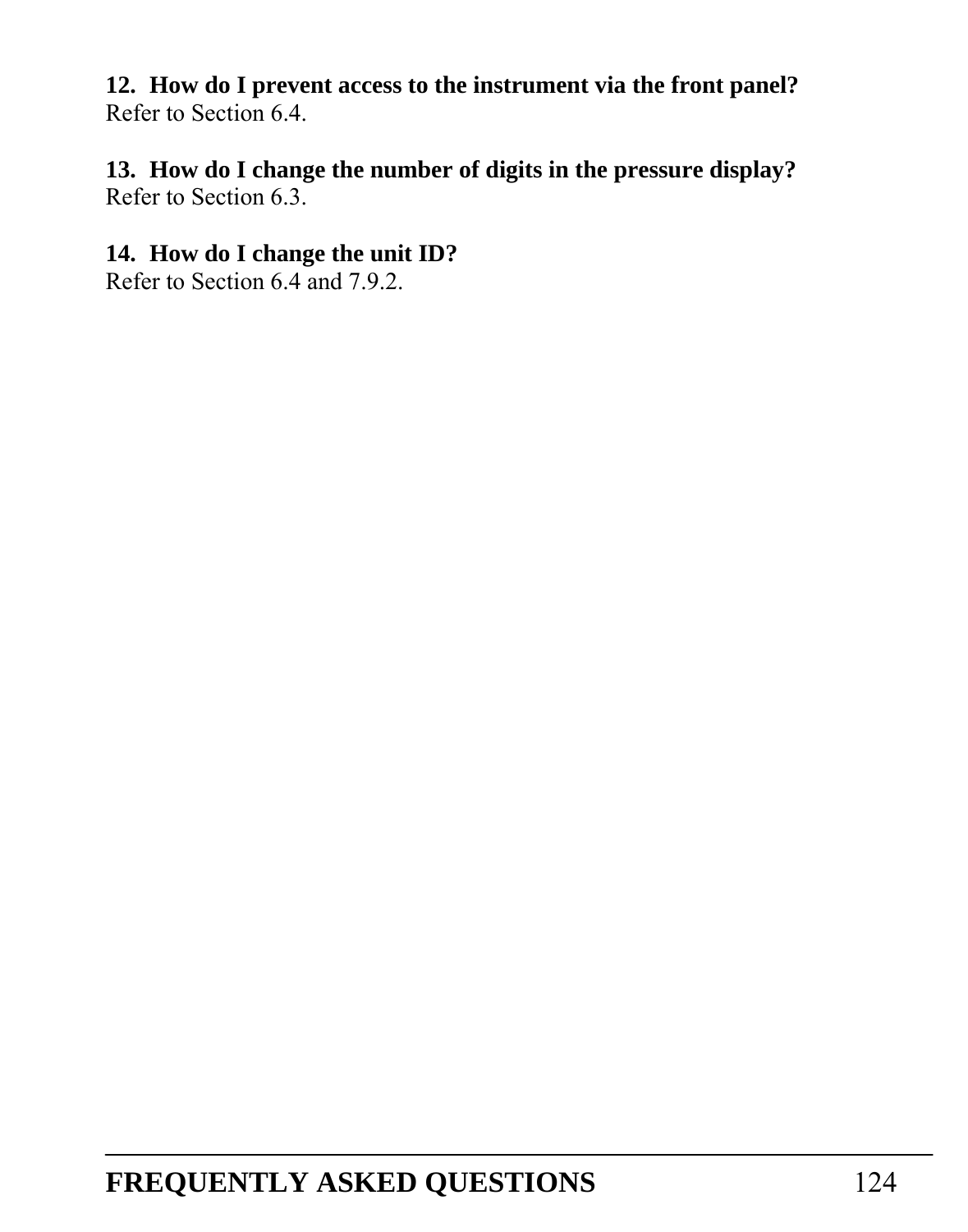## **20 Quick Reference Menu – Model 765**

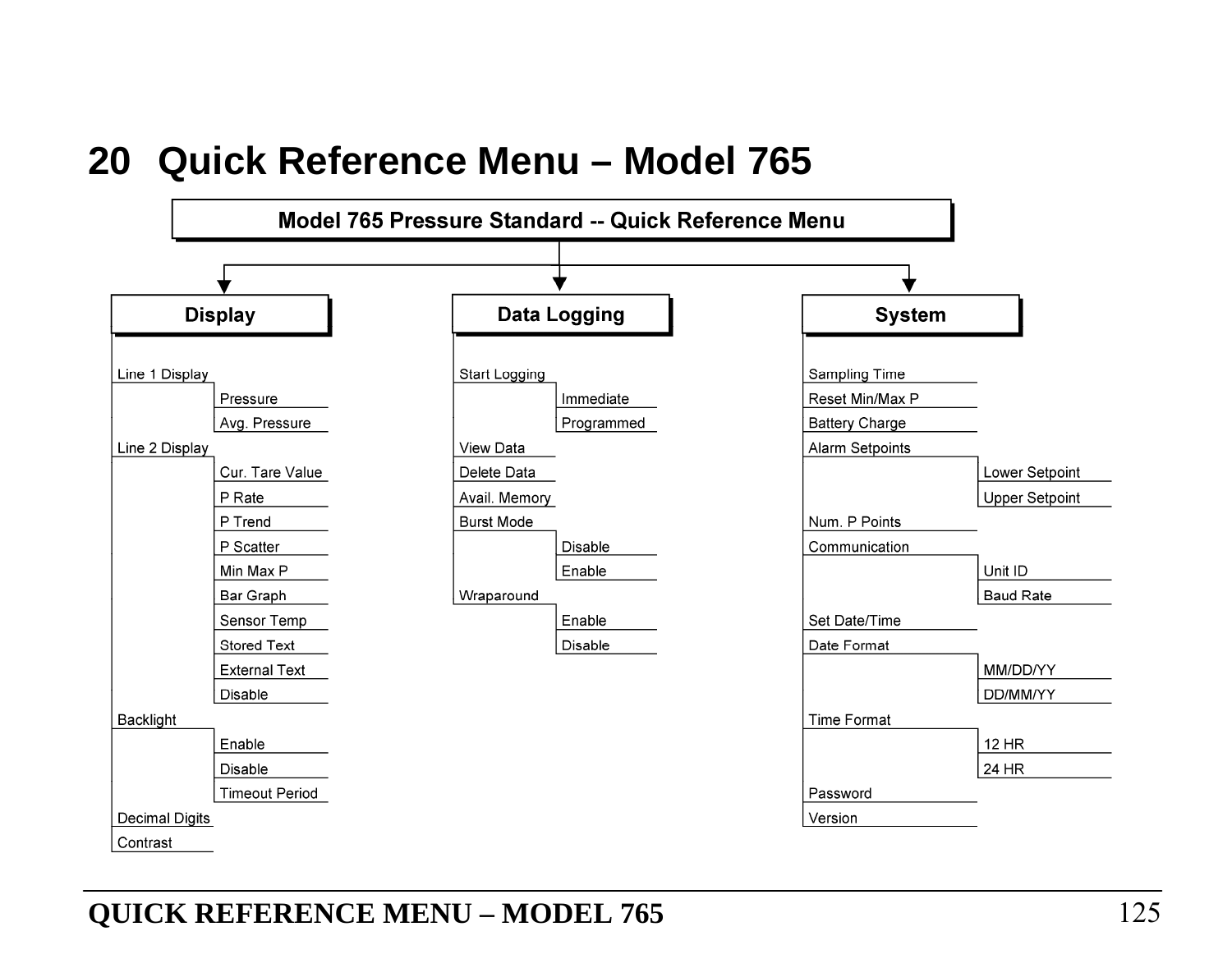# **21 Command and Parameter Reference**

#### **ACTION COMMANDS PAGE**

| BL.            |                                                   | 49 |
|----------------|---------------------------------------------------|----|
| <b>BR</b>      |                                                   | 48 |
| DB             |                                                   | 54 |
| <b>DS</b>      |                                                   | 54 |
| <b>DT</b>      |                                                   | 84 |
| EW             |                                                   | 48 |
| ID             |                                                   | 50 |
| LA             | Return number of data logging records available   | 89 |
| LE             |                                                   | 89 |
| LK             |                                                   | 87 |
| LM             |                                                   | 87 |
| LP             |                                                   | 87 |
| LS             |                                                   | 87 |
| $\bf M1$       |                                                   | 69 |
| $\mathbf{M2}$  | Output timestamp for minimum pressure value       | 70 |
| M <sub>3</sub> |                                                   | 70 |
| $\mathbf{M}4$  |                                                   | 70 |
| <b>MR</b>      |                                                   | 70 |
| OF             |                                                   | 65 |
| <b>P1</b>      |                                                   | 51 |
| <b>P2</b>      |                                                   | 55 |
| <b>P3</b>      |                                                   | 50 |
| <b>P4</b>      |                                                   | 55 |
| <b>P5</b>      |                                                   | 53 |
| <b>P6</b>      |                                                   | 53 |
| P7             | Output continuous pressure values at maximum rate | 55 |
| P8             |                                                   | 52 |
| Q1             |                                                   | 51 |
| Q <sub>2</sub> |                                                   | 57 |
| Q <sub>3</sub> |                                                   | 51 |
| Q <sub>4</sub> |                                                   | 57 |
| Q <sub>5</sub> |                                                   | 53 |
| Q6             |                                                   | 54 |
| R1             |                                                   | 57 |
|                |                                                   |    |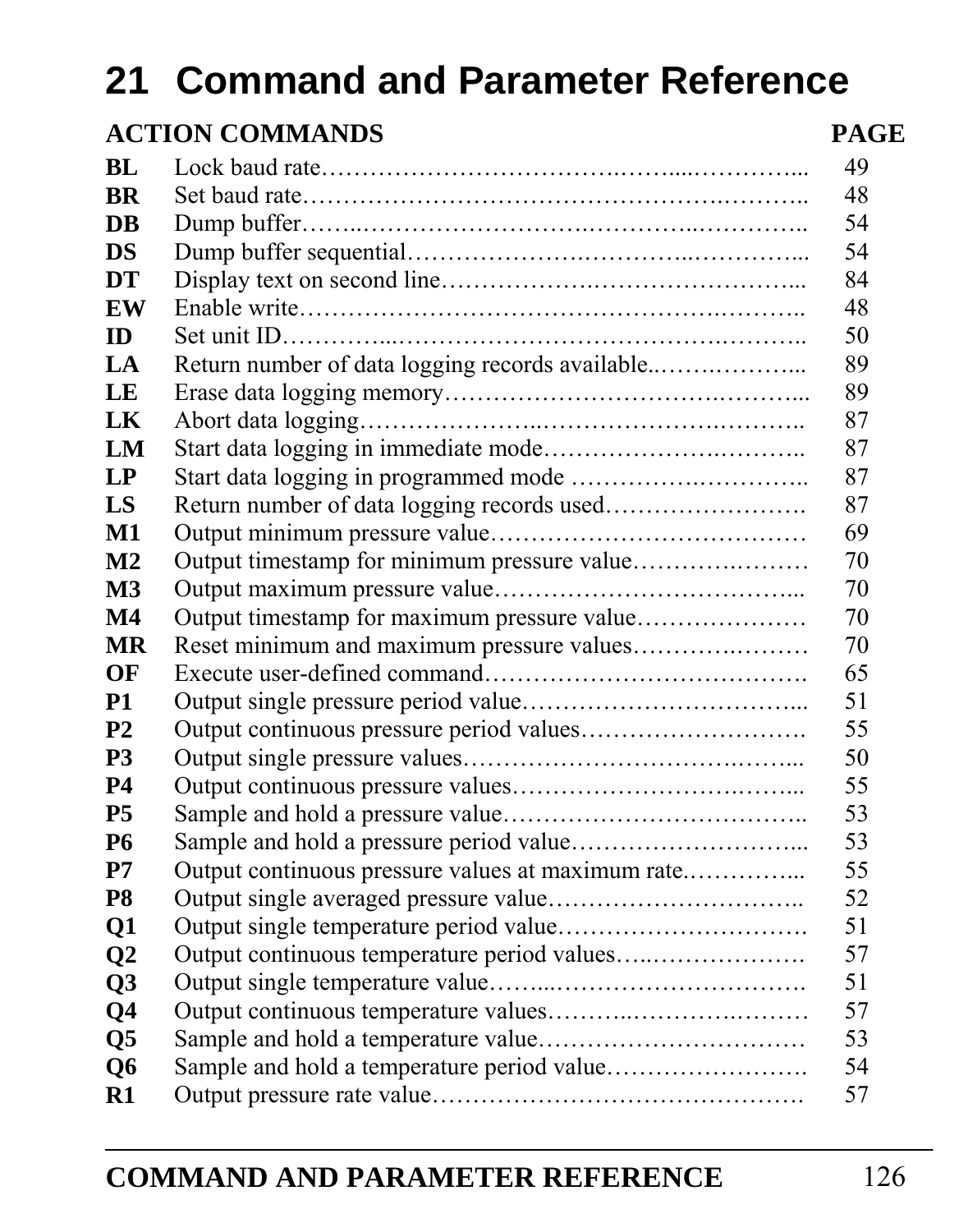| vк             |                           | 81          |
|----------------|---------------------------|-------------|
|                | <b>PARAMETER COMMANDS</b> | <b>PAGE</b> |
| AI.            |                           | 76          |
| <b>AU</b>      |                           | 76          |
| C1             |                           | 93          |
| C <sub>2</sub> |                           | 93          |
| C <sub>3</sub> |                           | 93          |
| D1             |                           | 93          |
| D2             |                           | 93          |
| DL             |                           | 79          |
| DM             |                           | 82          |
| DP             |                           | 83          |
| FM             |                           | 68          |
| GD             |                           | 85          |
| <b>GR</b>      |                           | 86          |
| <b>GT</b>      |                           | 85          |
| LB             |                           | 88          |
| LC             |                           | 88          |
| LN             |                           | 90          |
| LO             |                           | 91          |
| LT             |                           | 90          |
| LV             |                           | 88          |
| LW             |                           | 89          |
| MD             |                           | 71          |
| <b>MN</b>      |                           | 81          |
| $\overline{O}$ |                           | 68          |
| OM             |                           | 64          |
| PA             |                           | 92          |
| PC             |                           | 59          |
| PI             |                           | 66          |
| PL             |                           | 84          |
| PM             |                           | 92          |
| PO             |                           | 82          |
| PR             |                           | 67          |

## **ACTION COMMANDS (CONTINUED) PAGE**

|  | -58 |
|--|-----|
|  |     |
|  |     |

## **COMMAND AND PARAMETER REFERENCE** 127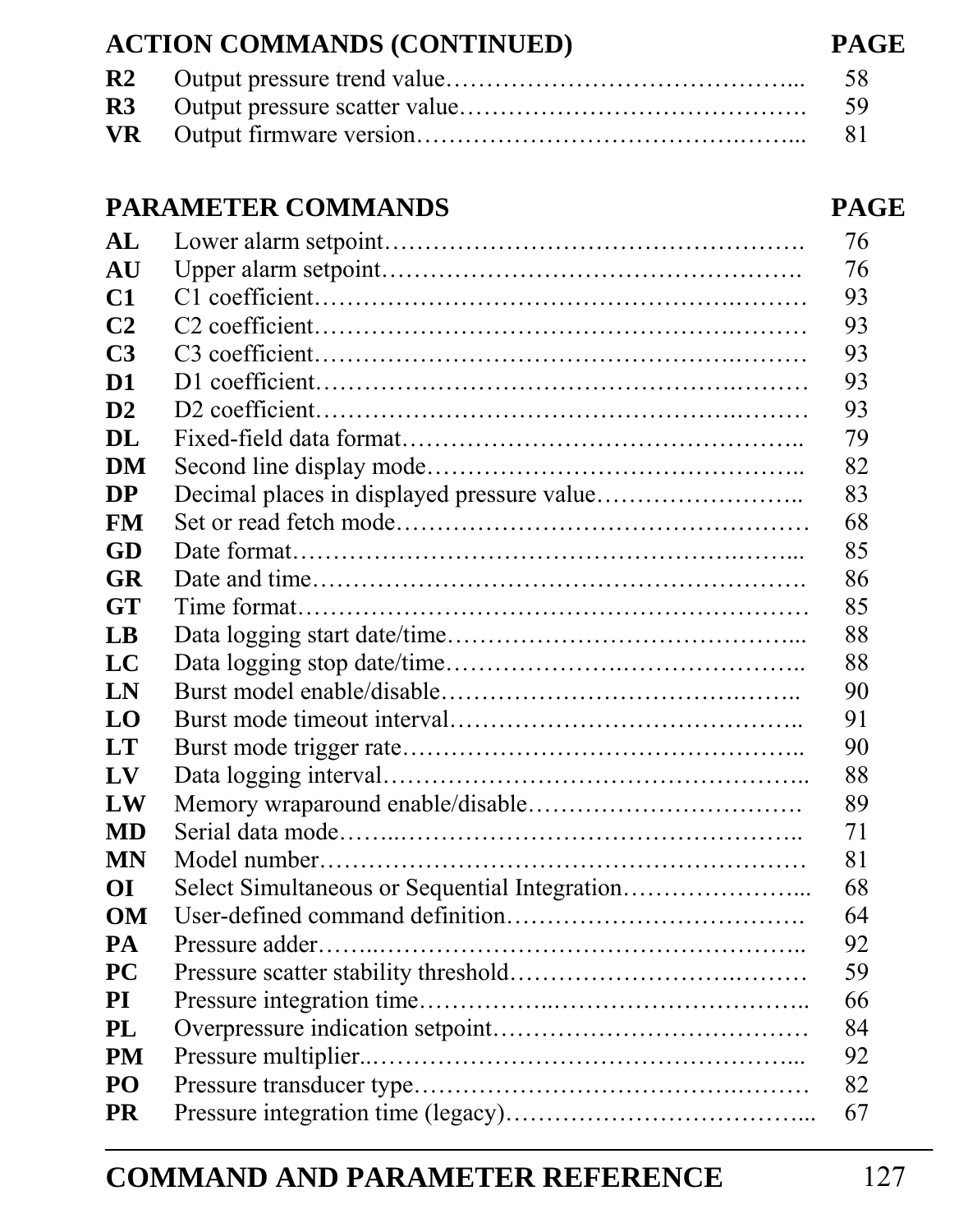#### **PARAMETER COMMANDS (CONTINUED) PAGE**

| PS        | 56 |
|-----------|----|
| PХ        | 60 |
| RS        | 60 |
| <b>RU</b> | 61 |
| SN        | 81 |
| SU        | 78 |
| Т1        | 93 |
| Т2        | 93 |
| <b>T3</b> | 93 |
| Т4        | 93 |
| <b>T5</b> | 93 |
| ТC        | 94 |
| TT        | 66 |
| TR        | 67 |
| TU        | 73 |
| U0        | 93 |
| UF        | 73 |
| UL        | 84 |
| UM        | 80 |
| UN        | 72 |
| US        | 77 |
| VR        | 81 |
| Y1        | 93 |
| Y2        | 93 |
| Y3        | 93 |
| 7T        | 79 |
| ZL        | 75 |
| ZS        | 74 |
| ZV        | 75 |